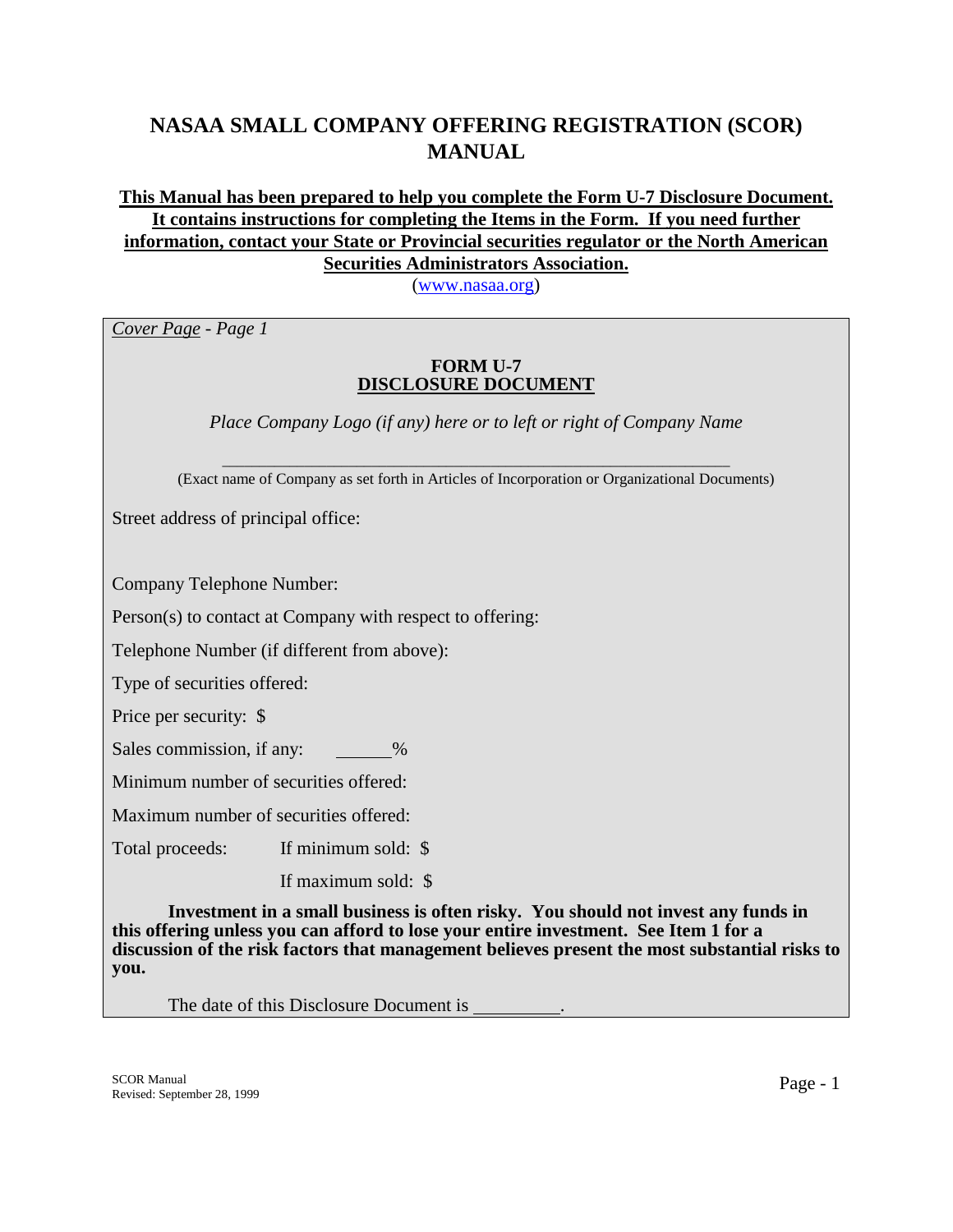The first two pages of your Disclosure Document are the COVER PAGE and the EXECUTIVE SUMMARY. These pages summarize and highlight some of the essential information of the offering.

Make sure the Cover Page contains the specified information. Do not add any additional information to the Cover Page.

If you have a problem fitting the required information on this page, contact your securities regulator.

The first two items on the Cover Page are the address of the Company's principal office and the Company's telephone number. You may add other ways to contact the Company, such as a facsimile number, an e-mail address, and a web site address.

The next two items on the first Cover Page are:

Person(s) to contact at Company with respect to offering: Telephone Number (if different from above):

If the Company's officers, directors, or employees will offer and sell its securities, respond to these items with their name(s) and telephone number(s). You may include other ways to reach these people, such as a facsimile number or an e-mail address. Check with the securities regulatory agencies in the jurisdictions where the Company will offer its securities to determine whether these people will need to be licensed or registered.

Delete these two items if the Company will offer its securities through sales persons or finders who are not officers, directors, or employees.

Alternatively, the Company may have someone at the Company available to answer questions about the Company, or the offering, even though it has contracted with other sales persons to offer the securities. In that case, respond to these items with the names, telephone numbers, etc. of those officers, directors, or employees.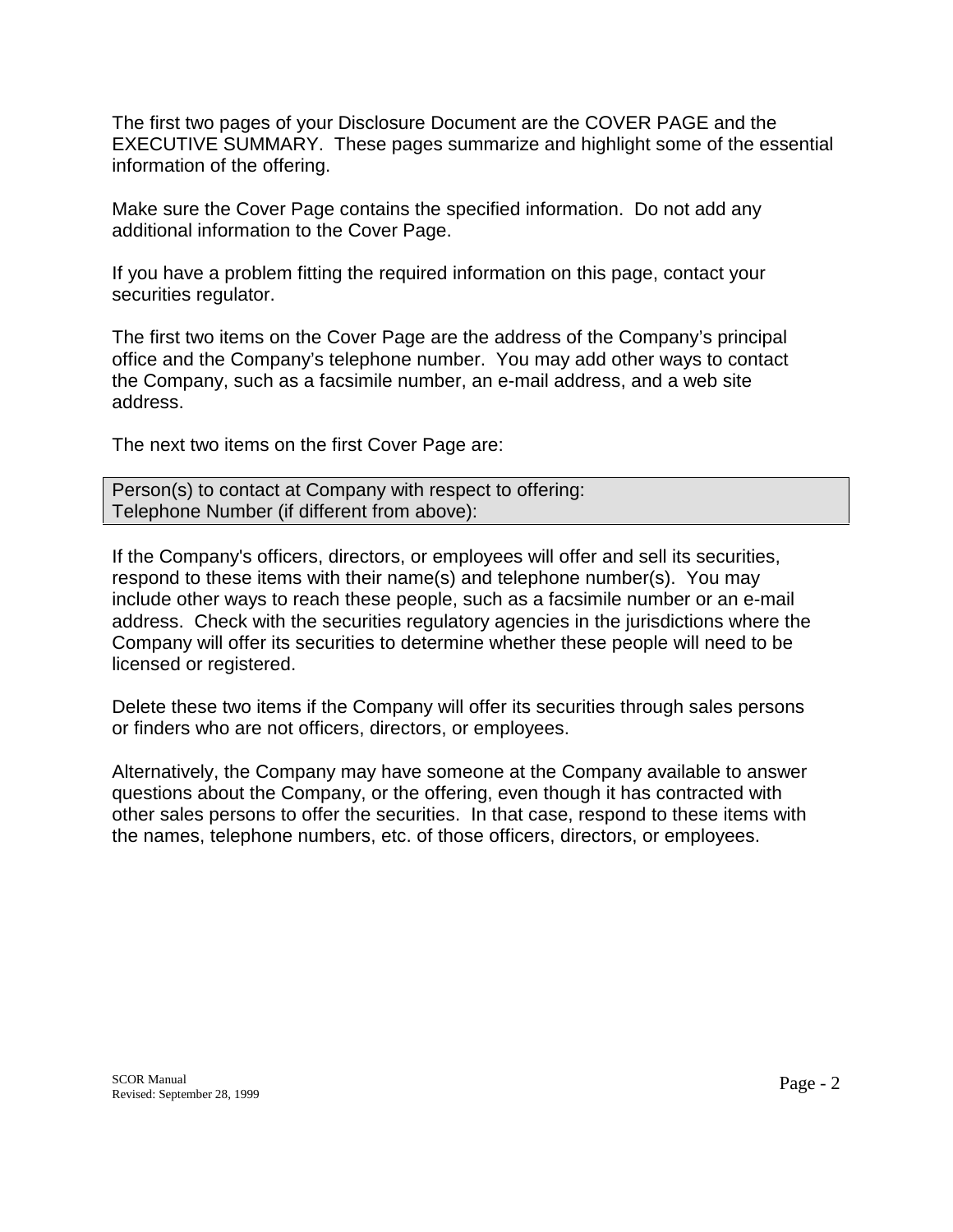The next item on the Cover Page is:

Type of securities offered:

You must describe the security in detail. If the Company, for example, is offering Preferred Stock with non-cumulative dividends, your response should clearly disclose that fact.

*Cover Page - Page 2* 

# **Executive Summary**

**The Company** Describe the business of the Company.

Describe how the Company plans to carry out its activities.

This Company:

- [ ] Has never conducted operations.
- [ ] Is in the development stage.
- [ ] Is currently conducting operations.
- [ ] Has shown a profit in the last fiscal year.
- [ ] Other (Specify):

(Check at least one, as appropriate)

Jurisdiction and date of formation:

Fiscal year end:

(month) (day)

## **How the Company Will Use Your Money**

Describe how the company intends to use the proceeds of this offering.

For more information about how the Company will use your money, see Item 30.

SCOR Manual SCOR Manual Page - 3<br>Revised: September 28, 1999 Page - 3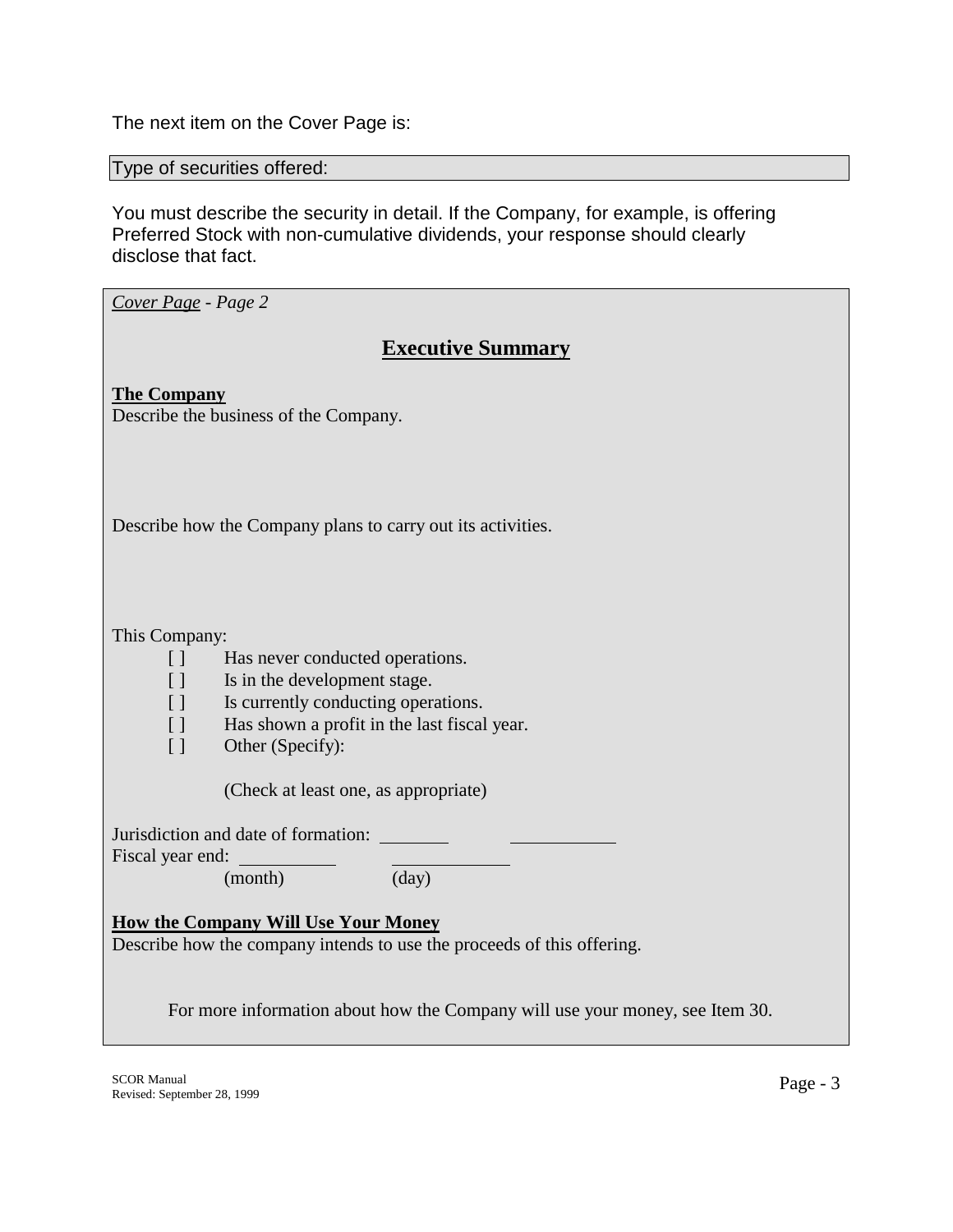| The Principal Officers of the Company<br>The principal officers of the Company and their titles are:                                                                                                                                                                 |
|----------------------------------------------------------------------------------------------------------------------------------------------------------------------------------------------------------------------------------------------------------------------|
| <b>Chief Executive Officer:</b>                                                                                                                                                                                                                                      |
| <b>Chief Operating Officer:</b>                                                                                                                                                                                                                                      |
| <b>Chief Financial Officer:</b>                                                                                                                                                                                                                                      |
| For more information about these officers, see Item 77.                                                                                                                                                                                                              |
| <b>The Offering</b>                                                                                                                                                                                                                                                  |
| Name of Sales Person(s):                                                                                                                                                                                                                                             |
| Address:                                                                                                                                                                                                                                                             |
| Telephone Number:                                                                                                                                                                                                                                                    |
| Is there an impound of proceeds until the minimum is obtained?<br>$[$   Yes<br>$\lceil \cdot \rceil$ No<br>(See Items 73 - 76)                                                                                                                                       |
| Is this offering limited to members of a special group, such as employees of the Company or<br>individuals?<br>(See Item 72)<br>$\lceil$   Yes<br>$\lceil \cdot \rceil$ No                                                                                           |
| Is transfer of the securities restricted?<br>$\lceil \cdot \rceil$ No (See Item 53)<br>$\lceil \cdot \rceil$ Yes                                                                                                                                                     |
| This offering is available for sale in the following states:                                                                                                                                                                                                         |
|                                                                                                                                                                                                                                                                      |
|                                                                                                                                                                                                                                                                      |
| You should consider the terms and risks of this offering before you invest. No<br>government regulator is recommending these securities. No government regulator has<br>verified that this document is accurate or determined that it is adequate. It is a crime for |

**anyone to tell you differently.**

Make sure the Executive Summary contains the specified information. Do not add any additional information to the Executive Summary.

If you have a problem fitting the required information on this page, contact your securities regulator.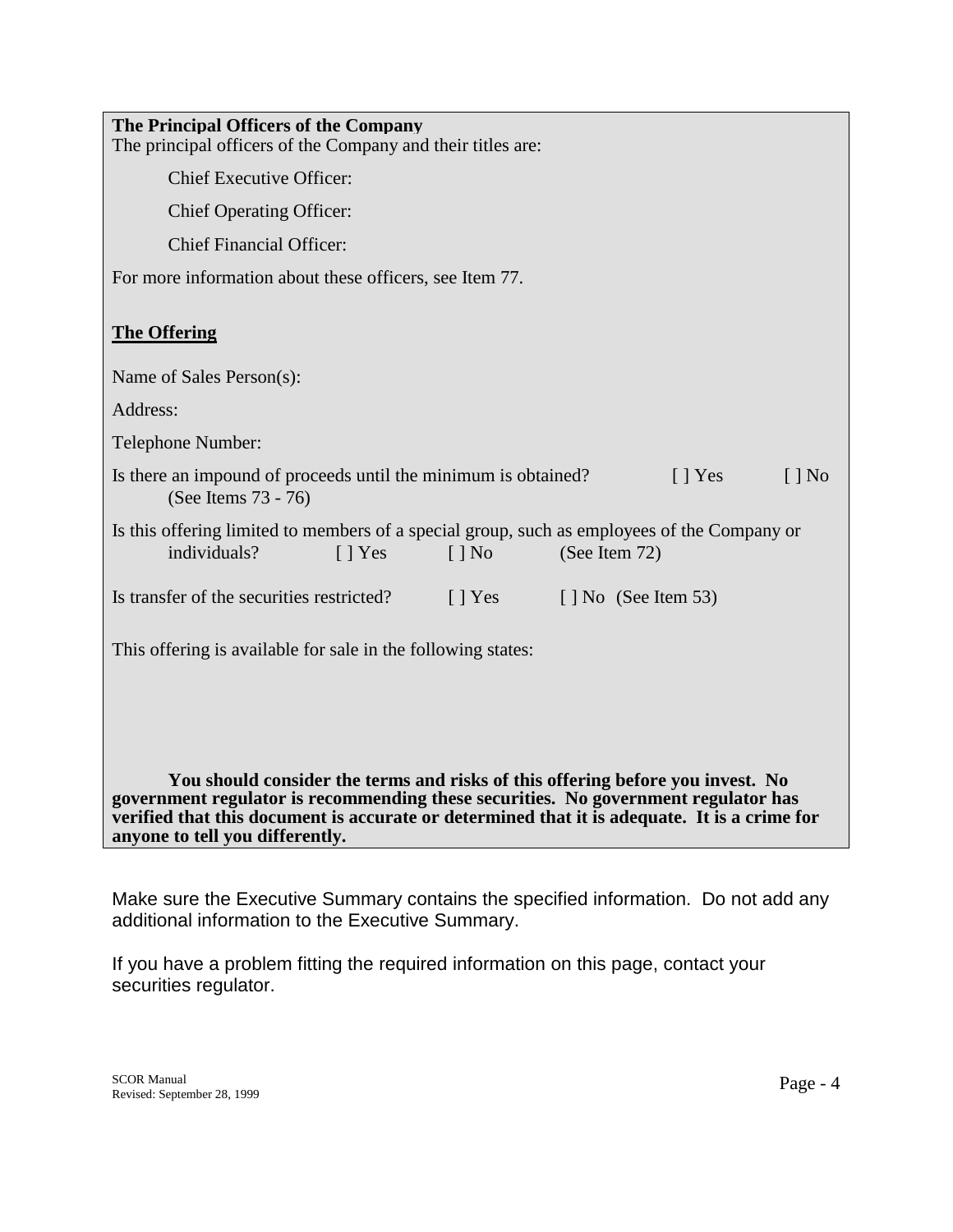The first section of the Executive Summary contains information about the Company. Be especially brief in your answer to the first two items. Try to limit each response to four sentences or less.

The first item is:

Describe the business of the company.

Briefly describe what business the Company does or plans to do. Include a description of the Company's products, goods or services. Indicate which are currently produced or provided and which are planned for the future.

The second item is:

Describe how the company plans to carry out its activities.

Briefly describe how the Company will produce or provide its products or services and how and when it intends to carry out these activities.

The third item is:

| This Company: |                                             |
|---------------|---------------------------------------------|
|               | Has never conducted operations.             |
|               | Is in the development stage.                |
|               | Is currently conducting operations.         |
|               | Has shown a profit in the last fiscal year. |
|               | Other (Specify):                            |
|               | (Check at least one, as appropriate)        |

Be sure to correctly characterize the Company's stage of development. You may need to check more than one box.

Generally, a company is in the development stage if substantially all of its efforts are devoted to establishing its business. A development stage company generally has commenced principal operations, but has not yet produced significant revenues. Development stage activities include: establishing a business plan; raising capital; engaging in research and development; establishing supply sources; acquiring property, plant, and equipment; recruiting and training personnel; developing markets; and starting up production.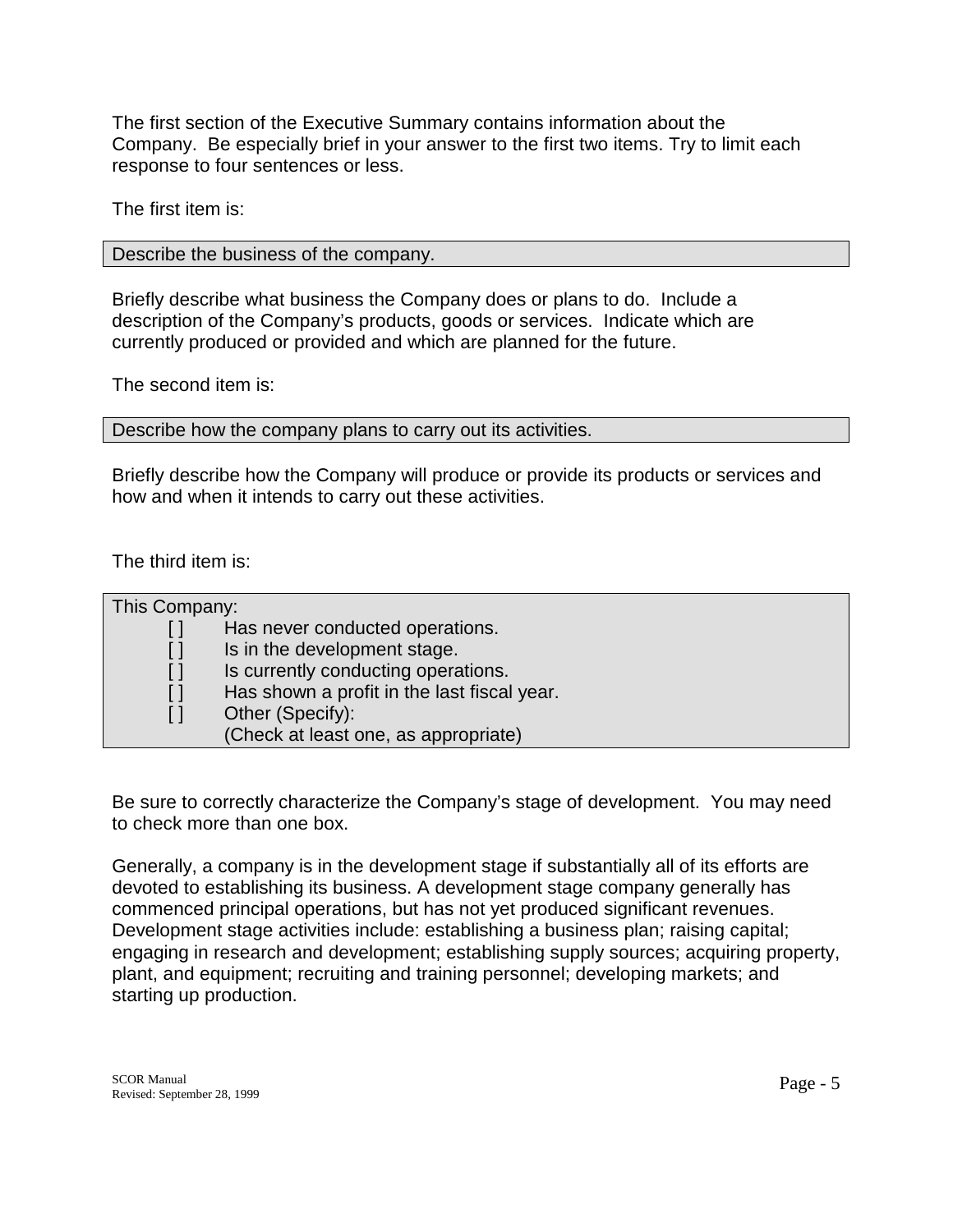After you have completed the entire Disclosure Document, review the Cover Page and Executive Summary for accuracy.

| The Company has included in this Disclosure Document all of its representations<br>about this offering. If anyone gives you more or different information, you should ignore<br>it. You should rely only on the information in this Disclosure Document. |
|----------------------------------------------------------------------------------------------------------------------------------------------------------------------------------------------------------------------------------------------------------|
| <b>TABLE OF CONTENTS</b><br>Page                                                                                                                                                                                                                         |
|                                                                                                                                                                                                                                                          |
| General Description of the Business<br>Suppliers<br><b>Customer Sales and Orders</b><br>Competition<br>Marketing<br>Employees<br>Properties<br><b>Research and Development</b><br><b>Governmental Regulation</b><br>Company History and Organization     |
|                                                                                                                                                                                                                                                          |
|                                                                                                                                                                                                                                                          |
| General<br>Capitalization                                                                                                                                                                                                                                |
|                                                                                                                                                                                                                                                          |
| General<br><b>Preferred Stock</b><br><b>Debt Securities</b><br>Ratio of Earnings to Fixed Charges                                                                                                                                                        |
| 59<br><b>Company Salespersons</b><br>Other Salespersons and Finders                                                                                                                                                                                      |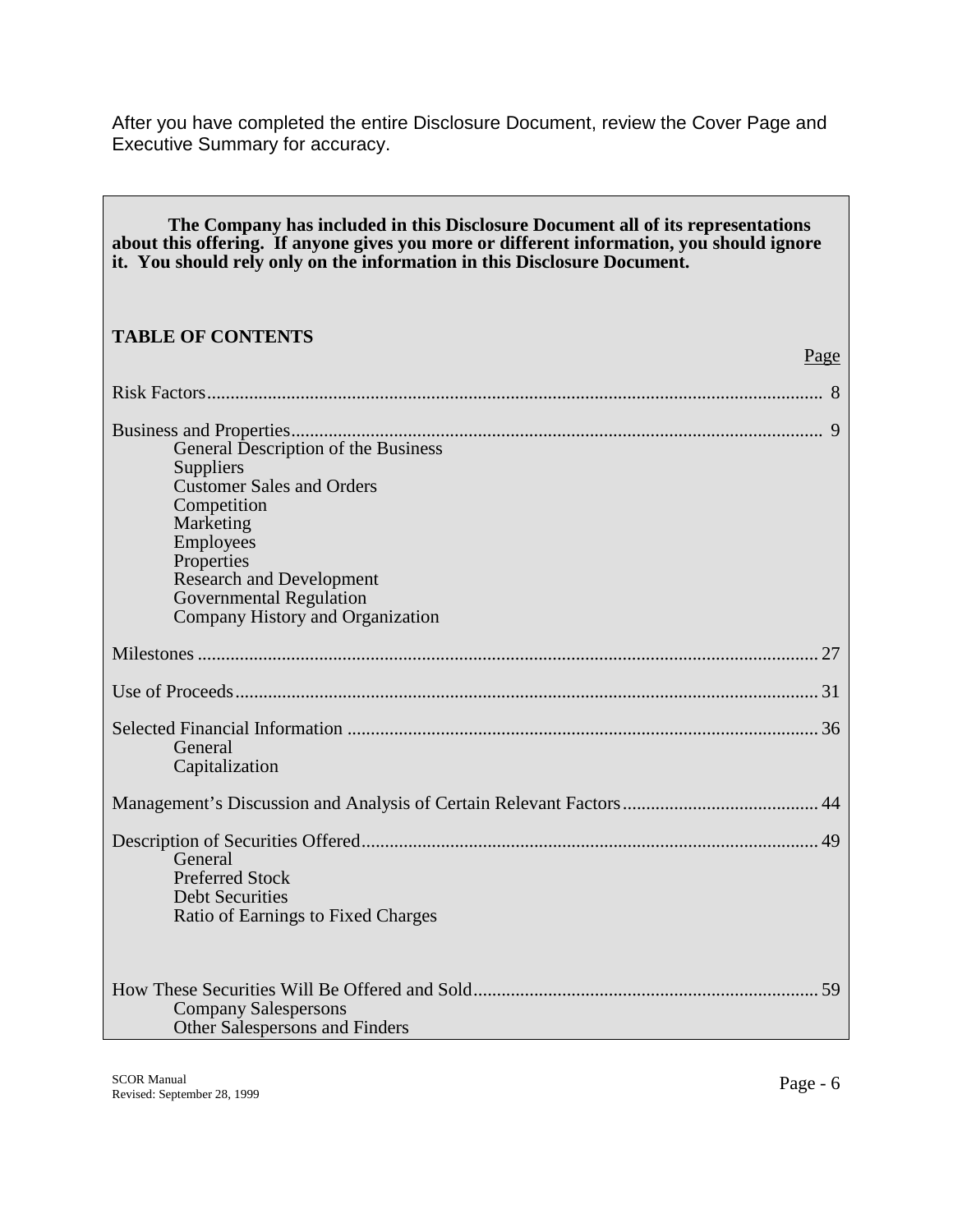| <b>Purchaser Limitations</b><br><b>Impound of Offering Proceeds</b>                                               |
|-------------------------------------------------------------------------------------------------------------------|
| Officers and Key Persons of the Company<br>Directors of the Company                                               |
| Consultants<br>Arrangements with Officers, Directors, and Key Persons<br>Compensation                             |
| Prior Experience<br><b>Certain Legal Proceedings</b>                                                              |
| General<br>Dividends, Distributions, and Redemptions<br><b>Options and Warrants</b><br><b>Sales of Securities</b> |
|                                                                                                                   |
| <b>Family Relationships</b><br><b>Management Transactions</b>                                                     |
|                                                                                                                   |
|                                                                                                                   |
|                                                                                                                   |
|                                                                                                                   |
|                                                                                                                   |
|                                                                                                                   |
|                                                                                                                   |

A TABLE OF CONTENTS is a required feature of the Disclosure Document.

After you have completed the entire Disclosure Document, review the page numbers in the Table of Contents against the actual content of the rest of the Disclosure Document as printed. Be particularly careful to check the page numbers in the Table of Contents of the document you file with securities regulatory agencies.

When the Company makes its offering document available in other types of media, such as when the Company e-mails it as an electronic document or places it on its web site, the page numbers will change. Add a note to each page of the Table of Contents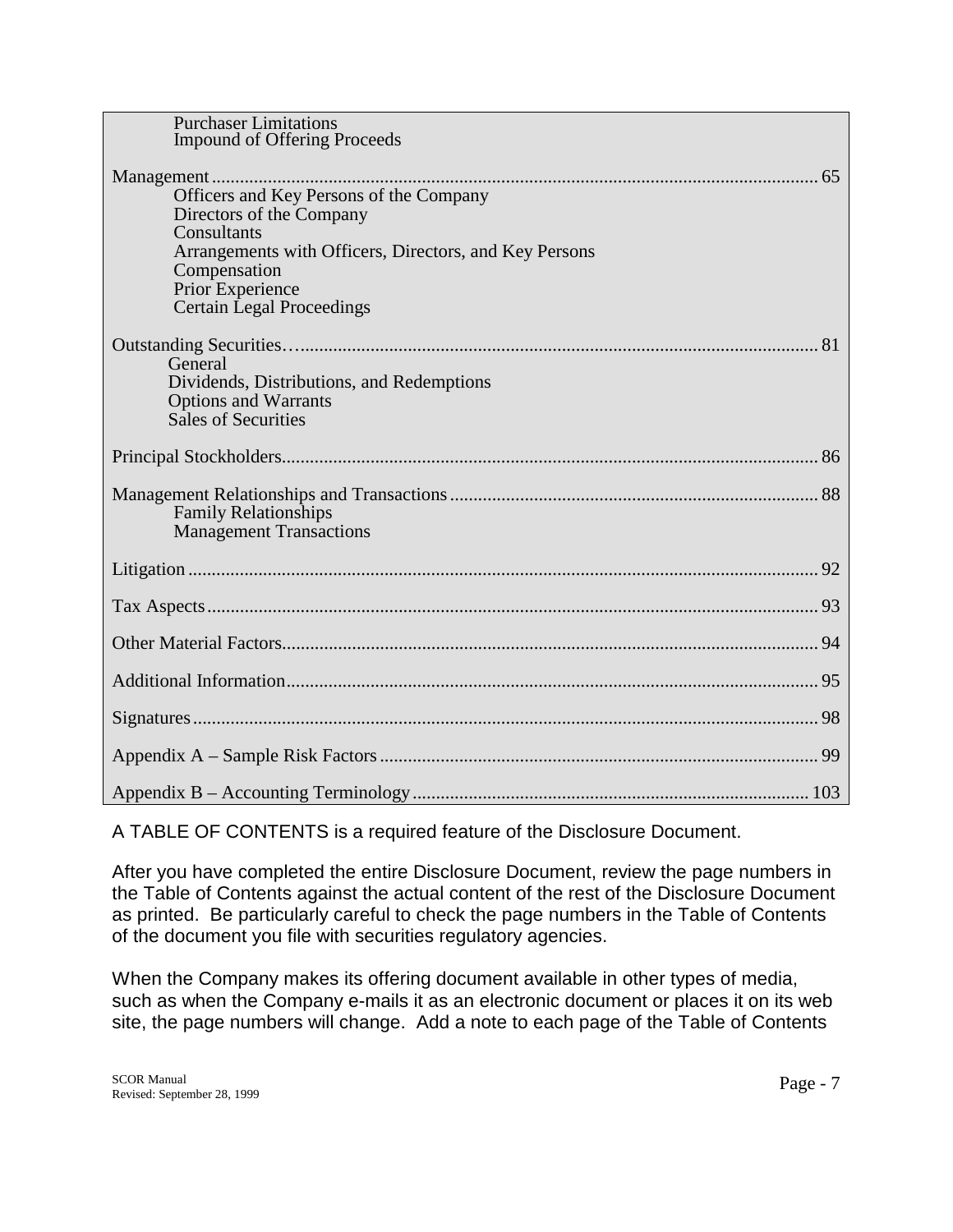stating that the page numbers correspond to the printed version of the Disclosure Document.

# **RISK FACTORS**

1. List in the order of importance the factors that the Company considers to be the most significant risks to an investor.

**PURPOSE.** The purpose of risk factors is twofold

- To warn investors of the risks involved in purchasing the security; and
- To protect the Company from later claims that investors were not told all of the material risks.

**AVOID GENERALIZED STATEMENTS.** You should avoid generalized statements and include risk factors that are specific to the Company and the offering. No specific number of risk factors is required to be identified. Do not respond to Item 1 with a statement that there are no risks to purchasing securities in the offering. Every offering of securities involves risks. Additionally, do not qualify statements of risk in any manner that is intended to minimize the importance of the risks.

**RISK FACTORS COMMON TO SMALL COMPANIES.** There are several risks that are common to most small companies, especially those in the development stage. These risks include:

- cash flow and liquidity problems
- inadequate capitalization
- inexperience of management
- absence of operating history
- absence of a market for the company's products or services; and
- absence of a market for its stock or other securities.

**OTHER RISK FACTORS.** Other risk factors commonly appearing in connection with a securities offering address absence of profitable operations in recent periods, an erratic financial history, the overall financial position of the Company, the nature of the business in which the Company is engaged or proposes to engage, conflicts of interest between the Company and Management, arbitrary establishment of offering price, and reliance on the efforts of a single individual for success in operating the business. This listing is not intended to be inclusive as risks vary according to the nature of the Company's business and the type of security offered.

# **SPECIAL RISK FACTORS RELATED TO SALES OF PREFERRED STOCK OR**

**DEBT.** When a Company sells preferred stock or a debt security, generally the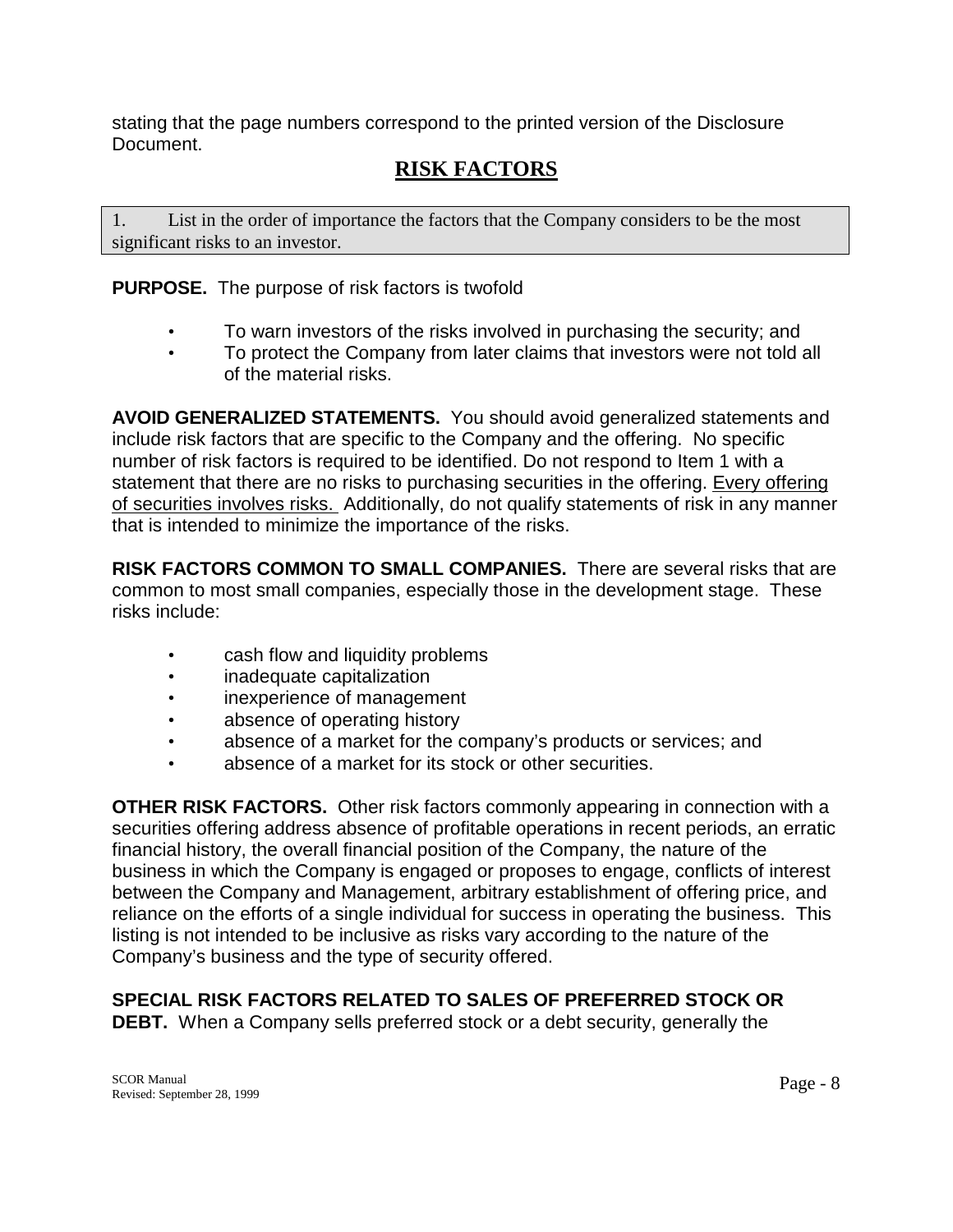purchaser expects to receive a preference on payments of dividends or interest. Consequently, additional risk factors are required addressing the ability of the Company to pay the preference or repay the debt and the possibility that the preference may not be paid or the debt repaid at all. These risks may be the most important risks disclosed in connection with the offering and you should place them in an appropriate position.

**PLACEMENT OF RISK FACTORS.** Each risk factor should be stated in a separate concise paragraph. The title of the paragraph should state in specific language the risk discussed in the risk factor. The risk factors should appear in order of importance with the most important risk factors appearing first. If the Company has no operating history or a limited operating history, generally, risks addressing the Company's financial condition should appear first. This is especially true in a debt or preferred stock offering.

You should include cross-references at the end of each risk factor to the place in the Disclosure Document where the risk is discussed in detail. You may find it helpful to write your risk factors and determine their priority after you have completed all the other Items in the Disclosure Document.

Examples of risk factors can be found in Appendix A.

# **BUSINESS AND PROPERTIES**

# **GENERAL DESCRIPTION OF THE BUSINESS**

## 2. Describe the business of the Company, including its products or services.

**DESCRIPTION OF THE BUSINESS.** Describe the Company's business, focusing on the products or services the Company will be selling. Be brief, but include enough information that a person who knows nothing about the Company's business can understand what the Company does or will do. If the nature of the Company's business is technical, you should consider whether to include definitions or an explanation of terms in your response to this Item.

Cover the Company's main product or service and explain the context in which the Company provides the product or service. Answers that discuss how the Company intends to produce the products belong in Item 3; answers about the Company's competitive strategy belong in Items 13 and 14 and answers that discuss the Company's marketing strategy belong in Item 15.

In describing the business you should answer these questions: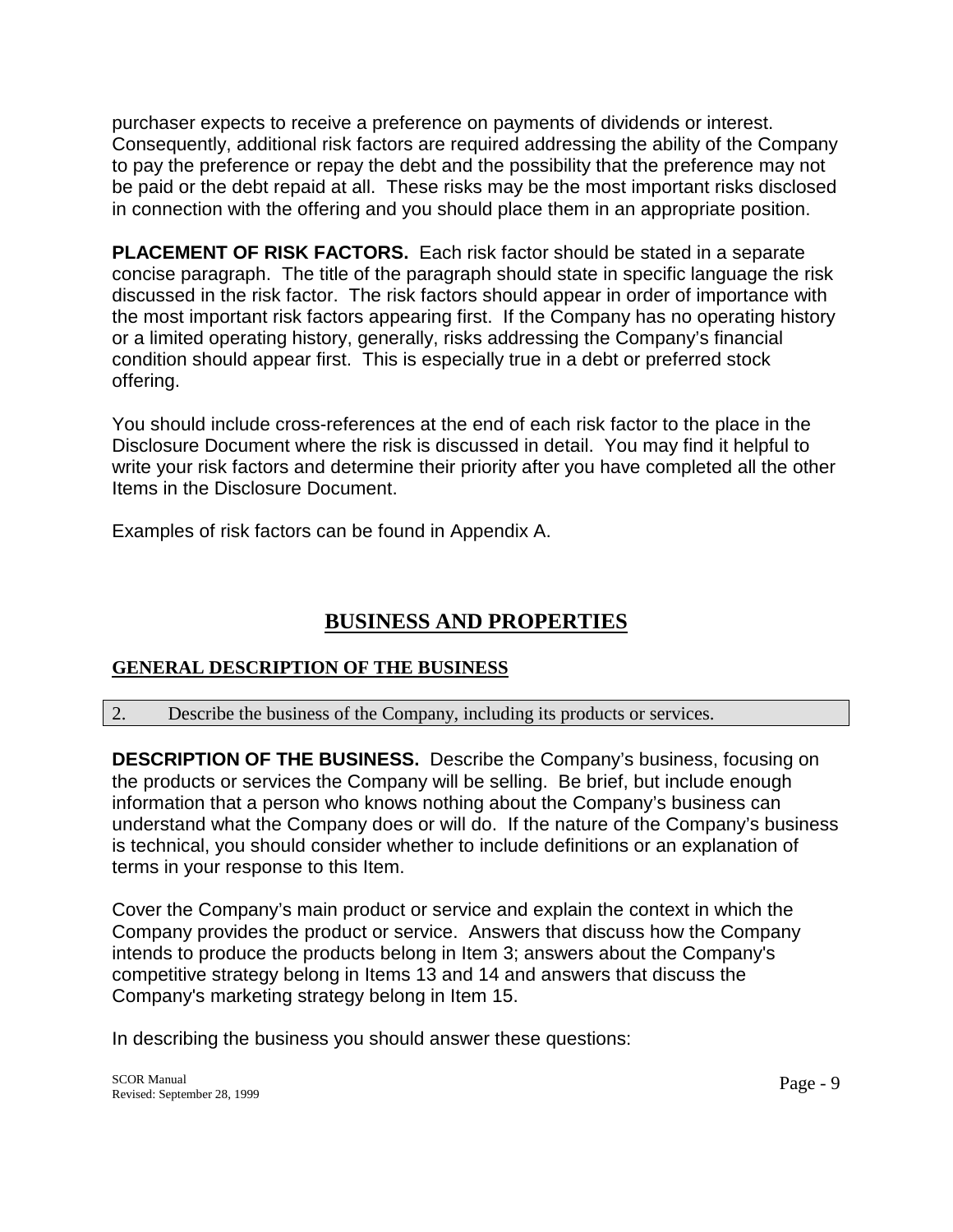- Who does the Company sell its products or services to?
- Why are customers using the Company's products or services?
- Is the Company's business retail or wholesale?
- Are products made to customer specifications or mass-produced?

**PRESENT v. FUTURE OPERATIONS.** Your response to this Item must be broken down into its parts:

- What products or services the Company produces or offers now; and
- What products or services the Company proposes to produce or offer in the future.

Generally, you should limit your answers to activities the Company presently engages in and activities in which it intends to engage in the next 12 months. If the Company plans to engage in activities using money from sources other than the proceeds from this offering of securities, your answer should disclose this fact. You should consider discussing these activities in a separate paragraph.

**MULTIPLE PRODUCTS OR BUSINESSES**. If you disclose that the Company will undertake to manufacture a number of products or provide more than one service, the disclosure must be directed to the Company's first (or most important) product or service. You should emphasize the product or service covered by the proceeds from the offering. Generally, the time frame for the development of a small company should correspond to the use of its available resources and the use of the offering proceeds.

3. Describe how the Company produces or provides these products or services and how and when the Company intends to carry out its activities.

**MANUFACTURING COMPANIES.** Your answer should address manufacturing, assembly, and marketing. It is important to disclose what the Company does itself and what it relies on others to do. For example, the Company might manufacture the final product; it might manufacture components and sell them to others who will produce the final product; or it might assemble a product from components it purchases. You should disclose who markets and distributes the Company's product and what resources (plant, inventory, employees, capital) the Company will need to start or continue manufacturing, assembling, marketing and/or distributing the product.

If the Company plans to offer a new product, disclose the present stage of development, including whether or not the Company has a working prototype. Indicate if the Company will use a material amount of its resources to complete development of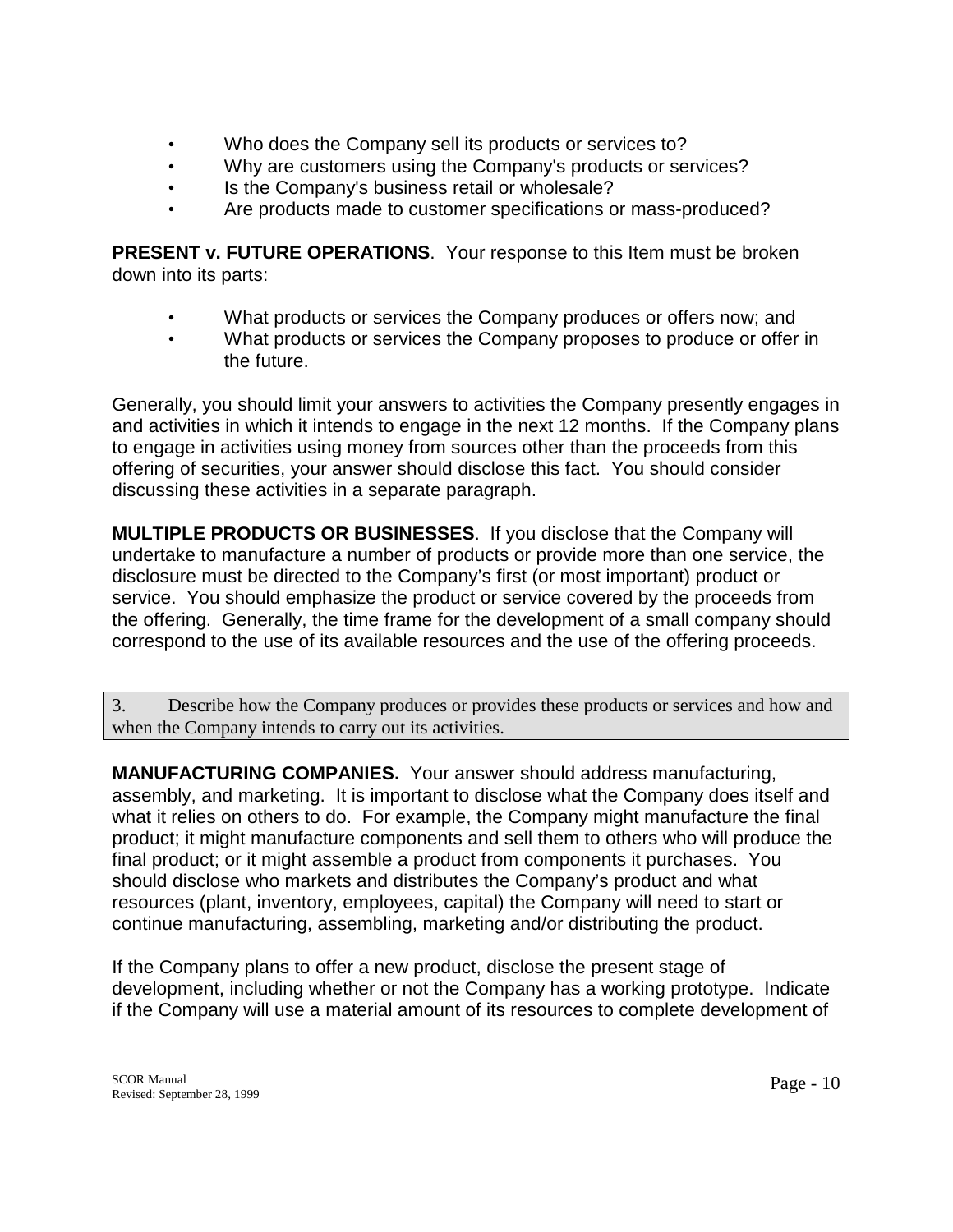the product, and estimate the amount of resources the Company will need to complete development of the product.

If the Company already is producing a product, emphasize how the production of the product will change when the Company has access to the offering proceeds. Discuss what will happen if the Company raises the maximum offering proceeds and what will happen if the Company raises the minimum offering proceeds. The disclosure should be consistent with Item 30, Use of Proceeds.

You should avoid using technical terms to describe the production process, but if you must use them, they should be defined.

**SERVICE COMPANIES.** If the Company provides a service or intends to provide a service in the future, you should discuss promotion activities, including advertising, public relations, publicity and networking. With respect to an existing service, you should disclose how the service would change when the Company has access to the offering proceeds. Discuss what will happen if the Company raises the maximum proceeds and what will happen if the Company raises the minimum proceeds. The disclosure should be consistent with Item 30, Use of Proceeds.

**FOREIGN OPERATIONS.** If the Company has a plant, an office or other operations in a foreign country, or is dependent upon foreign suppliers or companies, summarize matters particular to its international operations.

## **SUPPLIERS**

| 4. | Does the Company have any major supply contracts? | $\lceil \ \rceil$ Yes | $\vert$   $\vert$ No |
|----|---------------------------------------------------|-----------------------|----------------------|
|    | If yes, describe.                                 |                       |                      |

Describe the material terms of major or sole source contracts. Material terms include such Items as a requirement to purchase a minimum amount of raw materials or supplies, a requirement to purchase at a specified price, or other performance requirements.

|                |           | Is the Company dependent upon a limited number of suppliers? |
|----------------|-----------|--------------------------------------------------------------|
| $\lceil$   Yes | $\Box$ No | If yes, describe.                                            |

|            |                           |                          | Does the Company expect to continue to be dependent upon a limited number of |
|------------|---------------------------|--------------------------|------------------------------------------------------------------------------|
| suppliers? | $\lceil \cdot \rceil$ Yes | $\lceil \cdot \rceil$ No | If yes, describe.                                                            |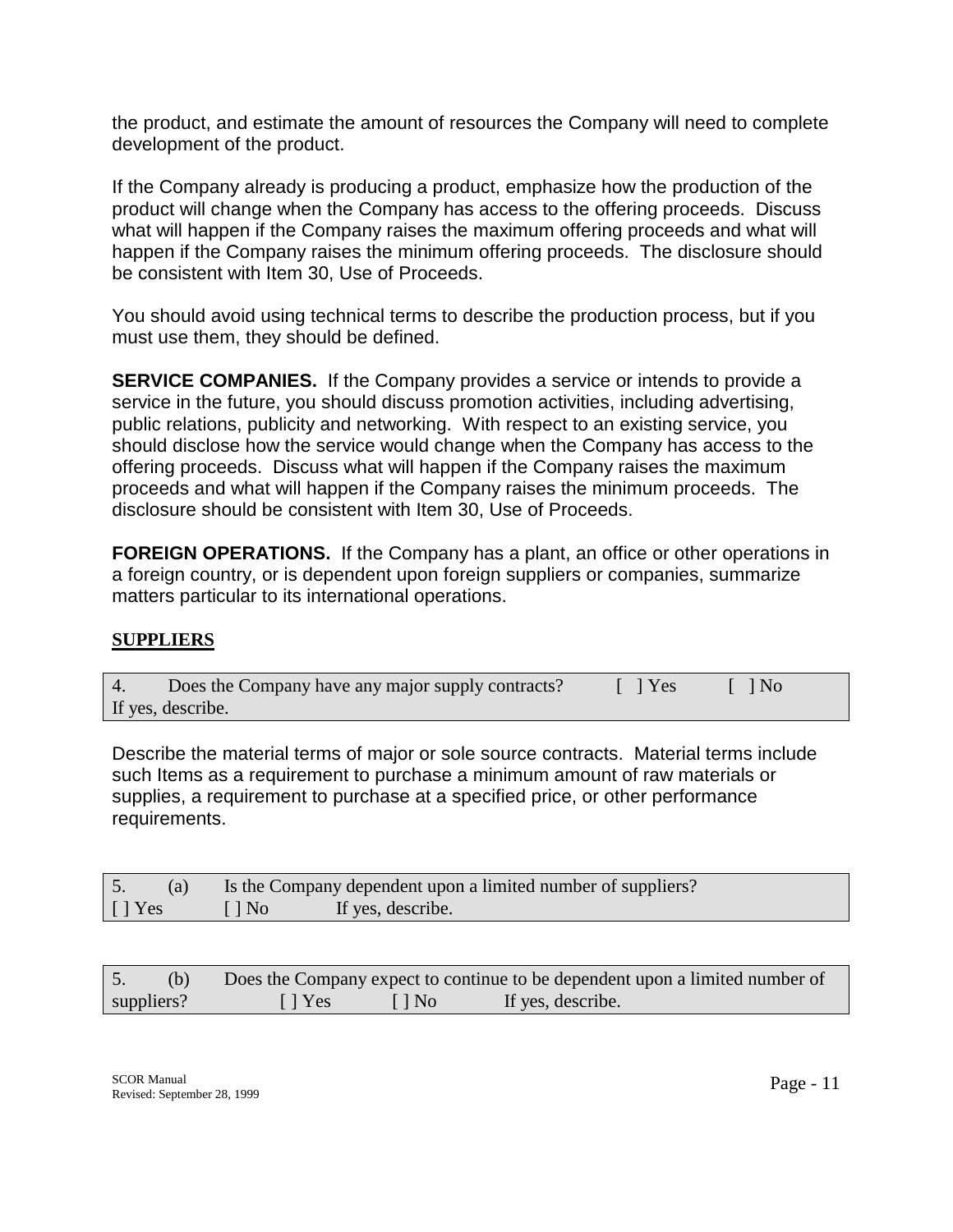Items 5 (a) and (b) are included for the purpose of disclosing the impact on the Company's business should it lose its ability to obtain essential raw materials or other supplies or services. Disclose whether the Company depends on or expects to depend on one or a limited number of suppliers for essential raw materials or other supplies. Discuss the impact on the Company if its supplier(s) drastically raises prices, or interrupts or discontinues supplies. You should answer the following questions:

- Are there other sources of supply?
- How long will it take to replace the supplies?
- At what cost?

You should disclose the consequences of the impact in this Item and you should further consider if a special risk factor should be included in Item 1, Risk Factors.

# **CUSTOMER SALES AND ORDERS**

| Does the Company have any major sales contracts? [ ] Yes | $\lceil \cdot \rceil$ No. |
|----------------------------------------------------------|---------------------------|
| If yes, describe.                                        |                           |

Describe the material terms of major existing sales contracts, including the quantity or quality of the goods and services, or performance dates. If a major contract is oral or informal, you should disclose that fact and the difficulty of enforcing the contract.

If the status of any major contract is uncertain or subject to cancellation, include disclosure in Item 1, Risk Factors.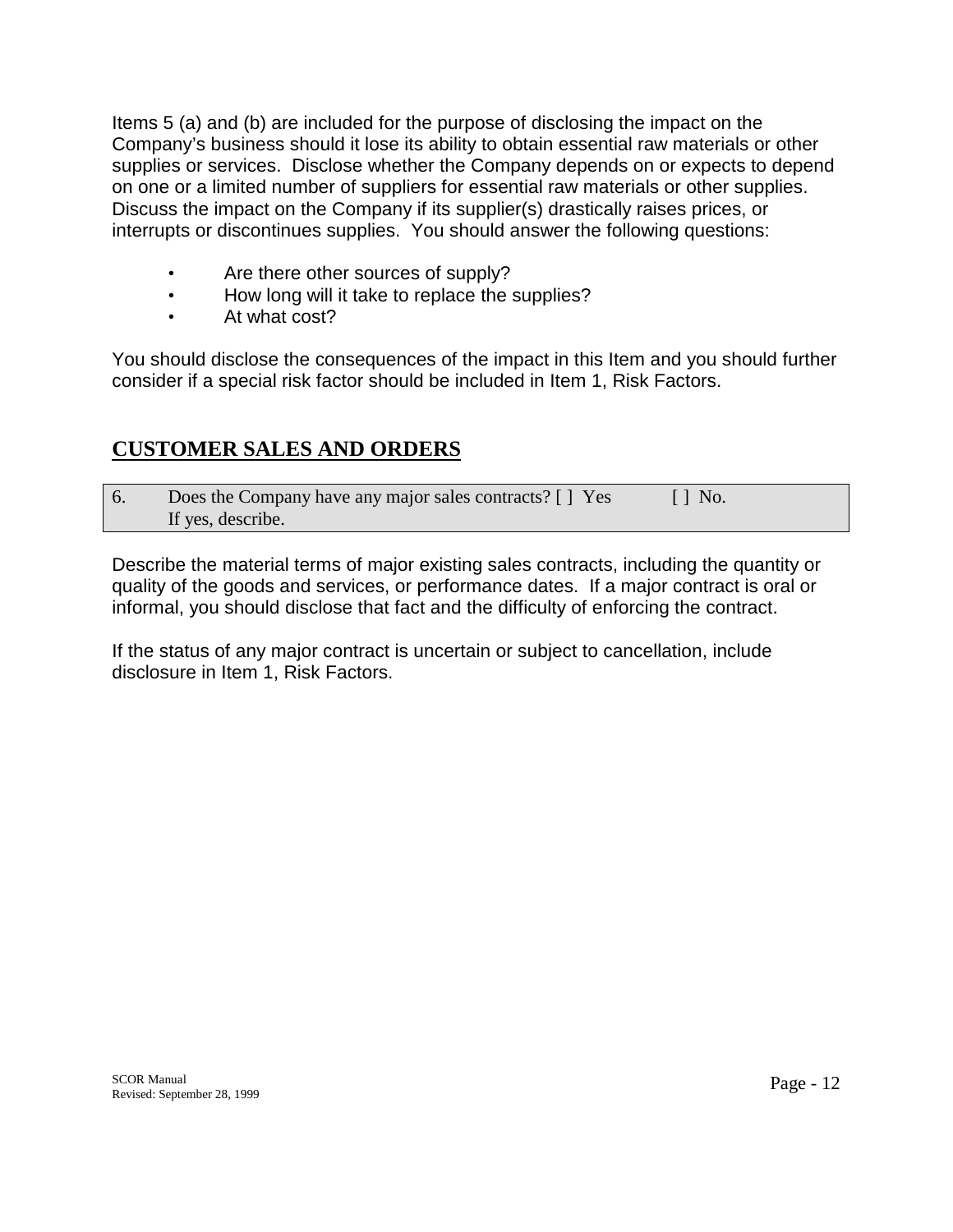7. State the total amount of the Company's sales of products or services for the most recent 12 month financial reporting period.

If the Company has not had sales, state so here, and state that you will not be responding to Items 8 through 11.

### 8. State the dollar amount of a typical sale.

You should be careful to point out if the figure disclosed represents an average rather than actual order size.

| 9. | Are the Company's sales seasonal or cyclical? [] Yes [] No If yes, explain. |  |
|----|-----------------------------------------------------------------------------|--|

If the Company has sales, disclose what percentage of the Company's annual sales revenues are received in each financial quarter. If the pattern of sales shows significant variation among the quarters, disclose the reasons for the variation.

10. State the amount of foreign sales as a percent of total sales for last fiscal year: \_\_\_\_\_%. Explain the nature of these sales, including any anticipated changes.

If the Company sells its product or service in a foreign country, summarize matters particular to that country that may have a negative impact on the ability of the Company to conduct business in the country. Such matters may include: devaluation of currency, political instability, or international trade agreements. Describe the impact on the Company. If the impact on the Company's operations is or might be substantial, disclose that in Item 1, Risk Factors.

11. Name any customers that account for, or based upon existing orders will account for, a major portion (20% or more) of the Company's sales.

Disclose any special legal or business relationship the Company has with the customer. Also disclose whether the loss of the customer would have a material adverse effect on the Company. You should consider whether the impact of the loss warrants a special disclosure under Item 1, Risk Factors.

In applying the 20% test, a group of affiliated customers should be regarded as a single customer.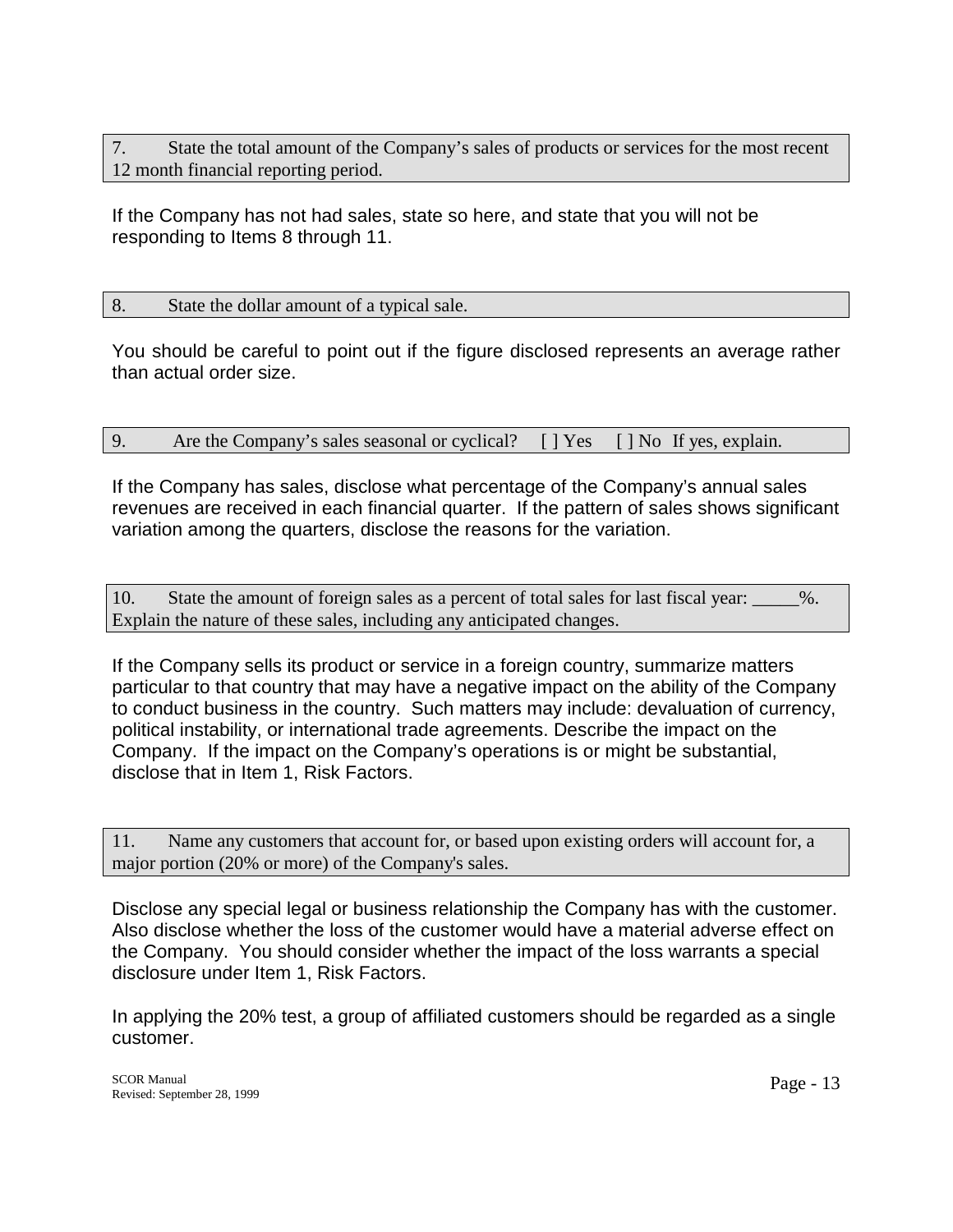#### 12. State the dollar amount of firm orders.

A firm order is an order that has been confirmed and is not subject to cancellation in the usual course of business. If the Company does not have firm orders, state that you have not completed this Item because the Company has no firm orders.

# **COMPETITION**

13. (a) Describe the market area in which the business competes or will compete.

Generally, limit the discussion of competition to the Company's geographic area. For example, if the Company is building budget motels in a particular city it should discuss competition in the surrounding metropolitan area and not address competition across the state or the United States. If, however, the Company truly competes with businesses outside its geographic area, you should discuss those businesses. An example of a company whose market is outside its geographic area is a company that does business mainly over the Internet.

You should not include information from segments of the market in which the Company does not or will not operate. For example, if the Company is in the business of operating a budget motel, it should not include information relating to resort hotels.

You should not use industry information to project how much the Company could sell if it achieves a certain market share. If you disclose facts and figures, you may be required to file information to document their source.

13. (b) Name the Company's principal competitors and indicate their relative size and financial and market strengths.

Identification of the Company's principal competitors requires a two-step analysis. First, identify the Company's customers and potential customers. Then determine whether other companies exist that are likely to fulfill the needs of the Company's customers and potential customers. You should not forget that another company might use a different method or product to satisfy customers' needs. These companies are competitors and should be included in the response to this Item. An example of two companies that provide the same service in different ways is the company that produces the yellow pages of the phone book and the company that operates an 800 number providing telephone listings.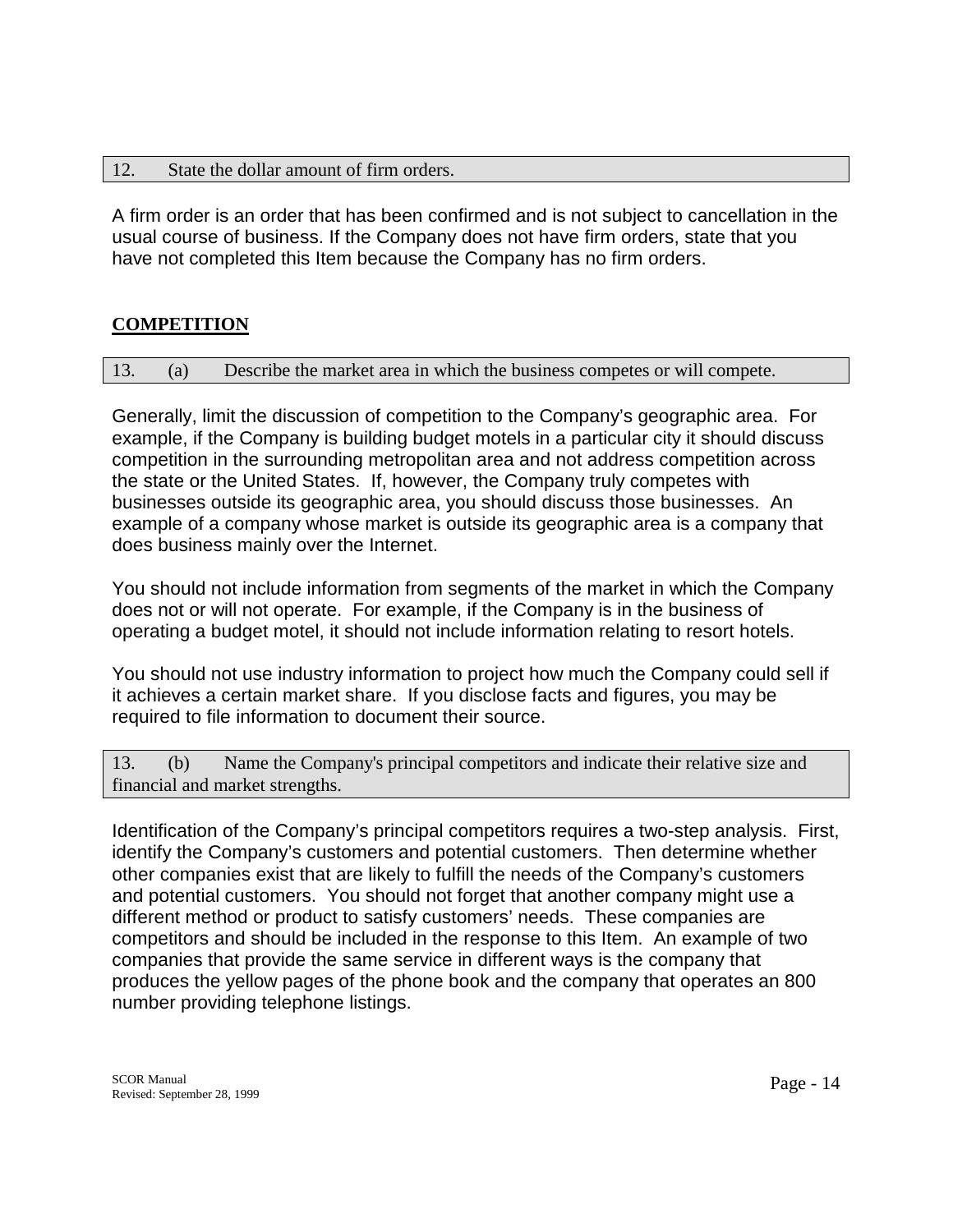| 14. | (a)                       |              | Does the Company compete, or expect to compete, by price? |
|-----|---------------------------|--------------|-----------------------------------------------------------|
|     | $\lceil \cdot \rceil$ Yes | $\vert$   No | If yes, describe its competitive strategy.                |

If the Company's strategy is to compete on price, you should describe the strategy. If the Company has new technology that will allow it to compete on price, you should generally describe how it will be done.

If competition is by price, disclose the price or price range of the product or service. The price or price range of the product or service may be broken down in a number of ways:

- the cost of the product or services;
- the market price of the product or service; or
- the negotiated price of the product or service.

Disclose if the product is at a stage of development in which it is too early for you to determine its price. If the product has not been produced yet, discuss how you have made the determination that the Company can compete on price? You will need to explain how the Company will go about pricing the product.

|                           |                          | Does the Company compete, or expect to compete, by service? |
|---------------------------|--------------------------|-------------------------------------------------------------|
| $\lceil \cdot \rceil$ Yes | $\lceil \cdot \rceil$ No | If yes, describe its competitive strategy.                  |

| 14. | Does the Company compete, or expect to compete, on some other basis?<br>(c) |                                                    |  |  |  |  |  |  |  |                                                    |
|-----|-----------------------------------------------------------------------------|----------------------------------------------------|--|--|--|--|--|--|--|----------------------------------------------------|
|     |                                                                             | $\lceil \cdot \rceil$ Yes $\lceil \cdot \rceil$ No |  |  |  |  |  |  |  | If yes, state the basis and describe the Company's |
|     | competitive strategy.                                                       |                                                    |  |  |  |  |  |  |  |                                                    |

If your response to both Items 14(a) and 14(b) is "no", then you must explain on what other basis the Company expects to compete. Other common bases of competition include a unique product or service, a narrow market, or a product or service warranty.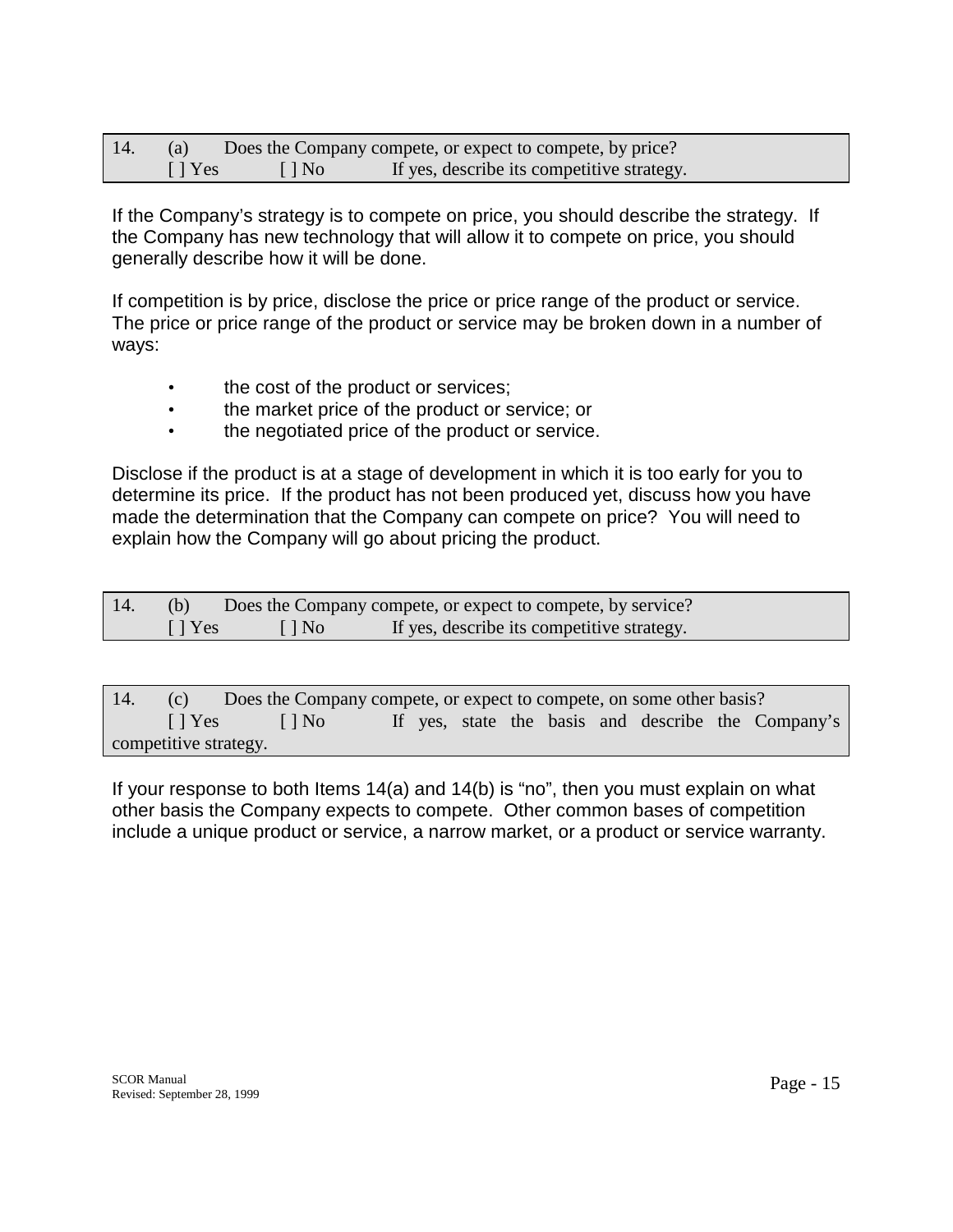# **MARKETING**

15. (a) Describe how the Company plans to market its products or services during the next 12 months, including who will perform these marketing activities.

**MARKETING STRATEGY v. TACTICS**.You should describe how the Company intends to make its products or services known to potential customers. Typically you should disclose whether the Company will make direct sales at retail or wholesale, or sell through distributors or franchises. You need not include every tactic the Company intends to use in its marketing campaign. For example, if the Company will market its product through advertising inserted in telephone bills, it is not necessary to disclose the details of how many households will receive the advertising in each mailing. However, if the advertising is targeted to a certain demographic group, this should be disclosed. In general, it is the fact that the Company targets a particular group for advertising that is relevant, not the details of the targeting method.

**MARKETING STUDIES**. You should not refer to marketing studies unless you show that there is a basis to believe the marketing study is reasonable and accurate. You should not disclose marketing studies that contain unfounded projections; if a reference is made to a marketing study, you should set out the key assumptions, methods and findings. If the Company has not conducted any formal or scientific marketing studies, this fact should be disclosed.

If the Company has no marketing study or marketing plan, you should disclose this in Item 1, Risk Factors.

#### 15. (b) State how the Company will fund these marketing activities?

If marketing activities are to be paid for with offering proceeds, set out the expenditure in Item 28, Milestones and in Item 30, Use of Proceeds. If the offering involves a minimum and maximum amount, describe the marketing activities to be undertaken at both the minimum and the maximum offering amounts.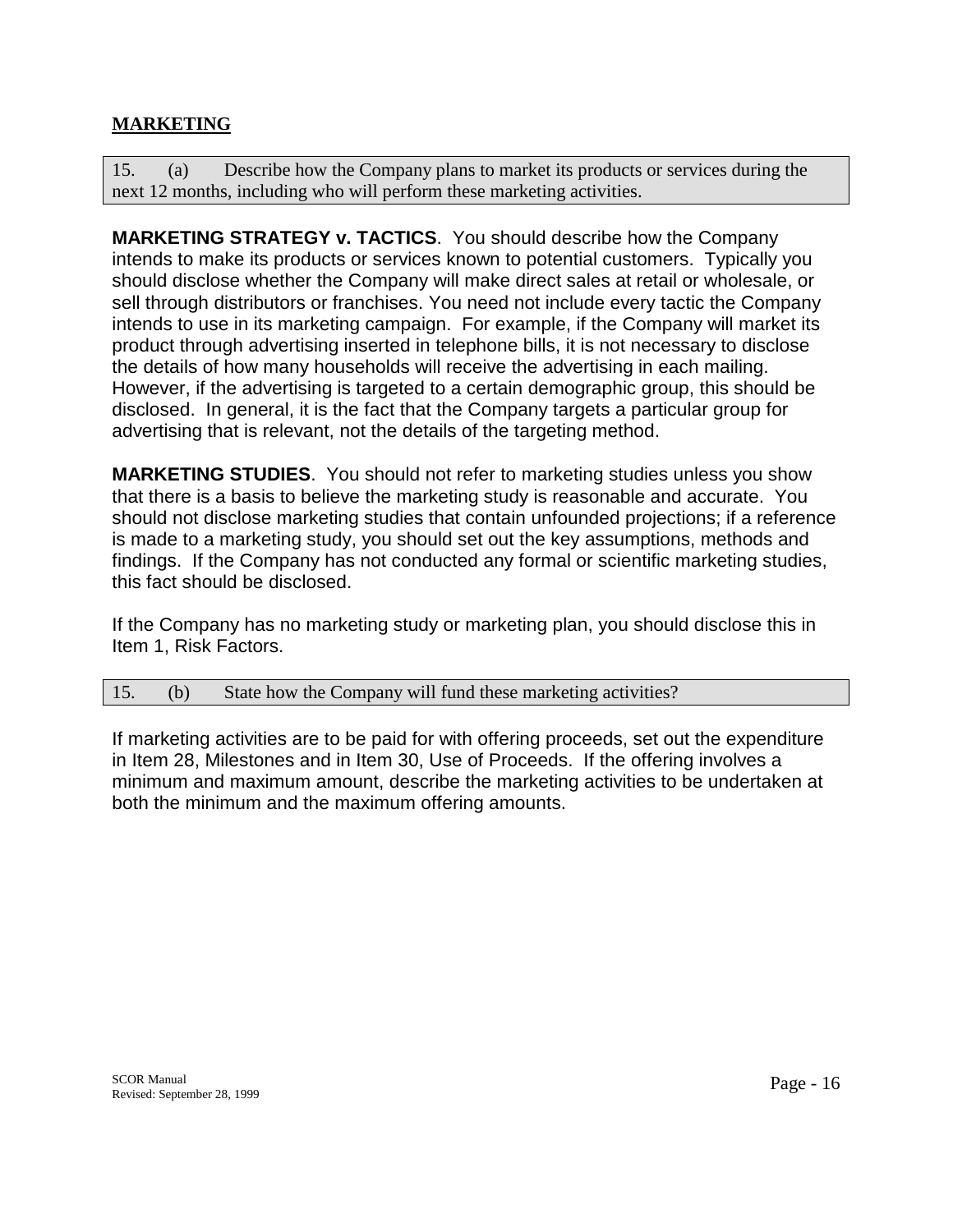# **EMPLOYEES**

16. (a) State the number of the Company's present employees by type of employee (i.e., clerical, operations, administrative, etc.).

16. (b) State the number of employees the Company anticipates it will have within the next 12 months by type of employee (i.e., clerical, operations, administrative, etc.).

**DEFINITION OF EMPLOYEE**. If a person is within the normal work group for the Company's type of business, you should treat that person as an employee for disclosure purposes regardless of what the Company calls the person (e.g., employee, independent contractor, consultant).

You should disclose the number of the Company's existing employees and the number of employees the Company anticipates it will hire during the next 12-month period. The number of employees the Company will hire will be dependent upon the amount of money the Company anticipates it will have available to fund these positions.

Distinguish between employees to be added during the next 12-month period based upon the success of the offering and the number of employees that might be added regardless of whether the offering is successful. Distinguish between part time and full time employees. In an offering with a minimum and maximum offering amount, set out the number and type of employees (e.g., clerical, operations, and administrative) to be added if the Company raises the minimum offering amount as well as if the Company raises the maximum offering amount.

#### 17. Describe the Company's labor relations.

Discuss whether the Company has experienced any problems in finding and retaining suitable employees and whether the Company anticipates any similar problems in the future.

If any of the Company's employees are subject to collective bargaining agreements, you should disclose the nature of the agreements. Include the dates the collective bargaining agreements expire.

If the Company's employees are on strike, or have been on strike in the past 3 years, or are threatening to strike, describe the dispute.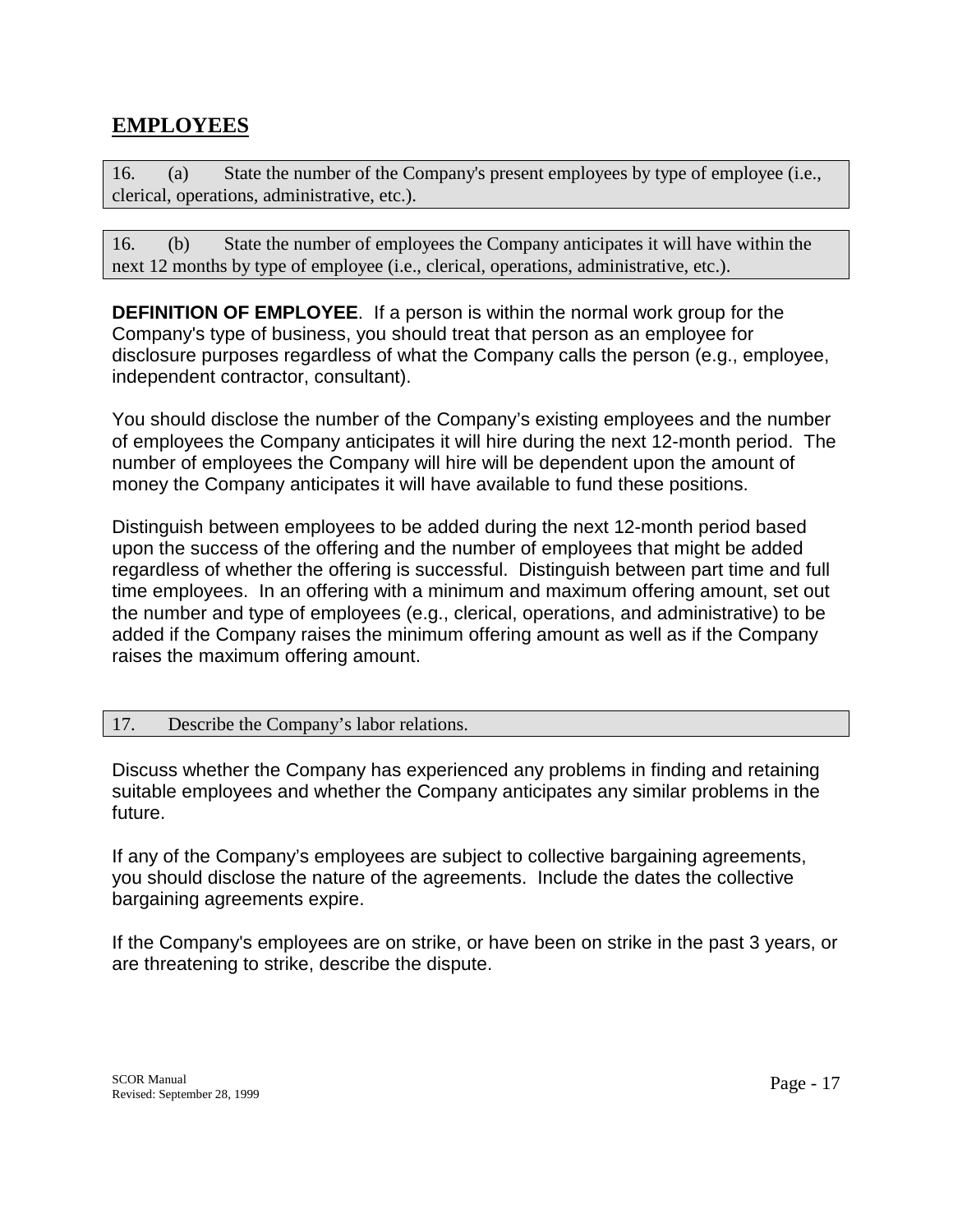18. Indicate any benefits or incentive arrangements the Company provides or will provide to its employees.

You should first cover those benefits that the Company is presently giving its employees and then, those that it expects to give its employees in the future. If the Company intends to offer benefits, disclose whether the board of directors or stockholders must approve them.

Benefits or incentive arrangements can vary widely. Employee fringe benefits usually cover medical insurance, dental insurance, life insurance, vacation leave, sick leave and pension. Incentive arrangements include stock options, stock appreciation rights, low cost loans, bonuses, deferred compensation, profit sharing plans, employment agreements, commissions and royalties on product sales. Incentive arrangements in small businesses more often benefit officers, directors and key employees.

Emphasize benefits to all employees or rank and file employees. Benefits that are available to Officers, Directors and key persons only, should be disclosed in Item 83, Compensation.

You should discuss stock purchase agreements, stock options, rights or warrants that benefit current stockholders or employees in Item 101, Options and Warrants.

## **PROPERTIES**

#### 19. (a) Describe generally the principal properties that the Company owns or leases.

**GENERAL**. Item 19 (a) relates both to tangible property such as real estate, plant and equipment, and to intangible property such as patents, licenses, copyrights, trademarks, service marks, trade names, trade secrets, and other intellectual property that the Company owns prior to the offering and will use in the business. Generally, you should describe the important types of property the Company owns or leases.

Focus on the principal properties owned or leased. You should include only the amount of detail necessary to inform investors as to the suitability, adequacy, productive capacity and extent of utilization of the properties and facilities owned or leased by the Company. Descriptions of real estate such as office or warehouse space should be on a square-footage basis. You should disclose the location and character of the property, if this is important to the offering.

If any of the Company's properties are not owned outright, you should disclose the extent of the encumbrances or installment payments. If the terms of purchase constitute long term debt, you should disclose this fact.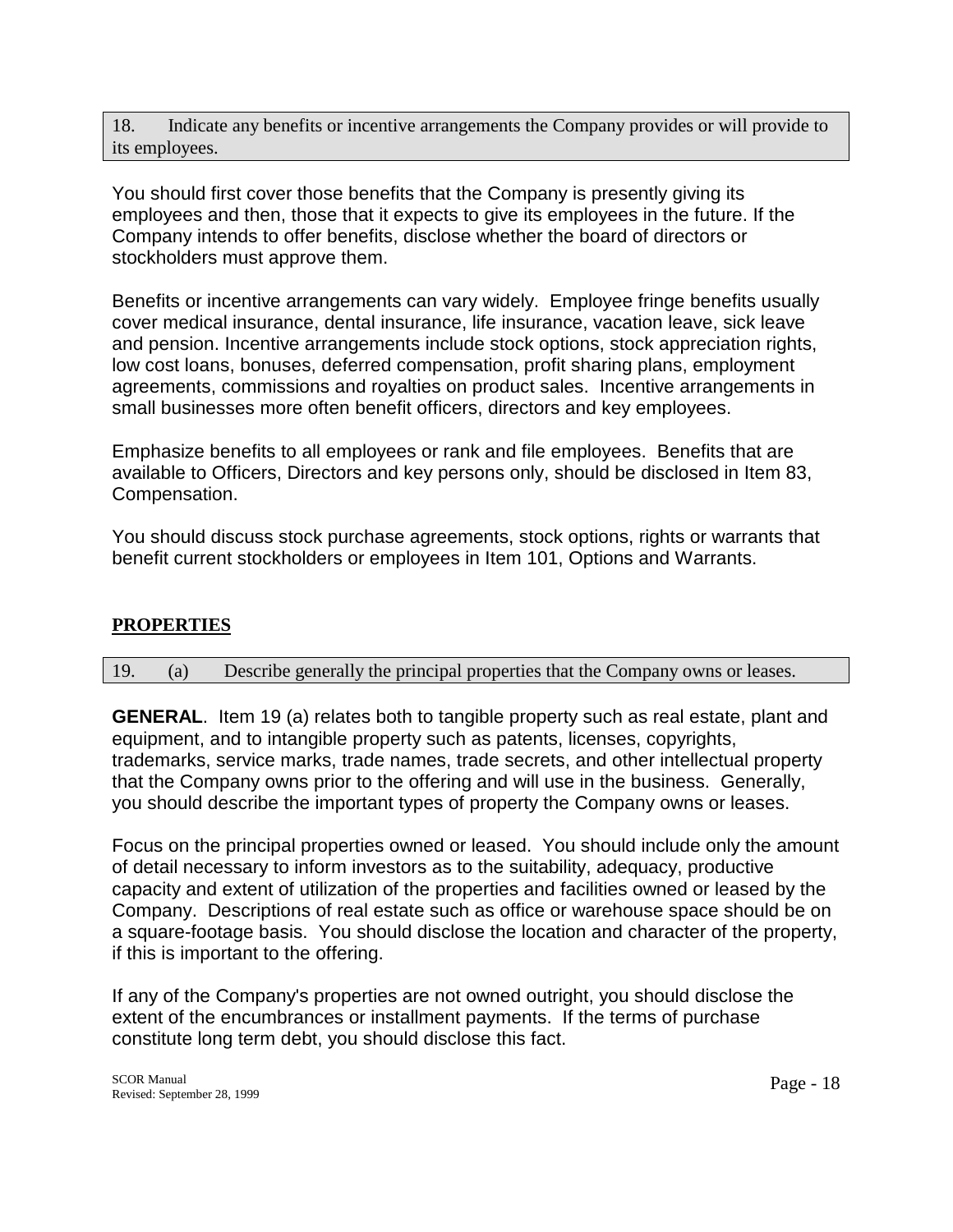You may need to disclose separately the Company's property that is subject to depreciation or obsolescence. If, for example, computer systems constitute an essential part of the business plan, you should discuss obsolescence, replacement and the method of financing replacements. If the Company does not have a plan for replacing plant and equipment, you should disclose this fact.

**LEASES**. If the Company leases property, you should include a summary of the terms under the leases, including the amount of payments, expiration dates and the terms of any renewal options. If the Company has decided to lease instead of own its property, you should disclose the reasons for the decision. A short term or annual lease raises the questions: What if the Company cannot renew the lease? What will the Company do next? What can the Company afford to do next?

**INTELLECTUAL PROPERTY**. Indicate the extent to which the Company's operations depend upon or are expected to depend upon patents, copyrights, trade secrets, know-how, or other proprietary information. Discuss how the Company will use intellectual property, such as a patent, copyright or trade secret to become profitable. Describe the steps the Company has undertaken to secure and protect this intellectual property, including any use of confidentiality agreements, covenants not-to-compete, and efforts taken to protect rights under state, federal and foreign laws. The Company may find it costly to perfect and protect these rights. If such rights have not been secured, you should disclose the cost and time period it will take to secure them. Foreign rights, patents, trade secrets, trademarks and copyrights can exist, but such protection does not always exist to the same extent as in the United States. You should disclose any limitations on foreign rights, patents, trade secrets, trademarks and copyrights. If important, you should discuss each right separately.

Additionally, you should disclose the value the Company has placed on these intangibles and explain how the Company determined that value.

**NEGATIVE DISCLOSURE**.If the Company has chosen not to protect intellectual property, you should disclose this fact and explain why the Company has chosen not to try to protect its property.

## **DESCRIPTION OF TYPES OF INTELLECTUAL PROPERTY**

Patent. A patent is a right granted by the government to make, use or sell an invention for a period of years.

Copyright. A copyright is a right granted by the government to an "author" of a work in a tangible medium for the exclusive publication, production, sale and distribution of the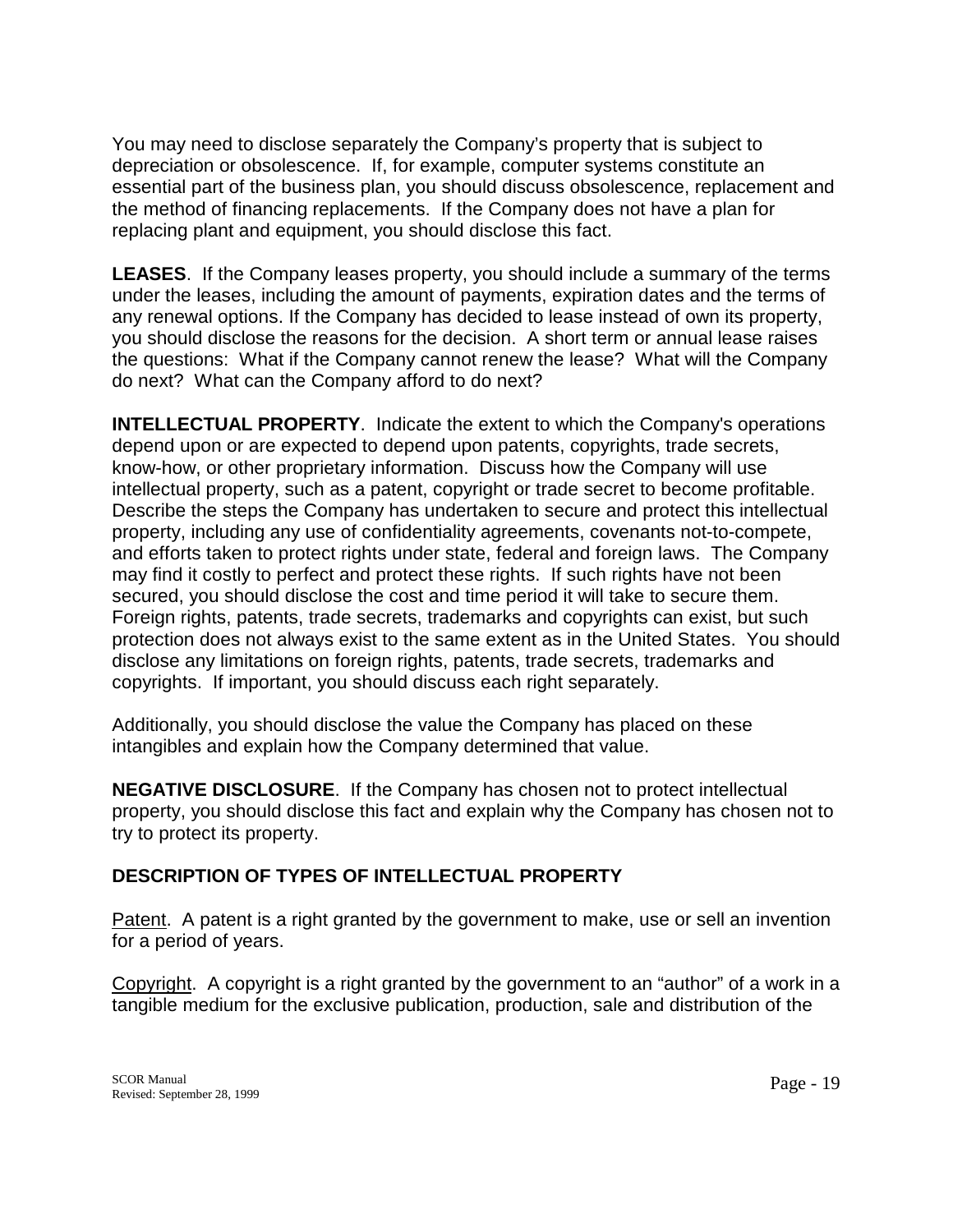work. A "work" includes writings, literature, art, drama, motion pictures, and other electronically produced materials.

Trade Secret. A trade secret consists of any formula, pattern, device or calculation of information used in business to obtain a competitive advantage. The owner must take precautions to keep the process or device secret. Examples of possible trade secrets include, but are not limited to, blue prints, production formulas, manufacturing processes, customer lists, price and cost information and computer programs. Precautions might include confidentiality agreements and restrictions on access to the information.

Know-how. Know-how usually means being able to perform successfully, known processes that go to the heart of the production of the product or the operation of the enterprise. For instance, a process may be known by only one employee. An example is winemaking.

Trademark. A trademark is a word, logo, symbol, design or shape used on or in connection with the sale or distribution of a company's product.

Service Mark. A service mark is a word, logo, symbol, design or shape used to identify or in connection with the rendering of a service.

Trade Name. The name of a company that is used in commerce.

**LICENSE AGREEMENTS**. A license is a grant of rights from the owner of a patent, trademark, trade secret or copyright to another person. Summarize the principal terms and expiration dates of any significant license agreements, including the amount the Company expects to spend during the year. Disclose the relationships with the other party under the license agreement. A license agreement may be exclusive or shared. The Company must be certain before it uses the term "exclusive" license agreement. License agreements often do not assign all of the rights and interests involved.

**RISK FACTORS.** Many possible risk factors arise out of the treatment, valuation and protection of intangible rights. For example, essential computer software or customer lists may become obsolete within a short period of time. Loss of a key employee may be critical to the Company. Patent or trademark infringement actions either by or against the Company may be very expensive and beyond the means of the Company. You may need to include a general or specific risk factor with regard to the inability of the Company to protect its intellectual property even though the Company has made required filings under law or taken other precautions. If the Company decides not to protect important intellectual property, disclose this fact in Item 1, Risk Factors.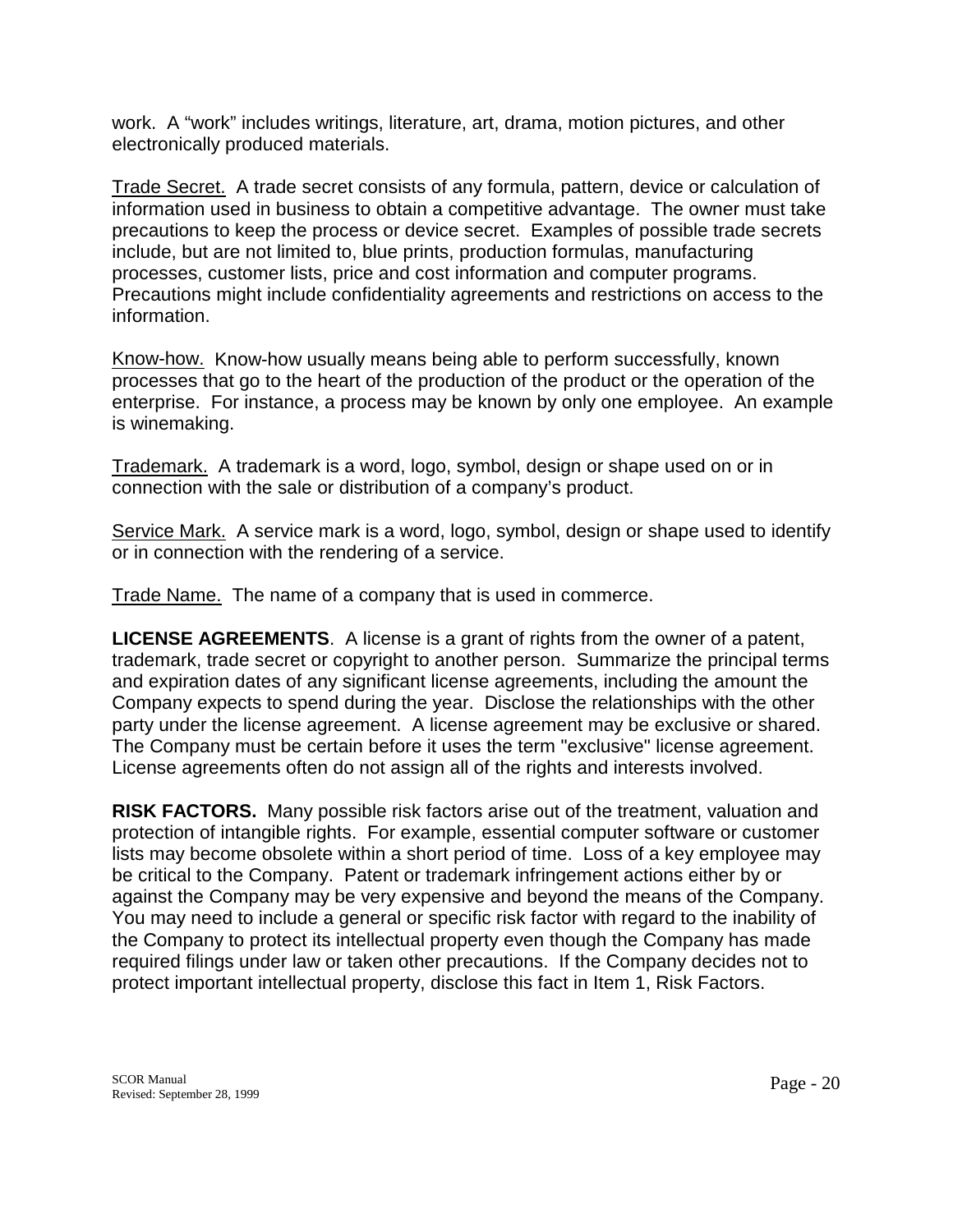**CONFLICTS OF INTEREST**. In the event the Company has purchased or leased properties from its officers, directors, stockholders or other key persons, disclose the relationship and, if relevant, the conflict of interest. You also should disclose whether the transactions were on terms at least as favorable to the Company as those generally available from unaffiliated third parties.

### 19. (b) Indicate what properties the Company intends to acquire or lease.

Generally, you should limit your answer to properties the Company intends to acquire in the next 12 months. In addition to describing a proposed acquisition, you should describe why it is being considered and how it will be accomplished. If property is to be acquired with offering proceeds, set out the acquisition in Item 28, Milestones and Item 30, Use of Proceeds. If the offering involves a minimum and maximum amount, describe properties to be acquired at both the minimum and the maximum offering amounts.

Include the cost of such acquisitions and the sources of financing the Company expects to use in obtaining these properties; whether by purchase, lease or otherwise. Address whether the Company will have the cash, credit worthiness, or capital stock available to purchase or lease the property. Disclose sources of financing available to the Company other than the offering proceeds or bank financing.

If you disclose acquisitions of property, you should distinguish between mere intentions, oral agreements, and written obligations.

If the Company has not yet identified properties to be acquired, you should disclose the criteria or standards the Company will use to select and acquire the properties.

If no properties are going to be acquired, you should disclose that the Company does not plan to acquire any properties in the immediate future.

In the event the Company is purchasing or leasing, or intends to purchase or lease, properties from officers, directors, stockholders or other key persons, you should disclose the relationship and, if relevant, the conflict of interest. Disclose whether the Company has established a policy with respect to affiliated transactions.

# **RESEARCH AND DEVELOPMENT**

20. Indicate the amounts that the Company spent for research and development during its last fiscal year.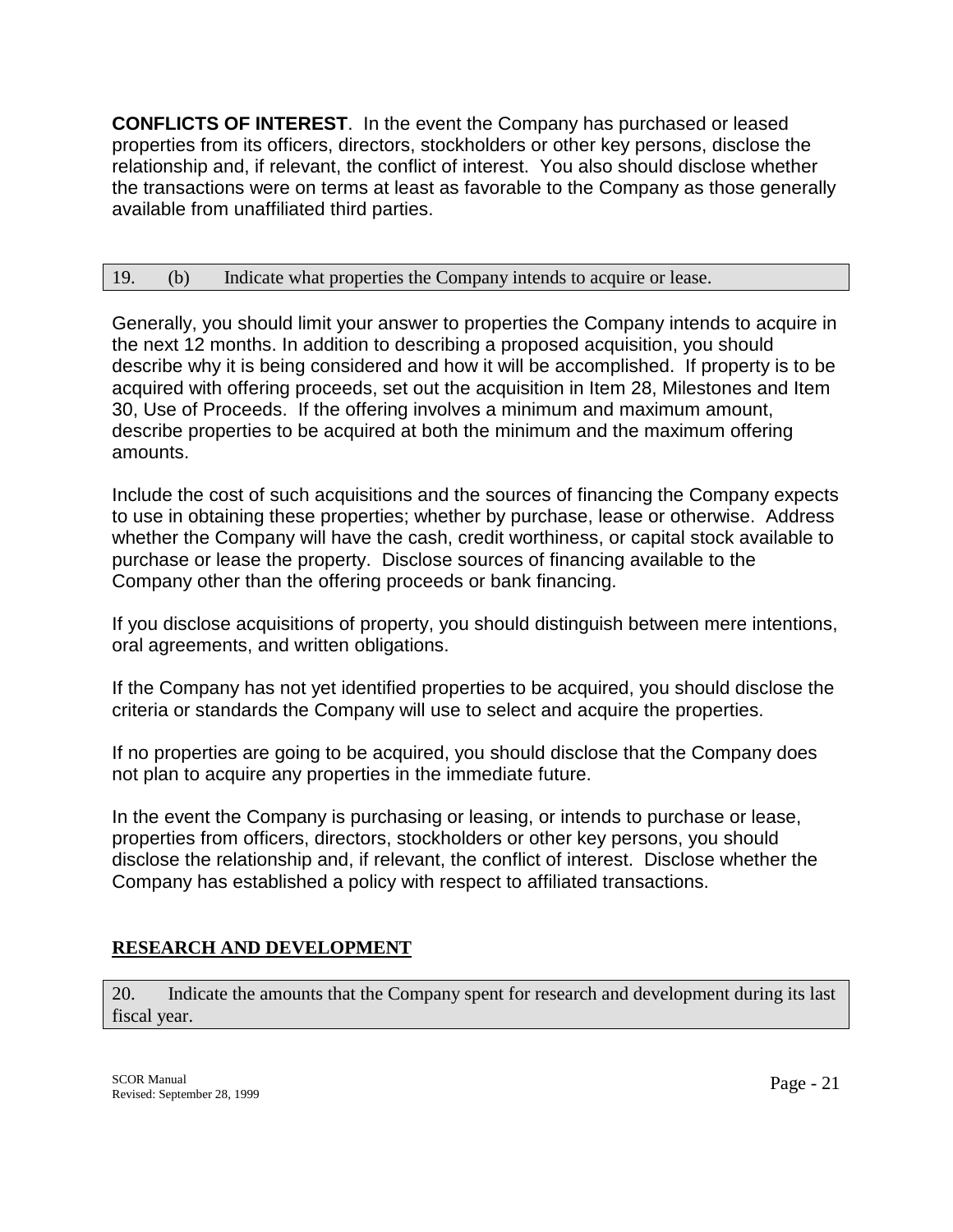Research is the planned effort of a company to discover new information to help create a new product, service, process or technique or vastly improve a current one. Research does not include market research and market testing as this activity relates to the selling and marketing operations of the company. Development takes the findings generated by research and formulates a plan to create the desired item or improve the existing one.

Research and development implies a future benefit. You should disclose how the knowledge gained through research and development will be valuable to the Company and how the Company is likely to be able to derive a commercial benefit from that knowledge. The Company might exploit the knowledge by producing the product or offering the service or by licensing or selling the technology to others.

In discussing historical research and development expenditures, you must identify any expenditures that relate to products or processes that the Company no longer expects to pursue. Additionally, you should distinguish between cumulative research and development and research and development for the last fiscal year.

If the Company has engaged in research and development and had revenues in the last fiscal year, disclose the percentage of the Company's fiscal year revenues these amounts represent.

| 21.<br>(a)   |                           | Will the Company expend funds on research and development during the current |
|--------------|---------------------------|------------------------------------------------------------------------------|
| fiscal year? | $\lceil \cdot \rceil$ Yes | $\Box$ No                                                                    |

21 (b) If yes, how much does the Company plan to spend on research and development during the current fiscal year?

21. (c) How does the Company intend to fund these research and development costs?

Disclose all sources of funding. If the Company intends to apply proceeds from the offering to research and development costs, set out the use in Item 28, Milestones and Item 30, Use of Proceeds. If the offering involves a minimum and maximum amount, include the amount of proceeds to be applied to research and development at both the minimum and the maximum offering amounts.

# **GOVERNMENTAL REGULATION**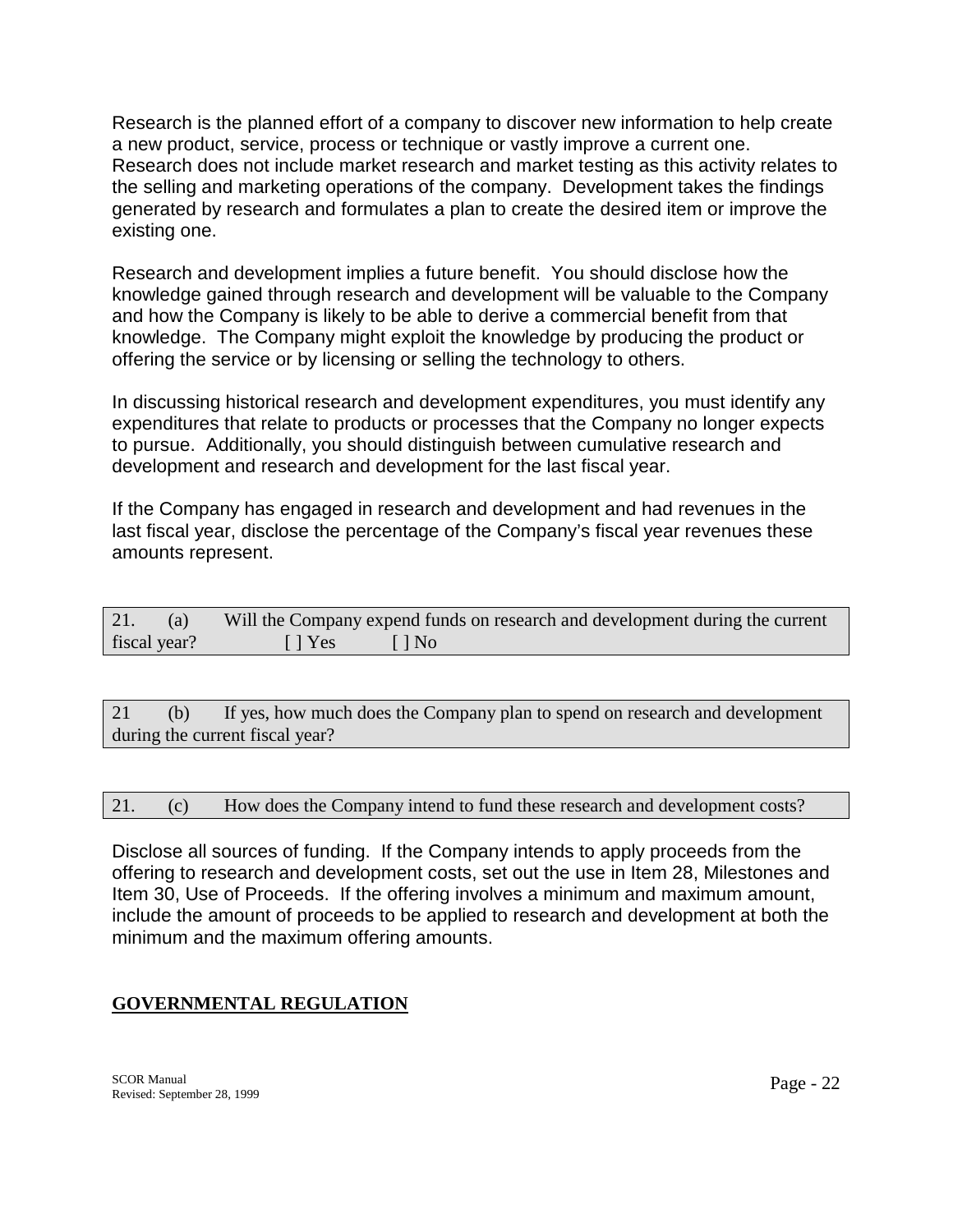|                      |  |  | 22. (a) Is the Company's business subject to material regulation by any governmental |
|----------------------|--|--|--------------------------------------------------------------------------------------|
| agency? [] Yes [] No |  |  |                                                                                      |

|  |  | 22. (b) Are the Company's products or services subject to material regulation by any |  |  |  |  |  |
|--|--|--------------------------------------------------------------------------------------|--|--|--|--|--|
|  |  | governmental agency?[] Yes [] No                                                     |  |  |  |  |  |

|                      | 22. (c) Are the Company's properties subject to material regulation by any governmental |
|----------------------|-----------------------------------------------------------------------------------------|
| agency? [] Yes [] No |                                                                                         |

| 22. $(d)$ | Explain in detail any "yes" answers to Items $22(a)$ , $22(b)$ , or $22(c)$ , including the |
|-----------|---------------------------------------------------------------------------------------------|
|           | nature and extent of the regulation and its effect or potential effect upon the Company.    |

Concentrate on regulations that extend to the core of the Company's business. Avoid disclosing regulations that are not material or important to the Company's business. The key question is: Does the regulation have a substantial impact on the Company at this phase of the Company's business? If the answer is yes, you should disclose it.

Regulations can be imposed on a company by federal, state, provincial or local government agencies. In completing your response to this Item, you should first identify the type of regulation and then, if it is material, disclose the impact of the regulation. In determining the impact or the potential impact of regulation upon the Company, consider whether a capital expenditure may be necessary, earnings may be curtailed, the competitive position of the Company may be changed, or the continuation of the business may be imperiled.

Discuss regulatory related expenditures that the Company anticipates will be significant. If proceeds of the offering are to be used to pay for them, disclose the expenditure in Item 30, Use of Proceeds.

If the Company is highly dependent upon compliance with a certain governmental regulation in order to do business, disclose this fact in Item 1, Risk Factors.

If compliance with a certain government regulation is a key to the Company's near term profitability, you should include compliance with that regulation as a step in Item 28, Milestones.

The Company must look at indirect and direct impact of a regulation upon the Company's business, products or properties. An example of an indirect regulatory impact would be a decline in the business of a company that makes wood pellets for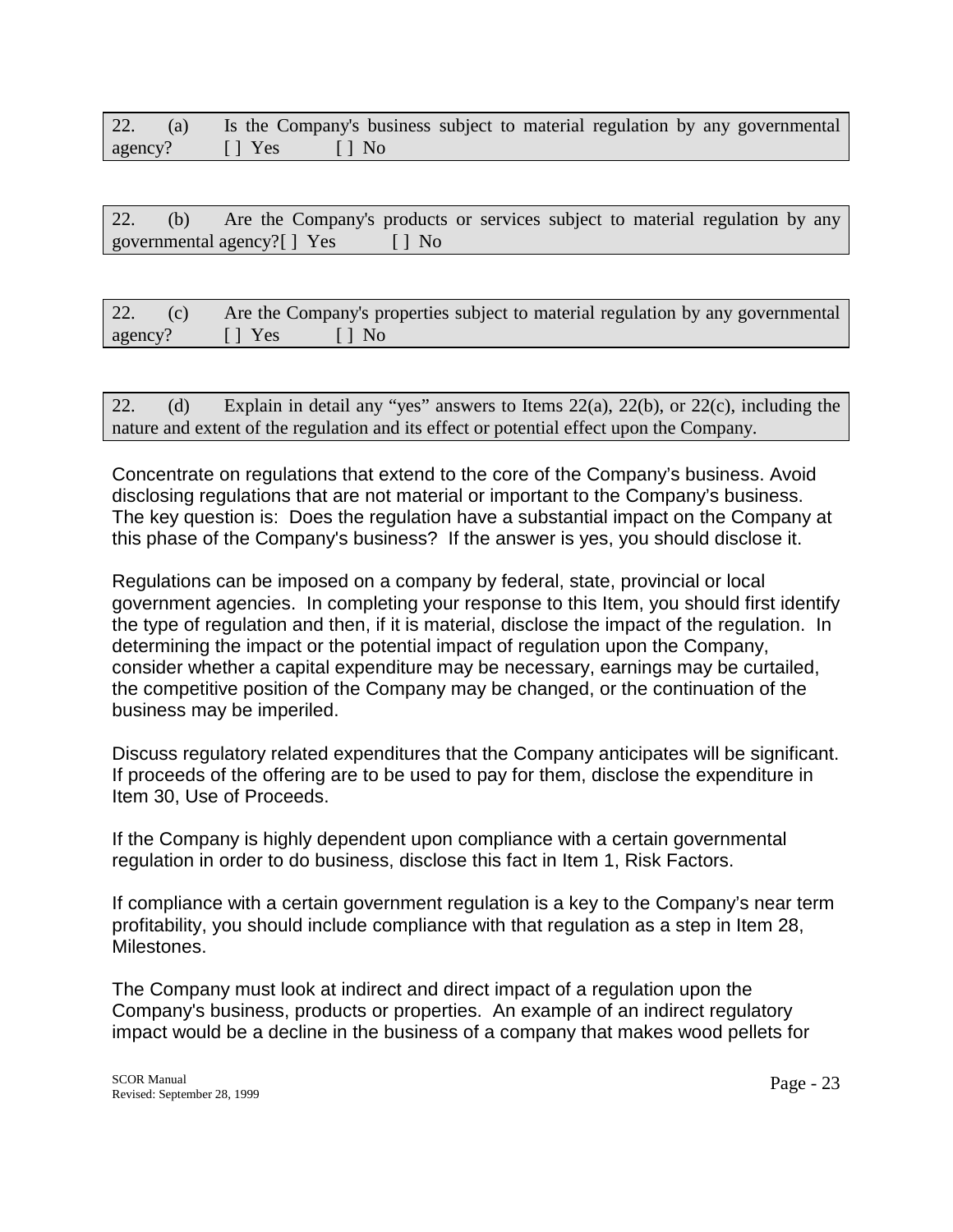wood pellet stoves due to the fact that its customers become subject to strict environmental regulation for emissions.

| 23.                       | (a) Is the Company required to have a license or permit to conduct business? |
|---------------------------|------------------------------------------------------------------------------|
| $\lceil \cdot \rceil$ Yes | $\Box$ $\Box$ No                                                             |

| 23.               | (b) If yes, does the Company have the required license or permit? |
|-------------------|-------------------------------------------------------------------|
| $\vert \vert$ Yes | $\sim$ 1   No $\sim$                                              |

23. (c) If the answer to Item 23(b) is "yes," describe the effect on the Company and its business if it were to lose the license or permit.

23. (d) If the Company has not yet acquired a required license or permit, describe the steps the Company needs to take to obtain the license or permit. Estimate the time it will take to complete each step.

To respond to this Item ask yourself the following questions:

- What licenses, permits or other authority does the Company already have?
- What licenses, permits or other authority must the Company have in order to conduct business?
- How long will it take the Company to obtain the license or permit?
- What if the Company does not obtain the license or permit?
- What if the Company loses its license or permit?

If the Company is highly dependent upon obtaining a license or permit in order to do business, this fact should be disclosed as a risk factor.

If obtaining a license or permit is a key to achieving profitability in the near term, disclose that fact as a step in Item 28, Milestones.

# **COMPANY HISTORY AND ORGANIZATION**

24. Summarize the material events in the development of the Company.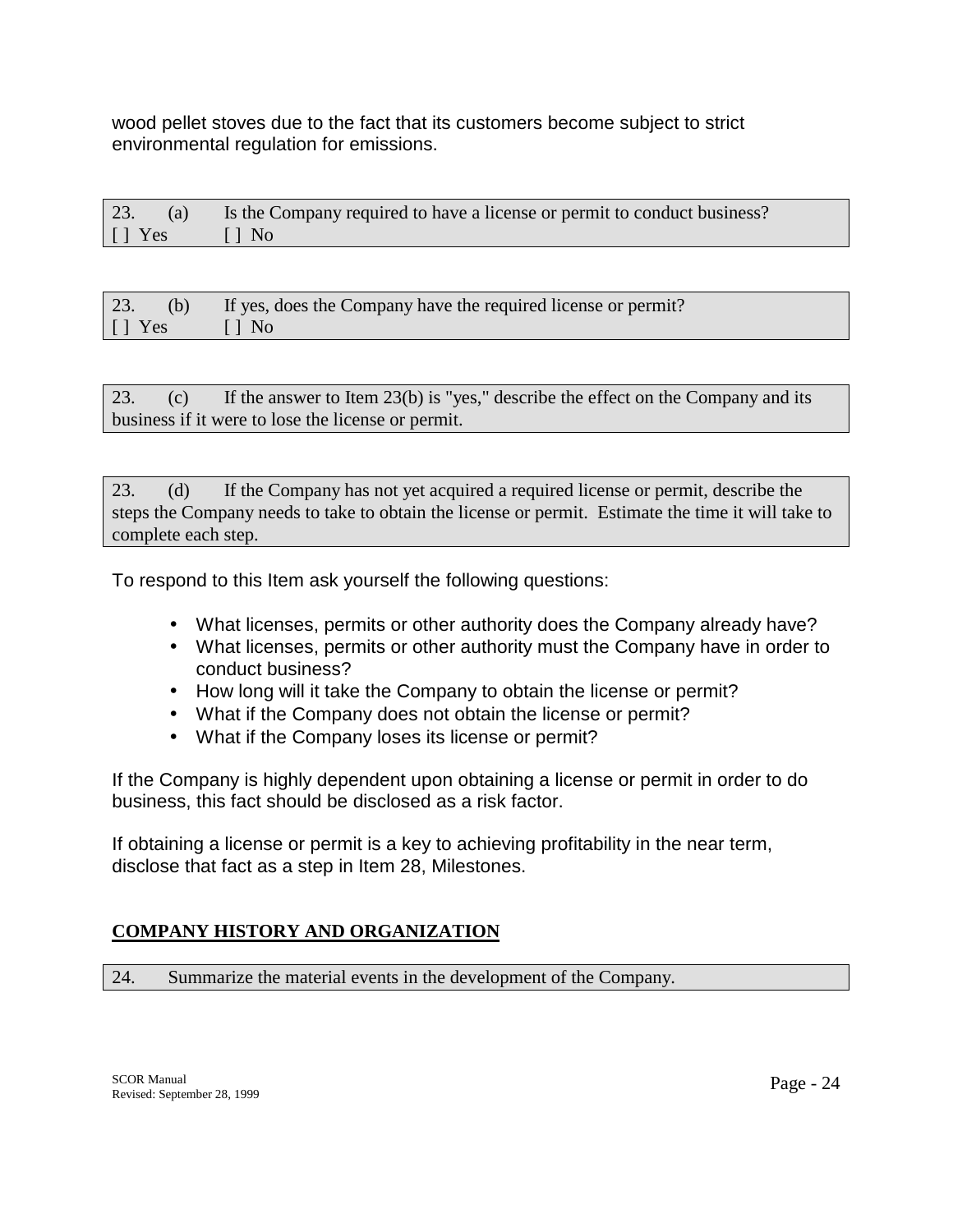Why was the Company started? What was the initial strategy of the Company? If the strategy of the Company changed from its initial concept, explain.

If the Company history includes a merger, acquisition, spin-off, recapitalization, or other similar corporate or company transaction, disclose that event.

25. Describe any recent stock split, stock dividend, recapitalization, merger, acquisition, spinoff, or reorganization.

When you respond to this Item, you should cover the past five (5) years, or the period the Company has been in existence, if less than five (5) years. If the Company recently has undergone a stock split, stock dividend or recapitalization in anticipation of this offering, describe the transaction (and adjust historical per share figures elsewhere in this Disclosure Document accordingly). You should disclose major transactional and financial milestones and include significant stock sales. State the purpose for each transaction. If the Company has been in business for some time, the materiality of the disclosure should be treated on a sliding scale. Earlier events should be disclosed only if they are important and continue to be relevant.

26. Discuss any pending or anticipated stock split, stock dividend, recapitalization, merger, acquisition, spin-off, or reorganization.

You should disclose any type of pending or anticipated corporate or company reorganization.

27. State the names of any parent, subsidiary, or affiliate of the Company. For each, indicate its business purpose, its method of operation, its ownership, and whether it is included in the Financial Statements attached to this Disclosure Document.

**CORPORATE STRUCTURE.** You should answer this question so that the corporate or organizational structure is clear to the investor. A chart showing the relationship between affiliates may be a valuable supplement to narrative disclosure.

**PARENT**. Generally, a parent of the Company is a company that controls the Company, directly, or indirectly through one or more intermediaries.

**SUBSIDIARY**.Generally, a subsidiary of the Company is a company that the Company controls, directly, or indirectly through one or more intermediaries.

**AFFILIATE**. Generally, an affiliate of the Company is a company that directly or indirectly through one or more intermediaries controls the Company, or is controlled by the Company, or is under common control with the Company.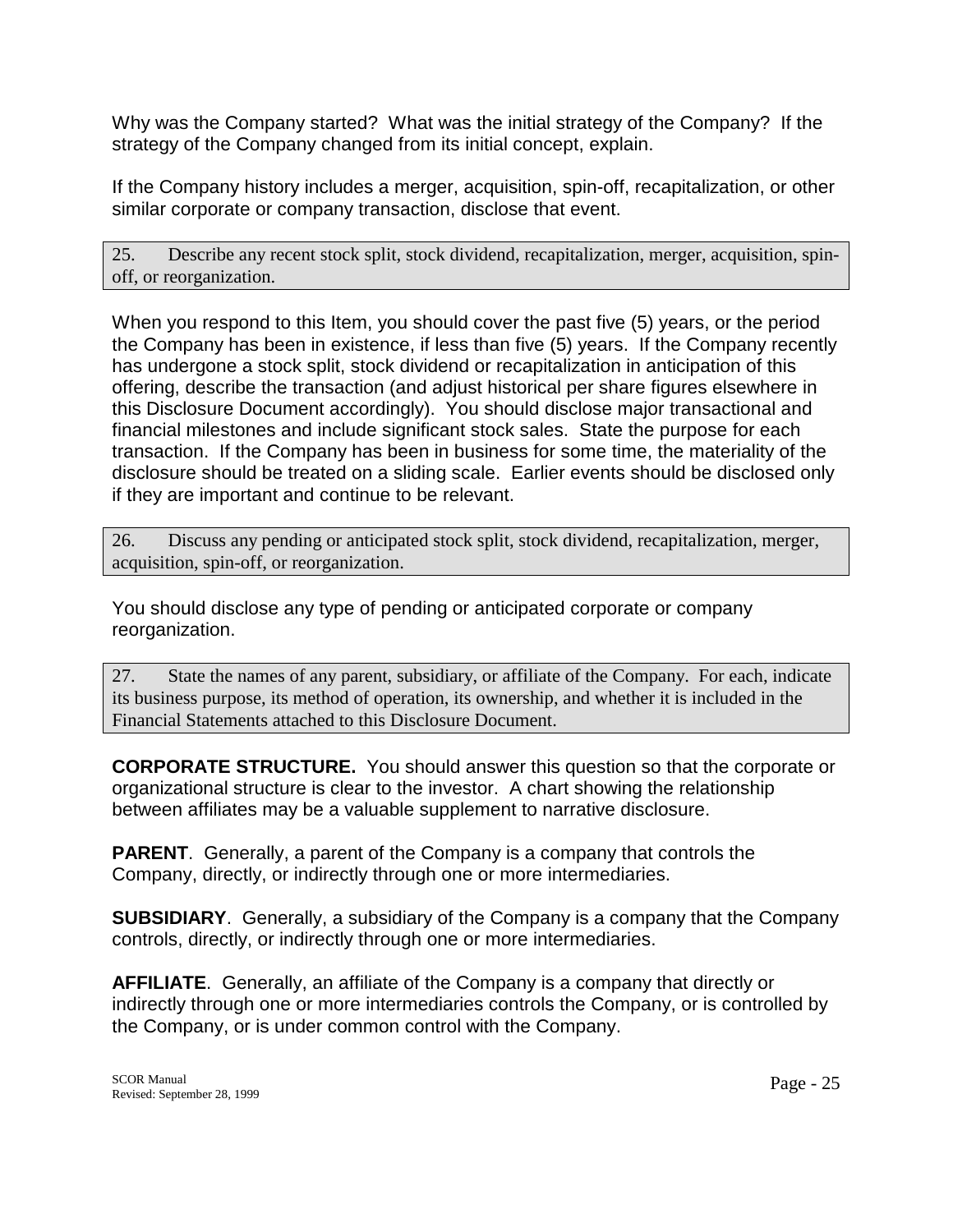A person is said to control a company when that person has the power to direct or influence the direction of the management of the company through the ownership of voting securities, by contract or otherwise.

**METHOD OF OPERATION**. To understand the risks of the investment, the investor should know how the Company actually will be operated in relation to its parent, subsidiaries or affiliates. Consider the following questions in preparing your response:

- In which company are the proceeds of the offering to be used?
- In which company are the significant assets to be held or deployed?
- Which company will have significant revenues and earnings ?
- How will earnings of a parent, subsidiary, or affiliate be distributed to or benefit the Company?
- If a parent owns less than 100% of the Company, who owns the rest?

**FINANCIAL STATEMENTS**. If the Company has a parent, subsidiary or affiliate, you should consider the effect of accounting standards. Generally, a company that controls 50% or more of the stock of another company must have consolidated financial statements. If an affiliate is not included in the financial statements attached to the Disclosure Document, or is included, and the financial statements are not consolidated, you should include an explanation.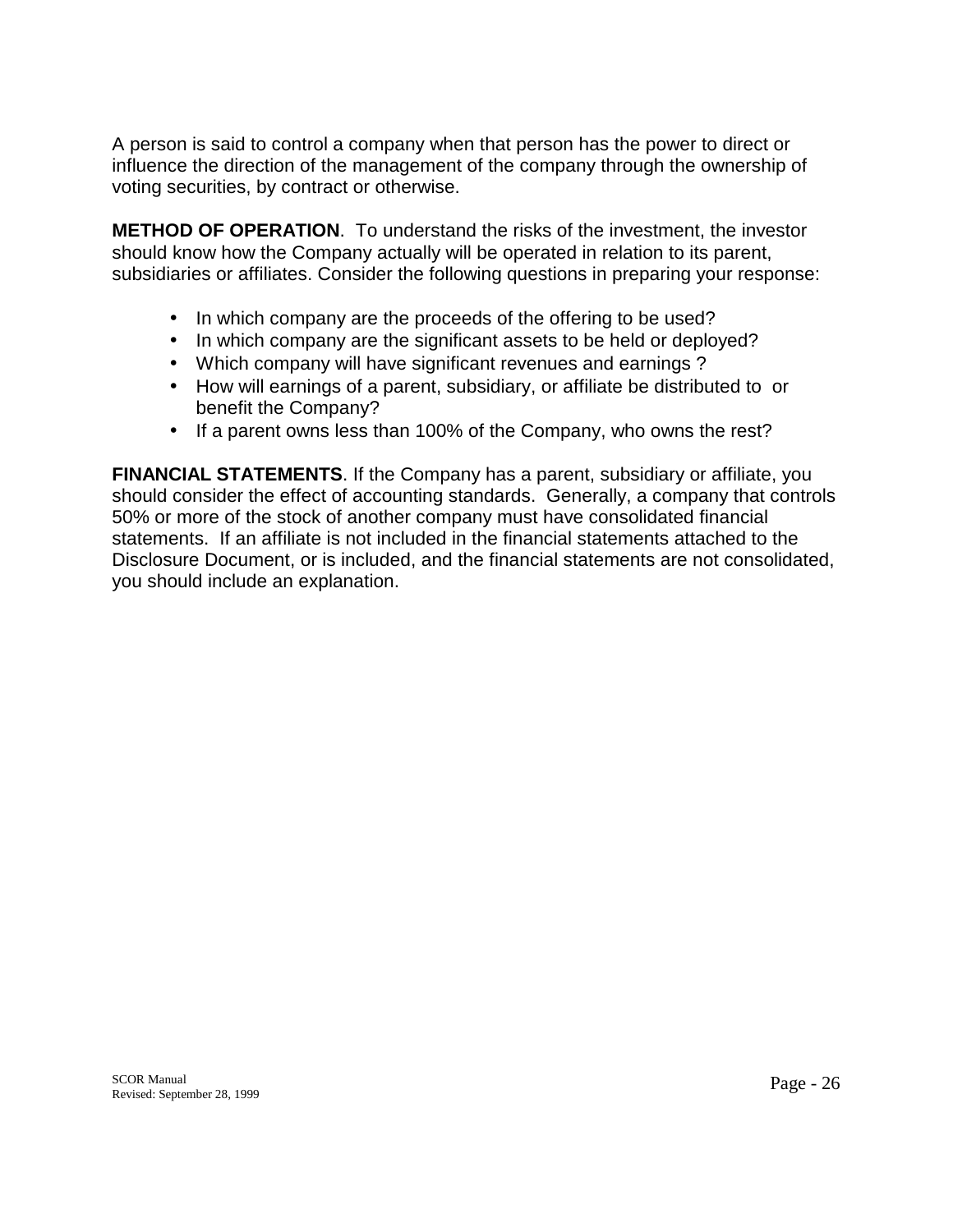# **MILESTONES**

28. Describe in chronological order the steps management intends to take to achieve, maintain, or improve profitability during the 12 months following receipt of the offering proceeds.

 If management does not expect the Company to achieve profitability during that time period, describe the business objectives for that period and the steps management intends to take to achieve those objectives.

Indicate the probable timing of each step.

**PURPOSE OF MILESTONES.** The Milestone Section lists step- by-step future events that management believes must occur in order for the Company to become profitable or to meet its business objectives, and describes the activity management will undertake to complete each step. Your response to Items 28 and 29 should provide sufficient information so that an investor is able to assess the likelihood that the Company's resources will prove adequate to accomplish its goals.

**MAJOR STEPS.** List the major steps in your business plan. A company that is opening a new business needs to describe the specific steps to open the business. For example, you might list steps such as obtaining a state license; entering into construction contracts; purchasing specific equipment; and hiring a specific number of personnel. This example is particularly useful for development stage companies. It outlines the important steps the Company must take to reach its goal of opening the business.

The following are examples of typical milestones for small business offerings:

- acquiring a specific piece of equipment,
- registering a trademark,
- granting a license
- acquiring a specific contract for goods or services
- achieving a specific level of net sales,
- reaching a specific number of new markets,
- generating a specific level of manufacturing output,
- reaching a specific level of inventory purchases, or
- implementing the next stage of a business plan (e.g., hiring a marketing staff and creating a new marketing department or creating a new production line).

**METHOD OF ACHIEVING THE STEPS**. You should describe what the Company must do to complete each step. For example, if you have listed "obtain a patent on its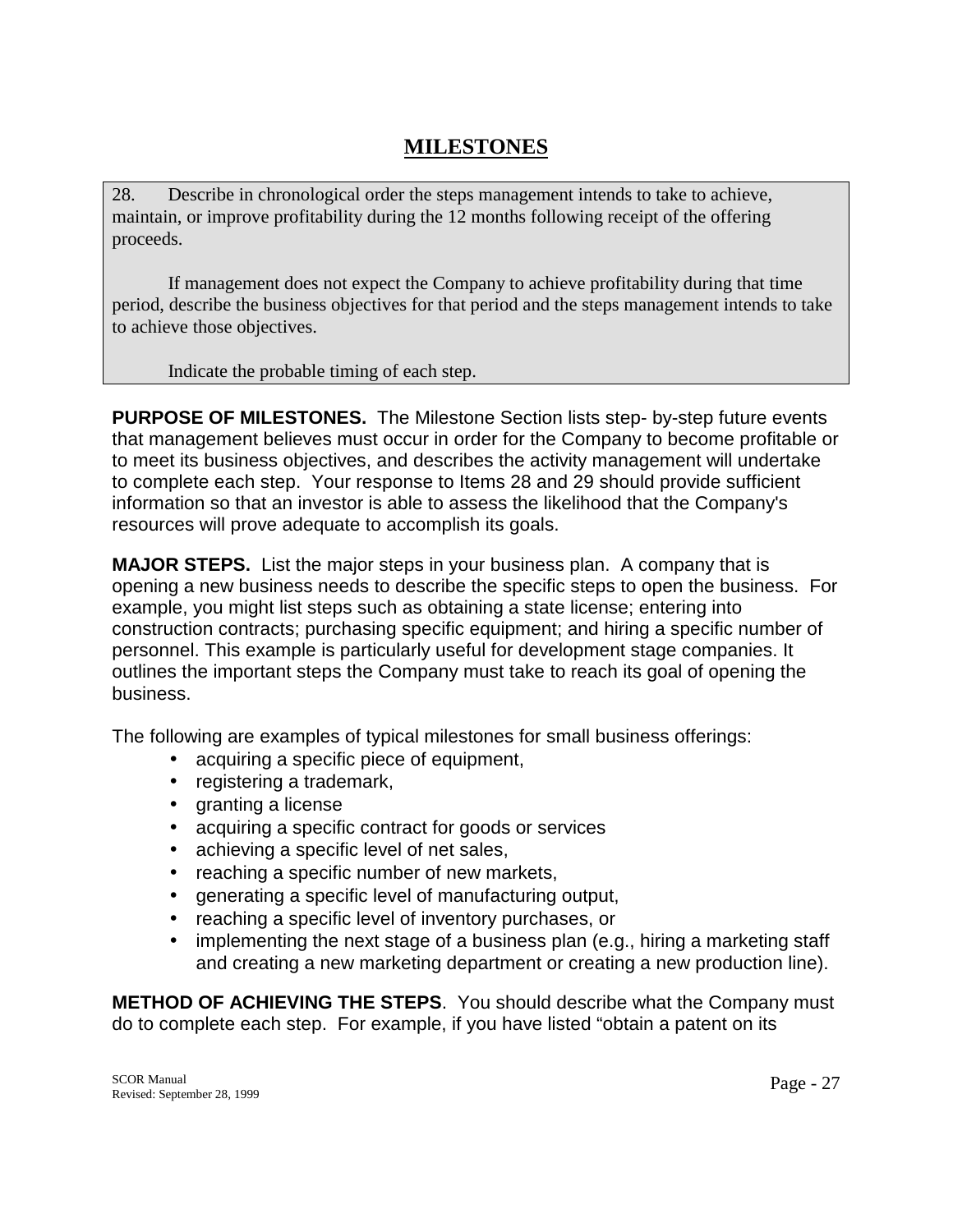product" as a Milestone, the expected manner of occurrence might be to hire an attorney to file an application with the US Patent and Trademark Office. If you have listed "purchase machinery" as a Milestone, the expected manner of occurrence might be to contact a dealer in that type of machinery and to enter into a contract for its purchase.

**ORDER OF THE STEPS.** List the steps of the Company's business plan in chronological order. To determine the sequence of disclosure here, ask the following questions:

- What are the most important things the Company must do?
- What things must the Company do first?
- What things are dependent upon others?

To the extent possible you should determine the "critical path" of the steps. What is the last point in time when a step can take place or a condition can be fulfilled before the entire plan is off schedule? What steps are dependent upon others? For instance, should leasing the premises come before or after hiring staff and purchasing equipment? Finally, you should not include past events in the Milestone Section.

The sequence of the steps also must be consistent with the Use of Proceeds Section, Item 30. The Use of Proceeds Section sets out the categories and amounts of funds for use by the Company. The Milestone Section shows the sequence in which the Company will use those funds.

**TIMING OF THE STEPS**. You should disclose when each step will occur. While a date may be given, it is preferable to state a range or number of months in which the Company expects to accomplish the business objective. In addition, you should indicate when the steps begin, such as upon completion of the minimum offering. The period of disclosure should not exceed 12 months.

**COST OF COMPLETION OF THE STEPS**. You should indicate the monetary cost to achieve each step. You may express this amount as a range. If the Company does not have access to funds from sources other than the proceeds of the offering, your response should track the Use of Proceeds table. If the Company will exhaust the offering proceeds prior to completing a step, you should indicate whether the Company has access to other sources of funds, identify the sources and disclose whether they are contingent or firm.

**BE SPECIFIC.** You should be detailed in describing what the Company needs to do to meet its business objectives. You should state a specific numerical amount or range when you describe certain steps. Examples of specific disclosure include:  *"Reach sales of \$100,000," for a manufacturing and merchandising company;*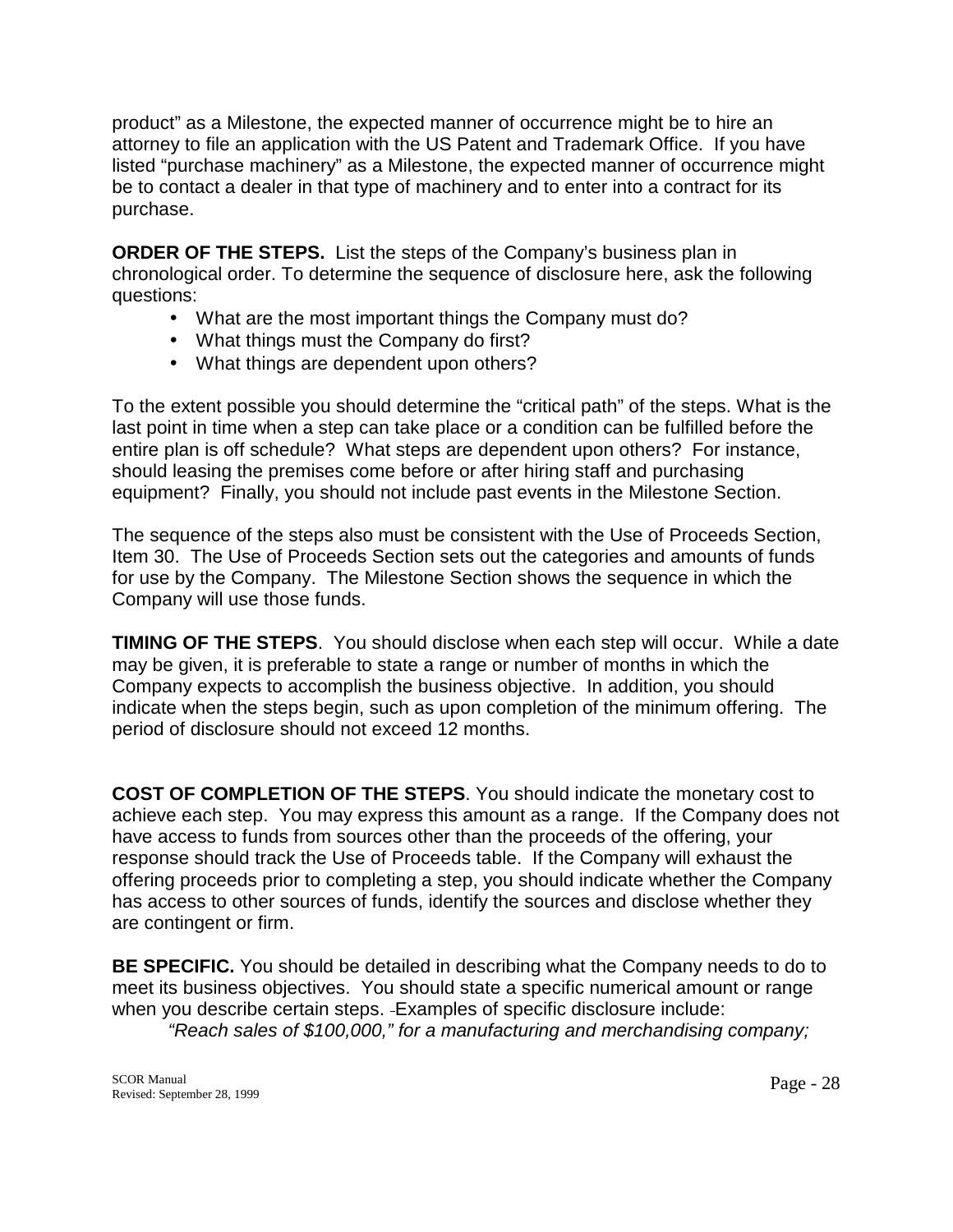*"Acquire 40 large account customers," for a service provider; and "Sign up 10,000 new subscriptions," for a magazine publisher.* 

**OPERATING COMPANIES.** If the Company has already been operating for some time, the Company's disclosure should accurately reflect:

- the current stage of the Company's business plan, and
- how the achievement of a particular business plan objective will have a positive effect on the Company's operations or profits.

# **TABULAR FORMAT.** Describe in tabular form:

- what the steps are,
- what the Company must do to achieve each step;
- the order in which the Company will perform each step,
- the time it will take to complete each step; and
- how much money the Company will spend to complete each step.

# **Example Milestone Table**

| <b>Milestone or Step</b>     | <b>Expected Manner of</b><br><b>Occurrence or Method of</b><br><b>Achievement</b> | Date, or Number of Months after<br><b>Receipt of Offering Proceeds</b><br><b>When Step Should be</b><br>Accomplished | Cost of<br>Completion |
|------------------------------|-----------------------------------------------------------------------------------|----------------------------------------------------------------------------------------------------------------------|-----------------------|
| Formation and Setup of       | Find and Lease Location for                                                       | 2 months                                                                                                             | \$150,000             |
| Company                      | Company, Purchase                                                                 |                                                                                                                      |                       |
|                              | Equipment, Hire Employees                                                         |                                                                                                                      |                       |
| <b>Start Operations</b>      | Purchase Materials, Start                                                         | $2 - 4$ months                                                                                                       | \$250,000             |
|                              | <b>Assembling Widgets</b>                                                         |                                                                                                                      |                       |
| <b>Start Marketing Phase</b> | Develop Sales Materials, Start                                                    | $2 - 4$ months                                                                                                       | \$200,000             |
|                              | Mailings and Product                                                              |                                                                                                                      |                       |
|                              | Presentations                                                                     |                                                                                                                      |                       |
| Reach Sales of 3,000         | Finish and Ship Widgets                                                           | $6 - 9$ months                                                                                                       | \$150,000             |
| Widgets                      |                                                                                   |                                                                                                                      |                       |

29. (a) State the anticipated consequences to the Company if any step is not completed as scheduled.

State the consequences to the Company if there are delays in achieving any of the steps listed in Item 28. You should emphasize the effect on the Company's available funds. In addition, state whether the steps in the Milestone Section are based on receipt of the minimum or maximum offering proceeds. If the steps are based on receipt of the maximum offering proceeds, you should also disclose the effect on the Company of raising only the minimum offering amount.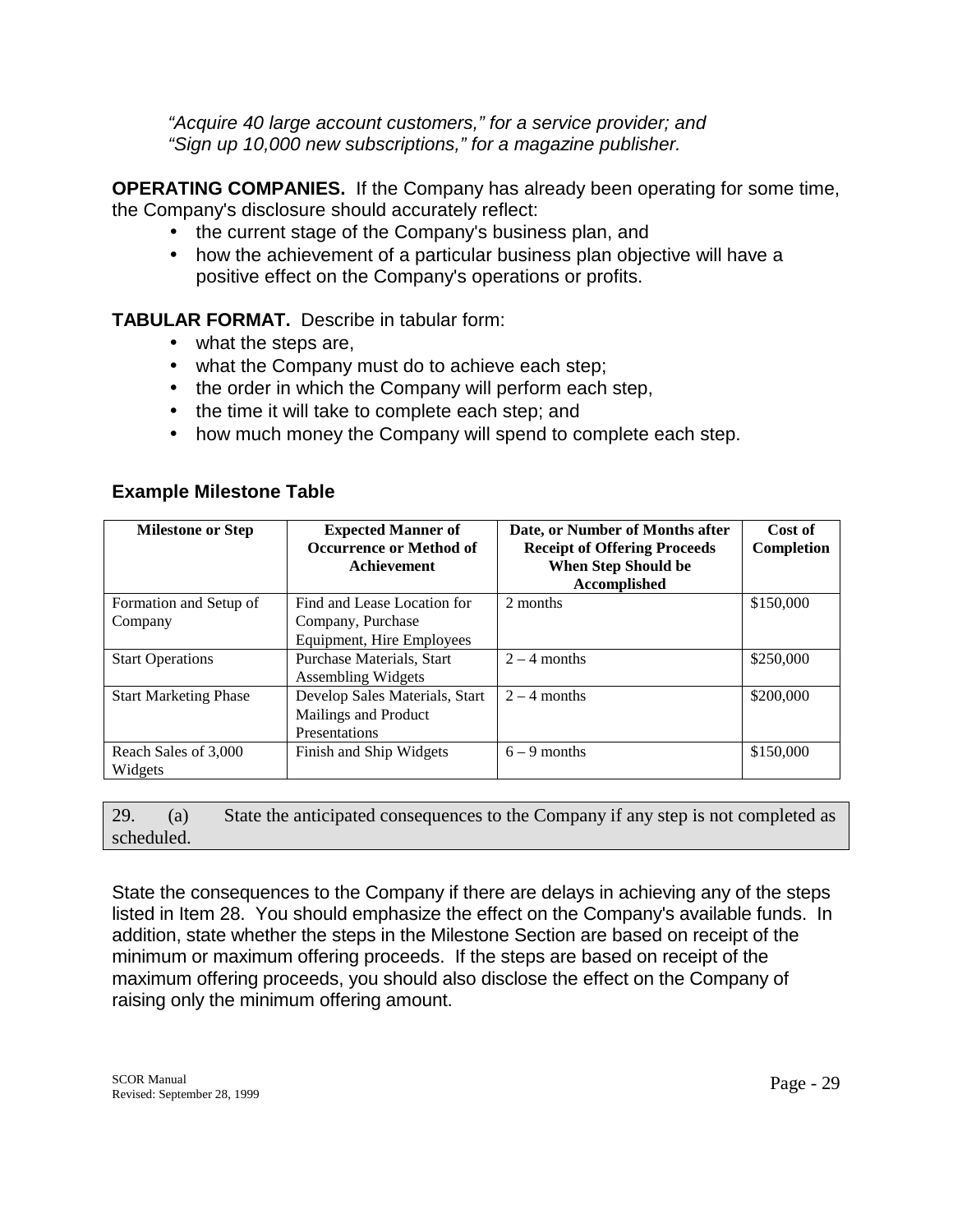### 29. (b) Describe how the Company will deal with these consequences.

After the Company states the probable consequences of delay, identify how the Company will deal with the delays. If the Company has a liquidity problem, disclose how the Company will cut down on expenses. If the lack of funding will impact the Company's business plan, provide detailed disclosure. For example, if the Company is unable to turn a profit in the first year of operation, disclose that the "Company would have insufficient funds to open the second store discussed in the Disclosure Document."

 **NOTE: After reviewing management's discussion of the steps it intends to take, potential investors should consider whether achievement of each step within the estimated time frame is realistic. Potential investors should also assess the consequences to the issuer of any delays in taking these steps and whether the Company will need additional financing to accomplish them.**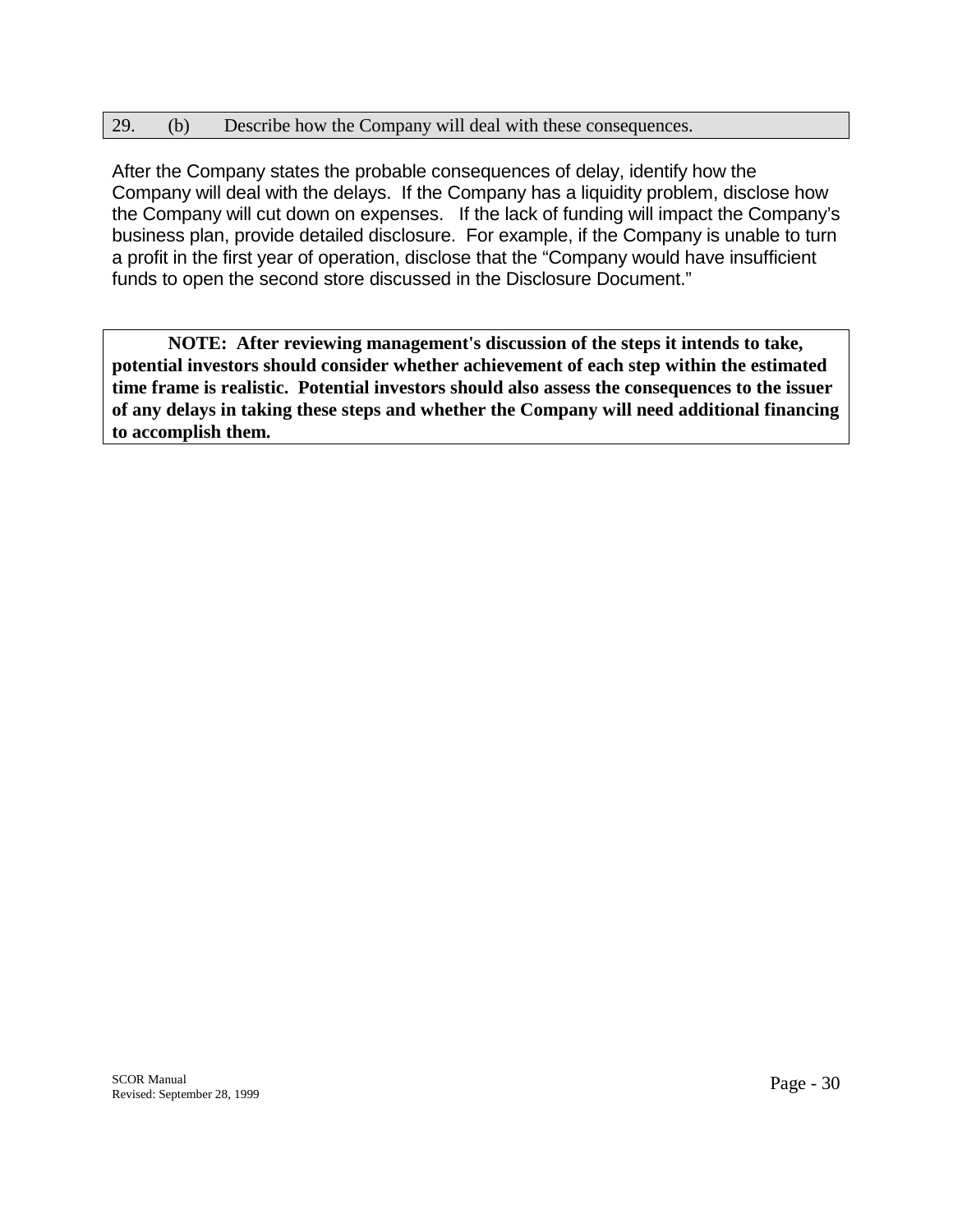| 30.                                                                                                    | Show how the Company intends to use the proceeds of this offering: |                                      |                                 |                                      |  |  |
|--------------------------------------------------------------------------------------------------------|--------------------------------------------------------------------|--------------------------------------|---------------------------------|--------------------------------------|--|--|
|                                                                                                        | Amount                                                             | If Minimum<br>Sold<br>$\frac{0}{6}$  | If Maximum<br>Sold<br>Amount    | $\frac{0}{0}$                        |  |  |
| <b>Total Proceeds</b>                                                                                  | \$                                                                 | 100%                                 | \$                              | 100%                                 |  |  |
| <b>Less: Offering Expenses</b>                                                                         |                                                                    |                                      |                                 |                                      |  |  |
| <b>Commissions and Finders Fees</b><br>Legal & Accounting<br>Copying & Advertising<br>Other (Specify): |                                                                    |                                      |                                 |                                      |  |  |
| <b>Net Proceeds from Offering</b>                                                                      | \$                                                                 | $\%$                                 |                                 | $\%$                                 |  |  |
| <b>Use of Net Proceeds</b>                                                                             |                                                                    |                                      |                                 |                                      |  |  |
|                                                                                                        | \$\$\$\$\$                                                         | $\%$<br>$\%$<br>$\%$<br>$\%$<br>$\%$ | \$<br>$\frac{1}{2}$<br>\$<br>\$ | $\%$<br>$\%$<br>$\%$<br>$\%$<br>$\%$ |  |  |
| <b>Total Use of Net Proceeds</b>                                                                       | \$                                                                 | 100%                                 |                                 | 100%                                 |  |  |

# **USE OF PROCEEDS**

**USE OF PROCEEDS SECTION.** This Item requires you to disclose in a table how the Company will use the proceeds from the offering. You start with the total amount of the offering and show how much it is reduced by the offering expenses. Next show how the Company expects to spend the Net Proceeds.

**OFFERING EXPENSES.** Calculate and disclose the direct costs associated with the offering. These costs usually include: commissions, legal and accounting, printing and copying, and advertising. Also disclose any miscellaneous fees and costs connected with the offering, such as filing, consulting, impound and escrow accounts, travel, postage, and sales meeting expenses.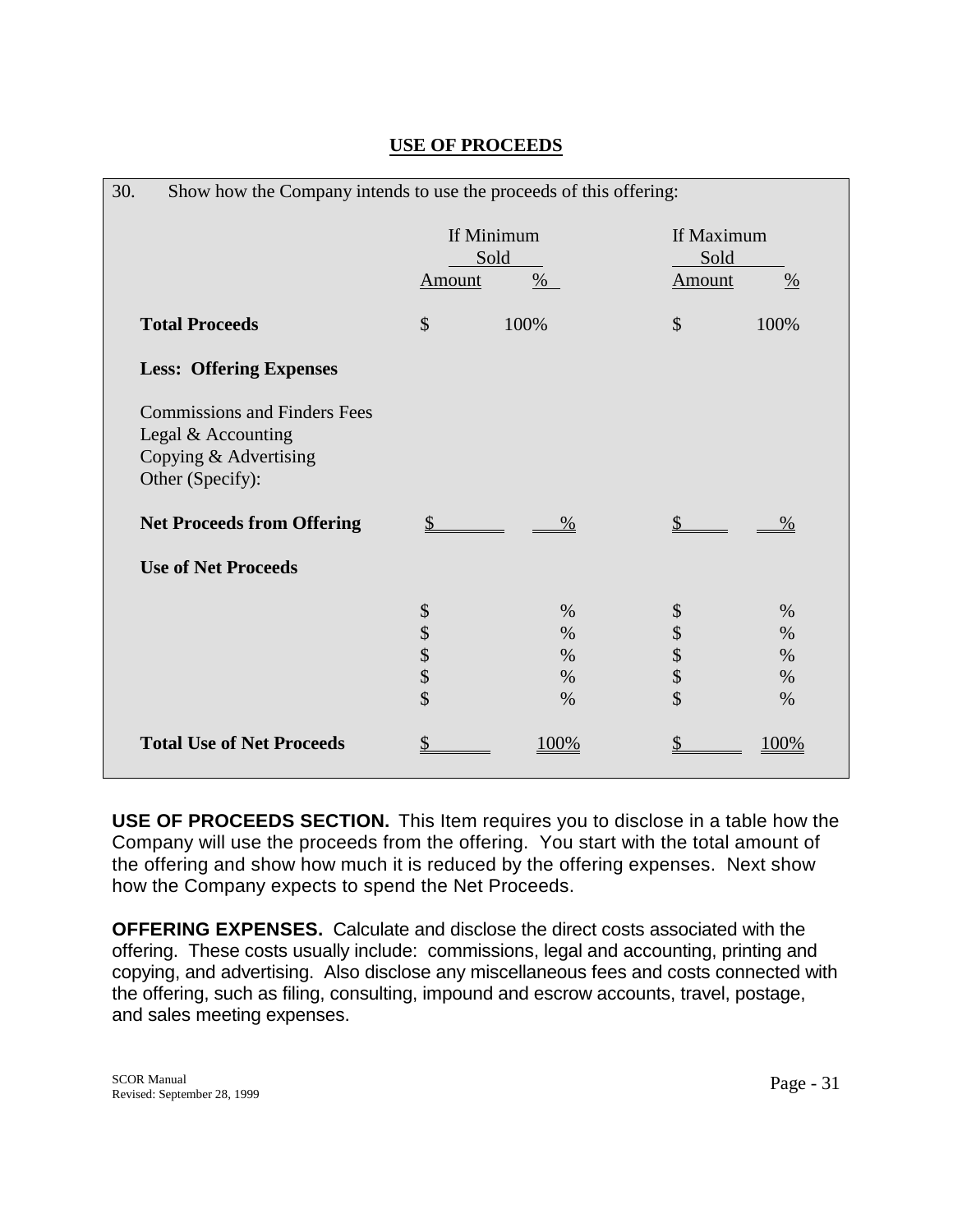Carefully check the figures in this part of the Table to avoid mistakes. Make sure that the percentages listed for the offering expenses are based on a percentage of the Total Proceeds of the offering, not the Net Proceeds.

**TOTAL NET PROCEEDS.** In the second part of the Table, disclose in order of priority the use of the Net Proceeds. Check the figures and percentages. Make sure the percentages are based on the Net Proceeds of the offering.

**SPECIFIC LINE ITEMS FOR THE USE OF NET PROCEEDS.** Disclose the principal purposes for the use of the net proceeds and the amount to be used for each purpose. Consider using the following categories: leases, rent, utilities, payroll (by position or type), purchase or lease of specific items of equipment or inventory, payment of notes, accounts payable, etc., marketing or advertising costs, taxes, consulting fees, permits, professional fees, insurance and supplies. The categories you use will depend on the Company's plans. Replace general labels, such as marketing or research and development, with specific items, such as purchases or salaries.

**RELATED PARTY TRANSACTIONS.** Disclose all payments that the Company will make to any officer, director, principal stockholder, or key person. Include payments to acquire assets from or to reimburse an officer, director, stockholder, or key person for services already rendered, assets previously transferred, or moneys loaned or advanced. Make sure that your answer is consistent with the information in Items 108 and 109. If the Company has contractual agreements with its officers or employees to pay salaries, show those payments in this Item, unless the Company is profitable and has on-going operations.

**ALLOCATION OF THE NET PROCEEDS TO UNSPECIFIED PURPOSES.** This Disclosure Document is intended as a vehicle to raise capital for particular business purposes. The net proceeds should be allocated to specific business purposes following the Company's business plan. In the event that the Company is in the development stage and has no specific business plan or purpose, the Company may be disqualified from using this Disclosure Document under the NASAA Statement of Policy Regarding Small Company Offering Registrations (SCOR)(April 28, 1996). The Company may also be disqualified from using this Disclosure Document if it allocates a substantial amount of the offering proceeds to working capital or reserves.

# **ALLOCATION OF THE NET PROCEEDS TO ACQUISITION OF OTHER**

**BUSINESSES.** If the Company is raising capital for a merger or acquisition, you need to make specific disclosures about the planned acquisition. Simply reserving a substantial amount of the proceeds for "acquisition of other businesses" is not sufficiently specific and may cause the Company to be disqualified from using this Disclosure Document.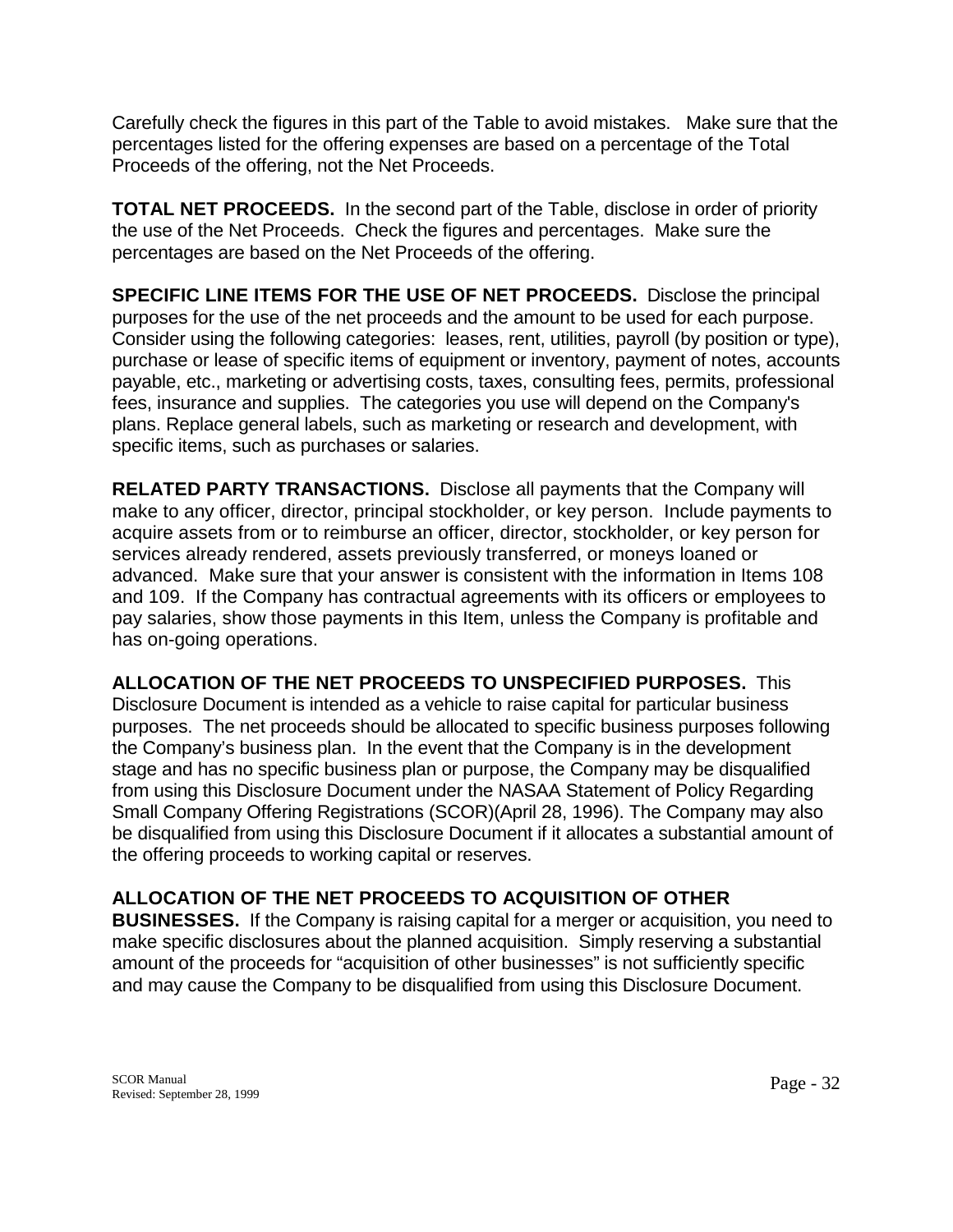If the Company has identified the business it intends to acquire, identify the business and the status of any negotiations. Describe the business in detail and attach a copy of its financial statements to the Disclosure Document. Disclose whether the enterprise has business operations similar to the Company's core business and describe the business plan for expanding the business. You may need to discuss the acquisition in other sections of the Disclosure Document.

If the Company plans to use the offering proceeds to acquire another business but has not yet identified a specific enterprise, disclose the type of business the Company is seeking. Disclose whether the Company plans to acquire an enterprise with business operations similar to the Company's core business and describe the business plan for expanding the business. You may need to discuss the planned acquisition in other sections of the Disclosure Document.

**SETTING THE MINIMUM OFFERING AMOUNT.** State law often authorizes the state securities administrator to require the Company to set a minimum offering amount and to place all offering proceeds into an impound account at a bank until a minimum offering amount is raised. This ensures that the Company does not spend the offering proceeds until a sufficient amount is raised to carry out the Company's business objective. Most small businesses are asked to set a minimum offering amount. If the minimum offering amount is not reached, the offering will be cancelled.

How you set the minimum offering amount is important. If the Company needs the proceeds to purchase a specific piece of property, or to complete a project, you must set the minimum offering amount at (or above) the cost of the property or project plus the costs of the offering. In some cases the minimum amount will be 100% of the offering proceeds.

In other circumstances the amount of the required minimum may be difficult to determine. In these instances, assess the Company's cash needs under a variety of assumptions and provide for a minimum based on its cash needs for the next twelve months under the least favorable assumptions. In some cases the 12 month period may be too long or too short. You will need to make adjustments for the time it takes to conduct the offering. For many small companies the minimum offering amount is simply: How much money will the company need to stay in business over the next 12 months?

To set the minimum, carefully review each item in the Use of Proceeds Section and the Milestone Section and decide which expenditures and purchases the Company must make to get the business plan off the ground, or to keep it from totally failing. With the help of the Milestone Section, recheck the "critical path" to determine the minimum amount of proceeds necessary.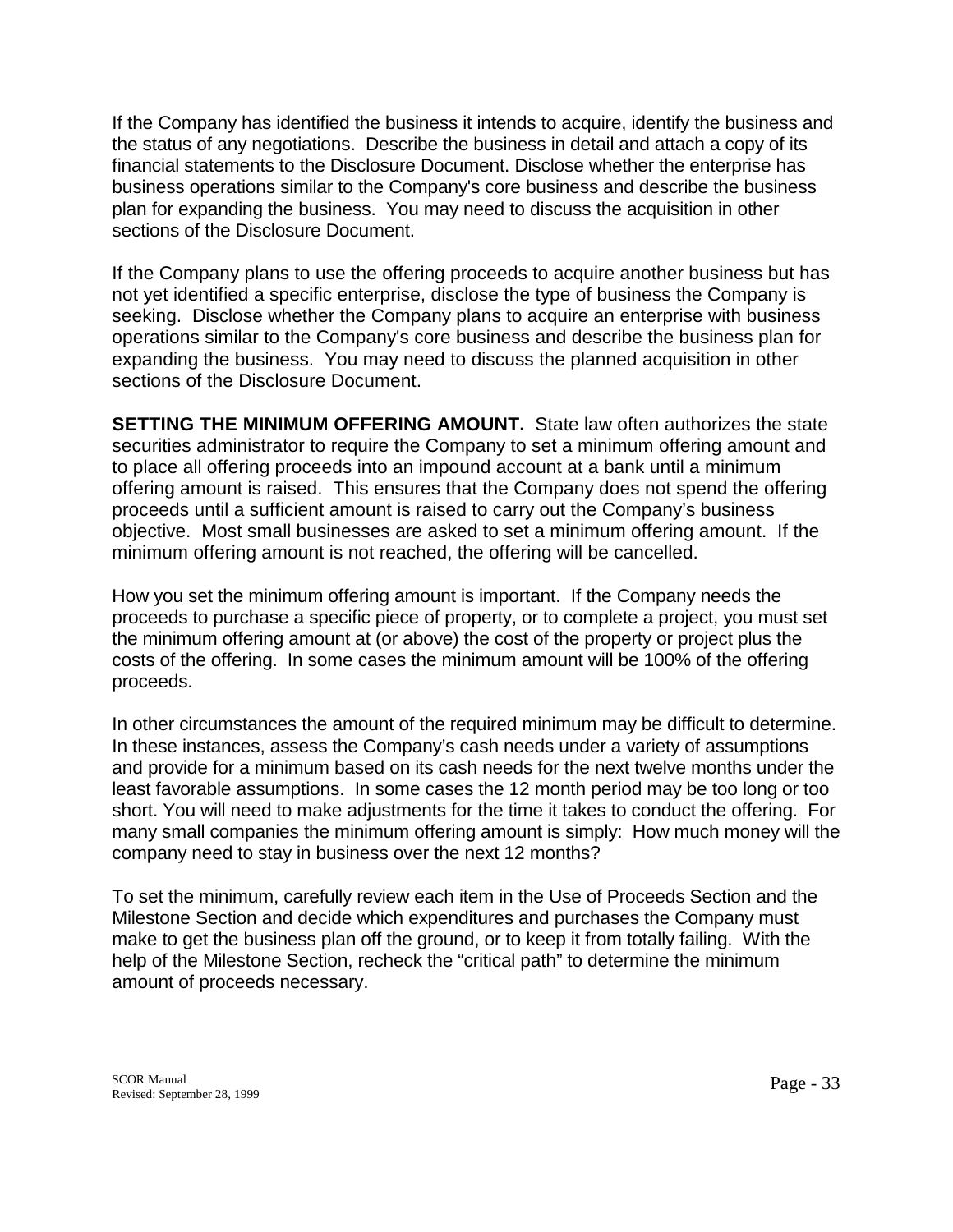**RIGHT TO CHANGE THE USE OF PROCEEDS**. If the Company intends to change the use of proceeds after the offering has started, you must reserve the right to do so. You should discuss the alternatives under which the Company may alter the use of proceeds.

After the offering has started, a material change in the Use of Proceeds Section may require the Company to offer a refund of money to investors who purchased before the change. As a matter of course, material changes during the ongoing offering require the Company to change the Disclosure Document on file with the securities regulators.

31. (a) Is there a minimum amount of proceeds that must be raised before the Company uses any of the proceeds of this offering?  $\Box$  Yes  $\Box$  No

31. (b) If yes, describe how the Company will use the minimum Net Proceeds of this offering.

Do not respond to this Item if you answered "no" to Item 31(a).

Give a detailed breakdown of each item listed in the "Use of Net Proceeds" part of the minimum offering column in the table in question 30. Describe each planned use in sequence and in order of priority.

Be specific. For example, identify a building or piece of property to be purchased or leased by its size, location, and the general terms of the purchase agreement or lease. Identify each specific piece of equipment the Company plans to purchase or lease and the general terms of the purchase or lease agreement. If the Company is hiring new personnel, identify each position by title, salary, and expected hiring date.

If the Company plans to use any material part of the proceeds to discharge indebtedness, describe the terms of that indebtedness, including the interest rates. If the Company incurred the indebtedness within the current or previous fiscal year, describe how it used the proceeds of the indebtedness.

Make sure that your answer to this Item is consistent with the information in Items 28 and 30.

31. (c) If the answer to Item 31(a) is "yes," describe how the Company will use the Net Proceeds of this offering that exceed the amount of the minimum offering proceeds.

Do not respond to this Item if you answered "no" to Item 31(a).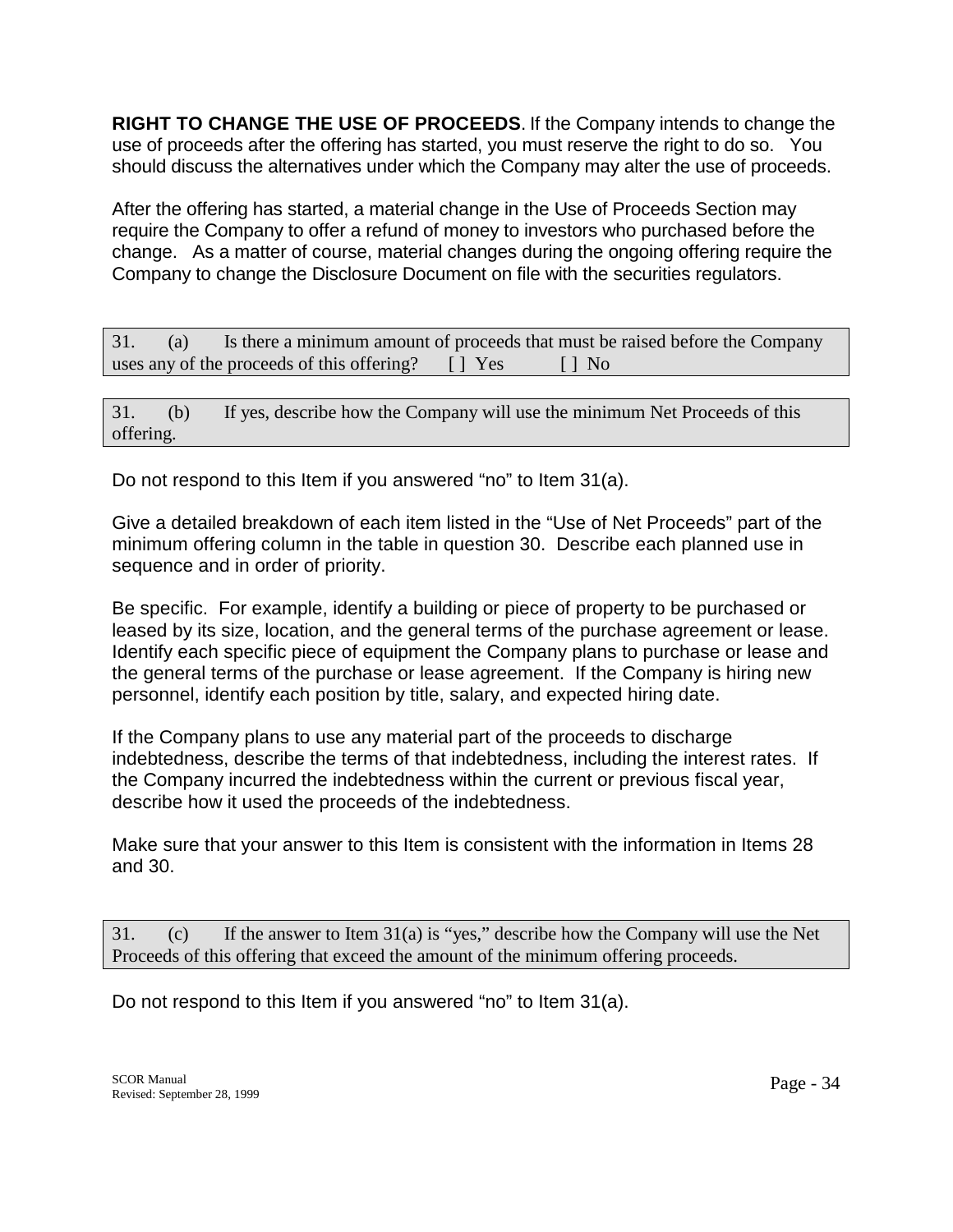Give a detailed breakdown of how the Company plans to spend the offering proceeds that exceed the minimum offering amount. Describe each planned use in sequence and in order of priority. Be specific and make sure that your answer to this Item is consistent with the information in Items 28 and 30. See the discussion of Item 31(b) for more specific instructions.

31. (d) If the answer to Item 31(a) is "no," describe how the Company will use the Net Proceeds of this offering.

Do not respond to this Item if you answered "yes" to Item 31(a).

Give a detailed breakdown of each item listed in the Net Proceeds part of the Maximum offering column in the table in question 30. Describe each planned use in sequence and in order of priority. What expenses will the Company pay first, after the offering expenses? Be specific and make sure that your answer to this Item is consistent with the information in Items 28 and 30. See the discussion of Item 31(b) for more specific instructions.

When there is no minimum offering amount set, you may need to include a special risk factor in Item 1 with respect to the use of the proceeds and the ability of the Company to meet its business objectives. For instance, if only a small amount is raised, all or substantially all of the offering proceeds may be applied to cover the offering expenses and the Company will not otherwise benefit from the offering.

| 32. | (a) | Will the Company use other funds, together with the offering proceeds, to fund                   |  |  |  |  |
|-----|-----|--------------------------------------------------------------------------------------------------|--|--|--|--|
|     |     | any project or activity identified in Item 31?<br>$\blacksquare$ $\blacksquare$ Yes<br>$\Box$ No |  |  |  |  |
|     |     |                                                                                                  |  |  |  |  |
| 32. | (b) | If yes, state the amounts and sources of the other funds.                                        |  |  |  |  |

32. (c) Indicate whether the availability of the funds is firm or contingent. If contingent, explain.

**FIRM OR CONTINGENT FUNDING.** In this Item disclose whether the source of the other funds is firm or contingent. You should disclose material conditions or contingencies even if the agreements are called firm commitments. For example, the bank may have promised its loan only if the Company completes the securities offering or hires a specific manager. In the case of a bank line of credit, you must disclose that it is due on demand or short notice and may not be available when the Company needs it. Likewise leases may be terminated, sales of assets may fall through, and private investment loans may never be made.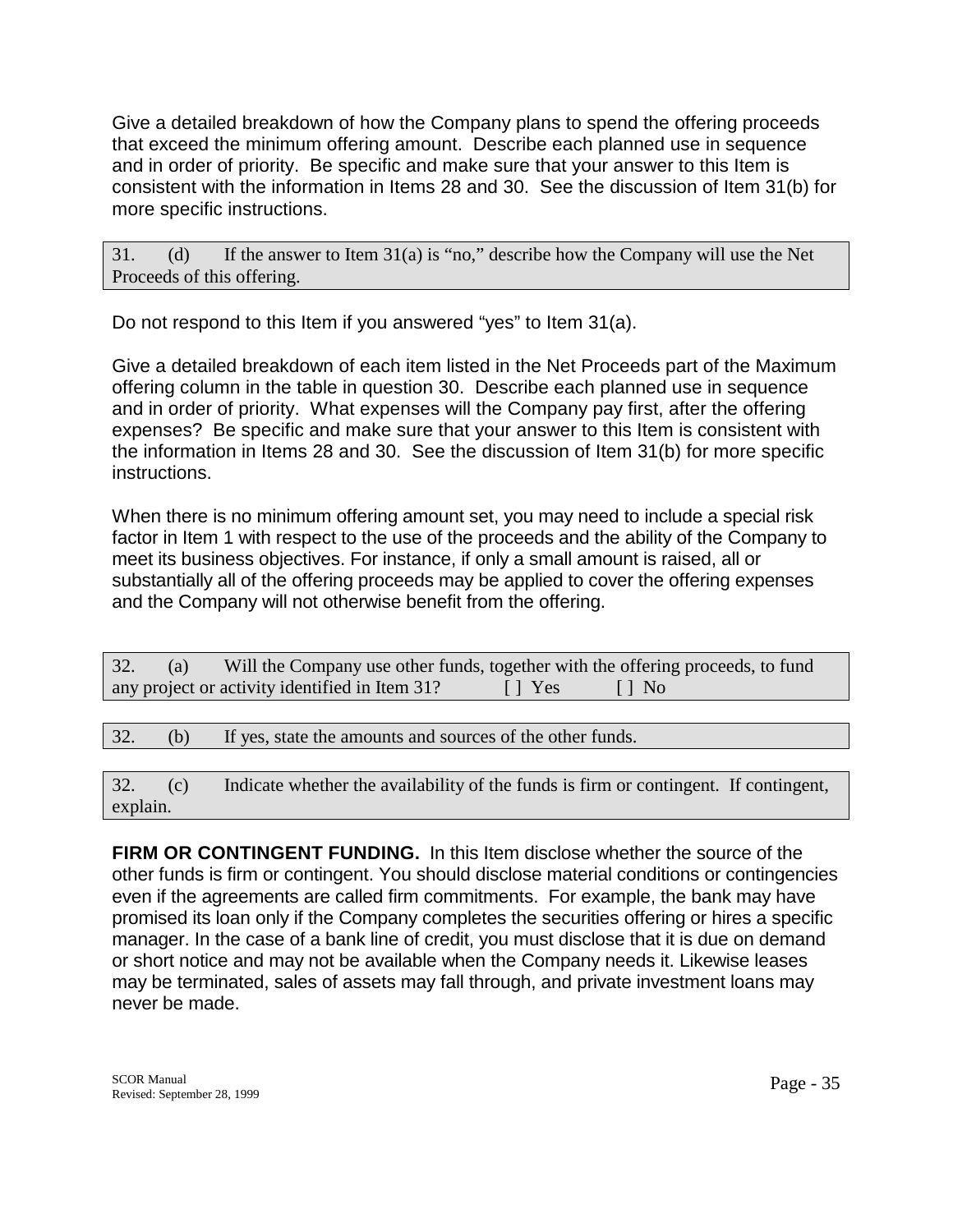What will the Company do or what will happen if the Company does not receive the other funds? You should disclose whether or not the Company has a back up plan.

If the funds are critical to the business objectives disclosed or the continued operation of the business, include the contingent nature of the financing as a risk factor.

**NOTE: See the answer to Item 70 for information about proceeds used to compensate sales agents. See the answer to Items 108 and 109 for information about proceeds used to purchase assets from officers, directors, key persons, or principal stockholders or their associates or to reimburse them for services previously provided or moneys borrowed.** 

# **SELECTED FINANCIAL INFORMATION**

 **NOTE: The Company has adjusted all numbers in this section to reflect any stock splits or recapitalizations.** 

## **GENERAL**

| 33. |           | What were net, after-tax earnings for the last fiscal year? (If losses, show in parenthesis.) |  |
|-----|-----------|-----------------------------------------------------------------------------------------------|--|
|     | Total \$  |                                                                                               |  |
|     | Per share |                                                                                               |  |

**EARNINGS PER SHARE.** You should first disclose the total earnings (or losses) of the Company and then disclose the earnings (or losses) on a per share basis.

Sample Calculation: **Earnings per Share** = Net after Tax Earnings ÷ Outstanding  $Shares =$  \$183,246/863,020 = \$0.22/Share

In disclosing the per share data, you must include all outstanding shares. In determining what shares to include, you should include the shares outstanding prior to the offering and should not include shares being offered in this offering. For the purposes of this Item you are required to treat all outstanding options, warrants and rights as exercised. You use the exercise price in the option or warrant agreement to determine the number of shares to be issued. If the Company has issued a significant number of shares during the year, you should check with your accountant to determine whether a weighted average per share would be more appropriate. If so, you should disclose that the number reflects the weighted average per share.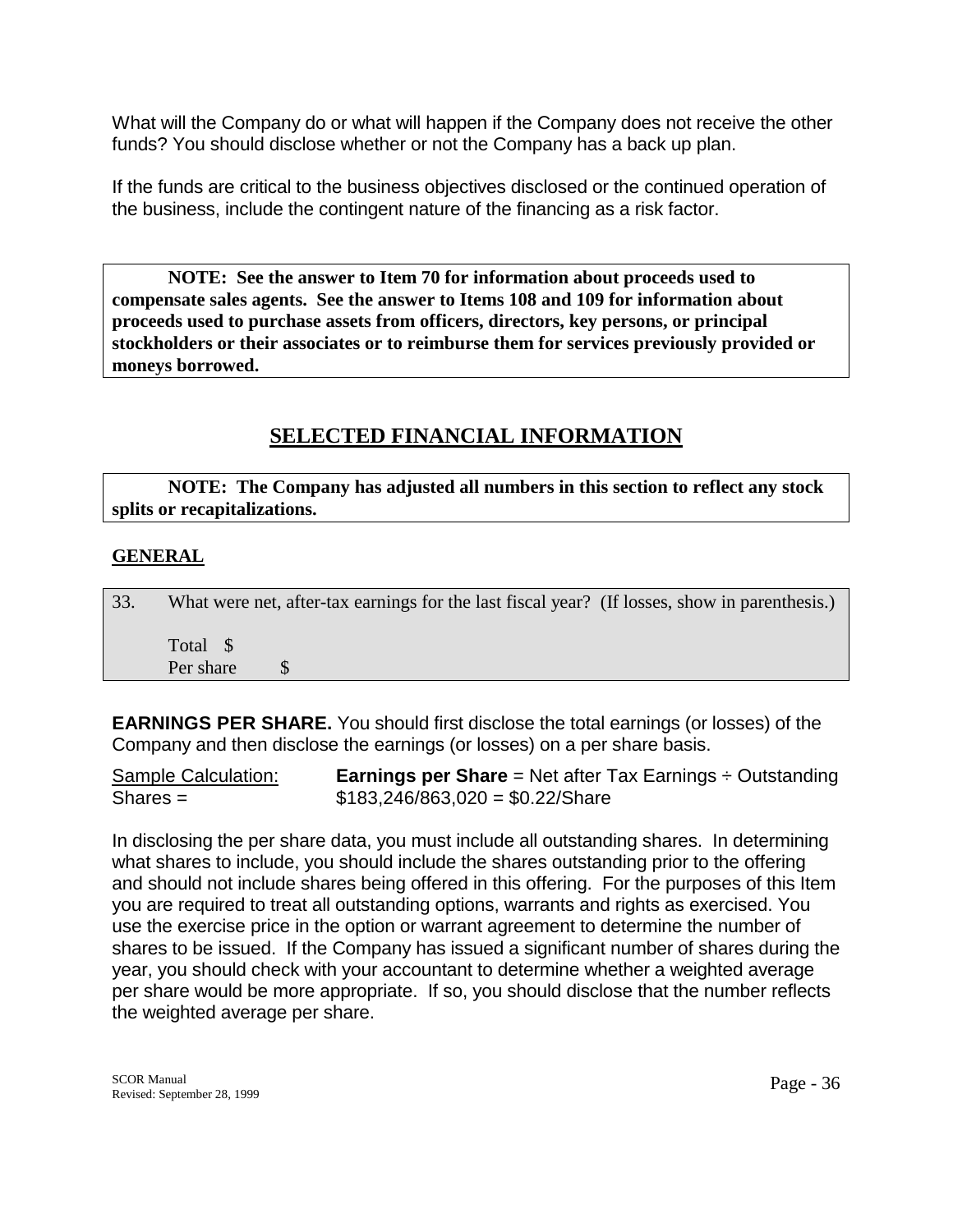**FISCAL YEAR.** You should disclose the after-tax earnings for the last fiscal year. The net after-tax earnings for the last fiscal year should be available from the Company's income statement. Even though the Company may not have operated for a full fiscal year, you must still disclose, its earnings or losses. The disclosure for this Item should reflect the fact that the Company has not been in existence for a full fiscal year, either by setting forth the dates in a parenthetical or by narrative. A typical disclosure might read: "The Company commenced operations in June 1999. The losses as of October 31, 1999 totaled \$195,000."

**INTERIM ACTIVITY.** If operations have substantially changed since the end of the last fiscal year, you also should show those interim earnings or losses.

**CHANGES IN FORM OF ENTITY.** If the Company recently has reorganized or changed the form of its business entity, such as from a sole proprietorship or partnership, you should show the changes from the old entity to the new one.

**LACK OF OPERATIONS.** If the Company is a start-up or development stage company that has had no operations, state: "The Company has not yet operated."

**ACCOUNTING REVIEW.** Net after tax earnings must be based on generally accepted accounting principles.

| 34. | If the Company had profits, show offering price as a multiple of earnings.               |                           |
|-----|------------------------------------------------------------------------------------------|---------------------------|
|     | <b>Offering Price Per Share</b><br>Net After-Tax Earnings Per Share for Last Fiscal Year | (price/earnings multiple) |

**OFFERING PRICE/EARNINGS MULTIPLE.** The price/earnings multiple simply reflects the ratio of the offering price of the common stock (or other equity security) to the Company's historical earnings. To respond to this Item use the earnings per share calculation in Item 33 and take into consideration some of the other points discussed under Item 33. The price/earnings multiple must be based on financial statements prepared according to generally accepted accounting principles for the Company's last fiscal year. If you disclosed interim earnings in Item 33, you should complete the price/earnings multiple for the interim period.

 Sample Calculation: **Price/Earnings Multiple** = Offering Price per share/Net After Tax Earnings per Share \$5.00/\$0.22 = 22.7x

If the Company has no earnings, you cannot calculate the price/earnings multiple. In this event, you should disclose that the Company was not profitable.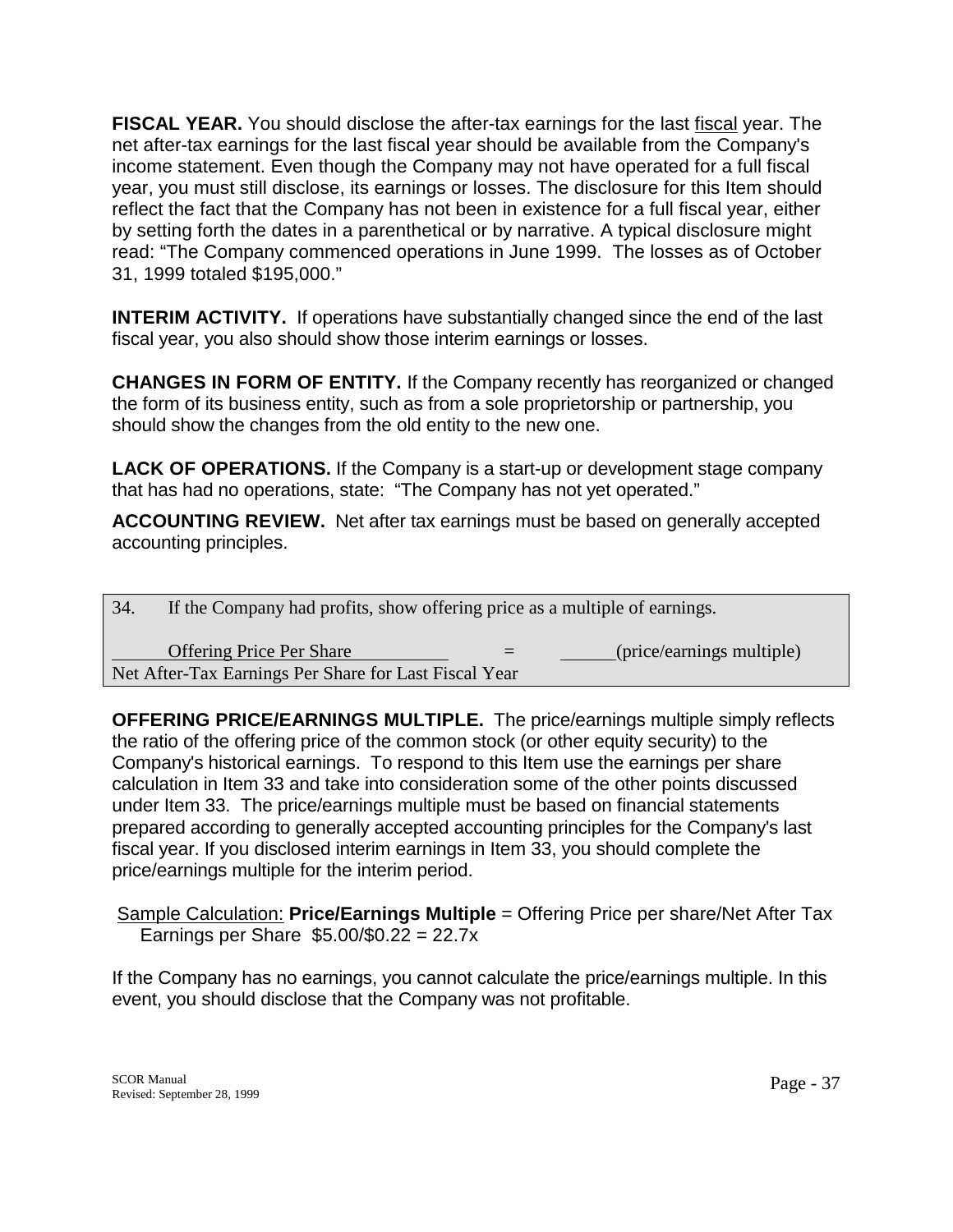# **CAPITALIZATION**

35. Indicate the capitalization of the Company as of the most recent balance sheet date, and as adjusted to reflect the sale of the minimum and maximum amount of securities in this offering and the use of the net proceeds from this offering.

|                                                                        | <b>Amount Outstanding</b>  |                               |                                                   |
|------------------------------------------------------------------------|----------------------------|-------------------------------|---------------------------------------------------|
|                                                                        | As of:<br>$//$ (date)      | <b>As Adjusted</b><br>Minimum | Maximum                                           |
| Debt:                                                                  |                            |                               |                                                   |
| Short-term debt                                                        |                            |                               |                                                   |
| (average interest rate ___%)                                           | $\mathcal{S}$              | \$                            | $\mathcal{S}$                                     |
| Long-term debt                                                         |                            |                               |                                                   |
| (average interest rate ___%)                                           | \$                         | $\mathcal{S}$                 | $\mathcal{S}$                                     |
| Total debt                                                             | $\mathcal{S}$              | \$                            | \$                                                |
| Stockholders equity (deficit):                                         |                            |                               |                                                   |
|                                                                        |                            |                               |                                                   |
| Preferred stock - par or stated value<br>(by class of preferred $-$ in |                            |                               |                                                   |
| order of preferences)                                                  |                            |                               |                                                   |
|                                                                        | $\boldsymbol{\mathsf{\$}}$ | $\boldsymbol{\$}$             | $\boldsymbol{\$}$                                 |
|                                                                        | $\frac{1}{3}$              | $\boldsymbol{\mathsf{\$}}$    | $\boldsymbol{\mathsf{\$}}$<br>$\hat{\mathcal{L}}$ |
|                                                                        |                            | $\hat{\mathcal{L}}$           |                                                   |
| Common stock - par or                                                  |                            |                               |                                                   |
| stated value                                                           | \$                         | \$                            | \$                                                |
| Additional paid in capital                                             | \$                         | $\mathcal{S}$                 | $\mathcal{S}$                                     |
| Retained earnings (deficit)                                            | \$                         | \$                            | $\mathcal{S}$                                     |
|                                                                        |                            |                               |                                                   |
| Total stockholders equity (deficit)                                    | \$                         | \$                            | \$                                                |
|                                                                        |                            |                               |                                                   |
| <b>Total Capitalization</b>                                            | $\frac{1}{2}$              | \$                            | \$                                                |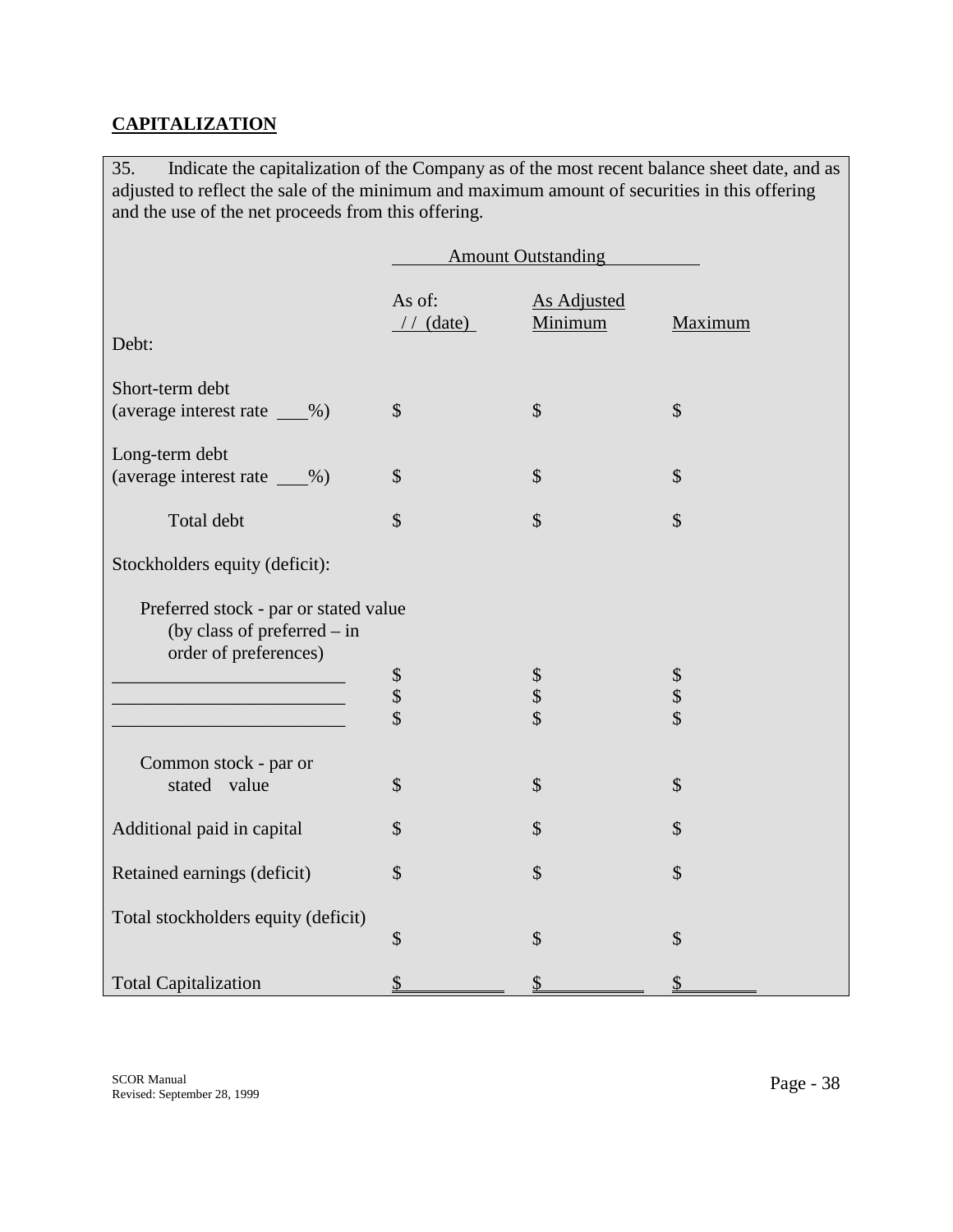Number of preferred shares authorized to be outstanding:

| <b>Class of Preferred</b>                                                                                                             | Number of<br><b>Shares Authorized</b> |         | Par Value<br>Per Share<br>\$<br>\$<br>\$ |  |
|---------------------------------------------------------------------------------------------------------------------------------------|---------------------------------------|---------|------------------------------------------|--|
| Number of common shares authorized:<br>shares.<br>Par or stated value per share, if any: \$                                           |                                       |         |                                          |  |
| Number of common shares reserved to meet conversion requirements or for the issuance upon<br>exercise of options, warrants or rights: |                                       | shares. |                                          |  |

**CAPITALIZATION TABLE.** In the format provided, you must set forth the short and long term debts owed by the Company, equity of the stockholders, paid in capital for common and preferred shares, earnings retained or earnings deficits, and the number of preferred and common shares authorized. You may want to ask your accountant to help you with this Item.

**COMPARISON TO FINANCIAL STATEMENTS.** The figures in the Capitalization Table must be consistent with those in the Company's most recent Financial Statements. If the Company has mandatory redeemable preferred stock, include the amount of the redemption in "long term debt" instead of under the preferred stock heading and so indicate by footnote to that category in the Capitalization Table.

**ANALYSIS OF FINANCIAL STATEMENTS.** In addition to comparing the figures in the Capitalization Table to the Financial Statements, you should check whether the Company's balance sheet accurately reflects the Company's capitalization in accordance with generally accepted accounting principles. You or your accountant should consider whether debt is correctly classified as short-term or long-term, whether leases should be capitalized, and whether a corporate combination should be treated as a pooling of interest or as a purchase. See the Financial Statements in Item 118.

**REVIEW OF AUTHORIZED CAPITAL.** To answer the portion of this Item concerning the number of shares authorized, you should refer to the articles of incorporation or organization of the Company, and any amendments to the articles. Make sure your answer to this Item is consistent with the current articles.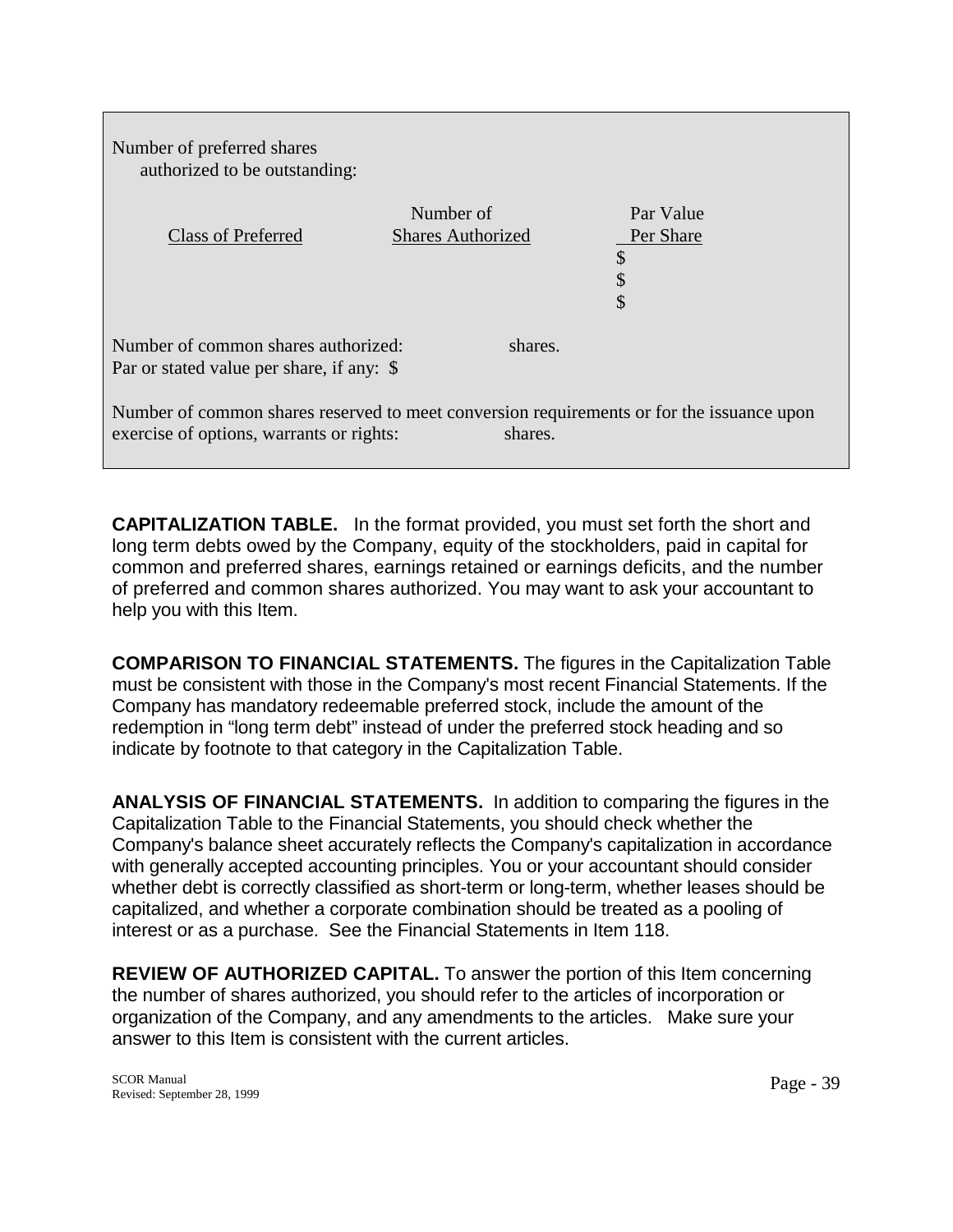## **DILUTION**

36. (a) The price of the securities in this offering has been arbitrarily determined.  $[ ] Yes ]$   $[ ] No$ 

**RISK BASED ON ARBITRARY PRICING.** If you have not done financial or market analysis to arrive at the price, you should answer yes, that the selection of the offering price was arbitrary. Even if you have considered certain financial indications of value, such as net tangible book value per share or earnings per share, you still may want to disclose that pricing is arbitrary.

If your answer is yes, disclose in Item 1, Risk Factors, that the Company arbitrarily decided the offering price. The following are two examples of such risk factor disclosures:

Arbitrary Offering Price. The offering price of \$5.00 per share was determined by the Company and the selling agent. The price bears no relationship to established value criteria such as net tangible assets, or a multiple of earnings per share and accordingly should not be considered an indication of the actual value of the Company.

 Arbitrary Offering Price. The price for the shares of stock of this offering has been established in an arbitrary manner and is not related to net tangible assets per share or any price previously paid for the Company's stock by others. The price is 10 times that paid by the founders of the Company. The offering price may not be justified by the ultimate results of operations of the Company.

#### 36. (b) If no, explain the basis on which the price of the securities was determined.

Disclose the various factors you considered in arriving at the offering price. Typical factors include: the established public trading market that dictates the price; the net tangible book value per share or the earnings per share (if the Company has any earnings); the stock prices of other similar companies; or the amount of money required by the Company to fund the product or project.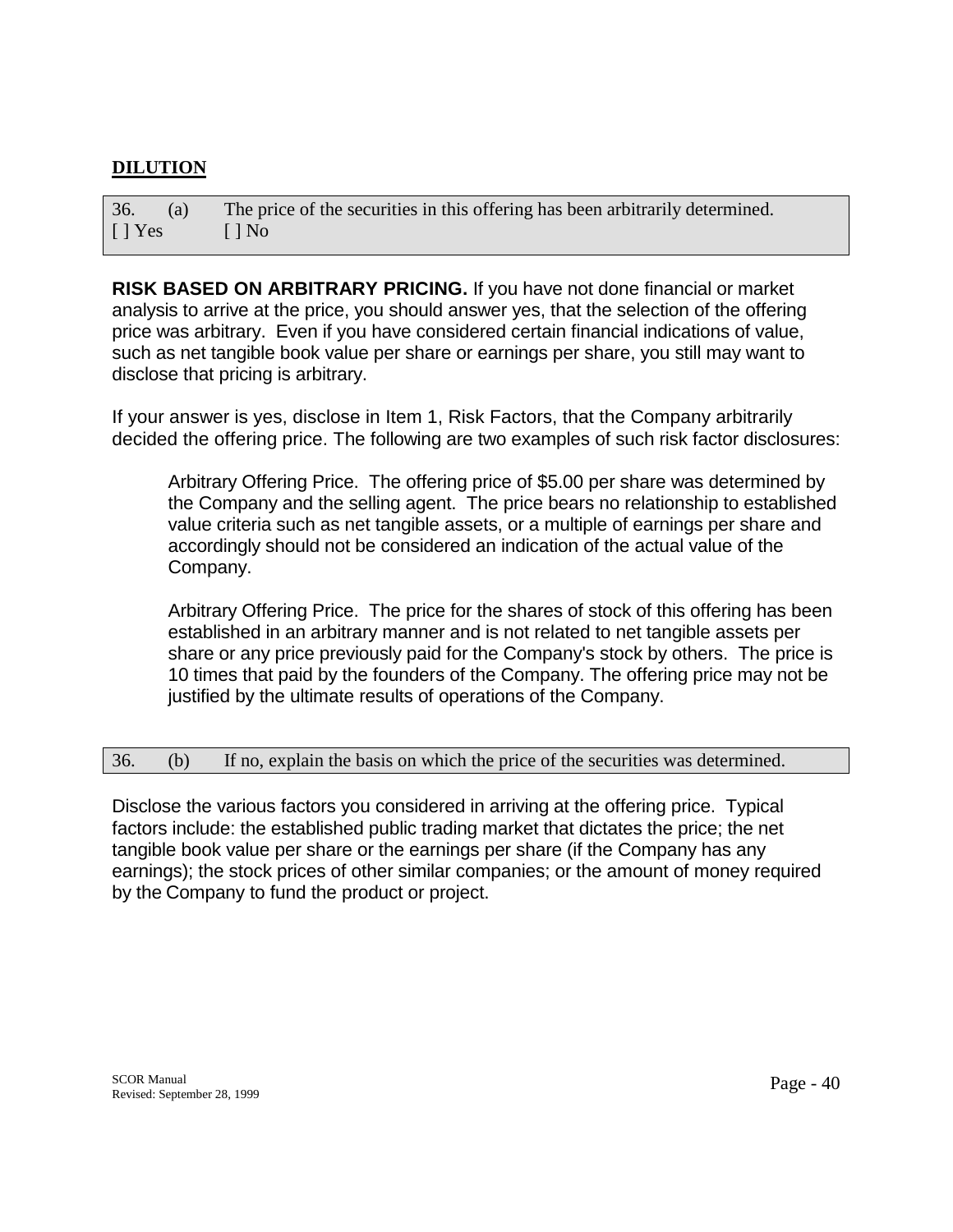| 37. | (a) | The net tangible book value per share before offering is: |  |
|-----|-----|-----------------------------------------------------------|--|
|     |     |                                                           |  |

**NET TANGIBLE BOOK VALUE PER SHARE.** The net tangible book value of a company is the accounting value of all assets on the balance sheet of the Company after subtracting all liabilities and all intangible assets. Intangible assets that appear on the balance sheet usually include such items as patents, copyrights, franchises, trademarks, operating rights and goodwill. Various costs incurred in the formation of the Company are also treated as intangible assets.

**GAAP.** You must base net tangible book value on the Company's most recent balance sheet prepared according to generally accepted accounting principles consistently applied. Calculating the net tangible book value depends upon the integrity of the balance sheet. If the assets or liabilities are improperly characterized, the net tangible book value may be materially inaccurate.

**COMPUTING NET TANGIBLE BOOK VALUE PER SHARE.** To compute the net tangible book value per share of common stock, you divide the total number of common shares outstanding immediately prior to the offering, by the net tangible book value related to common stockholders. The net tangible book value shall be computed based on the latest balance sheet.

You should take into consideration any shares issued between the date of the last balance sheet and the time of the offering when determining the number of outstanding shares.

## Sample Calculation: **Net Tangible Book Value per Share** =

| Net Tangible Assets:                  | \$827,115      |
|---------------------------------------|----------------|
| Less Total Liabilities:               | \$684,260      |
| Net Tangible Book Value:              | \$142,855      |
| Shares Outstanding (Before Offering): | 524.920        |
| $$142,855/524,920 =$                  | $$0.27$ /share |

**PREFERRED STOCK.** If the Company has issued preferred stock, you must determine the amount of the total net tangible assets (capital) attributable to preferred stockholders. Subtract the net tangible assets attributable to preferred stockholders from the total net tangible assets. The remainder is the net tangible assets available to common stockholders.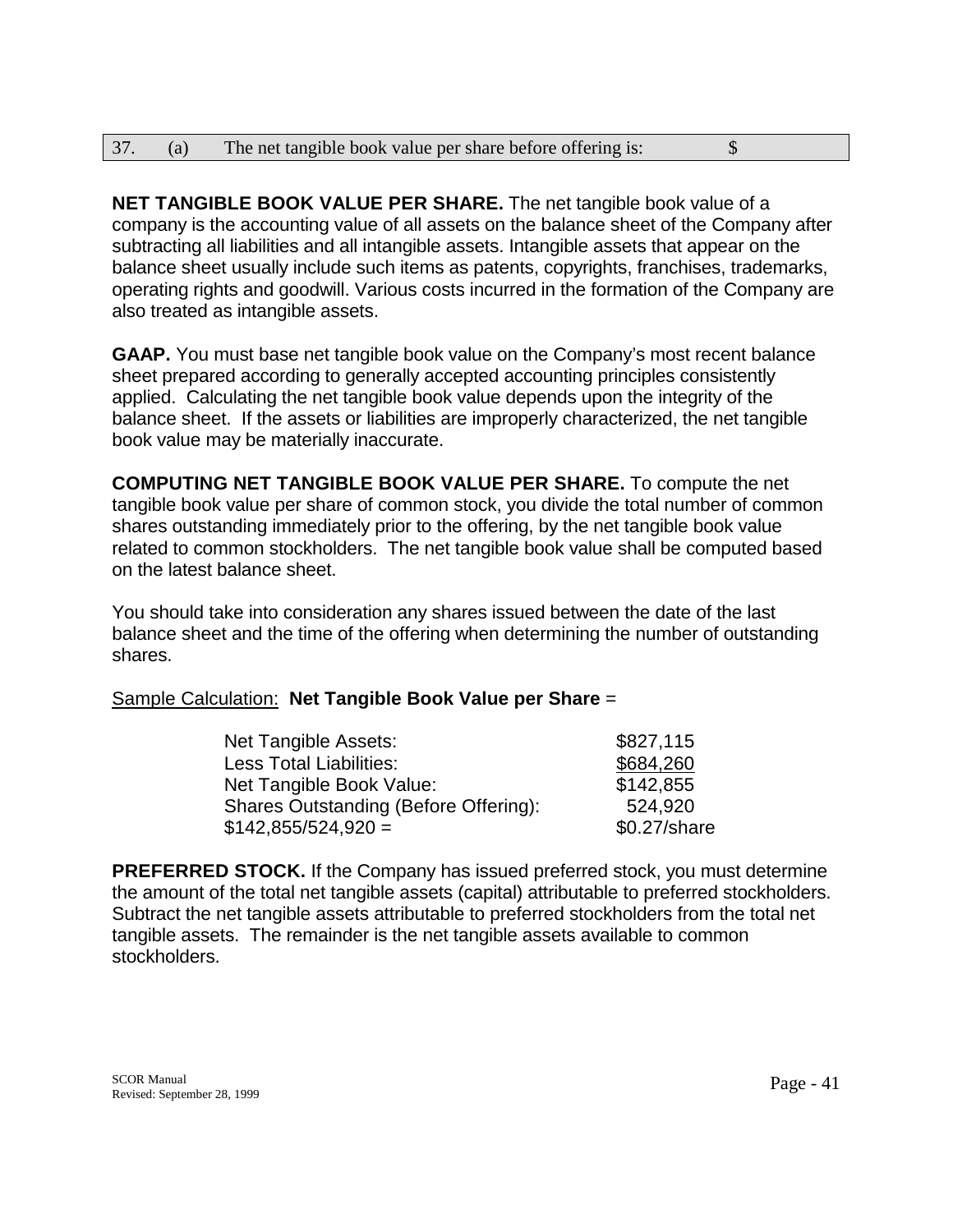| 37. | (b) | For the minimum offering:                                                    |  |
|-----|-----|------------------------------------------------------------------------------|--|
|     |     | The net tangible book value per share after the minimum offering will be: \$ |  |
|     |     | The amount of increase in net tangible book value per share as a result      |  |
|     |     | of receipt of cash from purchasers in this offering will be:                 |  |
|     |     | The dilution per share to purchasers will be:                                |  |
|     |     |                                                                              |  |

| 37. | For the maximum offering:<br>(c)                                                                                                        |  |
|-----|-----------------------------------------------------------------------------------------------------------------------------------------|--|
|     | The net tangible book value per share after the maximum offering will be:                                                               |  |
|     | The amount of increase in net tangible book value per share as a result<br>of receipt of cash from purchasers in this offering will be: |  |
|     | The dilution per share to purchasers will be:                                                                                           |  |

38. For each share purchased in this offering a purchaser will pay \$ \_\_\_\_\_\_\_\_\_\_ but will receive a share representing only \$ \_\_\_\_\_\_\_\_\_ in net tangible book value, if the minimum offering is achieved, or \$ \_\_\_\_\_\_\_\_\_\_\_\_\_, if the maximum offering is achieved.

 The difference between the amount a purchaser pays for a share and the amount of net tangible book value that share represents is the dilution to the purchaser.

39. In a table, compare the existing stockholders' percentage ownership in the Company and the consideration paid for that ownership with that of purchasers in this offering.

|                   |                         |         |                            |         | Average   |
|-------------------|-------------------------|---------|----------------------------|---------|-----------|
|                   | <b>Shares Purchased</b> |         | <b>Total Consideration</b> |         | Price     |
|                   | Number                  | Percent | Amount                     | Percent | Per Share |
| Existing holders; |                         |         |                            |         |           |
| New Purchasers:   |                         |         |                            |         |           |
| Minimum offering  |                         |         |                            |         |           |
| Maximum offering  |                         |         |                            |         |           |

In this Table you compare the effective cash cost of the shares held by existing stockholders to the contribution of the purchasers in this offering. The calculation of the average price per share should be on a fully diluted basis.

40. Using the offering price of these securities, what value is the Company's management attributing to the entire Company before the offering?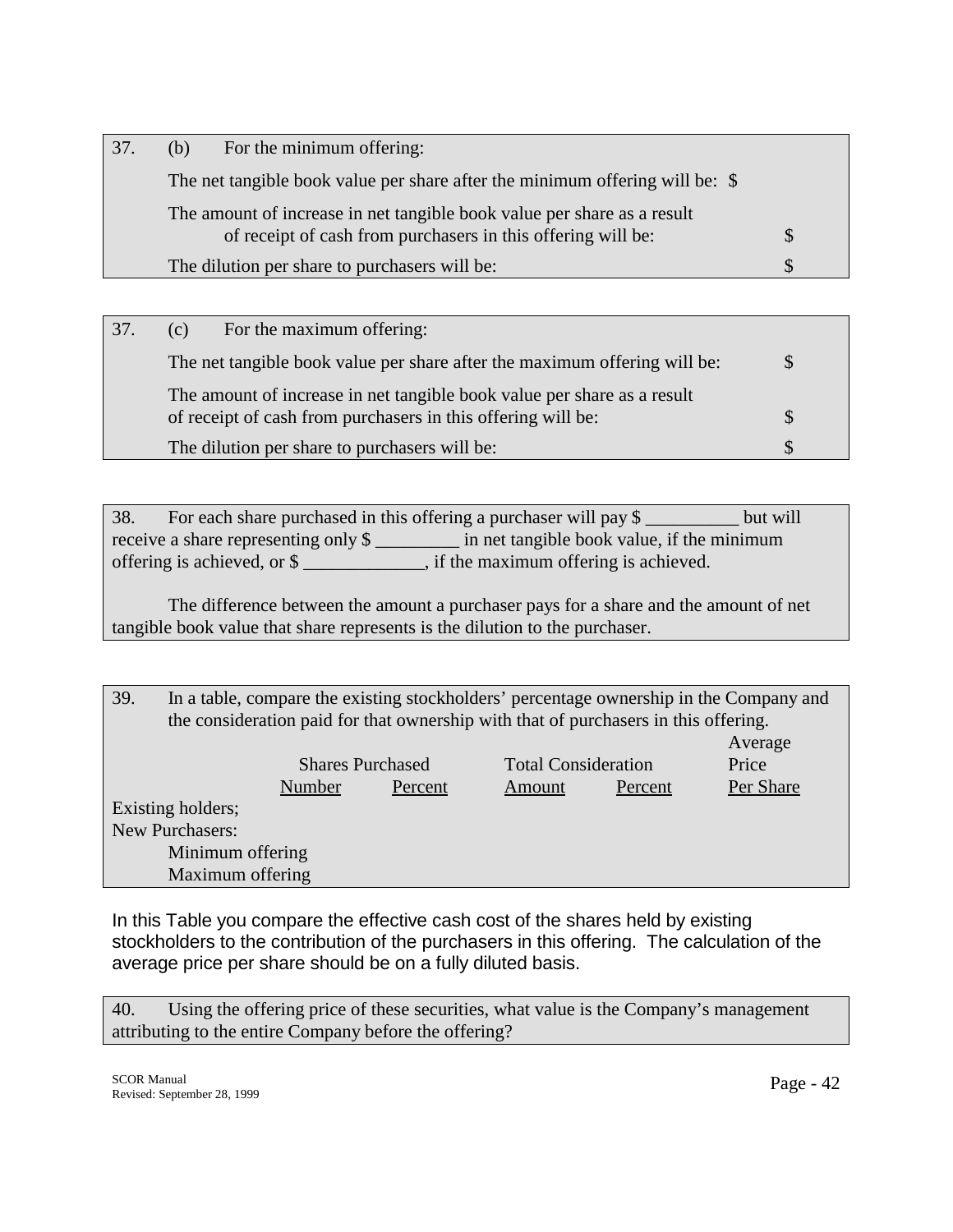\$

**EVALUATION OF THE COMPANY.** Multiply the total number of shares outstanding before the offering by the offering price. For the purpose of this calculation assume that all rights to convert into the shares of the Company have been exercised.

**NOTE: You should consider carefully whether the Company actually has this value at the present time. Some issues you should think about include: (1) the risks to which the Company is subject before it achieves success (see Item 1, Risk Factors); (2) the exercise prices of outstanding options (see Item 101); and (3) the prices that the Company's officers, directors, and principal stockholders paid for their shares (see Items 104 and 105).** 

# **MANAGEMENT'S DISCUSSION AND ANALYSIS OF CERTAIN RELEVANT FACTORS**

| 41. | Is the Company having or does the Company anticipate having within the next 12 months |               |              |                  |  |
|-----|---------------------------------------------------------------------------------------|---------------|--------------|------------------|--|
|     | any cash flow or liquidity problems?                                                  | $\vert$   Yes | $\vert$   No | If yes, explain. |  |

**CASH FLOW PROBLEMS.** If the Company is having current cash flow problems, you need to explain what is causing those problems and what the Company intends to do about them. If the Company anticipates having any cash flow problems in the next twelve months, you should explain the anticipated problems and what the Company intends to do about them.

In completing this Item, you should focus on the possibility that everything will not go according to plan. You also should consider whether the minimum offering amount is adequate to give the Company a reasonable chance of surviving a cash flow problem within the next twelve months.

**PREDICTING FUTURE CASH FLOW.** To predict whether the Company will have future cash flow problems, you need to do a cash flow analysis. You should start by considering the Company's stage of development and the extent to which it intends to change its operations in the near term. How fast will it burn up the money from the offering together with any funds available to it from other sources? When will the Company begin production of its product? When will it begin to sell its product or its services to the public? What level of sales must it achieve to reach its break even point?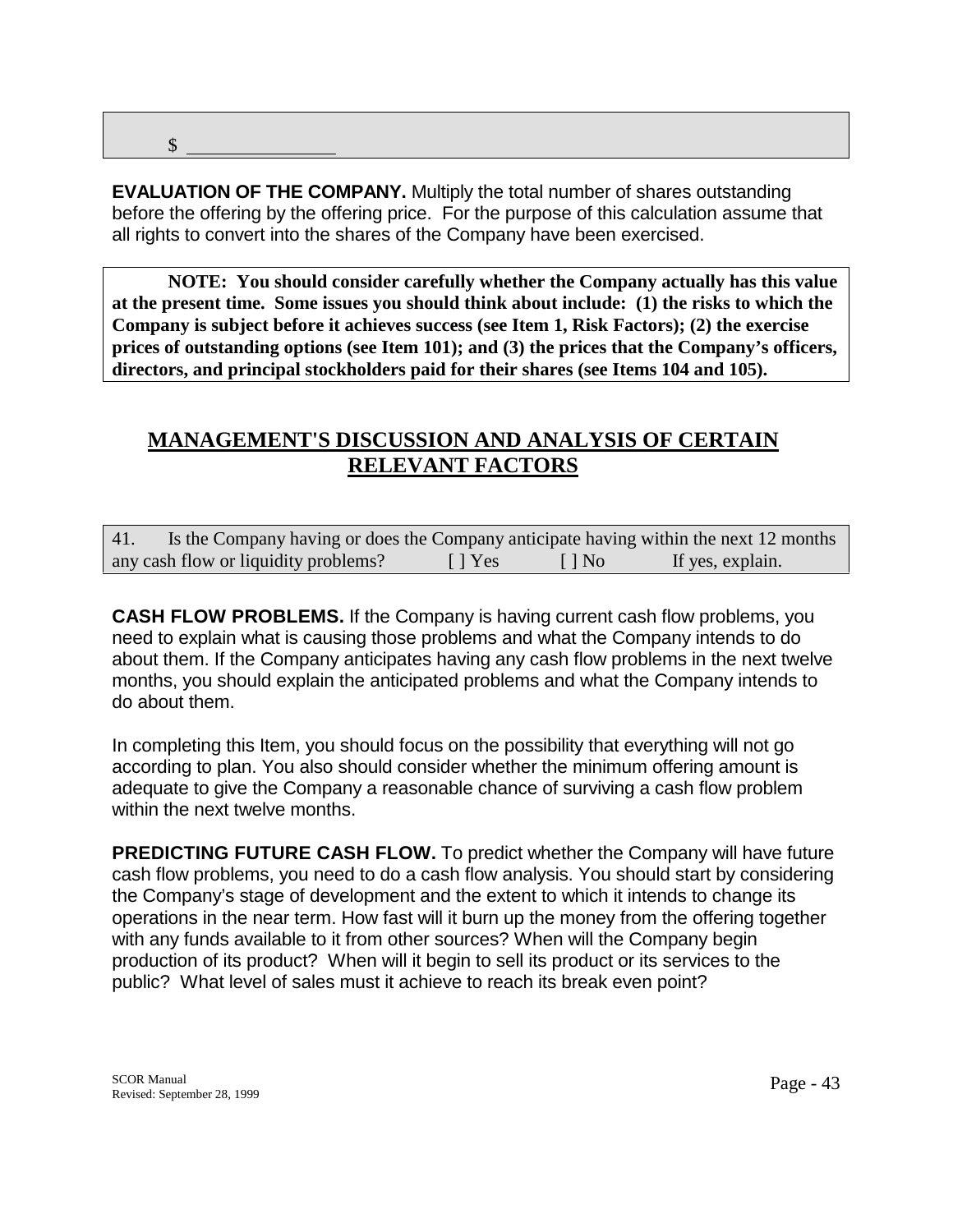You should be prepared to discuss your fixed costs. Rent is often a fixed cost as is depreciation of equipment. Variable costs are much more difficult to estimate for a Company that has not begun production. You should estimate your variable costs.

Until the Company can pay its expenses from its own operations, it will need some other source of funds to pay those expenses. Salaries are one of the main expenses the Company will have to pay. The discussion of the Company's work force in answer to Items 16, 17 and 18 should provide indications as to its cash needs. Items 83 and 84, dealing with compensation to officers, directors, and key persons, also are relevant. If officers and directors will be drawing salaries from the proceeds of the offering, how long will they be allowed to do so at their proposed rates of pay?

You should discount the possibility of substantial contributions from operations to the Company unless the results of the Company's prior operations demonstrate its earning power. Even if the Company is currently profitable in limited operations, you should consider the effect of any proposed expansion of the scope of those operations, including the addition of new product lines and new processes on the Company's cash flow. Coordinate the prediction of future cash flow with Items 28 and 29, Milestones.

| 42.                       | (a) | Is the Company in default of the terms of any note, loan, lease, or other     |
|---------------------------|-----|-------------------------------------------------------------------------------|
|                           |     | indebtedness or financing arrangement requiring the Company to make payments? |
| $\lceil \cdot \rceil$ Yes |     | $\Box$ No                                                                     |

42. (b) If yes, explain, identifying the creditor stating the amount in default or the term that the Company has not complied with, and describing any consequences to the Company resulting from the default.

43. Are a significant amount of the Company's trade payables more than 90 days old?  $[ ]$  Yes  $[ ]$  No

| 44.       |           | Is the Company subject to any unsatisfied judgments, liens, or settlement obligations? |  |
|-----------|-----------|----------------------------------------------------------------------------------------|--|
| $[$   Yes | $\Box$ No | If yes, state the amounts.                                                             |  |

## 45. Describe the Company's plans to resolve the problems identified in Items 41 - 44.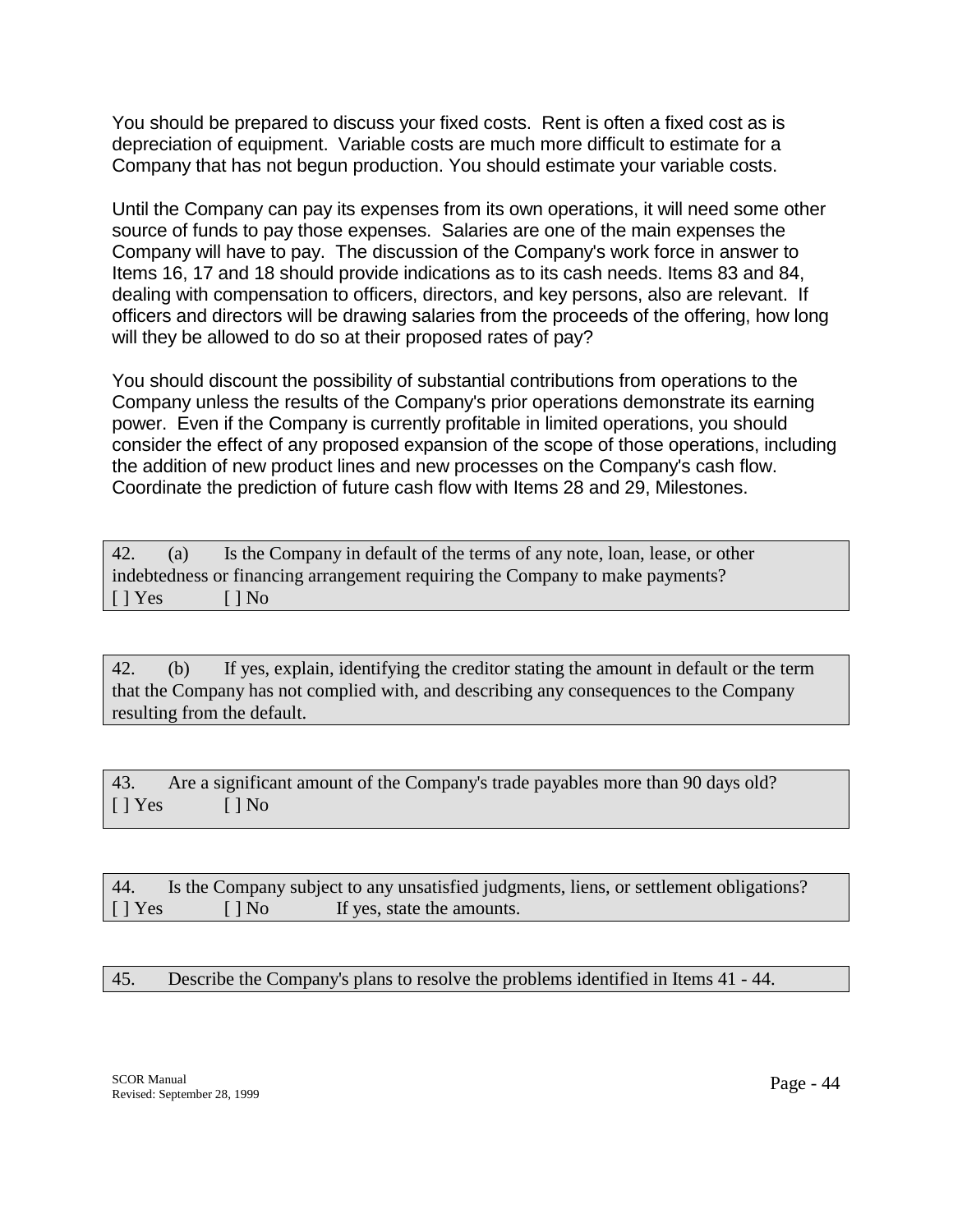**PLANS TO RESOLVE EXISTING OVERDUE OBLIGATIONS.** If the Company has existing overdue obligations to persons other than insiders that it will not pay before the completion of the offering, you may want to include in the amount of the offering the sum necessary to pay these obligations. In this case you would also disclose the payment of the obligations in the use of proceeds for the offering. As to the obligations to insiders, you would disclose any plan to defer payment on these obligations.

| 46. | (a)        | Do the Company's financial statements show losses from operations? |
|-----|------------|--------------------------------------------------------------------|
|     | $\Box$ Yes | $\Box$ $\Box$ $\Box$ $\Box$                                        |

46. (b) If yes, explain the causes underlying these losses and what steps the Company has taken or is taking to address these causes.

**CAUSES OF LOSSES FROM OPERATIONS.** If the Company has shown losses from operations, you need to explain the causes of the losses and how the Company has or expects to address these causes. Why does the Company believe that its losses will not continue? Is the Company going to change its competitive strategy? Is the Company going to introduce a new product? Is it going to change its manufacturing or service delivery process? Is it going to trim its general and administrative expenses? Is it going to launch a new marketing program to attempt to achieve a sales level that will allow it to break even? It may be useful to review your answers to the Business and Properties Section, especially Items 13, 14, and 15.

This Item is not applicable if the Company's Financial Statements do not show losses from operations. You should, however, be sure that you are properly applying the definition of "losses from operations." Generally, the definition means the loss before interest expense, interest income, or gains, and losses on sales of assets, and other extraordinary items.

If one or more of the Company's promoters has operated a predecessor or similar business that failed or was abandoned, address how the Company intends to avoid a similar fate. The probability of continuing losses requires a special risk factor disclosure in Item 1.

47. (a) Describe any trends in the Company's historical operating results.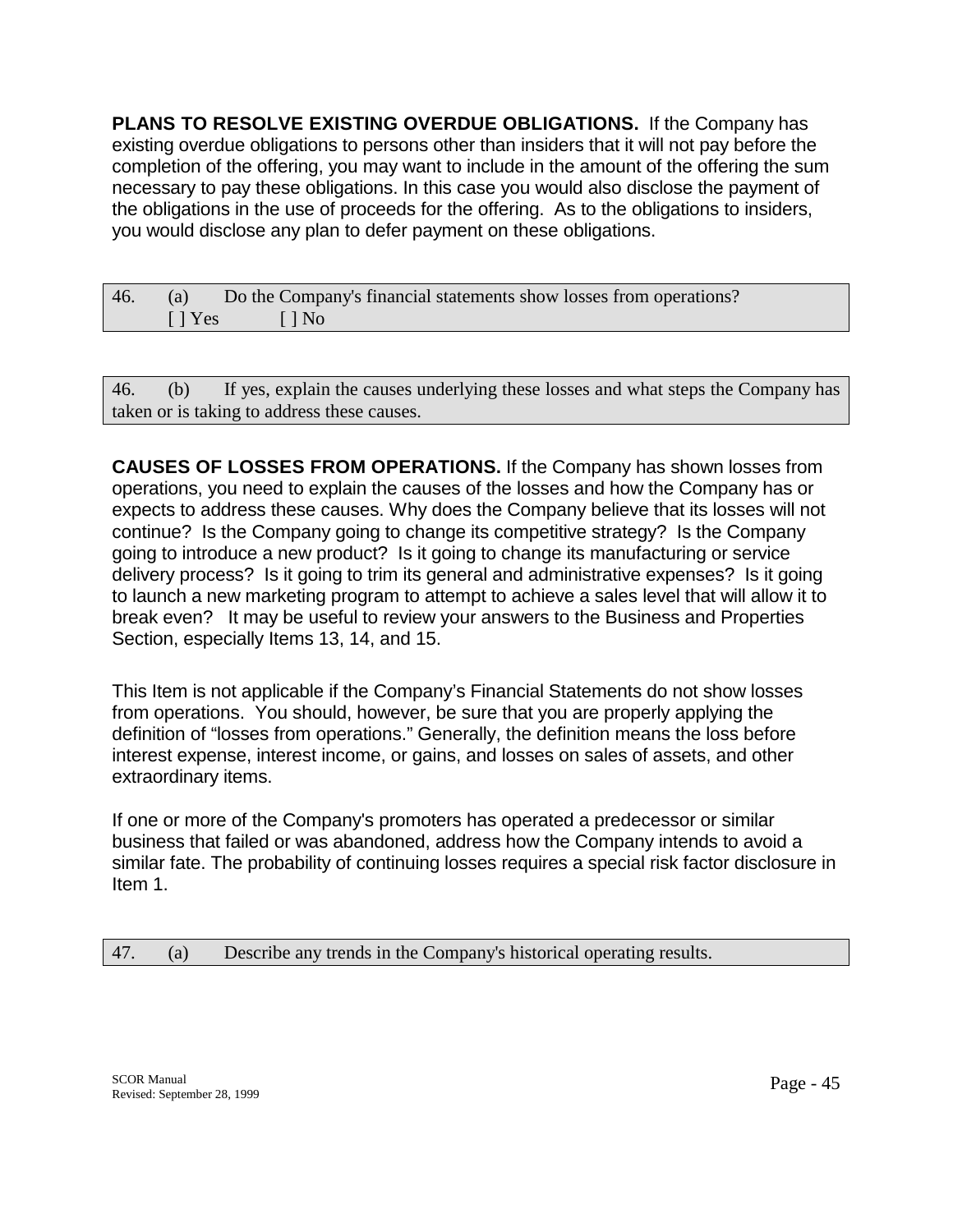47. (b) Indicate any changes now occurring in the underlying economics of the Company's business which, in the opinion of Management, will have a significant impact upon the Company's results of operations within the next 12 months.

| 47. | (c) | Describe the probable impact on the Company. |
|-----|-----|----------------------------------------------|
|     |     |                                              |

#### 47. (d) Describe how will the Company will deal with this impact.

**TRENDS.** This Item focuses on how the Company's business plan addresses the effects of external forces (primarily trends in the Company's industry) on the Company's operating results. Generally you will be looking for matters that either would have an impact on future operations and have not had an impact in the past or that have had an impact in the past and are not expected to have an impact in the future. This Item is especially important for companies in industries experiencing rapid change, whether that change is technological, regulatory, or market related.

If the Company has financial statements available for more than one fiscal period, you can compare the operating results to look for trends. You also may use general economic trends to answer this Item. For example, if the Company offers luxury goods, it may have difficulty surviving an economic downturn. How does the Company intend to address this type of problem?

**RAISING ADDITIONAL FUNDS.** If the Company cannot satisfy its cash needs for the next twelve months, you must disclose the consequences of not having sufficient cash. Include a special risk factor in Item 1, the Risk Factor Section. If the Company's answer involves raising further funds, you must disclose in detail the source or sources of these funds. If the Company will borrow money from a financial institution or other lender, disclose the details of the lender's commitment. If the Company does not have such a commitment, you must disclose that there is no assurance that the Company will be able to obtain a loan.

If the Company intends to use internally generated funds to provide additional necessary funds during the next twelve months, the Company's current operating results must support this claim.

If the Company plans to raise funds through the sale of additional shares or upon the exercise of outstanding warrants, you must state that there is no assurance that the Company will be able to successfully conduct such an offering or that the warrants will be exercised.

SCOR Manual SCOR Manual Page - 46<br>Revised: September 28, 1999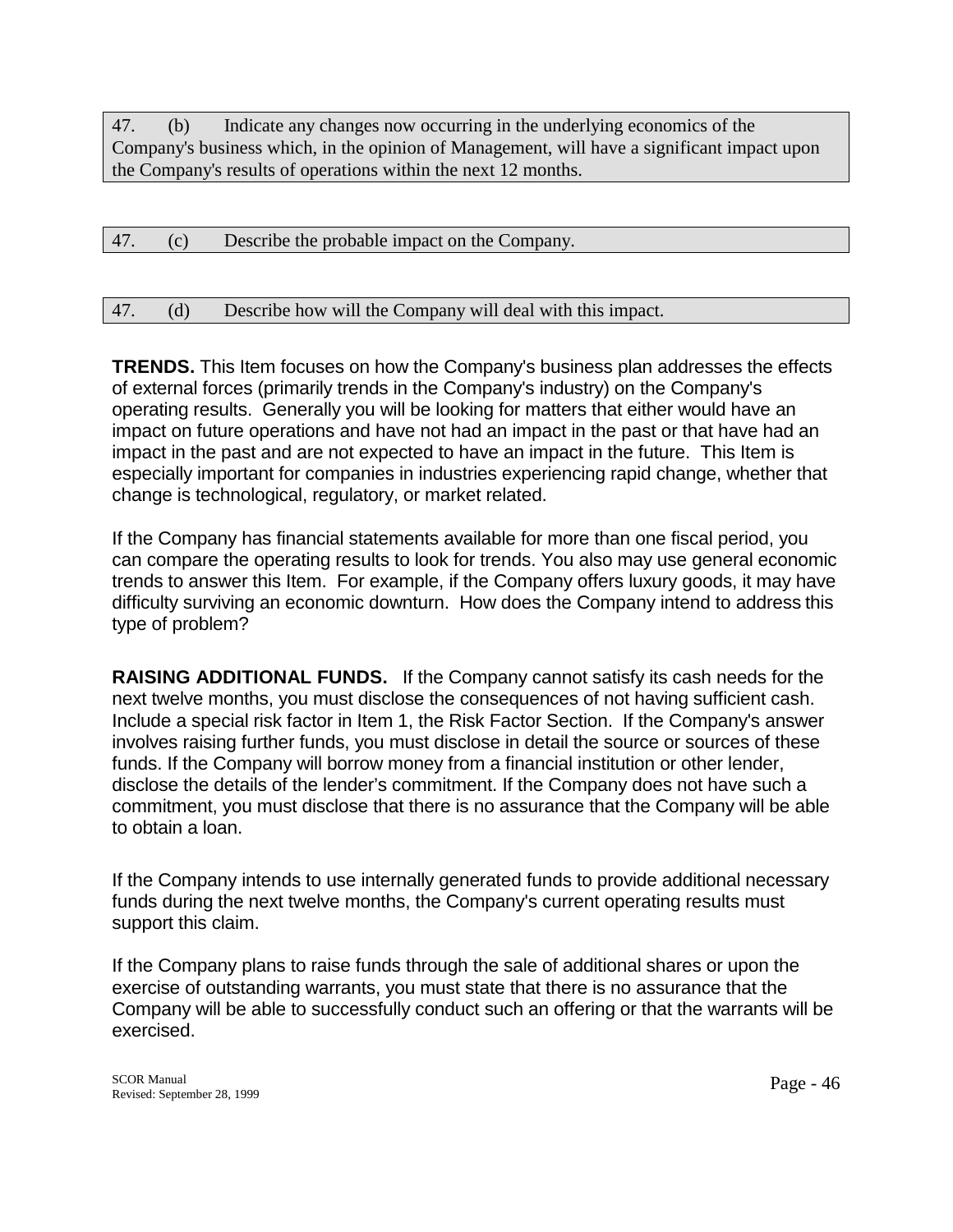If the Company contemplates raising additional funds through the sale of assets, you must state that there is no assurance that the Company will be able to sell its assets at prices sufficient to raise the needed funds.

| 48.       | (a)                                                                                            |            | Will the proceeds from this offering and any available funds identified in Item 32, |  |  |  |  |
|-----------|------------------------------------------------------------------------------------------------|------------|-------------------------------------------------------------------------------------|--|--|--|--|
|           | satisfy the Company's cash requirements for the 12 month period after it receives the offering |            |                                                                                     |  |  |  |  |
| proceeds? |                                                                                                | $\Box$ Yes | $\Box$ No                                                                           |  |  |  |  |

48. (b) If no, explain how the Company plans to satisfy its cash requirements. State whether it will be necessary to raise additional funds. State the source of the additional funds, if known.

**INTERNALLY GENERATED FUNDS.** Another source of financing may be internally generated funds (i.e., the (future) cash flow of the business.) If the Company has been operating at a steady profit for many years, it may be realistic to rely on internally generated funds combined with the offering proceeds to accomplish a further business objective. You may include future profits in your response to this Item only if the Company has a reasonable basis to support the disclosure and you discuss the assumptions and limitations on which the disclosure is based.

**OTHER SOURCES OF FUNDS.** Describe material sources of other funds that will be employed in conjunction with the offering funds. The Company may combine investor funds with other funding sources. Some of the typical outside sources of financing: bank loans and lines of credit; asset sales; lease financing; and consignment inventories.

In some cases the true capital needs of the Company are much larger than the maximum offering amount. This frequently occurs when the Company is relying on Securities and Exchange Commission Rule 504 of Regulation D that limits the Company's securities offering to one million dollars. To make up for the short fall the Company may attempt to raise additional amounts through other methods of financing, such as bank loans or private financing. When the other financing the Company intends to rely on is concurrent with the securities offering, you should enlarge, Item 30, the Use of Proceeds Section, to include these funds as part of the Total Use of Net Proceeds. This will correctly reflect both the need for and the use of those funds. This will require adjusting Item 30.

**MATERIALITY.** Disclose "material" amounts of funds from other sources. Generally, you should consider any source of financing that is 10% or more of the net offering proceeds to be material. Financing sources of less than this may also be material if they are critical to the Company's operation or business objective. For example, if bank financing is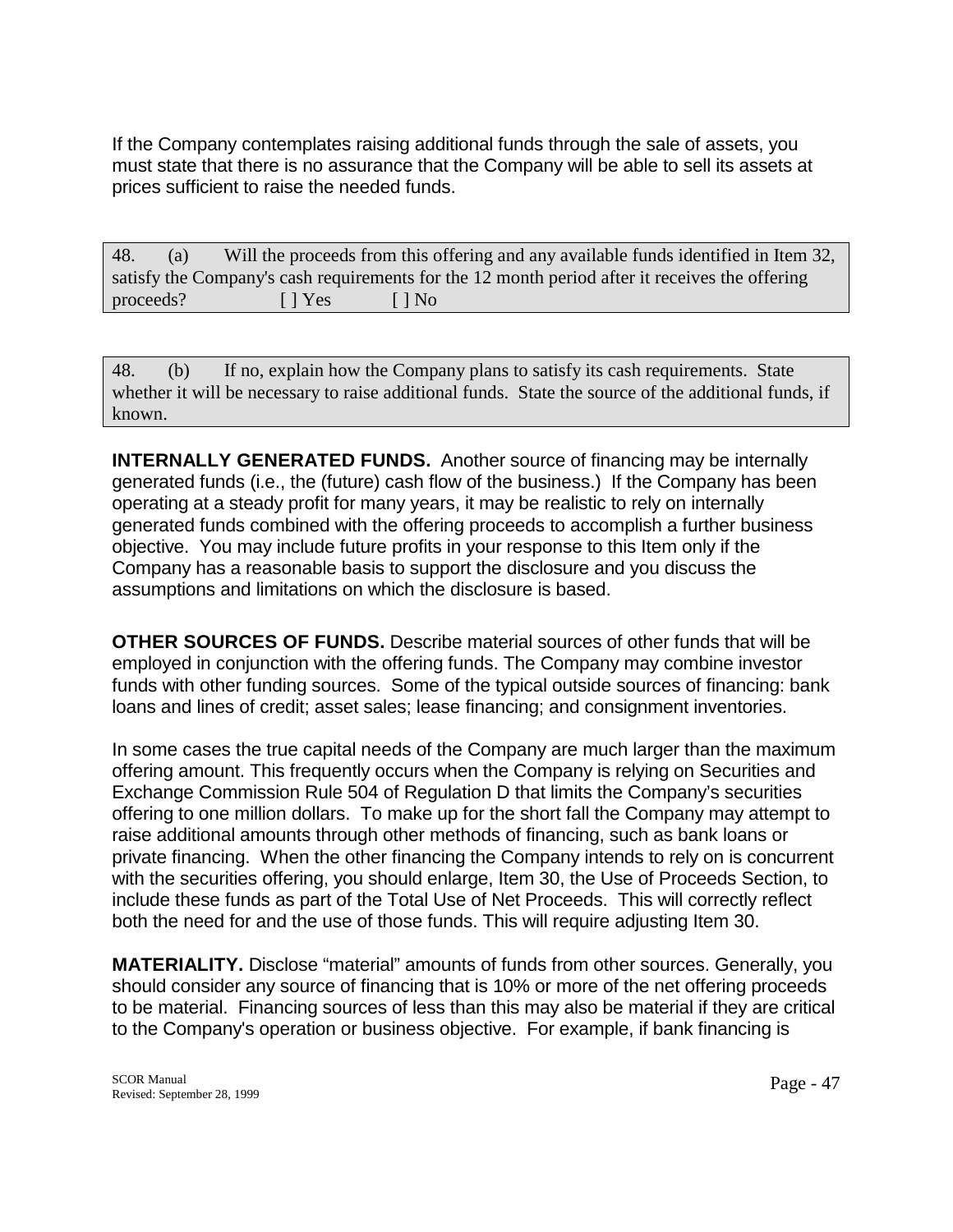necessary to make a purchase in conjunction with funds from the use of proceeds, the amount (regardless of the percentage of the net offering proceeds) would be material, and you would need to disclose the financing in this Item. Also if the amount of outside financing is an item disclosed in the Company's Milestone Section, you should treat it as material. In disclosing the sources of financing, such as bank loans or lines of credit, disclose not only the amounts, but also the terms and conditions and timing of the receipt of the funds by the Company.

# **DESCRIPTION OF SECURITIES OFFERED**

# **GENERAL**

| 49. |              | The securities being offered are:                      |
|-----|--------------|--------------------------------------------------------|
|     |              | <b>Common Stock</b><br>Preferred or Preference Stock   |
|     | $\mathsf{L}$ | Notes, Debentures, or Bonds                            |
|     | $\lceil$ 1   | Limited Liability Company Membership Interests         |
|     | $\mathsf{L}$ | Units of two or more types of securities, composed of: |
|     |              | Other (specify):                                       |

If the company is offering more than one type of security or the security has unusual features that make it hard to classify, you cannot simply use the name the company has chosen for the security but must look behind that name to see how the security will function. An example is if the shares offered are called preferred stock, but the shares are actually inferior to the company's common stock in dividend or liquidation preferences. Disclose the specific preferences that the security has (and doesn't have).

**PREFERRED STOCK**. Normally, call stock "preferred stock" only if it has an unqualified preference over all outstanding classes of stock of the company as to both liquidation and dividends. Disclose if the dividends on preferred stock are cumulative. (See discussion of Item 54, Cumulative Dividends.) If the stock offered has certain preferences over some but not all outstanding classes of stock as to liquidation or dividends, you may refer to it as preference stock. In this case you must prominently disclose the exact nature of the preference and any limitations on the preference granted.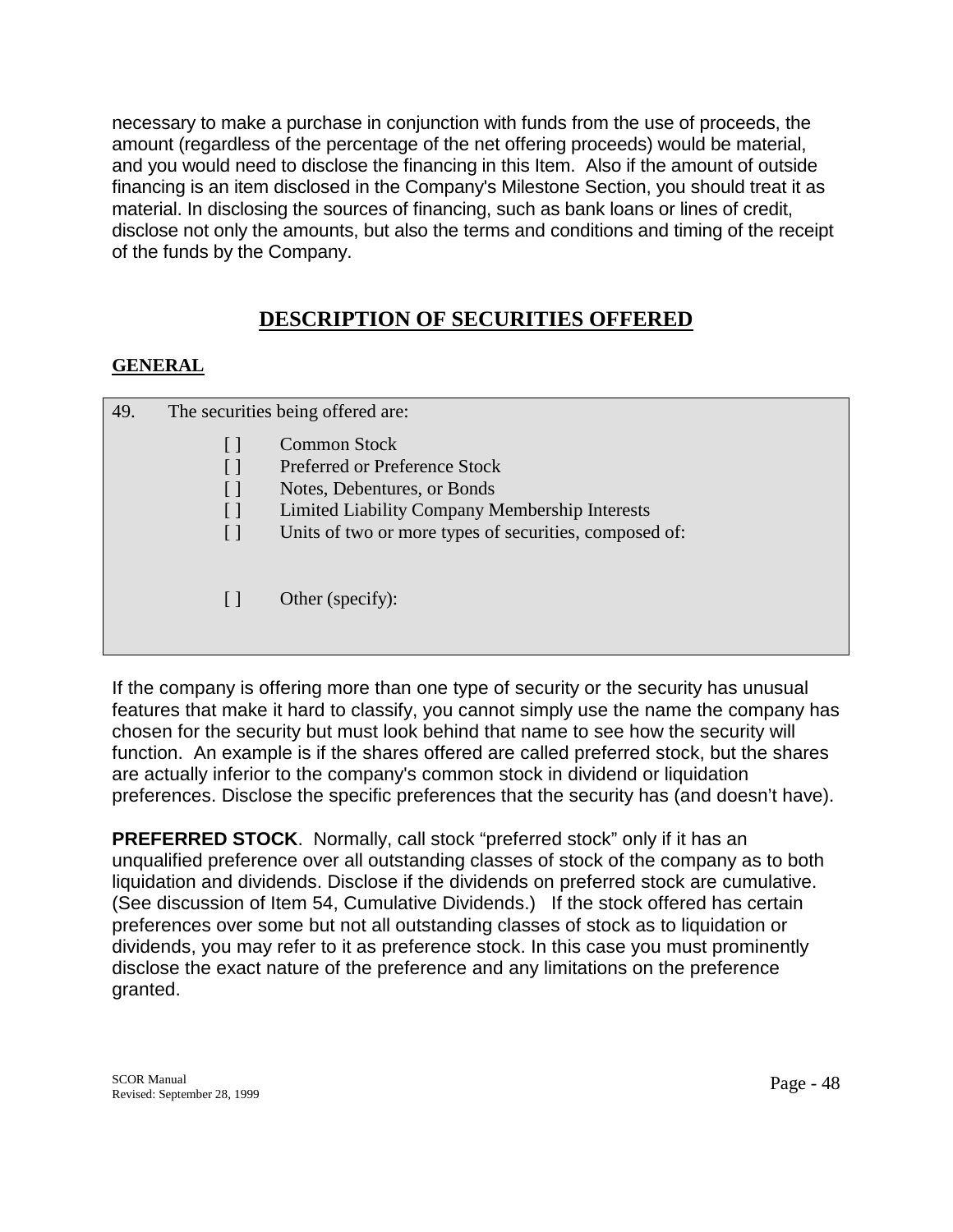**DEBT SECURITIES**. For debt offerings, you should check the box "Notes, Debentures or Bonds" regardless of what the Company calls the debt instrument. In responding to Item 56, Interest Rate and Item 57, Maturity Date, discuss all the special characteristics of the debt being offered. You should be very careful when disclosing that a debt security is insured or guaranteed to ensure that those claims are accurate.

**LLC MEMBERSHIP INTEREST.** If the Company is a Limited Liability Company, check this box. Summarize the material provisions of a Limited Liability Company' governing agreements under Item 11, Other Material Factors.

**UNITS OF MORE THAN ONE TYPE OF SECURITY.** If the Company is offering securities consisting of two or more types of securities, include an explanation of whether, and if so, when and under what conditions, the parts of the unit can be transferred independently of each other.

**OTHER TYPES OF SECURITIES**. If the Company is offering a security other than a stock, a debt instrument or a membership interest (such as an interest in a cooperative), disclose the special features of the security being offered.

| 50. | These securities have: |                          |                                                       |  |
|-----|------------------------|--------------------------|-------------------------------------------------------|--|
|     | <b>Yes</b>             | N <sub>0</sub>           |                                                       |  |
|     | $\lceil$ $\rceil$      |                          | Cumulative voting rights                              |  |
|     |                        |                          | Other special voting rights                           |  |
|     |                        |                          | Preemptive rights to purchase any new issue of shares |  |
|     |                        |                          | Preference as to dividends or interest                |  |
|     |                        |                          | Preference upon liquidation                           |  |
|     |                        |                          | Anti-dilution rights                                  |  |
|     |                        |                          | Other special rights or preferences (specify):        |  |
|     |                        |                          |                                                       |  |
|     |                        | Explain any yes answers. |                                                       |  |
|     |                        |                          |                                                       |  |

To help you respond to this Item, you or your attorney should review the statute under which the Company was organized as well as the Company's corporate or governance documents. Incorporation statutes typically set default provisions for voting rights and preemptive rights. If the Company has not specified particular rights for the securities being issued, the rights will generally be those specified by statute. Disclose the rights of holders of preferred stock, notes or other securities being offered. You may do this by summarizing the charter, bylaw or other provision that gives rise to those rights.

**LACK OF RIGHTS.** You also should state if the securities offered lack any rights typically granted to securities of the type offered. For example, if the securities offered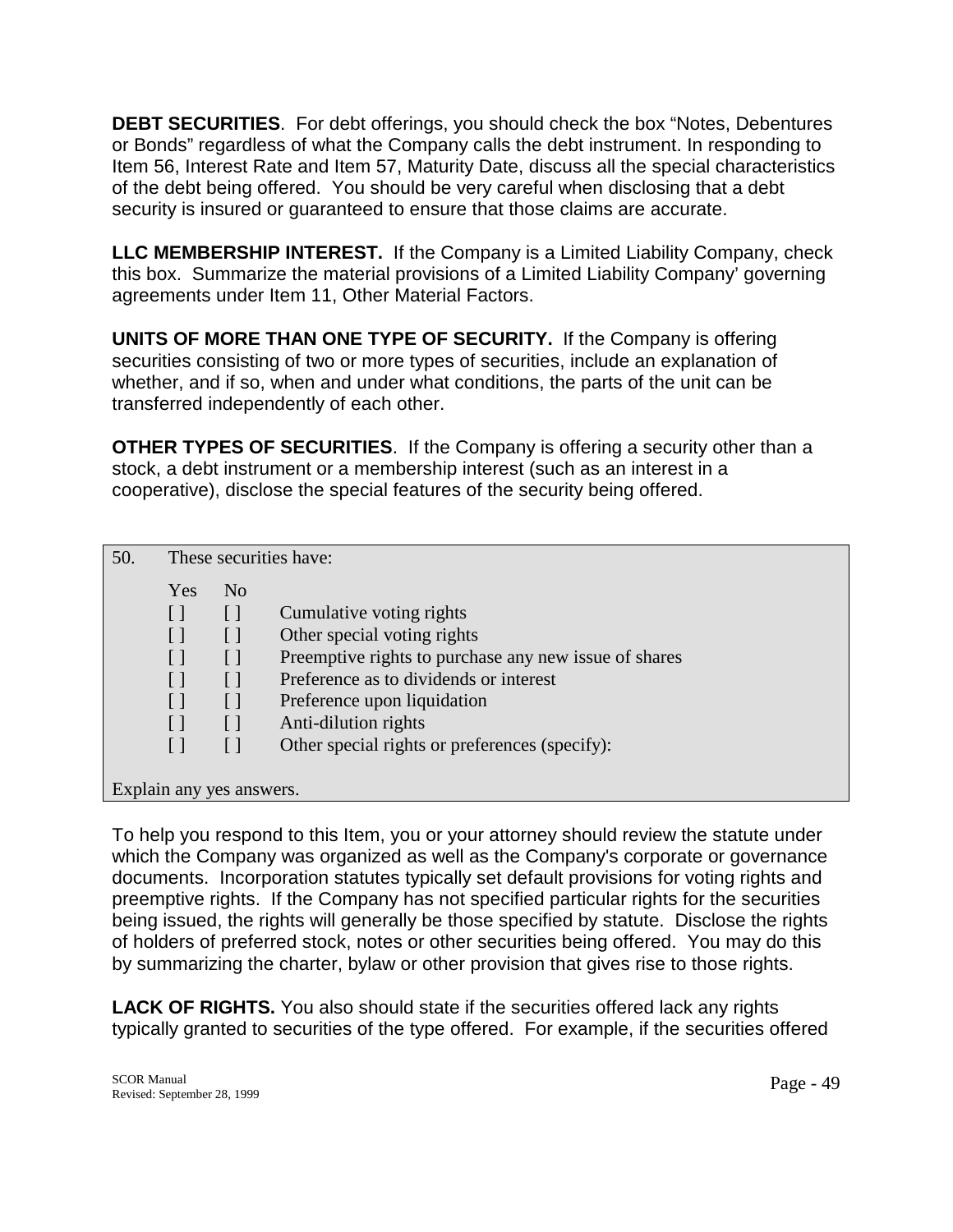are called "common shares" but lack equal voting rights, you should provide information about the shares that have the voting preference.

**ANTI-DILUTION.** Anti-dilution rights generally provide that the conversion price of a security that is convertible into common shares will be adjusted if the Company issues additional common shares at a price that is less than the conversion price. If the securities carry anti-dilution rights, describe the anti-dilution formula applied and why the rights might be beneficial to the investor. If the securities carry a combination of different anti-dilution provisions, describe that combination and the relative benefits to the investor.

| 51. | Are there any restrictions on dividends or other distributions? | $\Box$ Yes | $\lceil \cdot \rceil$ No |
|-----|-----------------------------------------------------------------|------------|--------------------------|
|     | If yes, describe.                                               |            |                          |

Describe any restrictions to be imposed at the termination of the offering as well as those in place at the time the offering begins. For example, the Company may intend to use all or part of the offering proceeds to acquire a business and the seller of the business may be taking a loan back. If the loan agreement includes any restrictions on dividends, disclose those restrictions in responding to this Item even though the restrictions will not be in force until after the offering.

| 52. | Are the securities convertible?            | I l Yes | $\lceil \, \rceil$ No |
|-----|--------------------------------------------|---------|-----------------------|
|     | If yes, state conversion price or formula. |         |                       |
|     |                                            |         |                       |
|     |                                            |         |                       |
|     |                                            |         |                       |
|     | Date when conversion becomes effective:    |         |                       |
|     | Date when conversion expires:              |         |                       |

This Item applies to any security convertible into another security at the option of the investor. A typical example is a note or preferred stock that is convertible into the Company's common stock. Describe securities convertible at the option of the Company in your response to Item 55, Preferred Stock) or Item 60, Debt Securities.

If the Company is issuing warrants that are part of a unit, disclose those warrants as convertible securities even if the warrants are or will be traded separately from the other securities to be issued.

The "date when conversion becomes effective" is the first date when the purchaser may convert the securities into other securities. Similarly, the "date when conversion expires" means the last date on which the purchaser may convert the securities into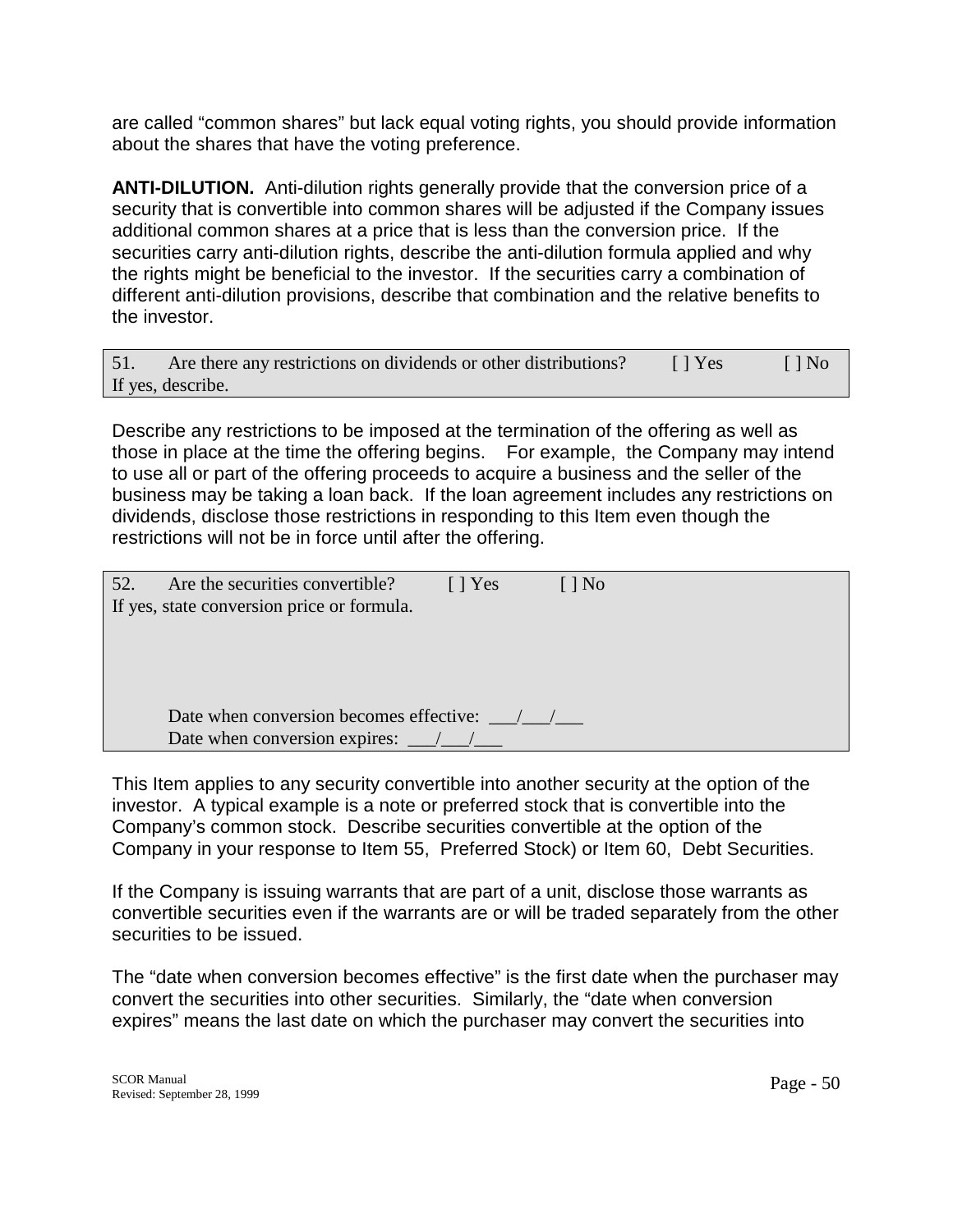other securities. If the purchaser becomes entitled to convert the securities or loses the right to convert the securities because an event has occurred, describe that event.

### 53. Describe any resale restrictions on the securities and when the restrictions will terminate.

Securities regulatory agencies or the Company itself may impose resale restrictions for a variety of reasons. Resale restrictions affect an investor's ability to resell the security and, therefore, the value of the security. Be thorough and accurate when you describe the restrictions so that the investor is aware of any resale limitations before purchasing the security.

**LEGEND CONDITIONS.** Legends are statements printed on the certificate representing the security that describe resale and other restrictions. Legend conditions inform securities purchasers of these restrictions. Many jurisdictions have specific requirements concerning where and how the legend conditions are to be placed on the certificate. You should be familiar with these requirements before placing the legend on the securities.

**OFFERING TO LIMITED GROUP.** The Company may want to restrict ownership of the securities. For example, it may want to limit ownership to employees, independent contractors, or franchisees of the Company, property owners in a certain area, members of a social organization, etc. If the group that can buy the securities is restricted, disclose this as a resale restriction because it will affect whether an investor will be able to find a member of that group when the investor wants to sell the securities.

**RESTRICTIONS IMPOSED BY SECURITIES REGULATION**. If a securities regulatory agency imposes any restrictions on the sale or resale of these securities, disclose those restrictions.

**RESTRICTIONS FOR INTRASTATE OFFERINGS.** If you only want to sell the securities within one state and intend to rely on an exemption from registration with the Securities and Exchange Commission as an intrastate offering, you must disclose the restrictions imposed on the securities by federal securities legislation.

**RESTRICTIONS IMPOSED BY OTHER AUTHORITIES.** Laws the Company must comply with may restrict the resale of the securities. For example, you may need to restrict transfer to meet Internal Revenue Code requirements (such as for an S corporation or a limited liability company), or to satisfy regulatory bodies governing the Company's industry. A licensing authority, for example, may restrict the resale of the securities so that the authority can check the background of new stockholders to determine whether they have any criminal history.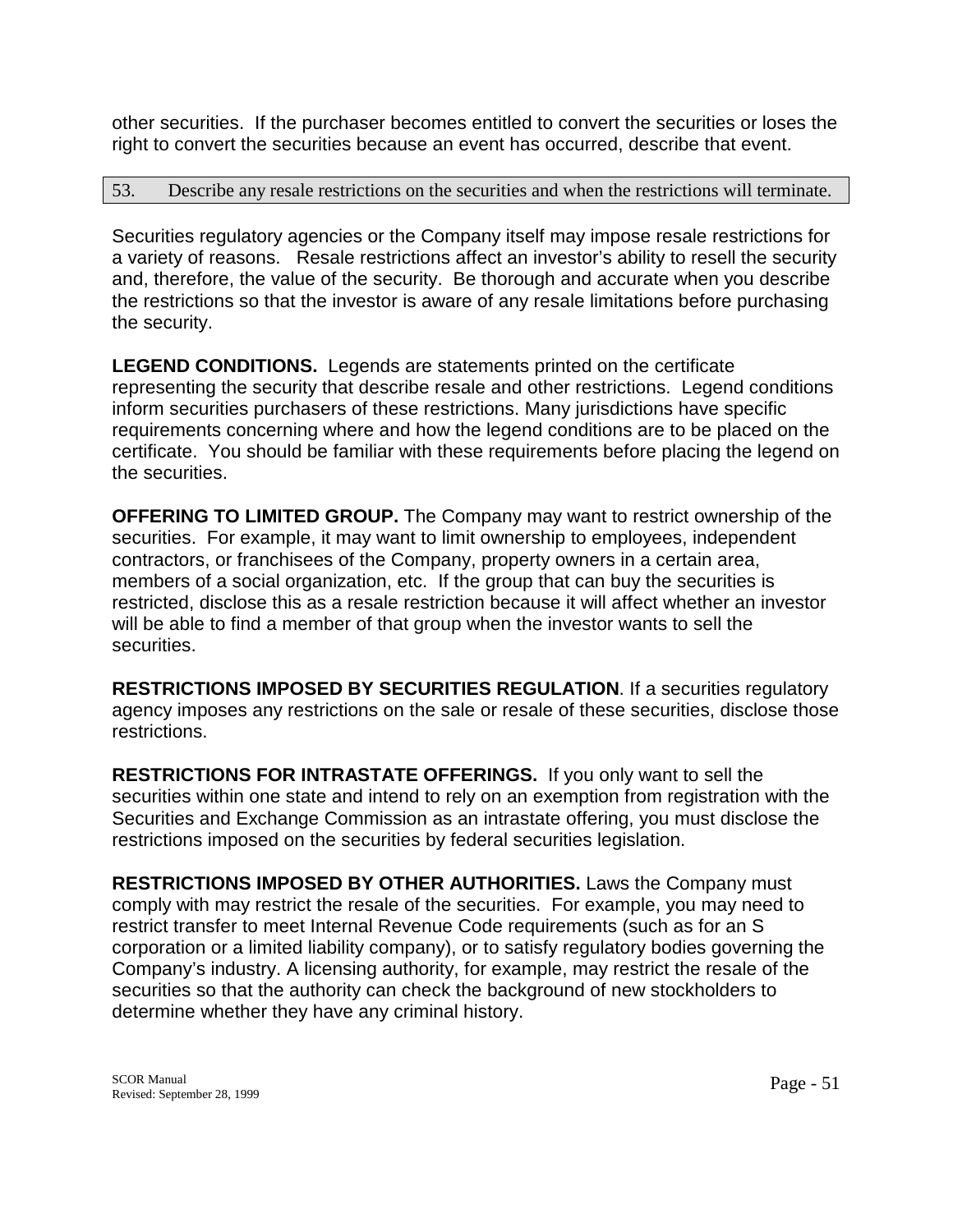**REQUIRED RESALE TO COMPANY**. If the Company requires that shares be sold back to it, disclose the resale price or formula with a description of how any formula operates. If the stockholder is guaranteed a return, answer the following questions: Will the Company set aside a reserve for this purpose? What is the basis for predicting that it will have the cash to make the payment? Is this basis reasonable?

**REQUIREMENT THAT COMPANY CONSENT TO RESALE**. If stockholders wishing to transfer their shares must obtain the consent of the Company to the transfer, specify the conditions under which the Company will consent to a transfer.

## **PREFERRED STOCK**

| If the securities being offered are Preference or Preferred stock: |  |
|--------------------------------------------------------------------|--|
|                                                                    |  |

If the Company is not offering preferred or preference stock, state that you will not be responding to Items 54 and 55. Otherwise, respond to these Items.

| Are unpaid dividends cumulative? | l Yes | $\Box$ No |  |
|----------------------------------|-------|-----------|--|
|----------------------------------|-------|-----------|--|

Dividends are cumulative if, when dividends are not paid when due, these unpaid dividends accumulate and must be paid before any dividends may be paid on the Company's common shares. If the dividends are not cumulative, disclose this in Item 1, Risk Factors, and on the Cover Page.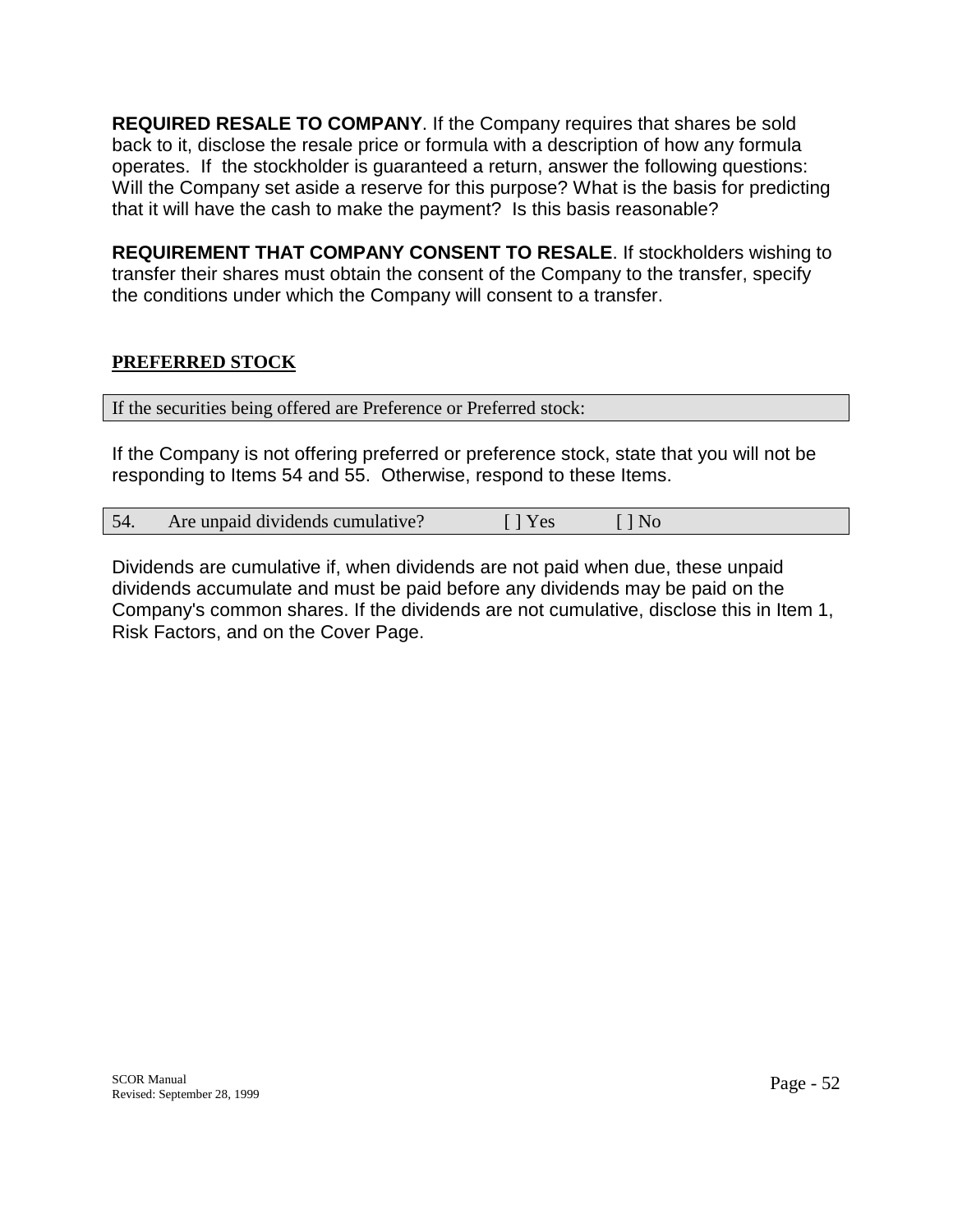| 55. | Are the securities callable? [] Yes | $\bigcap$ No | If yes, describe. |  |
|-----|-------------------------------------|--------------|-------------------|--|
|     |                                     |              |                   |  |

| 55. | (b) | Are the securities redeemable?                 | $\lceil$   Yes | $\lceil \cdot \rceil$ No |
|-----|-----|------------------------------------------------|----------------|--------------------------|
|     |     | If yes, describe, including redemption prices. |                |                          |

A security is callable if the Company has the option to repurchase it. You should explain the terms and conditions under which the Company may call the securities. A security is redeemable if the Company is required to repurchase it. You should explain the terms and conditions under which an investor may redeem the securities, including the redemption price.

If the Company is required to repurchase preferred stock (rather than having an option to do that), you should treat the preferred stock as if it were debt and should answer Item 65, Ratio of Earnings to Fixed Charges.

## **DEBT SECURITIES**

If securities being offered are notes or other types of debt securities:

If the Company is not offering notes or other types of debt securities, state that you will not be responding to Items 56 to 64. Otherwise, respond to these Items.

56. What is the interest rate on the debt securities?  $\%$ If the interest rate is variable or there are multiple interest rates, describe.

If the Company is offering securities with a variable interest rate, and the rate is based on the rate of a financial institution, clearly identify the institution and the name of the rate. If the rate is to be adjusted at intervals, explain when and how the Company will adjust the rate. Even after disclosing that the rate is based on a specific institution or index, you should choose a method of adjustment in the event that the rate base is discontinued. Describe when interest will be paid to investors (for example, monthly, quarterly, annually, or on the maturity of the debt security.)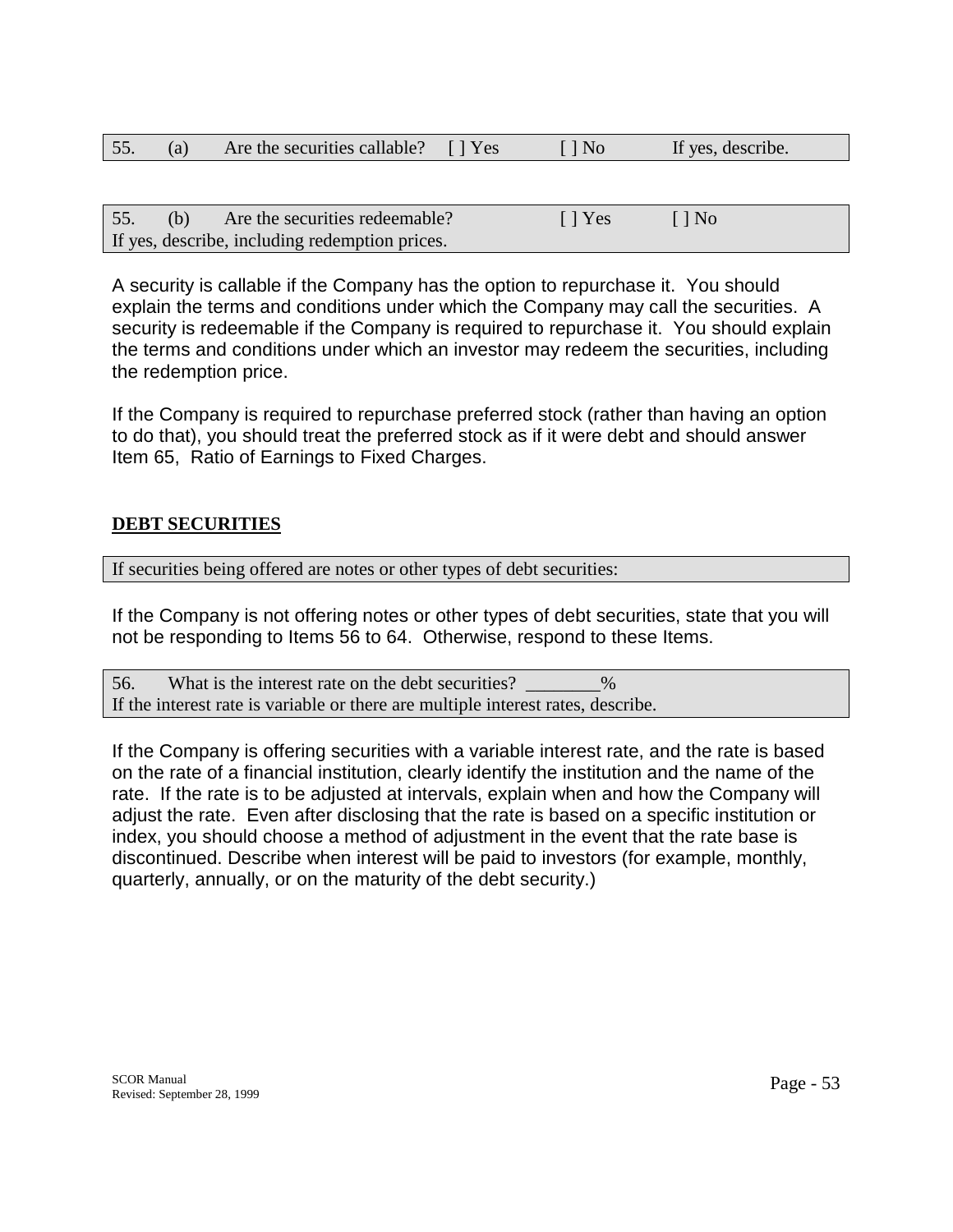57. What is the maturity date? If the securities will have serial maturity dates, describe.

Debt instruments have serial maturity dates if a predetermined amount of the principal becomes due and payable at specified intervals or if individual instruments have different due dates or redemption dates. Explain the due dates for the instruments and the method by which the Company expects to pay the instrument when due. A prospective investor should know the date his or her instrument will fall due or be considered for redemption.

| 58. | Is there a sinking fund? | $\lceil$   Yes | $\lceil \cdot \rceil$ No | If yes, describe. |  |
|-----|--------------------------|----------------|--------------------------|-------------------|--|
|-----|--------------------------|----------------|--------------------------|-------------------|--|

Sinking funds are established so that the Company can make periodic payments for the purpose of accumulating funds to retire a debt issue. The Company uses the funds (as specified in the indenture or contract establishing the fund) for periodic partial redemption of debt, for periodic retirement of serial bonds, or for the repayment of the debt at maturity. Describe the payment schedule, how the fund may be used, and whether the Company or an independent trustee will administer the fund.

If the required payments to the fund are not of a sufficient size and regularity for the Company to pay the debt as agreed, you should disclose this. Even if the required payments would be adequate, disclose whether the Company's financial position will permit it to make these payments.

| 59. Is there a trust indenture? [] Yes                            | II No |
|-------------------------------------------------------------------|-------|
| If yes, state the name, address, and telephone number of Trustee. |       |

A trust indenture establishes a trust relationship in which a trustee is appointed to represent the interests of the debt holders. You should determine if securities regulators will require that the Company enter into a trust indenture.

Disclose the material terms of any trust indenture and discuss what protections the trust will provide to investors. The federal Trust Indenture Act of 1939 requires trust indentures to meet certain standards.

If there will be no trust indenture in connection with the issuance of debt, you should disclose in Item 1, Risk Factors, the lack of a trust indenture and the lack of an independent trustee representing the interests of the debt holders.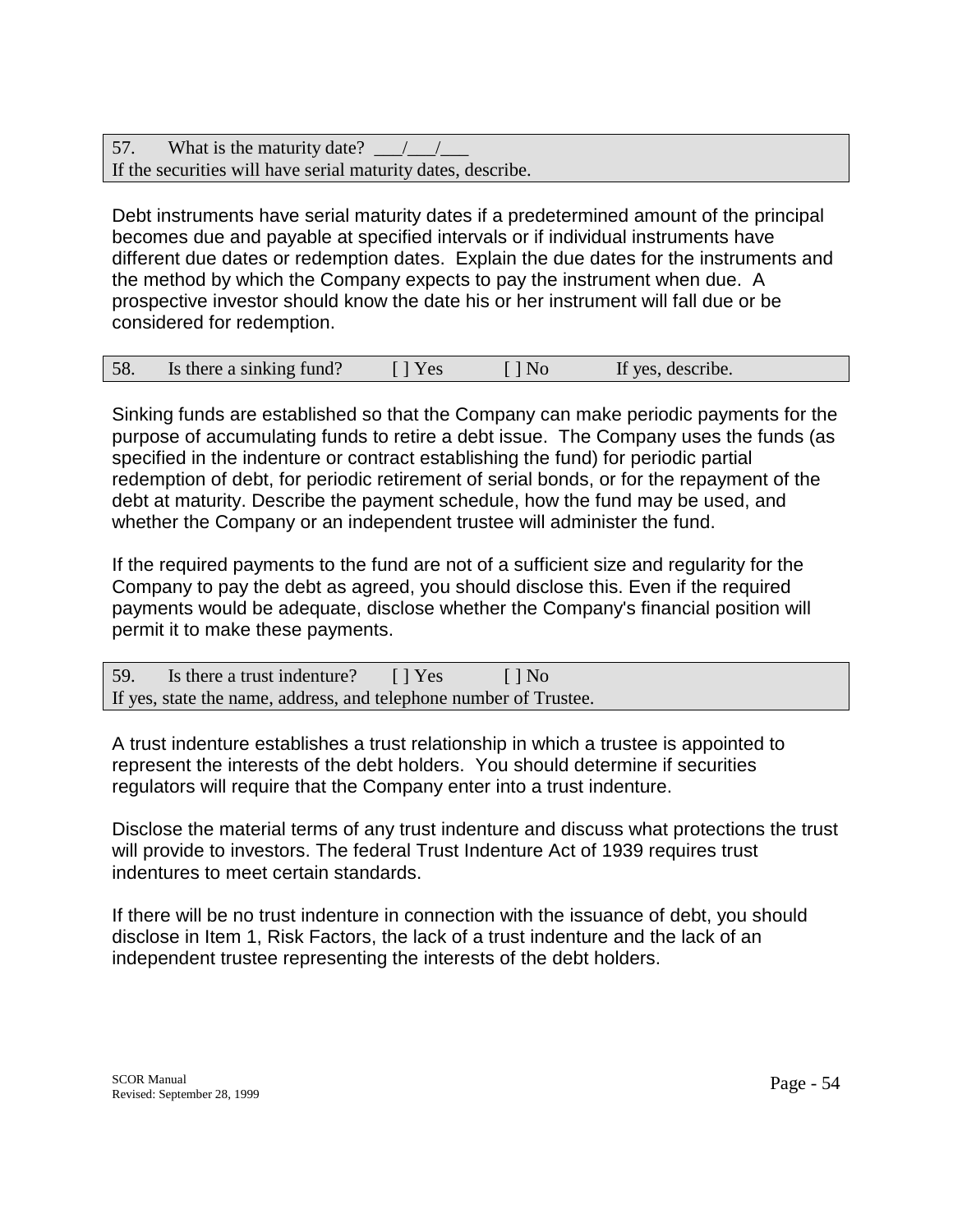| 60. | Are the securities callable? [] Yes | $\lceil \, \rceil$ No | If yes, describe. |  |
|-----|-------------------------------------|-----------------------|-------------------|--|
|     |                                     |                       |                   |  |

| 60. | (b) | Are the securities redeemable?                 | $\lceil \cdot \rceil$ Yes | $\Box$ $\Box$ No |
|-----|-----|------------------------------------------------|---------------------------|------------------|
|     |     | If yes, describe, including redemption prices. |                           |                  |

A security is callable if the Company has the option to repurchase it. You should explain the terms and conditions under which the Company may call the securities. A security is redeemable if the Company is required to repurchase it. You should explain the terms and conditions under which an investor may redeem the securities, including the redemption price.

| 61. | Are the securities secured by real or personal property? | $\lceil$   Yes | $\Box$ No. |  |
|-----|----------------------------------------------------------|----------------|------------|--|
|     | If yes, describe.                                        |                |            |  |

If the securities are secured by property, describe fully both the property and the security arrangement, including the value of the property. Disclose if the property will be purchased with the proceeds of the offering, and whether the purchase was made from Officers, Directors, or affiliates of the Company.

You should emphasize the degree to which any secured interest in property protects the debt holders. Disclose if there are any other creditors with secured interests in the property superior to or equal to the interest of the debt holders? If so, disclose details of the prior claim. You should disclose any arrangement that allows the Company to further encumber the property and to what degree. Disclose if the secured interest of the debt holders in the property has been perfected (through filing of a financing statement or otherwise under the Uniform Commercial Code) or if it will be perfected prior to the release of the offering proceeds from escrow. If not, disclose that, both in the answer to this Item and in Item 1, Risk Factors.

| 62.<br>(a)     |                          | Are the securities subordinate in right of payment of principal or interest? |
|----------------|--------------------------|------------------------------------------------------------------------------|
| $\lceil$   Yes | $\lceil \cdot \rceil$ No | If yes, explain the terms of the subordination.                              |

Securities are subordinated if the right of the holders to receive payment is subordinated to prior payment of other indebtedness of the Company. Disclose fully the terms of any subordination agreement or subordination clause in an indenture or agreement. You may need to disclose in Item 1, Risk Factors, that the debt offered is subordinated.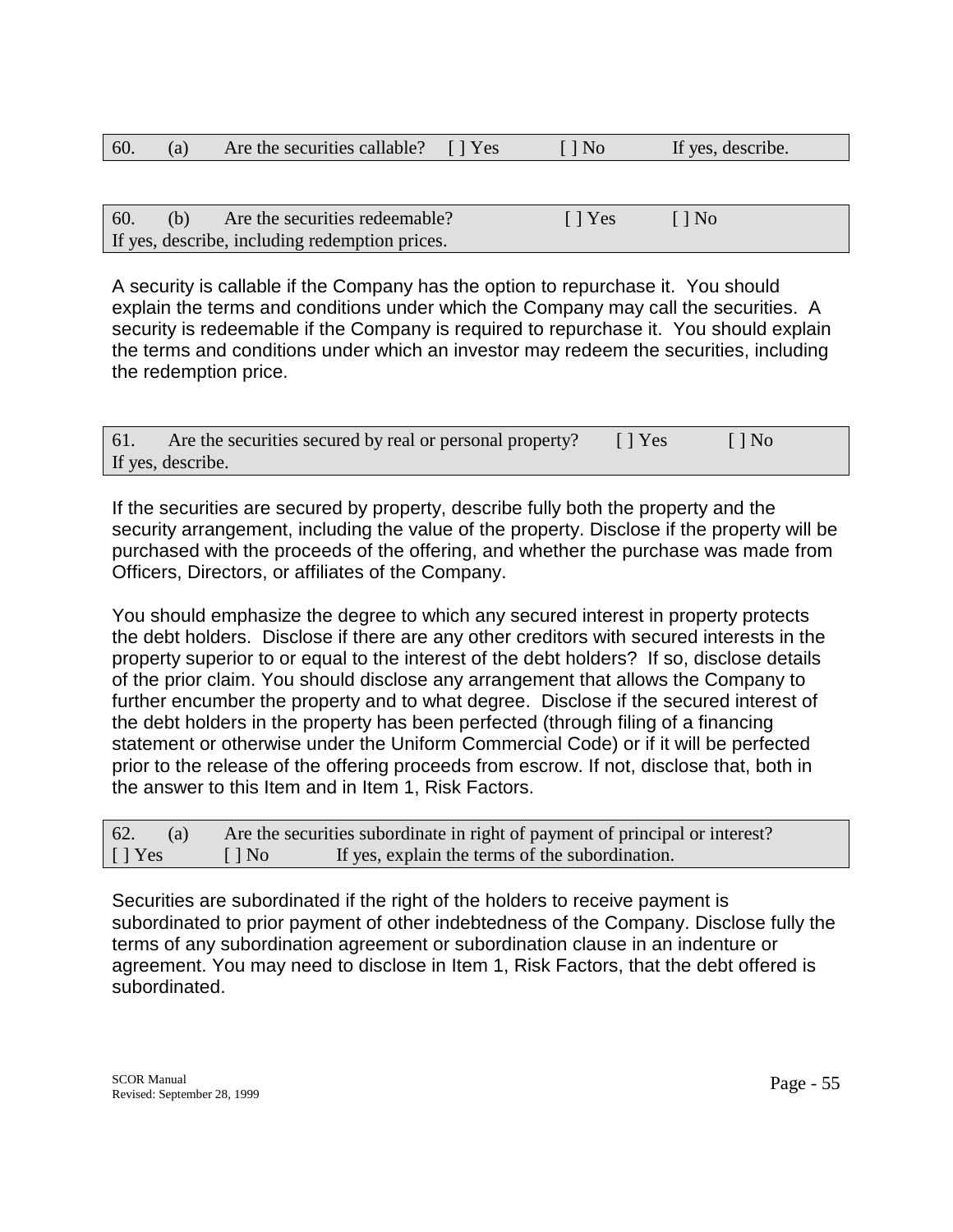In addition, discuss the protections, if any, given to the purchasers in the present offering if the Company incurs future debt. Protections might include limitations on additional borrowing or a pledge that if the Company incurs any secured debt it will provide equivalent security to the holders of the debt offered under this Disclosure Document. If the Company will not provide investors with significant protection against subsequently incurred debt, you may need to disclose that in Item 1, Risk Factors.

62. (b) How much currently outstanding indebtedness of the Company is senior to the securities in right of payment of interest or principal?  $\$ 

Check the figures here against the Company's most recent Financial Statements and the notes to those statements.

63. How much currently outstanding indebtedness ranks equally in right of payment with the securities? \$

Check the figures here against the Company's most recent Financial Statements and the notes to those statements.

64. How much currently outstanding indebtedness is junior (subordinated) to the securities? \$

Check the figures here against the Company's most recent Financial Statements and the notes to those statements.

## **RATIO OF EARNINGS TO FIXED CHARGES**

65. (a) If the Company had earnings during its last fiscal year, show the ratio of earnings to fixed charges on an actual and pro forma basis for that fiscal year.

|                 |     |                    | Actual  |           |         |
|-----------------|-----|--------------------|---------|-----------|---------|
|                 |     | <b>Last Fiscal</b> | Interim | Pro Forma |         |
|                 |     | Year               | Period  | Minimum   | Maximum |
| "Earnings"      | $=$ |                    |         |           |         |
| "Fixed Charges" |     |                    |         |           |         |

65. (b) If no earnings,

SCOR Manual Revised: September 28, 1999 Page - 56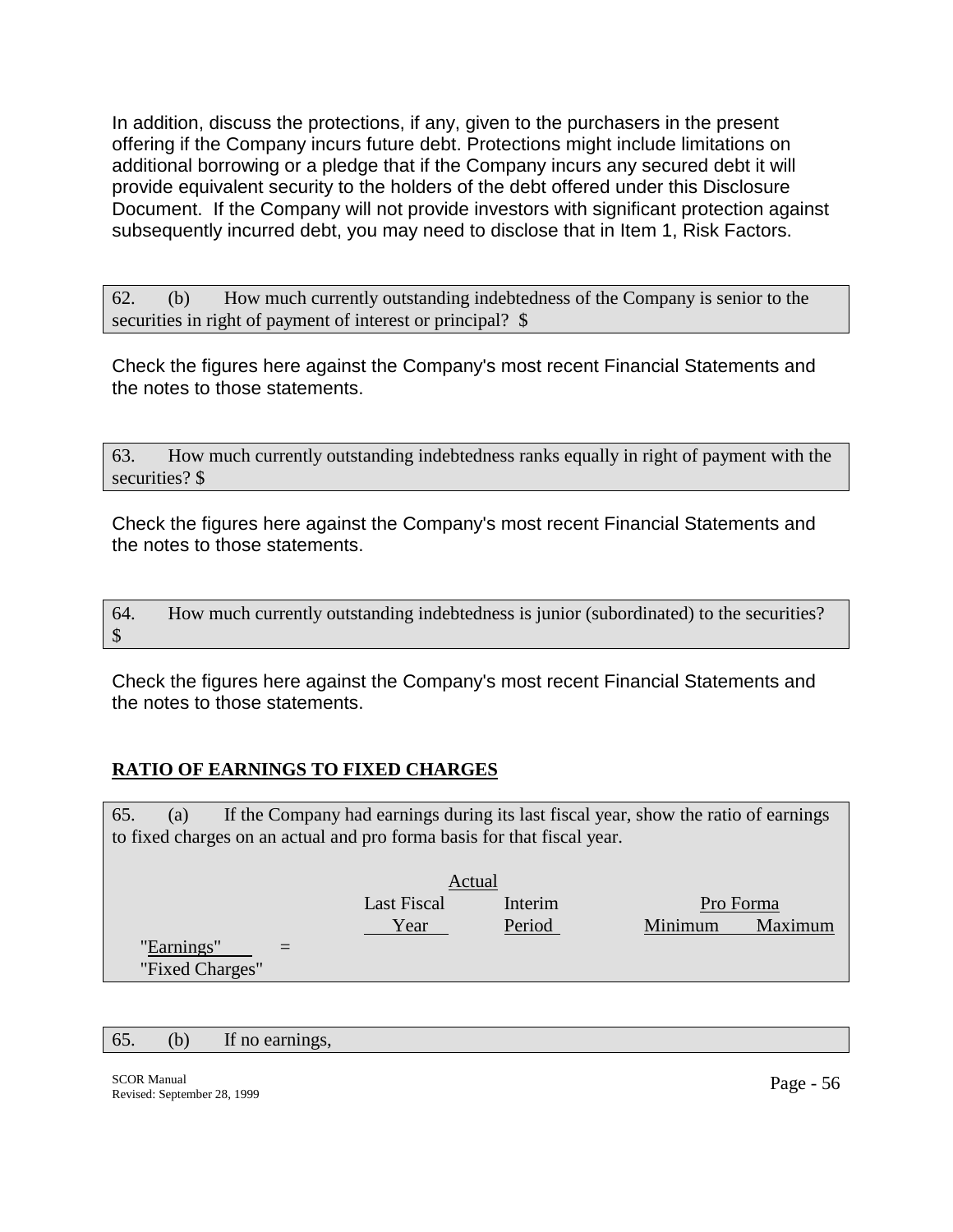#### show "Fixed Charges" only

If the Company is not offering debt securities or preferred stock that the Company is required to repurchase, state that you will not be completing this Item.

"Fixed Charges" means interest (including capitalized interest), amortization of debt discount, premium and expense, preferred stock dividend requirements of majority owned subsidiary, and the portion of rental expense that can be demonstrated to be representative of the interest factor in the particular case. The pro forma ratio of earnings to fixed charges should include incremental interest expense as a result of the offering of the securities.

"Earnings" means pretax income from continuing operations plus fixed charges and capitalized interest.

If the Company cannot show a ratio of earnings to fixed charges, on a pro forma basis, of at least 1:1, the Company may not have sufficient earnings to fulfill its obligations to debt holders. Unless the Company has other means to repay investors, you must disclose the Company's limited ability to repay its obligations in Item 1, Risk Factors.

You may find the following sample calculation of earnings/fixed charges ratio helpful to you in completing this calculation.

Assume that earnings for the last fiscal year were \$300,000

Assume that fixed charges were \$50,000

Assume that the Company is issuing debt that will require it to pay \$100,000 per year if the minimum amount of the offering is sold and \$200,000 per year if the maximum amount of the offering is sold.

Assume that there are no other changes to fixed charges and that earnings do not change as a result of the offering.

|                |             | sample Table. The actual numbers for the Company will be unterent. |          |         |
|----------------|-------------|--------------------------------------------------------------------|----------|---------|
|                | Actual      |                                                                    | ProForma |         |
|                | Last Fiscal | Interim                                                            | Minimum  | Maximum |
|                | Year        | Period                                                             |          |         |
| "Earnings"     | 300,000     | 150,000                                                            | 300,000  | 300,000 |
| Fixed Charges" | 50,000      | 25,000                                                             | 150,000  | 250,000 |
| Ratio          | 6:1         | 6:1                                                                | 2:1      | 1.2:1   |

#### **Sample Table. The actual numbers for the Company will be different.**

 **NOTE: See the Financial Statements and especially the Statement of Cash Flow. Exercise care in interpreting the significance of the ratio of earnings to fixed charges as a measure of the "coverage" of debt service. The existence of earnings does not necessarily**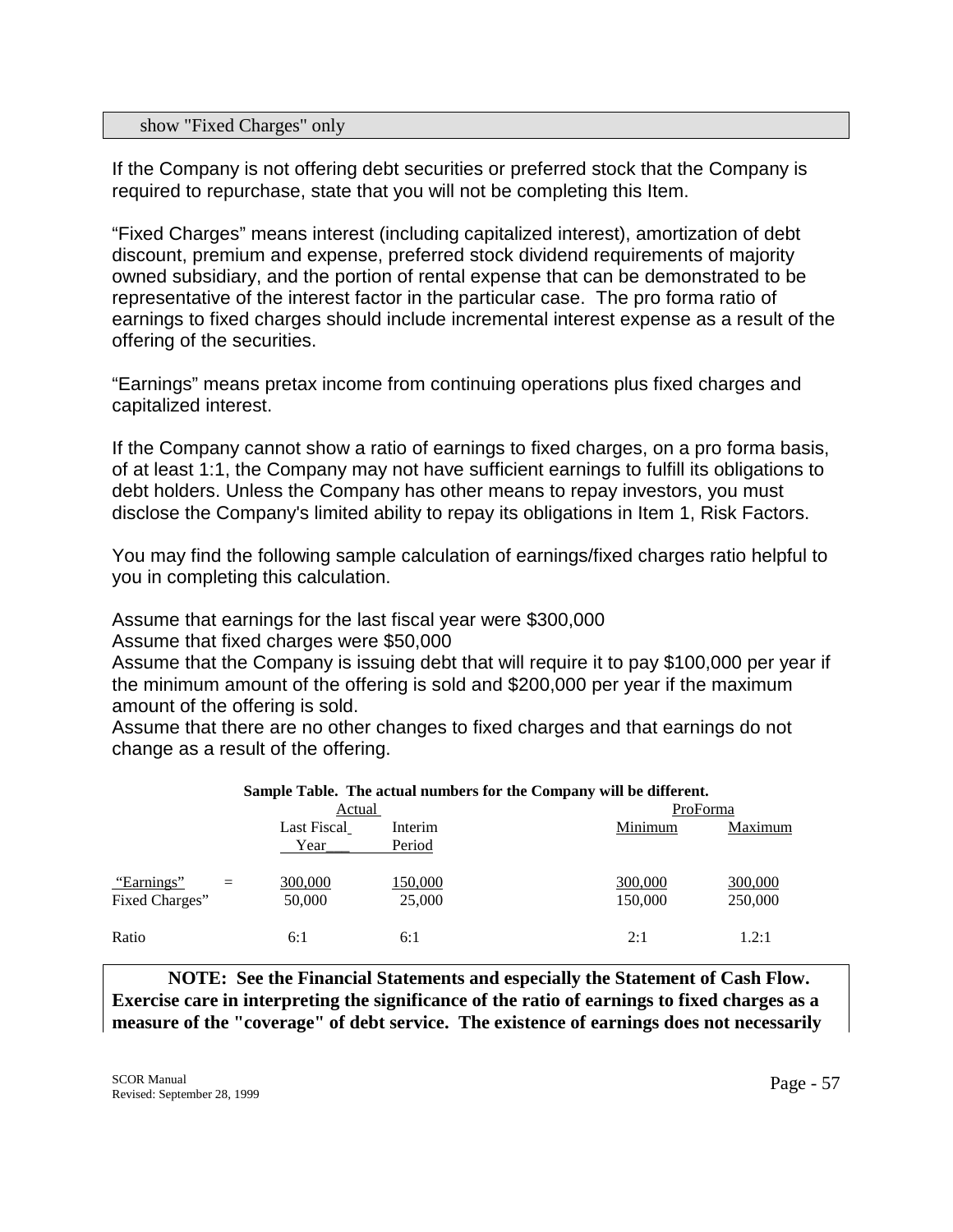**mean that the Company will have cash available at any given time to pay its obligations. See Items 41 - 48. Prospective purchasers should not rely on this ratio as a guarantee that they will receive the stated return or the repayment of their principal.** 

# **HOW THESE SECURITIES WILL BE OFFERED AND SOLD**

# **COMPANY SALESPERSONS**

66. Provide the following information for each officer, director, or Company employee who intends to offer or sell the securities:

Use the format in 66(a) to identify the officers, directors, and/or Company employees that will be offering or selling the securities. Repeat the format as often as necessary, using (a), (b), (c), etc. to label each person.

| 66. | (a) | Name:             |
|-----|-----|-------------------|
|     |     | Title:            |
|     |     | Address:          |
|     |     |                   |
|     |     | Telephone Number: |

67. Describe any compensation that the Company will pay each person in addition to his or her customary salary and compensation.

Include cash, securities, contracts, bonuses, rewards or other consideration as part of the compensation.

Contact the securities regulators for information concerning licensing requirements and other related matters.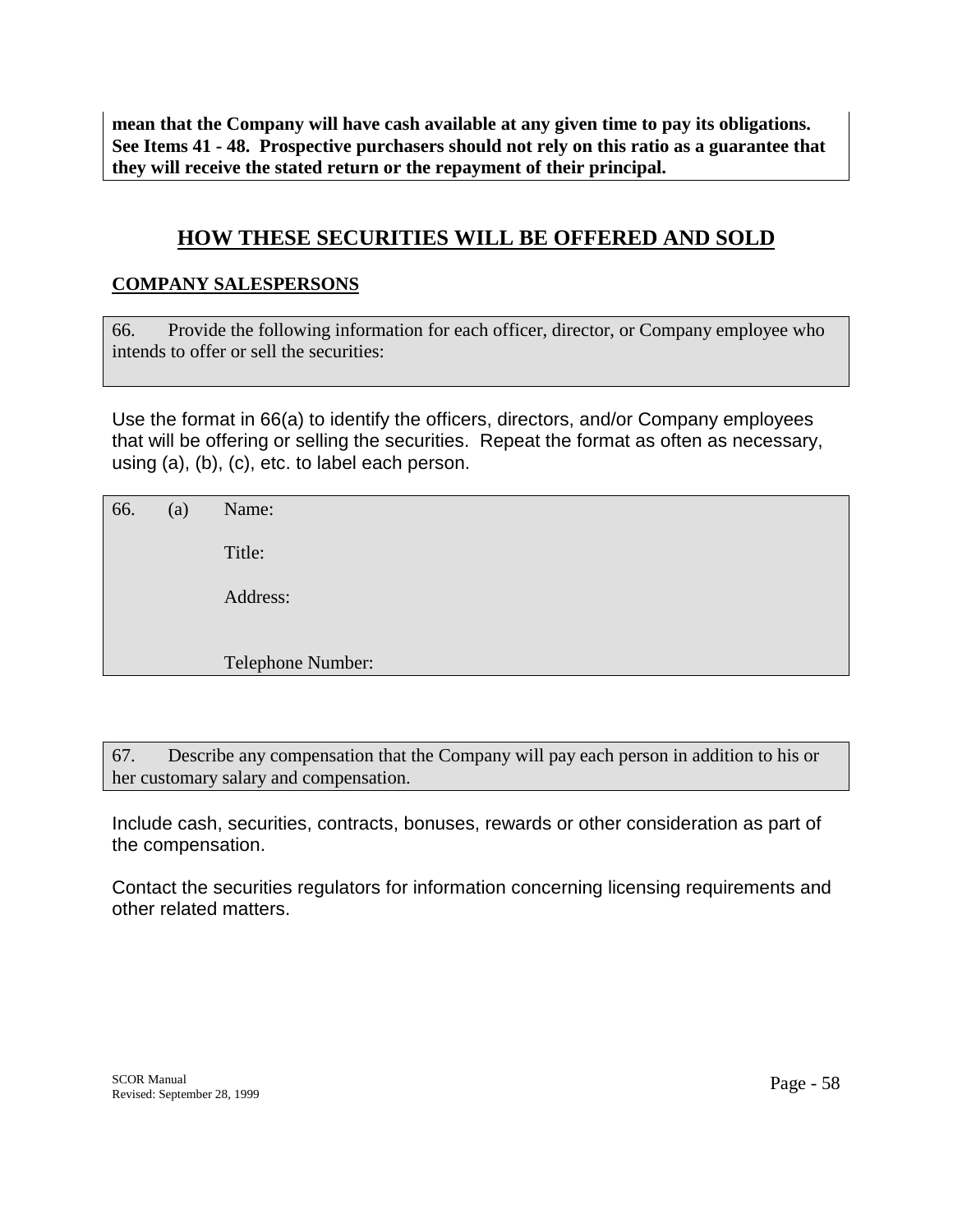# **OTHER SALES PERSONS AND FINDERS**

68. Provide the following information for each salesperson who is not an officer, director, or employee of the Company:

Use the format in 68(a) to identify the persons that will be offering or selling the securities who are not officers, directors, and/or employees of the Company. Repeat the format as often as necessary, using (a), (b), (c), etc. to label each person.

| 68. | (a) | Name:             |
|-----|-----|-------------------|
|     |     | Company:          |
|     |     | Address:          |
|     |     | Telephone Number: |

**SALESPERSON AND BROKER-DEALER DISCIPLINARY HISTORY.** Check the disciplinary history of each person the Company intends to use as a salesperson or broker-dealer. You may determine whether a sales person or broker-dealer has disciplinary history by contacting the appropriate securities regulatory agency.

**BROKER-DEALER LICENSING.** If the salesperson the Company is planning to use to sell the offering is not affiliated with a licensed broker-dealer, the securities regulator may require the sales person to be registered as a broker-dealer. If the salesperson is a member of the National Association of Securities Dealers, Inc. (NASD), file the Disclosure Document with NASD Regulation. NASD Regulation will review compensation to be paid to the salesperson to determine whether it complies with NASD rules. The jurisdictions in which you want to sell your offering cannot register the offering until NASD Regulation has completed its review. NASD Regulation will need time to complete its review, so you should file the Disclosure Document with NASD Regulation at the same time you file it with the jurisdictions in which you want to sell the offering.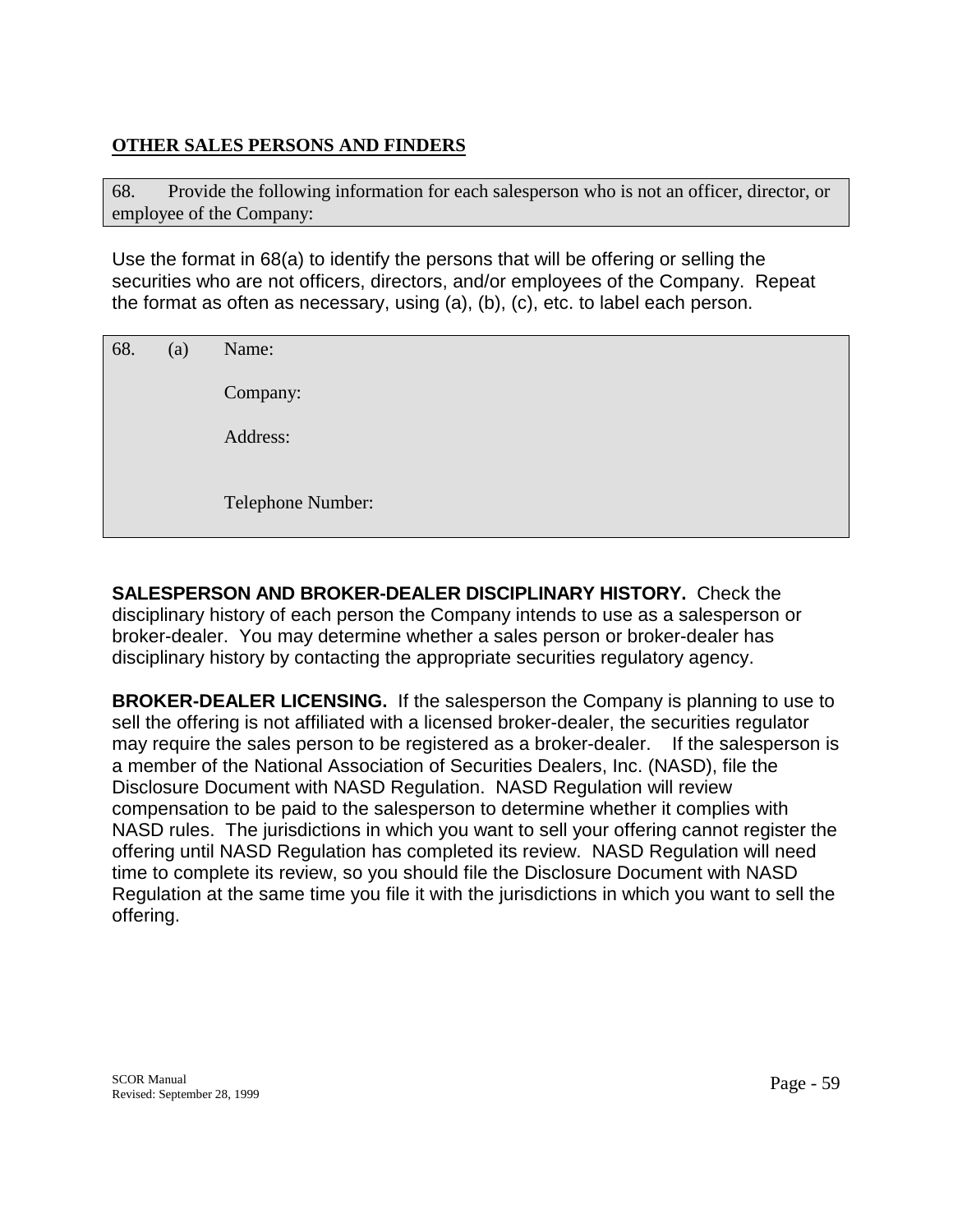### 69. Provide the following information for each person who is a finder:

Use the format in 69(a) to identify the finders that will be assisting in the offer or sale the securities. Repeat the format as often as necessary, using (a), (b), (c), etc. to label each person

| 69. | (a) | Name:             |
|-----|-----|-------------------|
|     |     | Company:          |
|     |     | Address:          |
|     |     | Telephone Number: |

"Finders" are persons who are compensated for acting as intermediaries in obtaining salespersons or otherwise making introductions to help the offering succeed. Certain securities regulators may require finders to be registered as securities salespersons.

70. Describe all compensation that the Company will pay to each person identified in Items 68 and 69.

Disclose compensation as well as contractual and indemnification arrangements. Include cash, securities, contracts, bonuses, rewards or other consideration as part of the compensation, in addition to the cash commission that you disclosed as a percent of the offering price on the cover page of this Disclosure Document. Indicate whether the Company will indemnify the sales persons or finders against liabilities under the securities laws and summarize the terms of any agreement to provide that indemnity.

Disclose all contracts between sales persons and the Company whether in the form of underwriting agreements with broker-dealers, employment contracts, or contracts with independent contractors. Where the Company is compensating them with additional securities, disclose.

71. Describe any material relationships between any of these sales persons or finders and the Company or its management.

Discuss any material relationships between sales persons or finders and the Company or its management so that an investor could understand possible conflicts of interest. You will even need to disclose relationships without formal written agreements if they are material. Because the idea of "materiality" is sometimes subjective, you should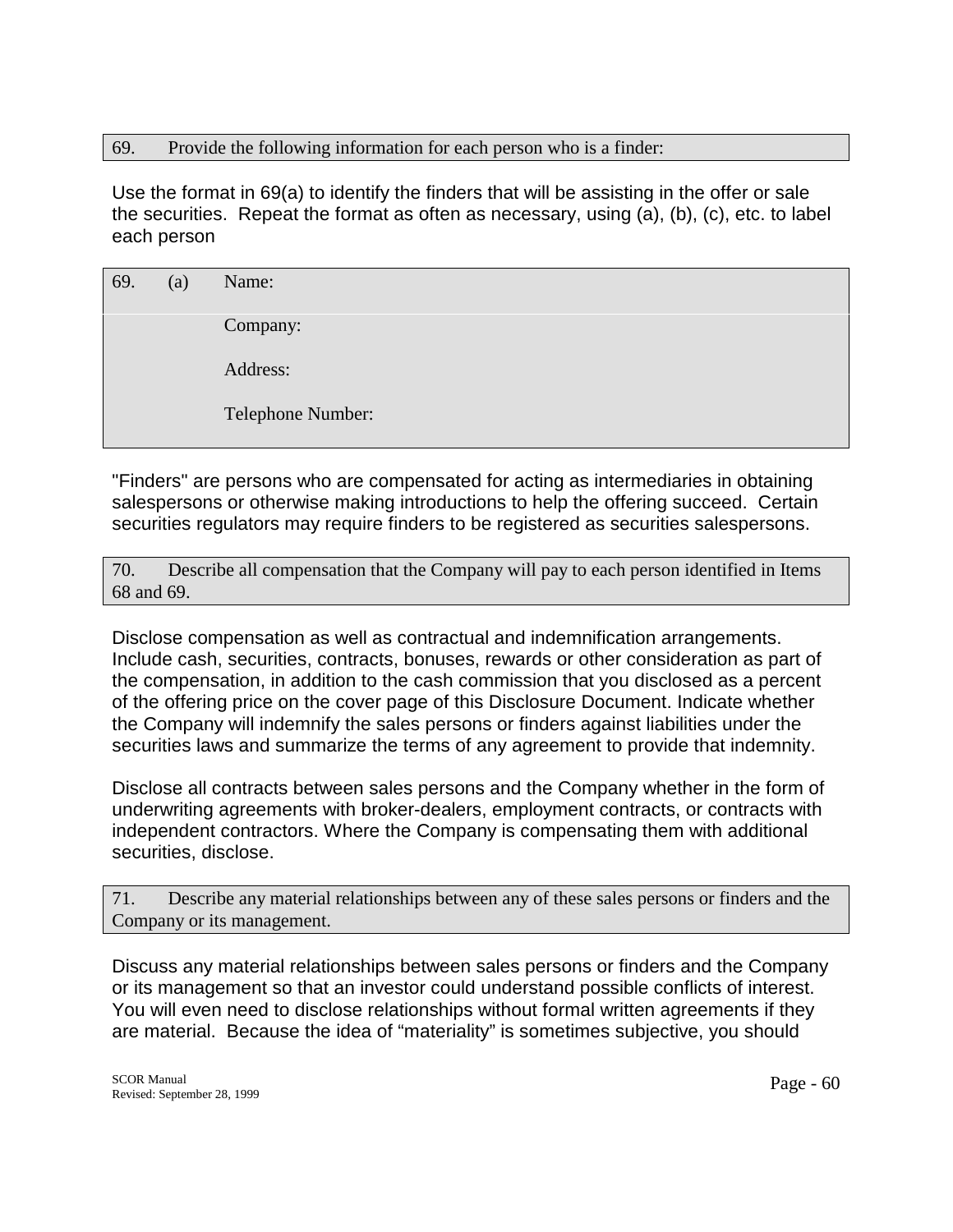consider most relationships that the Company has with its sales persons material and disclose them.

The sales person may be related to an officer, director or controlling stockholder of the Company by blood or marriage. If so, you should disclose the identity of the related person and nature of the relationship.

# **PURCHASER LIMITATIONS**

| 72. | (a) | Is the offering limited to certain purchasers? [ ] Yes                      | $\lceil \cdot \rceil$ No |                          |
|-----|-----|-----------------------------------------------------------------------------|--------------------------|--------------------------|
|     |     |                                                                             |                          |                          |
| 72. | (b) | Is the offering subject to any other purchaser limitations?                 | $\vert$   Yes            | $\lceil \cdot \rceil$ No |
|     |     |                                                                             |                          |                          |
| 72. | (c) | If the answer to either $72(a)$ or $72(b)$ is yes, describe the limitation. |                          |                          |

Typical limitations are based on sales only to employees, independent contractors, or franchisees of the Company; property owners in a certain area; residents of a single state; members of a social organization; or investors meeting specified financial suitability standards or number.

Describe what steps the Company will take to ensure that the purchasers will meet the offering limitations.

## **IMPOUND OF OFFERING PROCEEDS**

73. (a) Will the Company impound the proceeds of the offering until it raises the minimum offering proceeds?  $[ ]$  Yes  $[ ]$  No

73. (b) If yes, what is the minimum amount of proceeds that the Company must raise and place in an impound account before the Company can receive and use the proceeds? \$

73. (c) If the answer to Item 73(a) is "yes," state the date on which the offering will end if the Company has not raised the minimum offering proceeds.

date the contract of the contract of the contract of the contract of the contract of the contract of the contract of

An impound account is an account at a financial institution where proceeds of the offering will be held, generally until the minimum amount of proceeds is raised.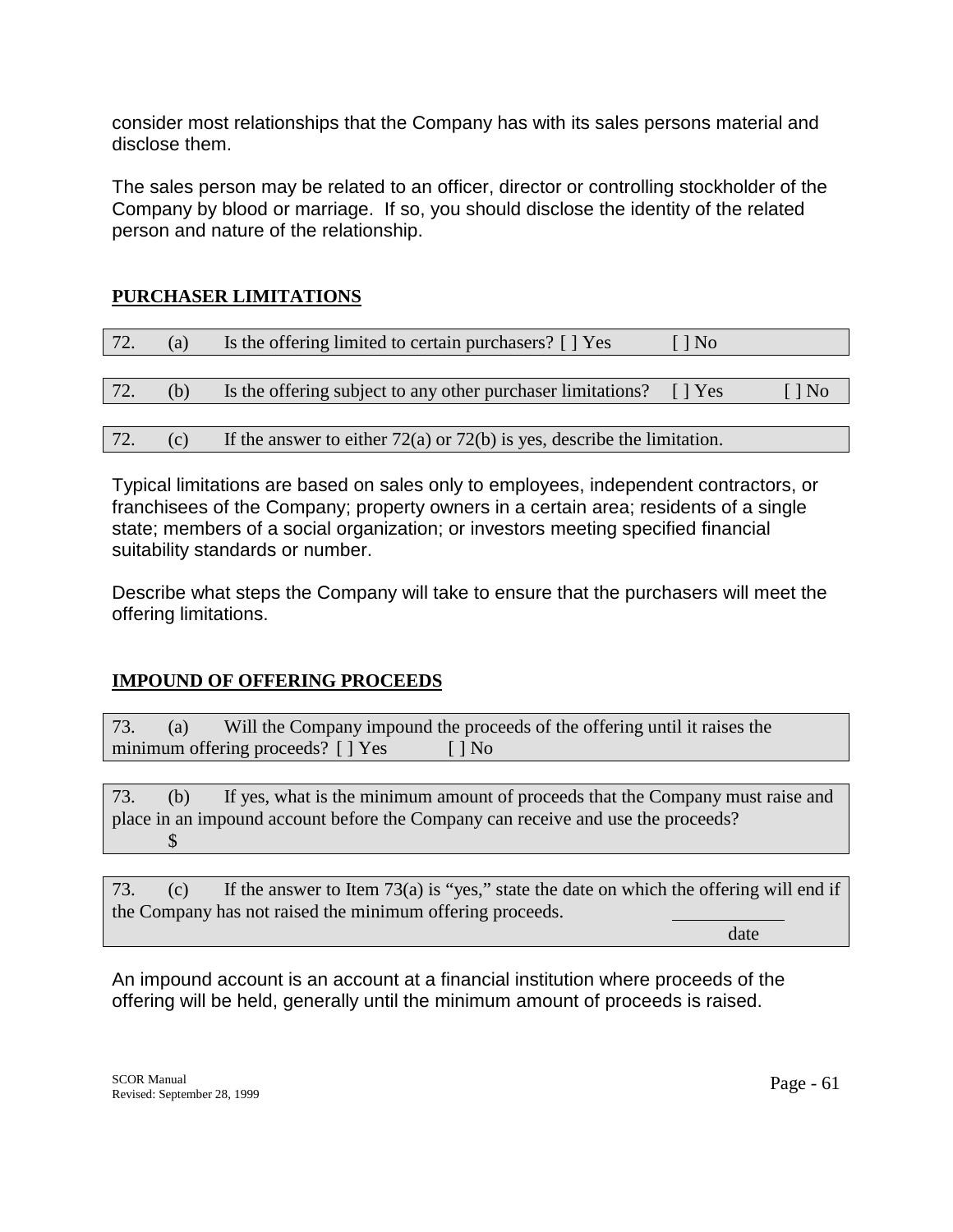The primary purpose of placing funds raised in a securities offering into an impound account is to protect investors in the event that the Company's offering objectives are not met. If the proposed business of the Company requires a minimum amount of proceeds to commence or proceed with the business in the manner proposed, most states require that an impound account be established with a bank or other similar depository institution acting as independent impound agent. Refer to the discussion under Item 30, in the Use Of Proceeds section, on setting the minimum amount. The Company and its sales persons will deposit all proceeds received from investors into the impound account until the minimum amount of proceeds has been raised. Before spending significant time and expense, you should determine whether the securities regulators will accept the intended impound holder and the proposed terms and conditions of the impound agreement.

If a securities regulator requires that an impound agent be used to hold the offering proceeds, the agent generally must obtain the permission of the securities regulator before it can release the funds. Generally, these agreements provide for release of the funds when the minimum amount has been raised.

**RELEASE OF IMPOUND CONTINGENT ON ANOTHER EVENT.** In some circumstances, the Company may want to have the release of impound contingent on occurrence of some other event in addition to raising the minimum offering amount. Often, the other event will be the receipt of funds from another source. The Company might need both the minimum offering amount and the funds from the outside source to complete its objectives. You might want to keep the funds in an impound account until a government agency provides the Company with an approval or the Company acquires a license necessary for the Company to begin operations or to engage in a particular activity.

**RELEASE OF PROCEEDS.** If the Company does not raise the minimum proceeds during the offering period, investors that purchased securities will be entitled to a return of their investment. State the date on which the proceeds will be returned to investors if the Company has not raised the minimum offering amount.

| 74. | (a) |                           | Does the Company reserve the right to extend the impound period? |
|-----|-----|---------------------------|------------------------------------------------------------------|
|     |     | $\lceil \cdot \rceil$ Yes | $\Box$ $\Box$ $\Box$ $\Box$                                      |

74. (b) If yes, describe the circumstances under which the Company might extend the impound period.

Summarize any provisions in the impound agreement that allow the Company to extend the offering period. If no provision exists in the agreement that allows the Company to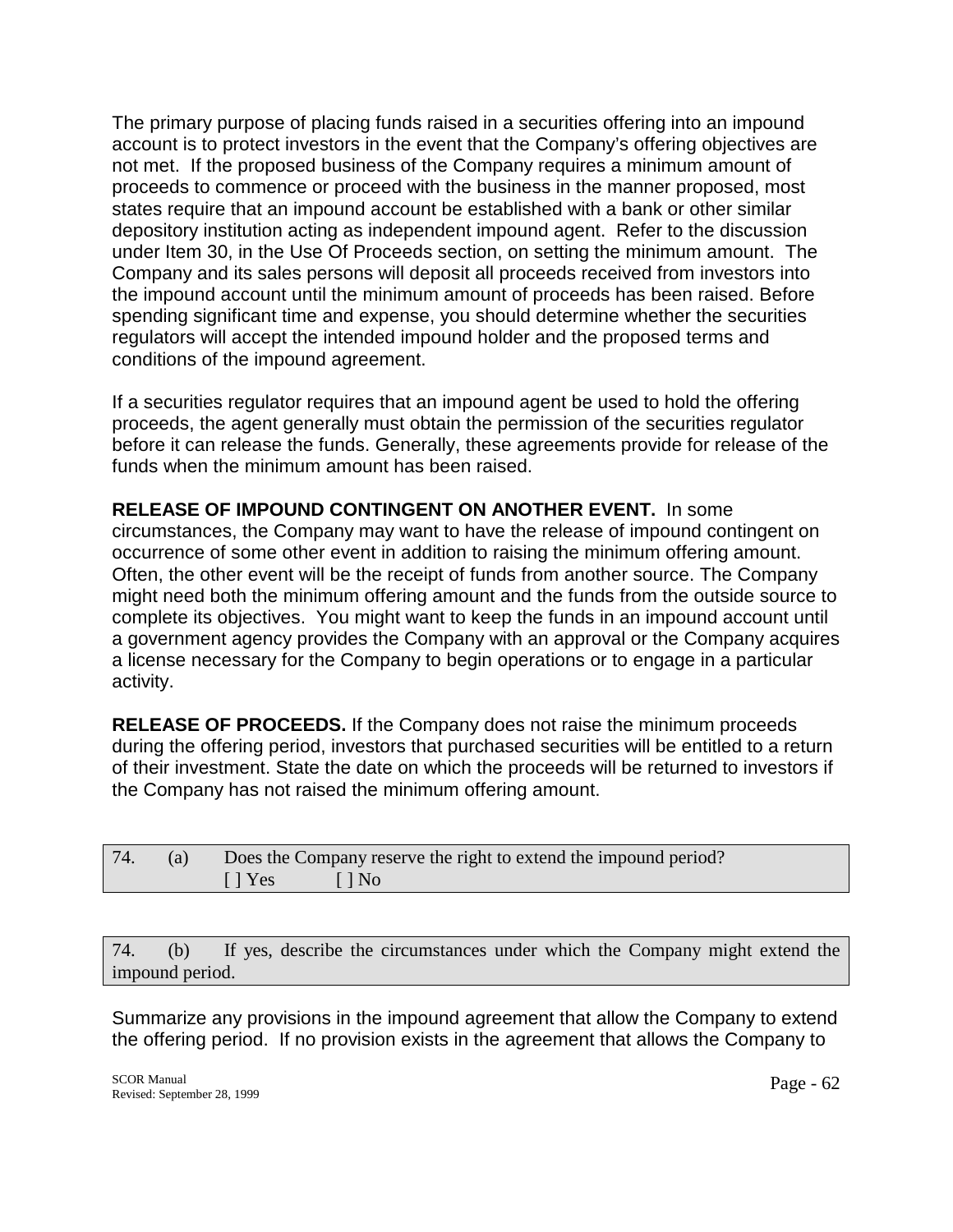extend the period, you will need to apply to the securities regulators to request an extension. In that event, the Company will need to offer to rescind any sales made during the initial offering period.

75. State the name, address, and telephone number of the bank or other similar depository institution acting as impound agent.

| 76. |              | If the offering proceeds are returned to investors at the end of the impound period, will |  |
|-----|--------------|-------------------------------------------------------------------------------------------|--|
|     |              | the Company pay any interest earned during the impound period to investors?               |  |
|     | Il Yes Il No |                                                                                           |  |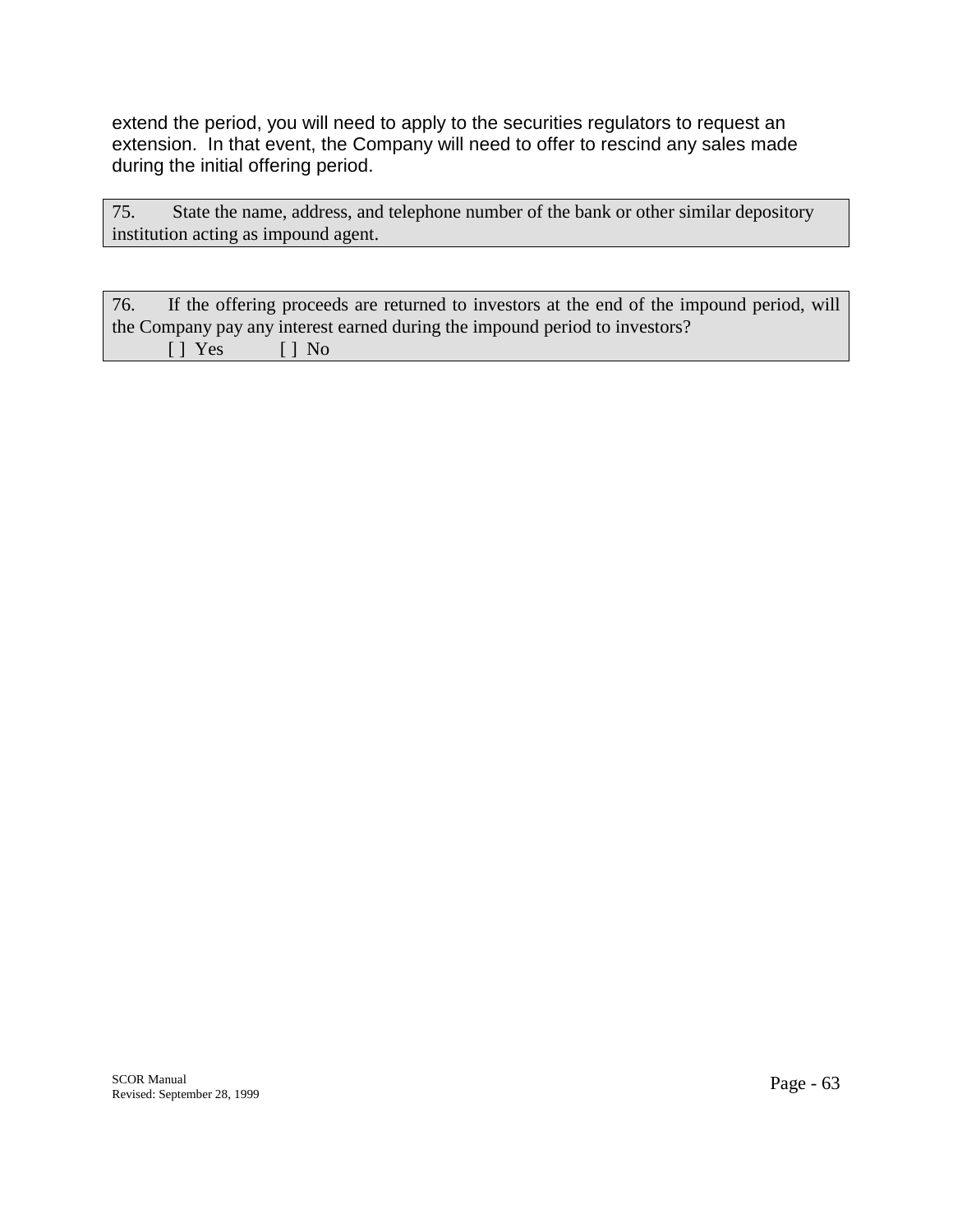# **MANAGEMENT**

# **OFFICERS AND KEY PERSONS OF THE COMPANY**

77. Provide the following information for each Officer and key person. The term "key person" means a person, other than the chief executive officer, chief operating officer, and chief financial officer, who makes a significant contribution to the business of the Company. Identify who performs the functions of Chief Executive Officer, Chief Operating Officer, and Chief Financial Officer.

Use the format in Item 77(a) to provide background information on the Company's chief executive officer, chief operating officer, chief financial officer, and other key employees. Repeat the format as often as necessary, using (a), (b), (c), etc. to label each person. Identify positions by title.

| 77. | (a)    | Name:                                                                                                                          | Age:                     |
|-----|--------|--------------------------------------------------------------------------------------------------------------------------------|--------------------------|
|     | Title: |                                                                                                                                |                          |
|     |        | <b>Office Street Address:</b>                                                                                                  |                          |
|     |        |                                                                                                                                |                          |
|     |        | Telephone Number:                                                                                                              |                          |
|     |        | Names of employers, titles, and dates of positions held during past five years, with an<br>indication of job responsibilities. |                          |
|     |        |                                                                                                                                |                          |
|     |        |                                                                                                                                |                          |
|     |        | Education (degrees, schools, and dates):                                                                                       |                          |
|     |        |                                                                                                                                |                          |
|     |        | Also a Director of the Company [] Yes                                                                                          | $\lceil \cdot \rceil$ No |
|     |        | Indicate amount of time to be spent on Company matters if less than full time:                                                 |                          |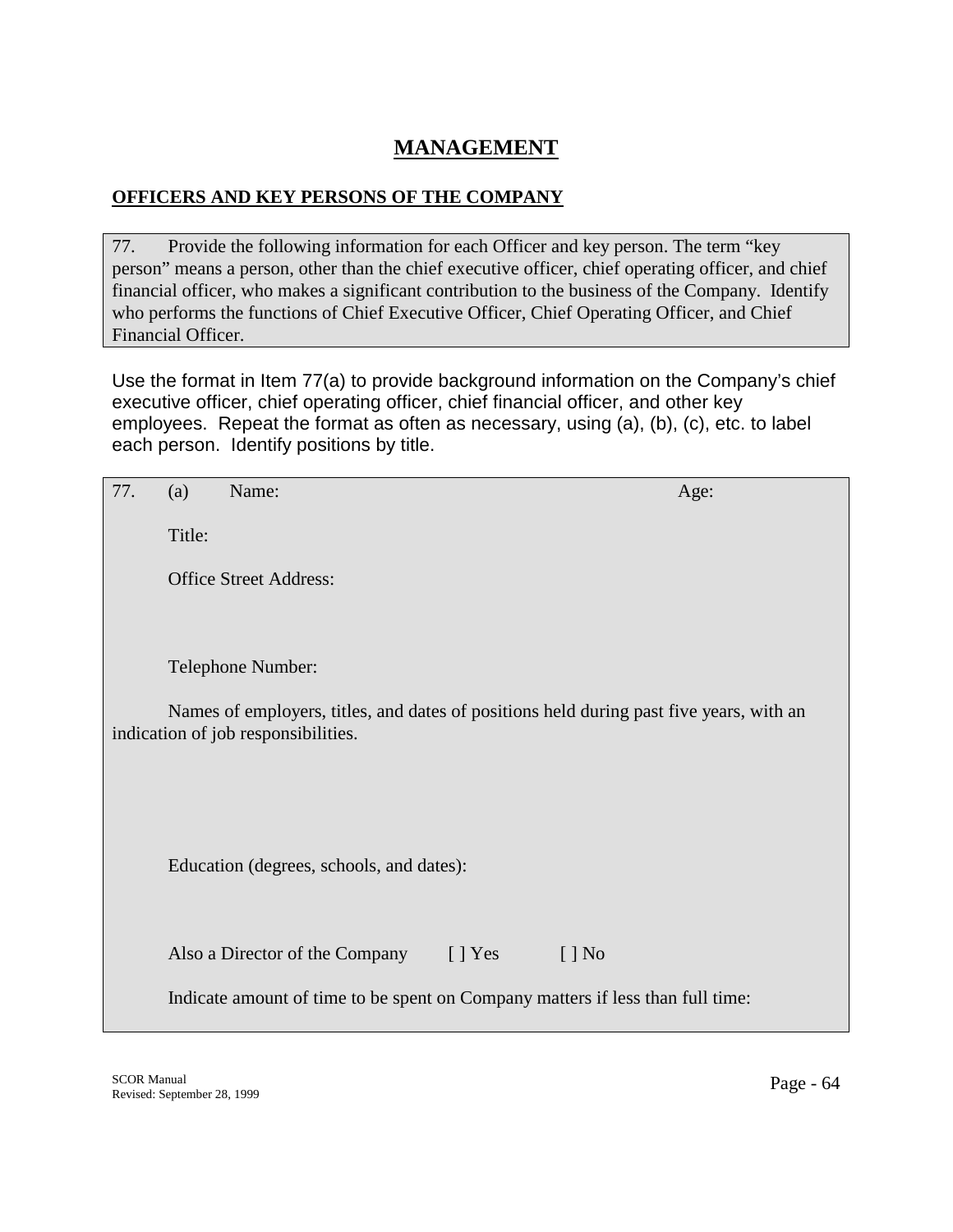**OFFICERS AND KEY PERSONS OF THE COMPANY.** Identify all executive officers and the positions they hold in the Company. Also identify key persons who are not executive officers and their significance to the Company. Describe the responsibilities of all officers and key persons in enough detail to show whether their experience and abilities are relevant to their designated management positions.

**EXECUTIVE OFFICERS AND KEY PERSONS DEFINED.** When completing this Item, use the following definitions:

The "chief executive officer" has the overall authority to run the Company. In the small business context, the chief executive officer usually is the Company's president or general manager and is often the owner or principal stockholder.

The "chief operating officer," generally is entrusted with supervising the day-to-day business of a Company. Depending on the Company's size and structure, the chief executive officer may also be the chief operating officer.

The "chief financial officer" is usually the Company's "treasurer," the person who has custody of the Company's funds and financial records.

The term "key person" means a person, other than your chief executive officer, chief operating officer, and chief financial officer, who makes a significant contribution to the business of the Company. Examples of key persons are vice presidents, production managers, sales managers, and research scientists. A key person may be an employee, independent contractor, or consultant.

**EMPLOYMENT HISTORY.** For each executive officer and key person, describe all employment for the past five years, including each position held and the type of business involved. Include a complete five-year history of all prior occupations. Do not omit past ventures, successful or not. Securities laws require full disclosure of all material information. In addition, potential investors will notice gaps in employment history and may assume that the Company intentionally omitted information.

Note: When you respond to this Item, review Items 87 and 88. If Item 87 or 88 contains a detailed discussion of someone's employment history from the last five years, you do not need to provide a lot of information in this Item. Name the employer and the position held and refer the reader to Item 87 or 88, as appropriate, for more information.

**EDUCATION.** Briefly describe the education of executive officers and key persons. Do not include information about honorary degrees or training certificates unless it is relevant to the Company's business. Similarly, do not disclose outside affiliations with fraternal,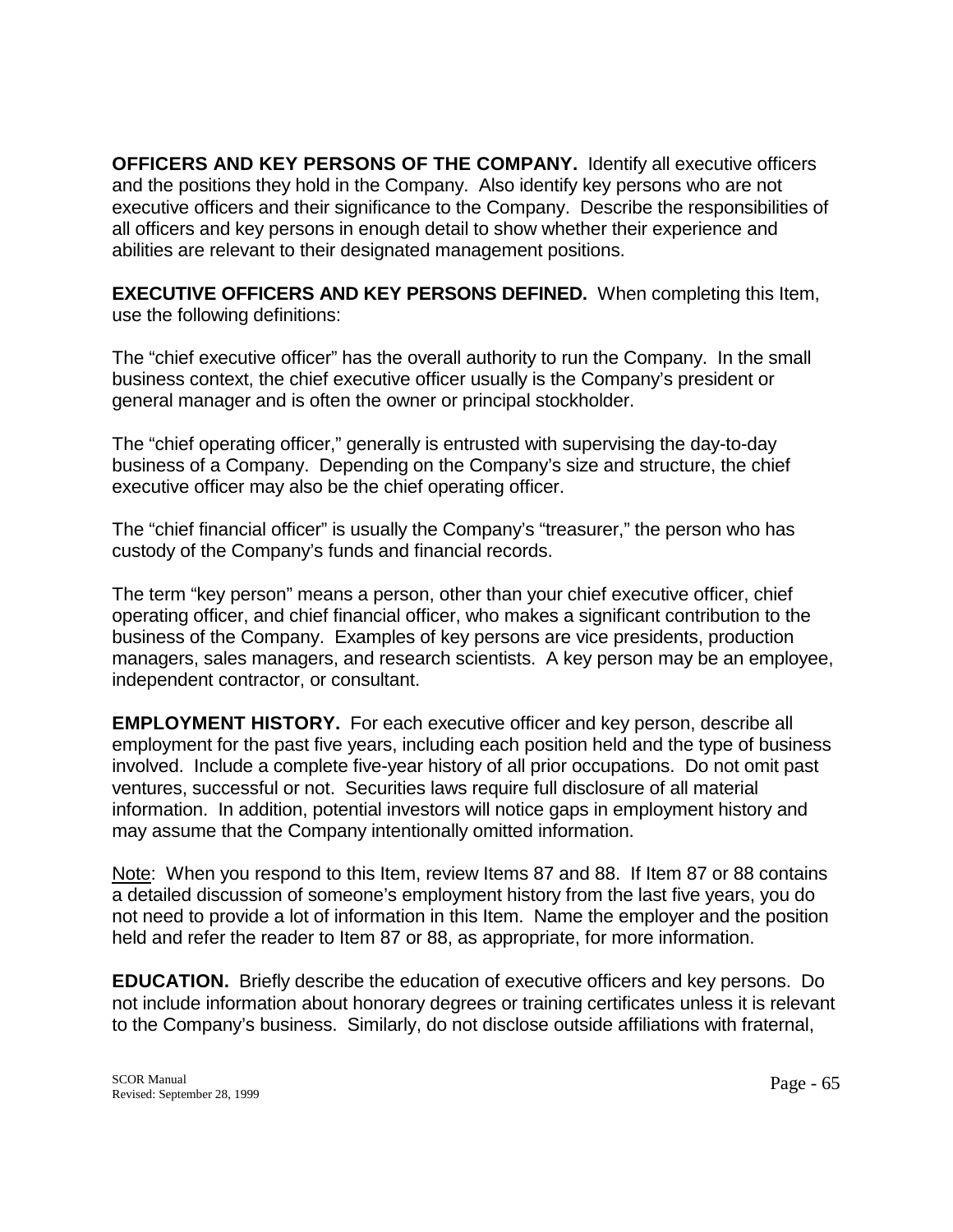charitable, or community organizations unless they are relevant to the Company's business.

**DIRECTORS.** Indicate which officers also serve as directors of the Company. State whether they have been elected for a specific term and whether they are serving under any special circumstances or arrangements.

**PART-TIME OFFICERS AND KEY PERSONS.** Indicate whether the Company's executive officers and key persons work less than full time. Disclose the approximate amount of time each part-time officer and key person devotes to Company matters. In addition, if an officer spends less than full time on Company matters, disclose why. Does the Company lack resources to pay his or her salary? Is the officer involved in other enterprises that demand his or her time? Is the officer engaged in another activity that is a conflict of interest?

If the reason that an executive officer or key person is part-time could have a negative impact on Company operations, disclose that information in detail in this section and summarize it in Item 1, Risk Factors.

# **DIRECTORS OF THE COMPANY**

| 70<br>$\sqrt{ }$<br>$\cdots$ | a. | Number of Directors: |
|------------------------------|----|----------------------|
|                              |    |                      |

| 78.<br>Are Directors elected annually?<br>Yes | If no, explain.<br>' No |
|-----------------------------------------------|-------------------------|
|-----------------------------------------------|-------------------------|

If directors are not elected annually, disclose how and when they are elected.

| 78.<br>(c)     |           | Are Directors elected under a voting trust or other arrangement? |
|----------------|-----------|------------------------------------------------------------------|
| $\lceil$   Yes | $\Box$ No | If yes, explain.                                                 |

If there is a voting trust, stockholder agreement, or other agreement relating to the election of directors, describe all material provisions of the agreement.

Include in the description:

- the class of the securities held;
- the amount of securities held:
- the duration of the agreement;
- the names and addresses of the voting trustees; and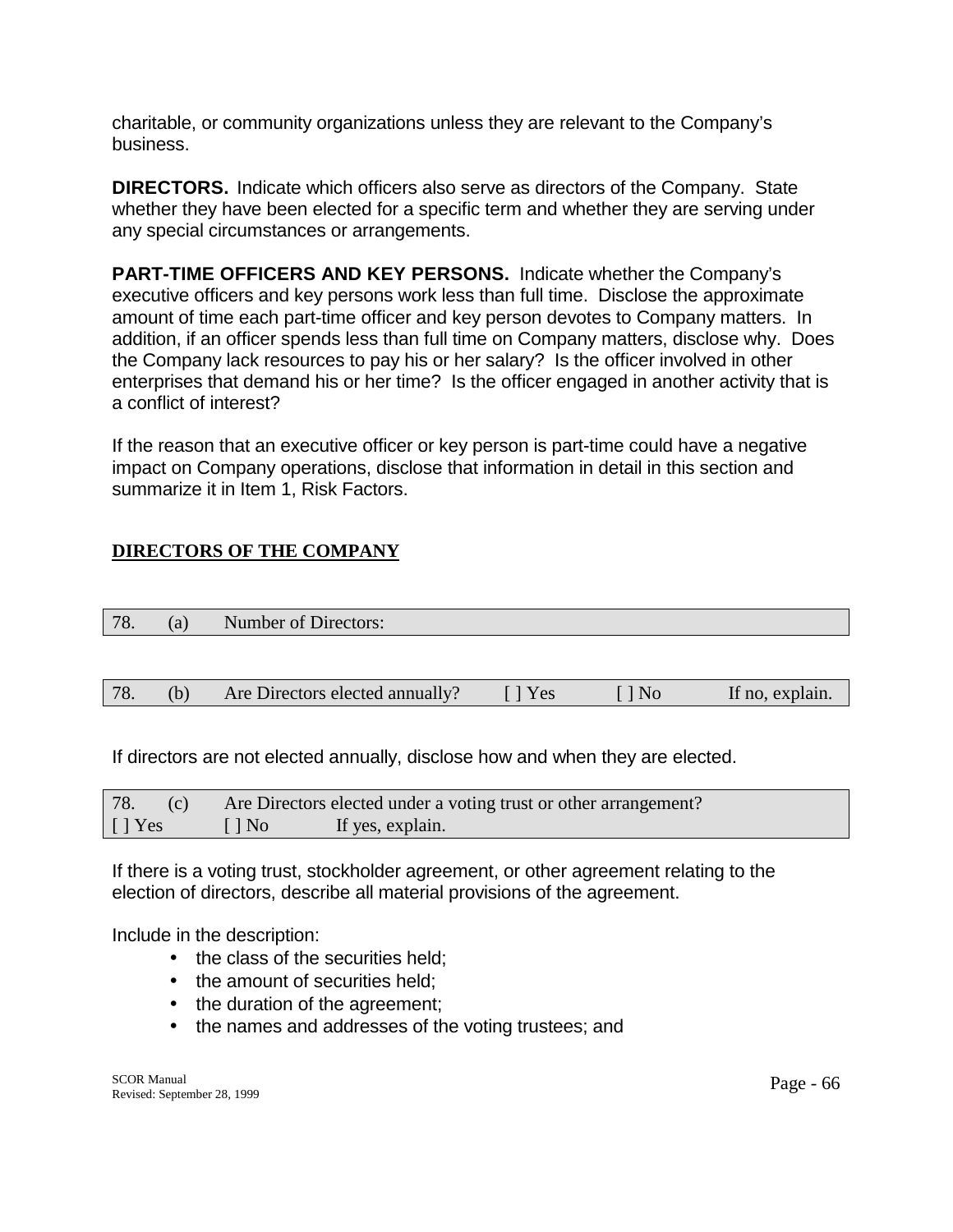• the voting rights and other powers of the voting trustees.

If a voting trust, or similar arrangement, controls 10% or more of the Company's shares, disclose its impact on the ability of new investors to elect directors and exercise control over the Company. Also, you may need to summarize this information in Item 1, Risk Factors.

### 79. Provide the following information for each Director not described in Item 77:

Use the format in Item 79(a) to provide background information on each such Director. Repeat the format as often as necessary, using (a), (b), (c), etc. to label each person.

| 79. | (a) | Name:                                                                                                                          | Age: |
|-----|-----|--------------------------------------------------------------------------------------------------------------------------------|------|
|     |     | <b>Office Street Address:</b>                                                                                                  |      |
|     |     |                                                                                                                                |      |
|     |     | Telephone Number:                                                                                                              |      |
|     |     | Names of employers, titles, and dates of positions held during past five years, with an<br>indication of job responsibilities. |      |
|     |     |                                                                                                                                |      |
|     |     |                                                                                                                                |      |
|     |     | Education (degrees, schools, and dates):                                                                                       |      |

Identify all directors not described in Item 77, their term of office, and the period of time that they have already served. Describe their business experience for the past five years and identify other directorships they hold, naming each company and any affiliation with the Company. If a director holds a special title or serves in a special capacity, such as a member of a committee of the board of directors to review employee compensation or internal controls of the Company, briefly describe his or her responsibilities. Describe the background and responsibilities in enough detail to allow potential investors to determine whether their experience and abilities are relevant to their directorship.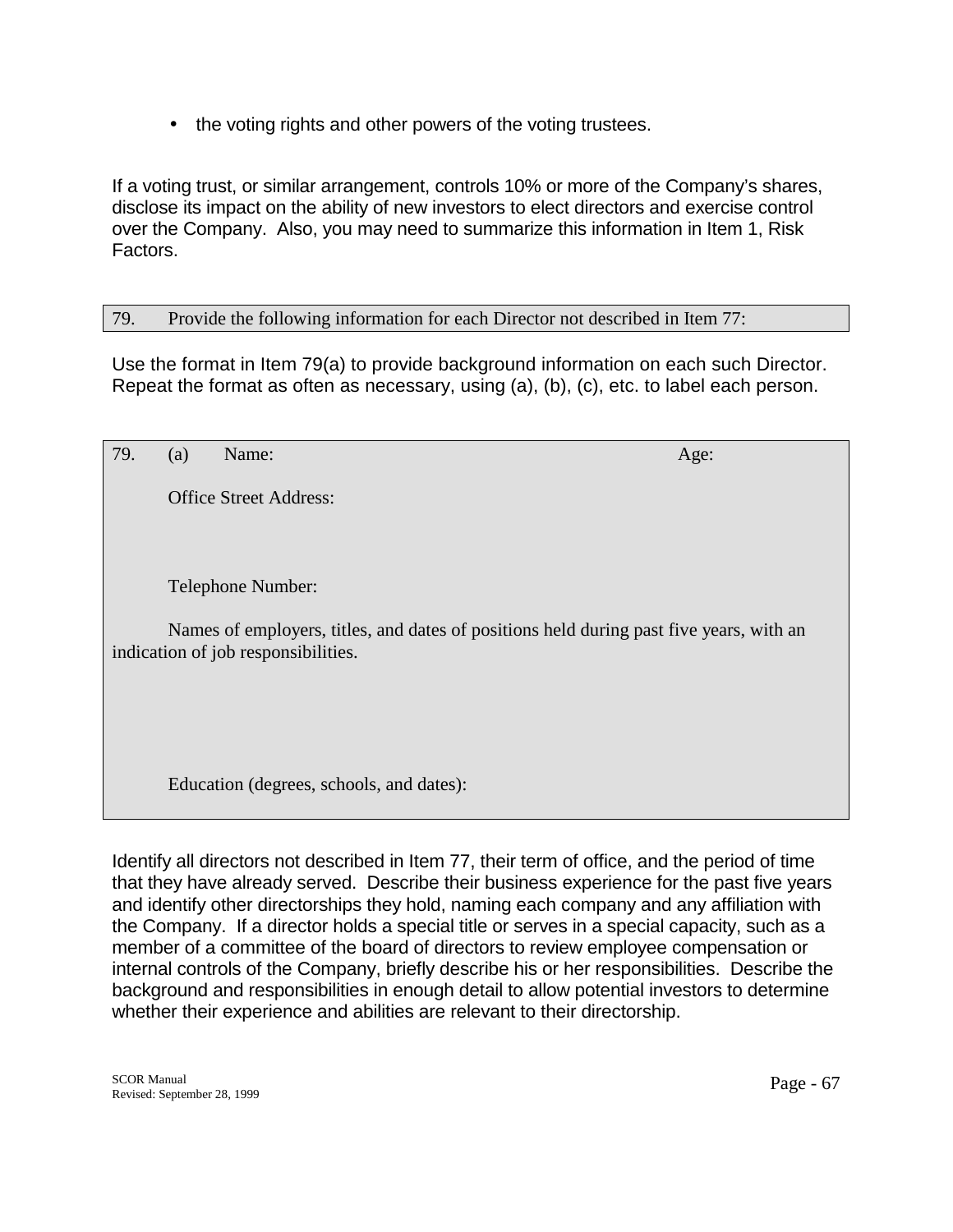# **CONSULTANTS**

| 80. | (a) Are all key persons employees of the Company? [] Yes [] No |  |  |
|-----|----------------------------------------------------------------|--|--|
|     |                                                                |  |  |

### 80. (b) If no, state the details of each contract or engagement.

This Item requires you to disclose the terms of contracts or agreements for the services of key persons who are not employees of the Company. Disclose why these persons are not employees and describe the terms of the consulting agreement. Explain whether the terms of the consulting agreement reflect standard industry practice and whether the agreement favors one party over the other. Does the agreement permit a consultant to also work for a competitor of the Company or to go into the business of the Company on his or her own? Also disclose any past relationships between the consultant and any officers, directors, or key employees of the Company.

If any aspect of the arrangement with a consultant may negatively impact the Company, provide appropriate risk disclosure and add to Item 1, Risk Factors.

## **ARRANGEMENTS WITH OFFICERS, DIRECTORS, AND KEY PERSONS**

81. Describe any arrangements to ensure that Officers, Directors, and key persons will remain with the Company and not compete with the Company if they leave.

Disclose the Company's arrangements to ensure the continued availability of officers, directors, and key persons through long-term contracts, non-compete agreements, or other arrangements. Also disclose the lack of such an arrangement with an officer, director, or key person.

**REQUIRED DISCLOSURES.** Describe the terms and conditions of any of the following contracts, plans, or arrangements:

- Any employment contract between the Company and an officer, director, or key person;
- Any compensatory arrangement activated by the resignation, retirement, or other termination of an officer, director, or key person; and
- Any compensatory arrangement activated by a change in the person's responsibilities after a change in control of the Company.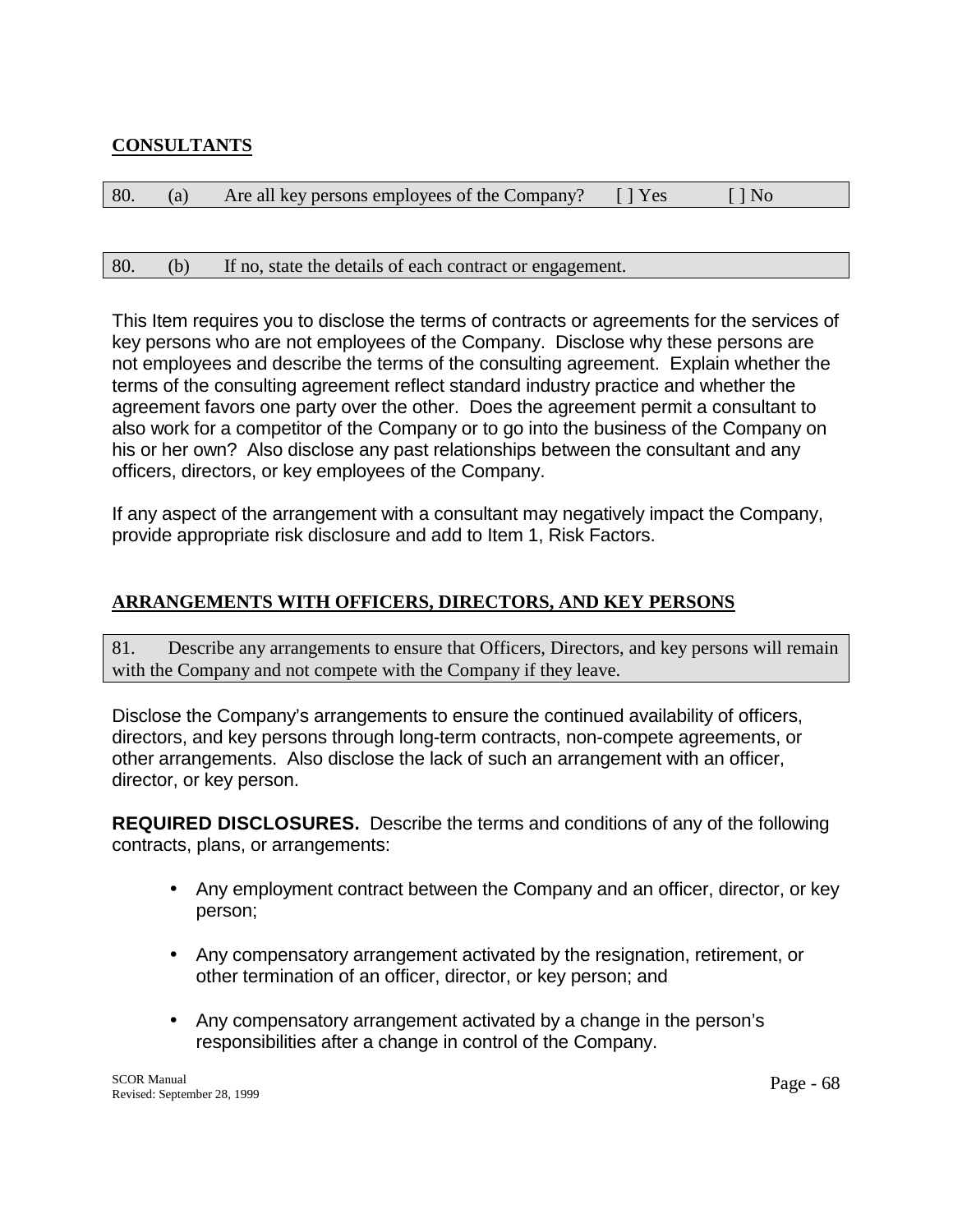Disclose the amount involved, including all periodic payments or installments.

**DISCLOSURE OF AGREEMENTS NOT TO COMPETE.** Disclose the terms of any agreements of the Company's officers, directors, and key persons not to compete with the Company if they leave the Company. Describe the steps the Company might take to enforce each agreement.

82. (a) Describe the impact on the Company if it loses the services of any Officer, Director, or key person due to death or disability.

The loss of an officer, director, or key person represents a significant risk to the on-going operations of the Company. This is particularly true if a few people manage the Company. Discuss the potential impact of such a loss on the business of the Company and the risk this poses to investors. Also disclose any relevant factors, such as age or health of an officer, director, or key person, which may increase the risk that his or her services will become unavailable. Consider whether to include additional disclosure in Item 1, Risk Factors.

| 82.         |                                                                                      | (b) Has the Company purchased key person life insurance on any Officer, Director, or |
|-------------|--------------------------------------------------------------------------------------|--------------------------------------------------------------------------------------|
| key person? | $\begin{bmatrix} \end{bmatrix} \text{Yes}$ $\begin{bmatrix} \end{bmatrix} \text{No}$ |                                                                                      |

| 82. | (C) |                                             |                   | Has the Company made any arrangements to replace any Officer, Director, or key |
|-----|-----|---------------------------------------------|-------------------|--------------------------------------------------------------------------------|
|     |     | person it loses due to death or disability? | $\parallel$   Yes | $\Box$ No                                                                      |

82. (d) If the answer to either Item 82(b) or 82(c) is "yes," describe.

Disclose whether the Company has established any procedures to deal with the loss of its officers, directors, and key persons. These procedures might include searching for a replacement for the key person or winding up the Company.

**INSURANCE OF PERSONNEL.** Disclose whether the Company has purchased "key" person" life insurance on any of its personnel, payable to the Company upon the death of the person. Describe the terms and coverage of each insurance policy, including:

- 
- 
- 
- the name of the person insured,<br>• to whom the proceeds are payable, and<br>• any arrangements that require the proceeds to be used to redeem securities or pay benefits to the estate of the insured person or to a surviving spouse.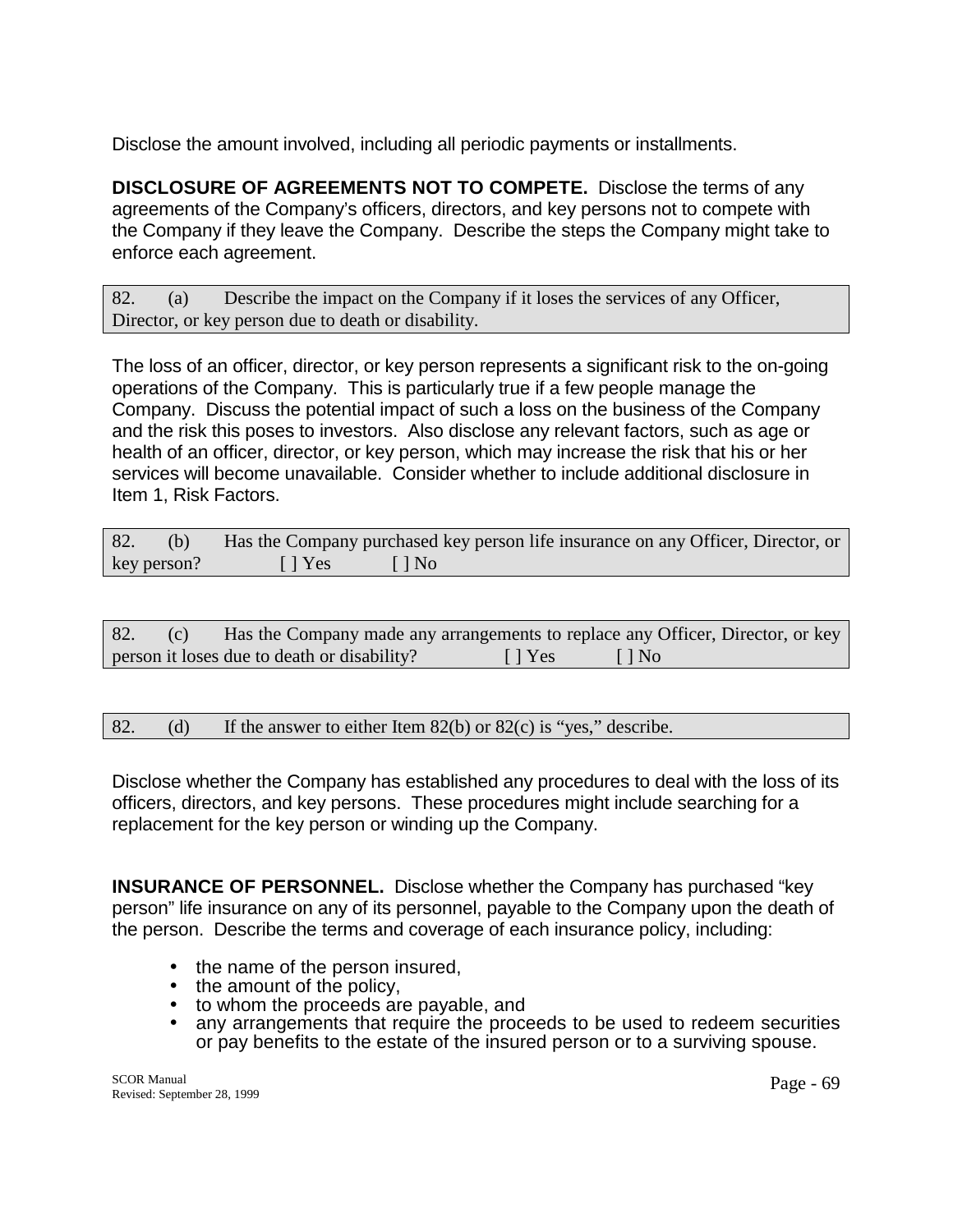Disclose how the Company intends to use the proceeds payable to it.

If the Company has not purchased "key person" life insurance, or if the Company will not benefit from the insurance, include the appropriate disclosures in Item 1, Risk Factors.

## **COMPENSATION**

| List all compensation that the Company paid to its Officers, Directors, and key<br>83.<br>persons for the last fiscal year: |                                   |               |  |  |
|-----------------------------------------------------------------------------------------------------------------------------|-----------------------------------|---------------|--|--|
|                                                                                                                             | $\frac{\text{Cash}}{\text{Cash}}$ | Other         |  |  |
| <b>Chief Executive Officer</b><br><b>Chief Operating Officer</b><br><b>Chief Financial Officer</b><br>Key Persons:          | \$                                | $\mathcal{S}$ |  |  |
| Total:                                                                                                                      |                                   |               |  |  |
| Officers as a group<br>$(number of persons \_\)$                                                                            | $\mathcal{S}$                     | \$            |  |  |
| Directors as a group<br>$(number of persons \_\)$                                                                           | $\mathcal{S}$                     | $\mathcal{S}$ |  |  |
| Key Persons as a group                                                                                                      | \$                                | S             |  |  |

Disclose the salaries and other benefits, such as life insurance, paid to the Company's officers, directors, and key persons during the last fiscal year. Disclose the total compensation paid to the chief executive officer, chief operating officer, chief financial officer, and each key person. Also disclose the total compensation paid to any other officer, director, or employee whose total compensation was more than that paid to a manager or key person.

List each person by title.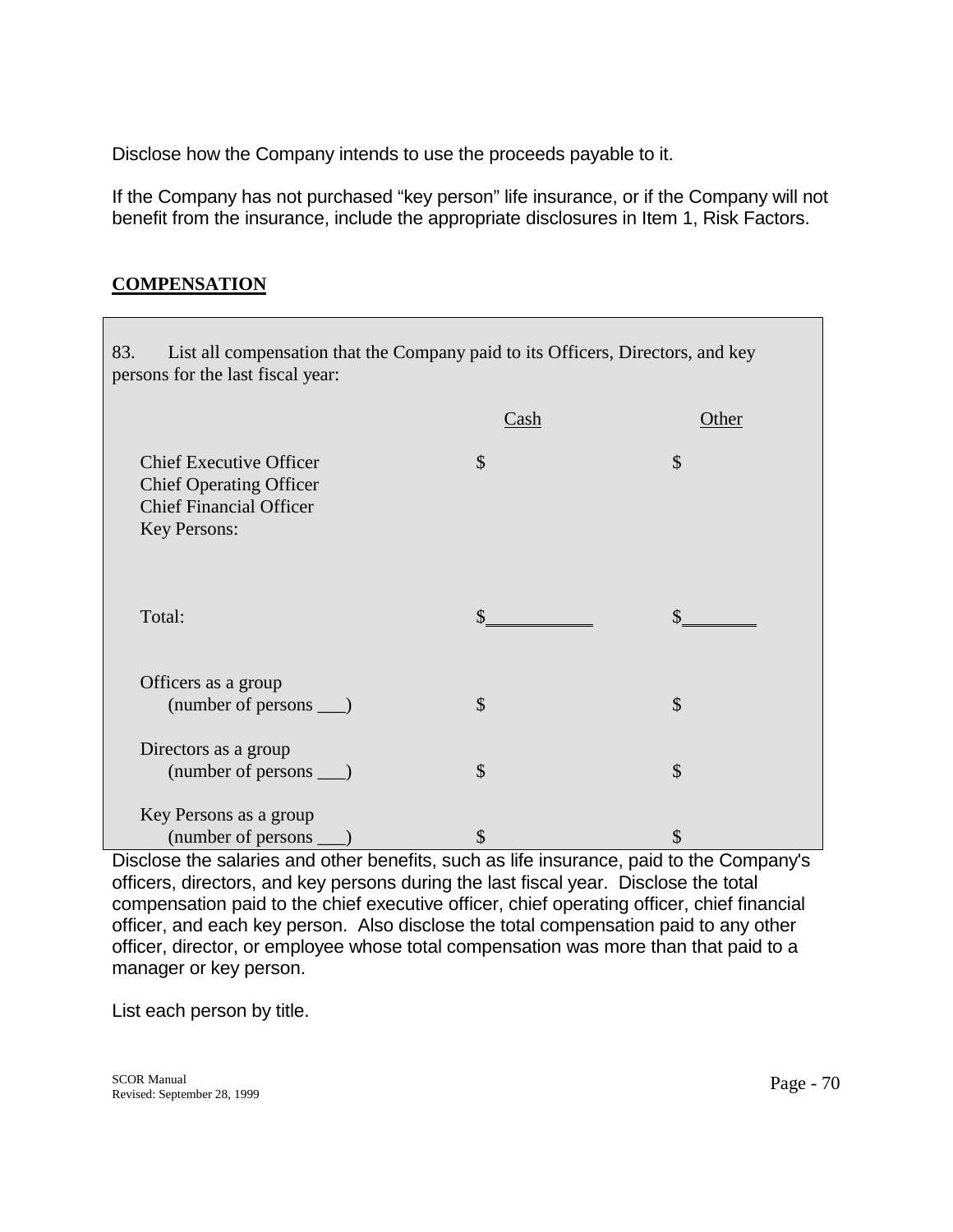**COMPENSATION.** Include anything provided by the Company that directly or indirectly benefits an officer, director, or employee. Compensation includes both cash and noncash items.

"Cash" includes:

- salary,
- bonus,
- consulting fees,
- non-accountable expense accounts, and
- other similar items.

"Other" includes:

- the value of any options granted or securities given,
- any annuity, pension, or retirement benefits,
- bonus or profit-sharing plans, and
- personal benefits, including club memberships, company cars, insurance benefits not generally available to employees, etc.

Itemize these benefits in a footnote to the column.

If you paid compensation in some form other than cash, and it is impractical to determine the cash value, state the nature and amount of the compensation in a note to the table. An example of non-cash compensation that may be difficult to value is the use of a company car.

**COMPENSATION UNDER AN ONGOING PLAN.** Briefly describe all proposed future compensation the Company will pay pursuant to ongoing plans or arrangements with the individuals and groups specified. Include in the description:

- a summary of how each plan operates,
- any performance formula or measure or other criteria used to determine payment amounts,
- the time periods used to determine the measurements of benefits,
- payment schedules, and
- any recent material amendments to the plan.

Include disclosure about life, health, or hospitalization insurance or medical reimbursement plans that discriminate in scope, terms, or operation in favor of officers or directors. Include the cost of key person life insurance if the proceeds are not payable to the Company.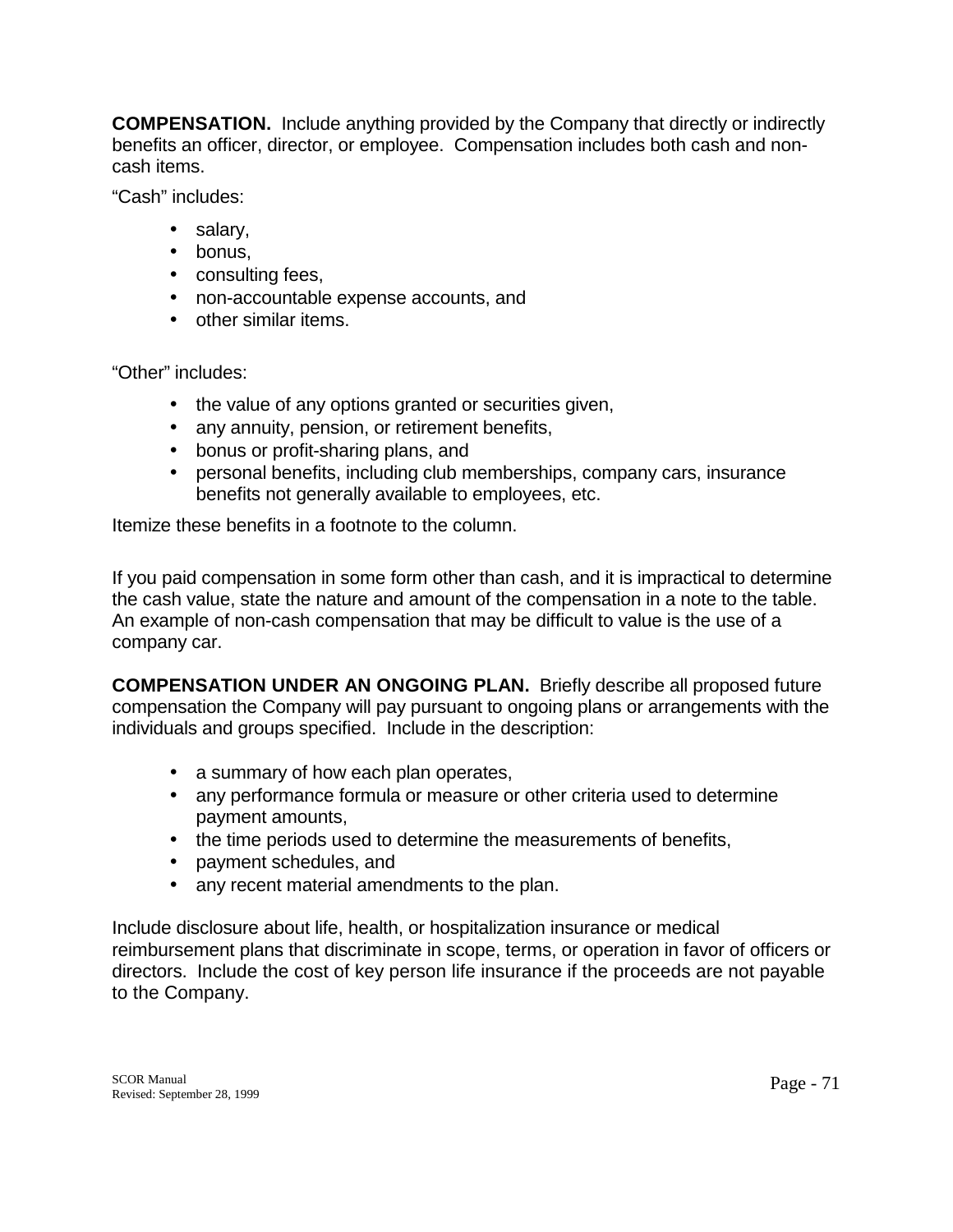Do not furnish Information about group life, health, or hospitalization insurance or medical reimbursement plans generally available to all salaried employees. Disclose this information in Item 18.

State the number of persons in each group and their total compensation.

| 84. | (a) Has compensation been unpaid in prior years? | $\Box$ Yes | [ D No |  |
|-----|--------------------------------------------------|------------|--------|--|
|     |                                                  |            |        |  |

| 84.              | (b) |                | Does the Company owe any Officer, Director, or employee any compensation |
|------------------|-----|----------------|--------------------------------------------------------------------------|
| for prior years? |     | $\lceil$   Yes | $\Box$ No                                                                |

84. (c) Explain any "yes" answer to Item 84(a) or 84(b).

Do not respond to this Item if you answered "no" to Items 84(a) and 84(b)

| 85. | Is compensation expected to change within the next year? [] Yes | $\Box$ No |
|-----|-----------------------------------------------------------------|-----------|
|     | If yes, explain.                                                |           |

| 86.             | (a) | Does the Company have any employment agreements with Officers, Directors, |              |                   |  |
|-----------------|-----|---------------------------------------------------------------------------|--------------|-------------------|--|
| or key persons? |     | $\vert \vert$ Yes                                                         | $\vert$   No | If yes, describe. |  |

| 86.<br>(b)                           |               |           | Does the Company plan to enter into any employment agreements with |
|--------------------------------------|---------------|-----------|--------------------------------------------------------------------|
| Officers, Directors, or key persons? | $\vert$   Yes | $\Box$ No | If yes, describe.                                                  |

Describe the provisions of each agreement. Include:

- the title and name of the officer, director, or employee;
- the date of the agreement and its beginning and end dates;
- the compensation and/or benefits the Company agreed to provide; and
- terms for terminating the agreement.

If the Company has contractual agreements with its officers or employees to pay salaries, disclose how the Company plans to make these payments, including using the proceeds from the offering. Make sure your response to this Item agrees with Item 30, Use of Proceeds.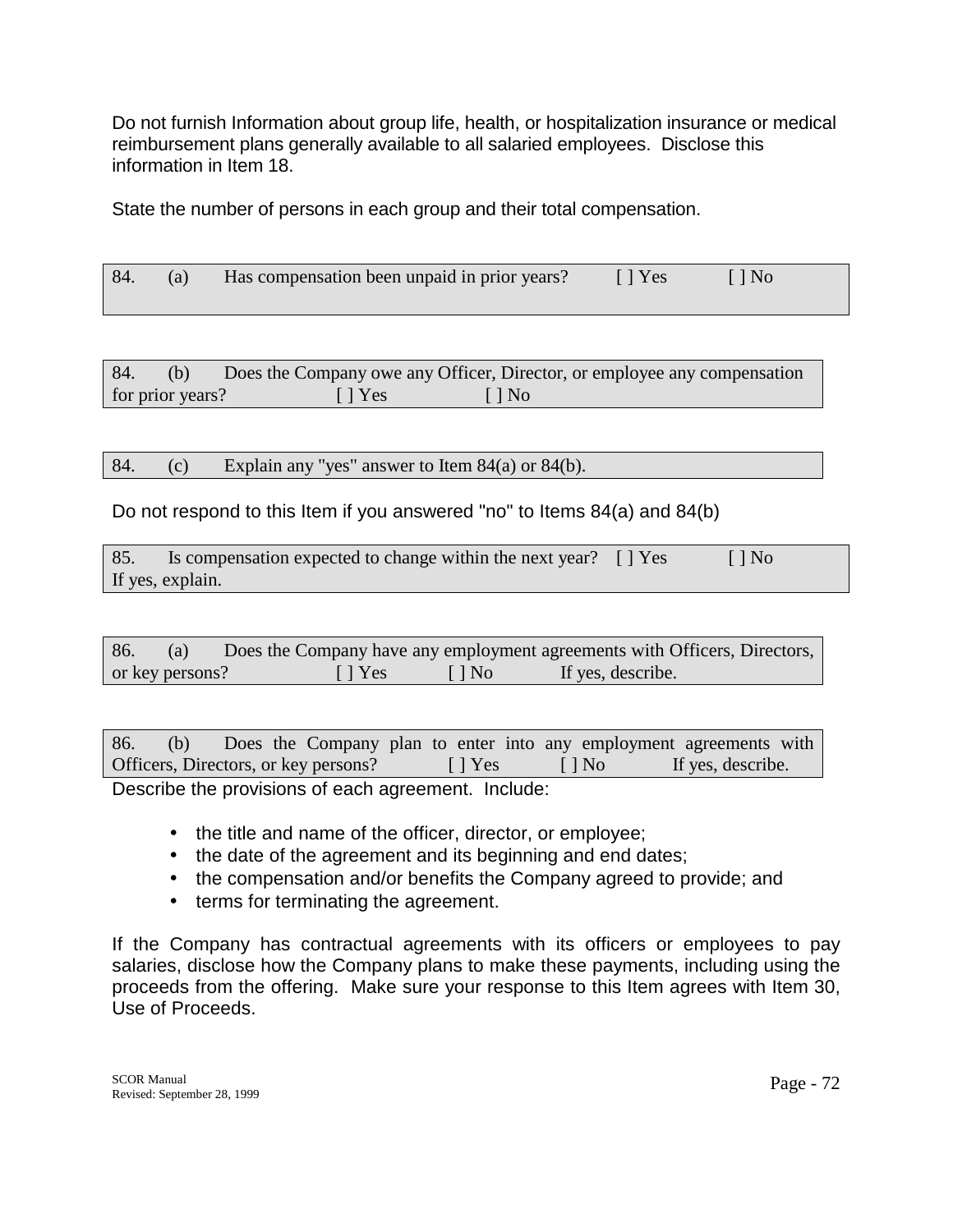## **PRIOR EXPERIENCE**

87. Has any Officer or Director worked for or managed a company (including a separate subsidiary or division of a larger enterprise) in the same type of business as the Company?  $[ ]$  Yes  $[ ]$  No If yes, explain in detail, including relevant dates.

You must disclose information about all past business ventures in the same business, particularly if they were unsuccessful.

Disclose in detail each officer's and each director's prior experience with the same type of business as the Company. For each business or venture, disclose:

- the officer or director:
- the company,
- the position held,
- his or her areas of responsibility,
- any significant contributions to the company,
- whether the company is still operating,
- if the company is no longer operating, why not,
- why the prior experience is relevant and how it will enhance the management of the Company, and
- any on-going relationship with the business or venture partners.

Include in Item 77 or 79, as appropriate, any business venture disclosed in this Item.

If the officers and directors lack experience with the same type of business, briefly state that and identify the potential risk this may pose to investors. Consider whether you should add a similar statement to Item 1, Risk Factors.

| 88.                | (a) |                           | If the Company has never conducted operations or is otherwise in the                      |
|--------------------|-----|---------------------------|-------------------------------------------------------------------------------------------|
|                    |     |                           | development stage, has any Officer or Director managed another company in the start-up or |
| development stage? |     | $\lceil \cdot \rceil$ Yes | $\lceil \cdot \rceil$ No                                                                  |

88. (b) If yes, explain in detail, including relevant dates.

Answer this Item only if the Company is in the start-up or development stage.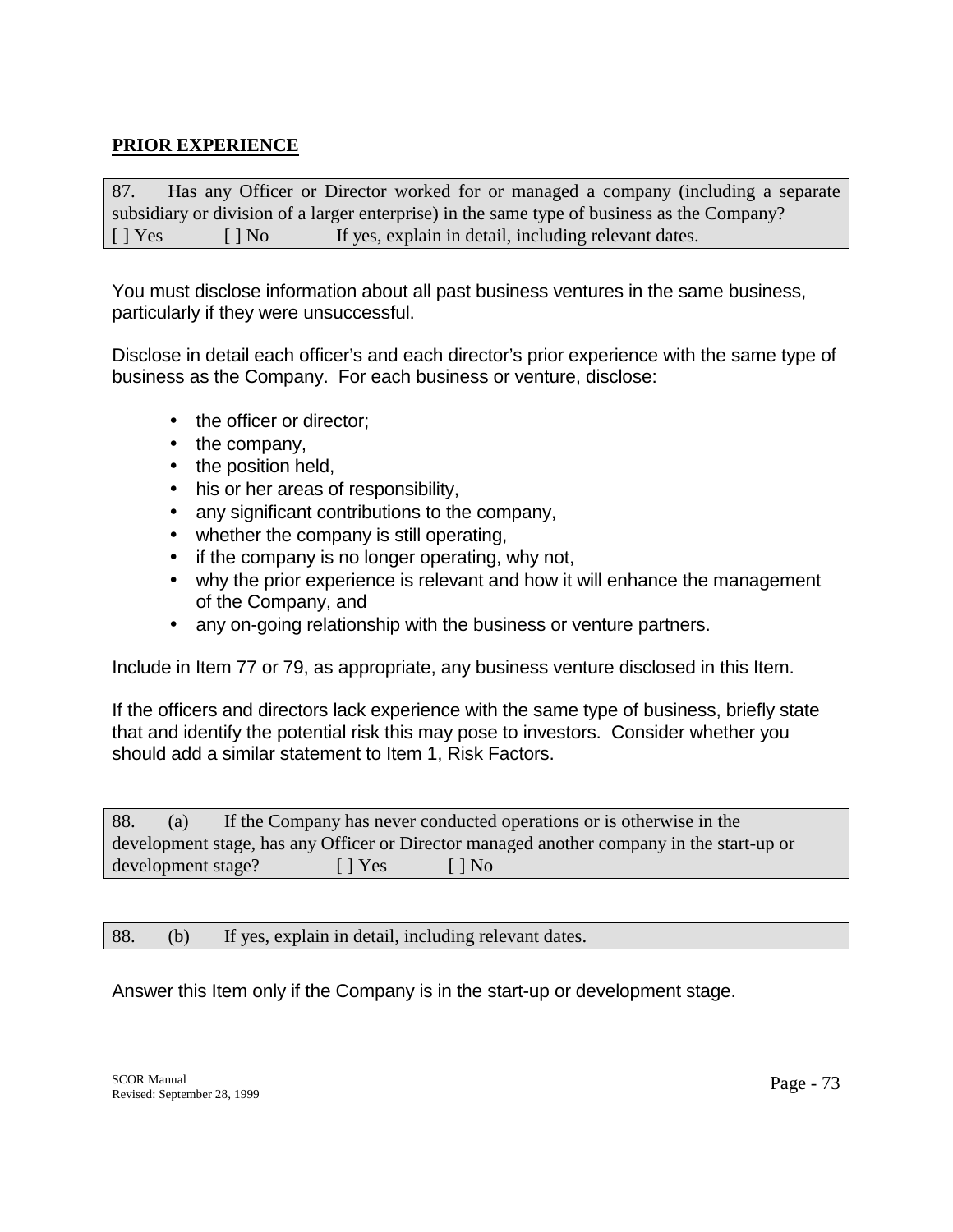Disclose all information about past start-up or development stage business ventures, even if they were unsuccessful. If a prior start-up venture failed, explain why and whether the Company has formulated a plan to avoid a similar failure.

Disclose each officer's and each director's prior experience dealing with the problems and risks associated with a start-up venture. For each business or venture, disclose:

- the officer or director:
- the company,
- the position held,
- his or her areas of responsibility,
- any significant contributions to the company,
- a general description of the type of business engaged in,
- whether the company is still operating, and
- if the company is not still operating, why not.

You may also describe problems common to development-stage companies that were encountered in the venture, how those problems were handled, and how the experience gained is relevant to the Company.

If the Company is in the start-up or development stage and its officers and directors lack relevant experience with start-up ventures, provide a brief statement to that effect and identify the potential risk this may pose to investors. Add a similar statement to Item 1, Risk Factors.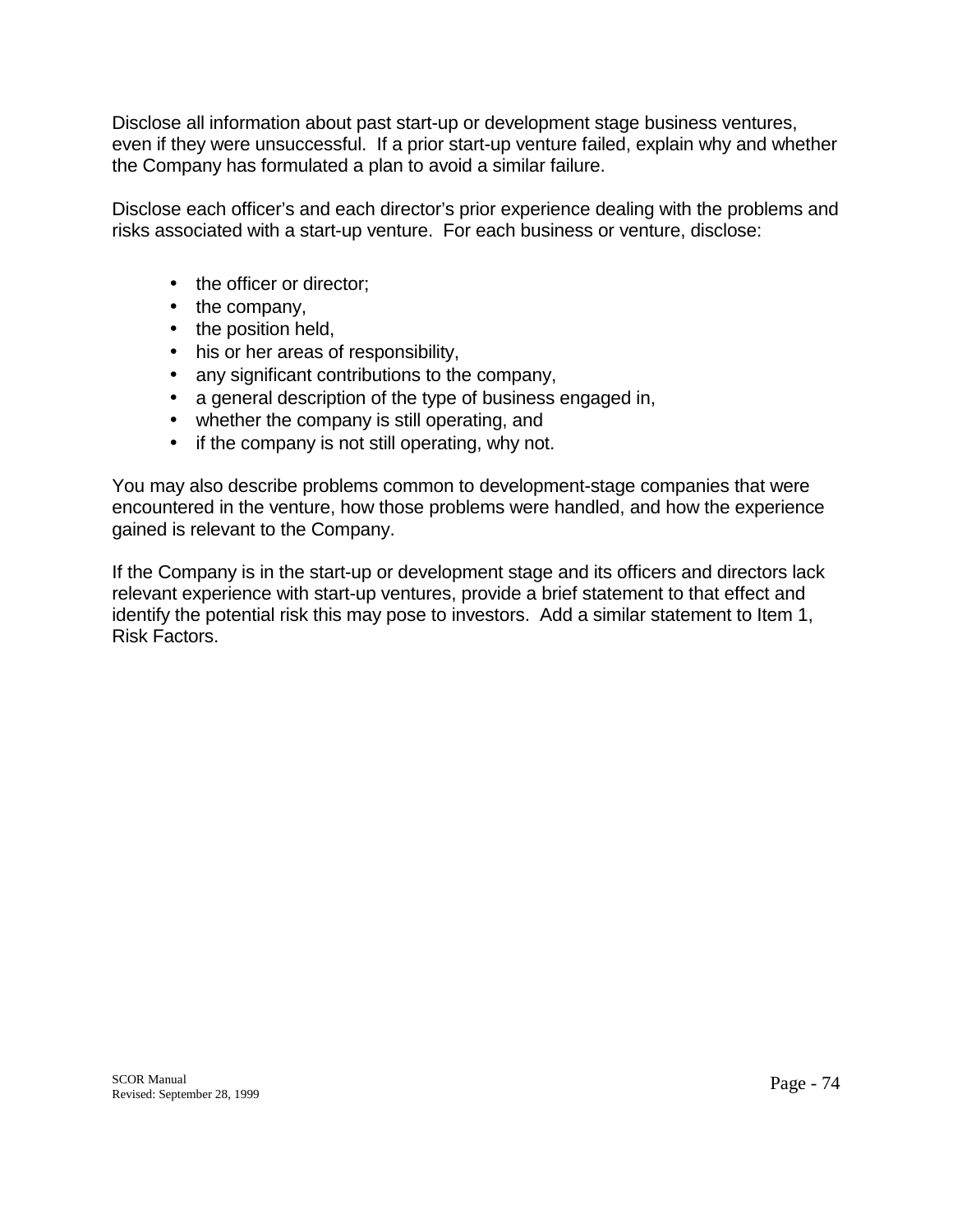## **CERTAIN LEGAL PROCEEDINGS**

In responding to Items 89-95, see the discussion under Item 77 for definitions of some of the terms used in these Items.

#### **Insolvency**

89. Has a petition for bankruptcy, receivership, or a similar insolvency proceeding been filed by or against any Officer, Director, or key person within the past five years, or any longer period if material? [ ] Yes [ ] No

| 90.       |                                                                                                | Was any Officer, Director, or key person an executive officer, a director, or in a similar         |  |  |  |  |
|-----------|------------------------------------------------------------------------------------------------|----------------------------------------------------------------------------------------------------|--|--|--|--|
|           | management position for any business entity that was the subject of a petition for bankruptcy, |                                                                                                    |  |  |  |  |
|           |                                                                                                | receivership, or similar insolvency proceeding within the past five years, or any longer period if |  |  |  |  |
| material? | I Yes                                                                                          | $\Box$ No                                                                                          |  |  |  |  |

A "similar insolvency proceeding" includes the court appointment of a custodian, trustee, fiscal agent, or similar officer for the business or property of any of the Company's officers, directors, or key persons or of a business entity related to any of them.

91. Explain in detail any "yes" answers to Item 89 or 90.

Do not respond to this Item if you answered "no" to Items 89 and 90.

**PERSONAL INSOLVENCY PROCEEDINGS.** Disclose all relevant issues about each personal bankruptcy or insolvency proceeding. Include:

- the name of the officer, director, or key person,
- the date of the initial proceeding,
- the name of the court that heard the proceeding,
- the docket number of the case,
- the current status of the case, and
- the current financial condition of the officer, director, or key person (i.e. is he or she insolvent?).

Also disclose whether any officer, director, or key person has substantial outstanding debts (including debts that were accelerated due to default).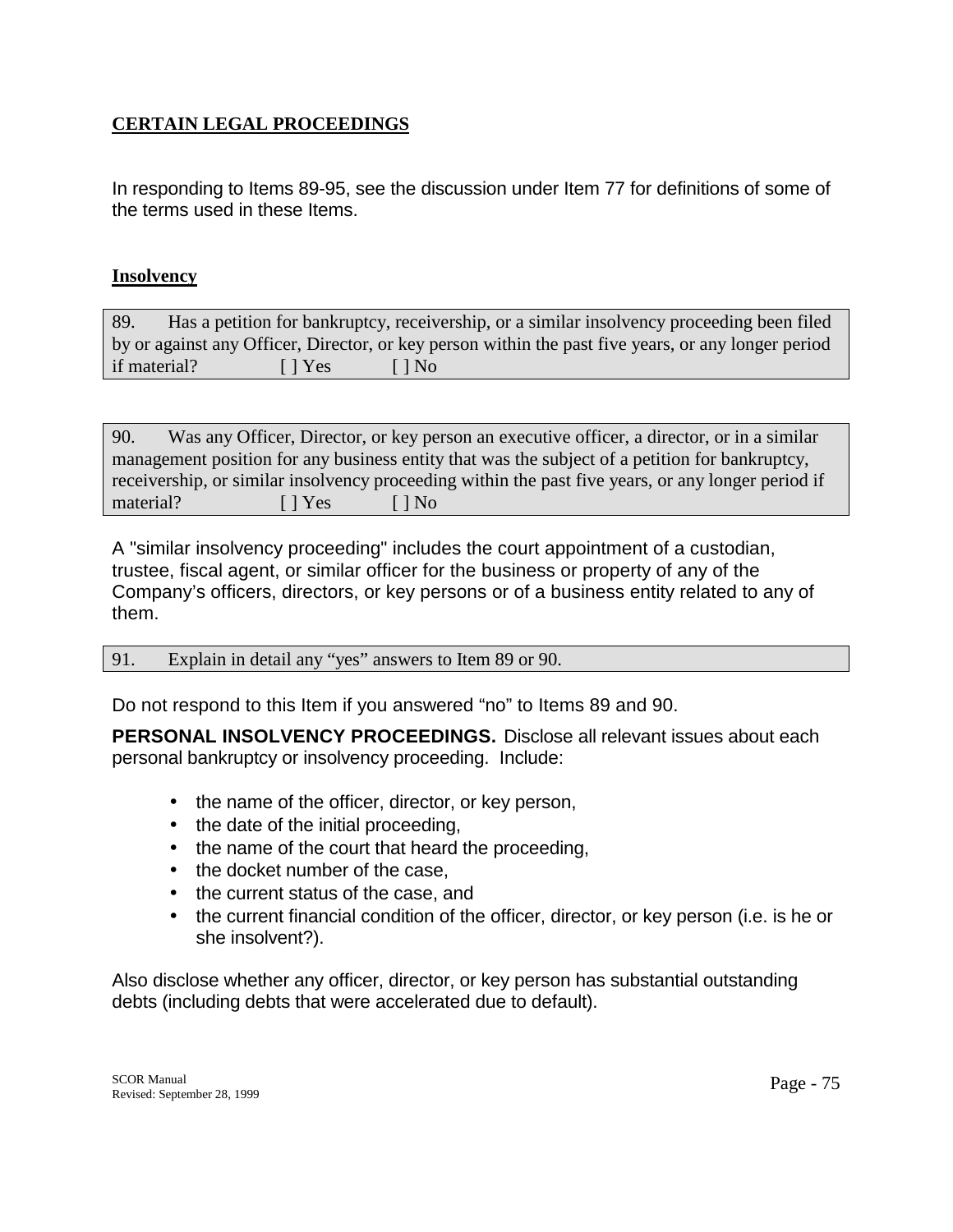**INSOLVENCY PROCEEDINGS FOR OTHER VENTURES.** Disclose all relevant issues about each proceeding. Include:

- the name of the officer or director;
- the company,
- the position held,
- his or her areas of responsibility,
- the date of the initial proceeding,
- the name of the court that heard the proceeding,
- the docket number of the case,
- the current status of the case, and
- any similarity between the business venture and the Company.

If any of the Company's officers or directors owned or managed a business in the same industry as the Company and that business has been the subject of a bankruptcy or insolvency proceeding, explain the prior business failure in Item 87. Also explain how the Company intends to avoid a similar failure. Make these disclosures whether or not the entity involved in the bankruptcy or insolvency is technically a predecessor of the present Company. Review your answers to Items 24-27 to determine whether you have adequately disclosed the relationship between the failed entity and the Company.

Give an evaluation by management or legal counsel, to the extent feasible, of the merits of any current proceedings and the potential impact on the Company's business, financial condition, or operations. Identify any potential risk to investors or the Company's operations that may result from the bankruptcy or insolvency of the officers, directors, or key employees. Consider whether to add a similar statement to Item 1, Risk Factors.

## **Criminal Proceedings**

92. (a) Has any Officer, Director, or key person been convicted in a criminal proceeding, excluding traffic violations or other minor offenses?  $[ ] Yes ]$   $[ ] No$ 

92. (b) Is any Officer, Director, or key person named as the subject of a pending criminal proceeding, excluding traffic violations or other minor offenses? [ ] Yes [ ] No

92. (c) Explain in detail any "yes" answer to Item 92(a) or 92(b).

Do not respond to this Item if you answered "no" to Items 92(a), and 92(b).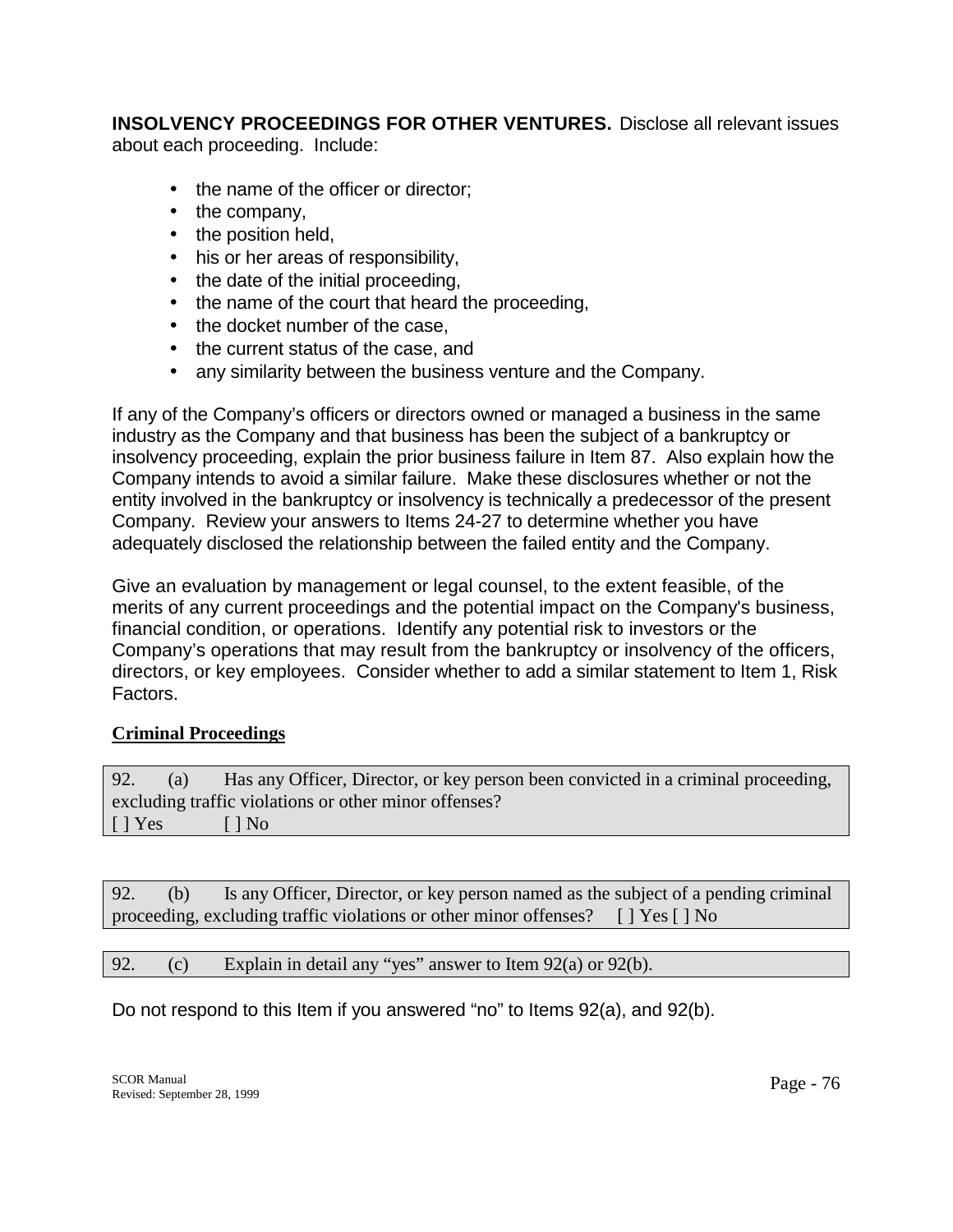Disclose all relevant issues about each criminal proceeding. Include:

- the name of the officer, director, or key person,
- the crime or alleged crime,
- the prosecuting agency,
- the date of the initial proceeding,
- the name of the court.
- the docket number of the case.
- the current status of the case, and
- the penalty imposed or sought.

Give an evaluation by management or legal counsel, to the extent feasible, of the merits of any pending criminal proceedings and the potential impact on the Company's business, financial condition, or operations.

Identify any potential risk to investors or the Company's operations that may result from these proceedings. Consider whether to add a similar statement to Item 1, Risk Factors.

## **Civil Proceedings**

93. (a) Has any Officer, Director, or key person been the subject of a court order, judgment, or decree in the last five years related to his or her involvement in any type of business, securities, or banking activity?  $[ ] Yes ]$   $[ ] No$ 

93. (b) Is any Officer, Director, or key person the subject of a pending civil action related to his or her involvement in any type of business, securities, or banking activity?  $[ ]$  Yes  $[ ]$  No

93. (c) Has any civil action been threatened against any Officer, Director, or key person related to his or her involvement in any type of business, securities, or banking activity?  $[ ] Yes ]$   $[ ] No$ 

93. (d) Explain in detail any "yes" answer to Item 93(a), 93(b), or 93(c).

Do not respond to this Item if you answered "no" to Items 93(a), 93(b), and 93(c).

Disclose all relevant issues about each civil action. Include:

• the name of the officer, director, or key person,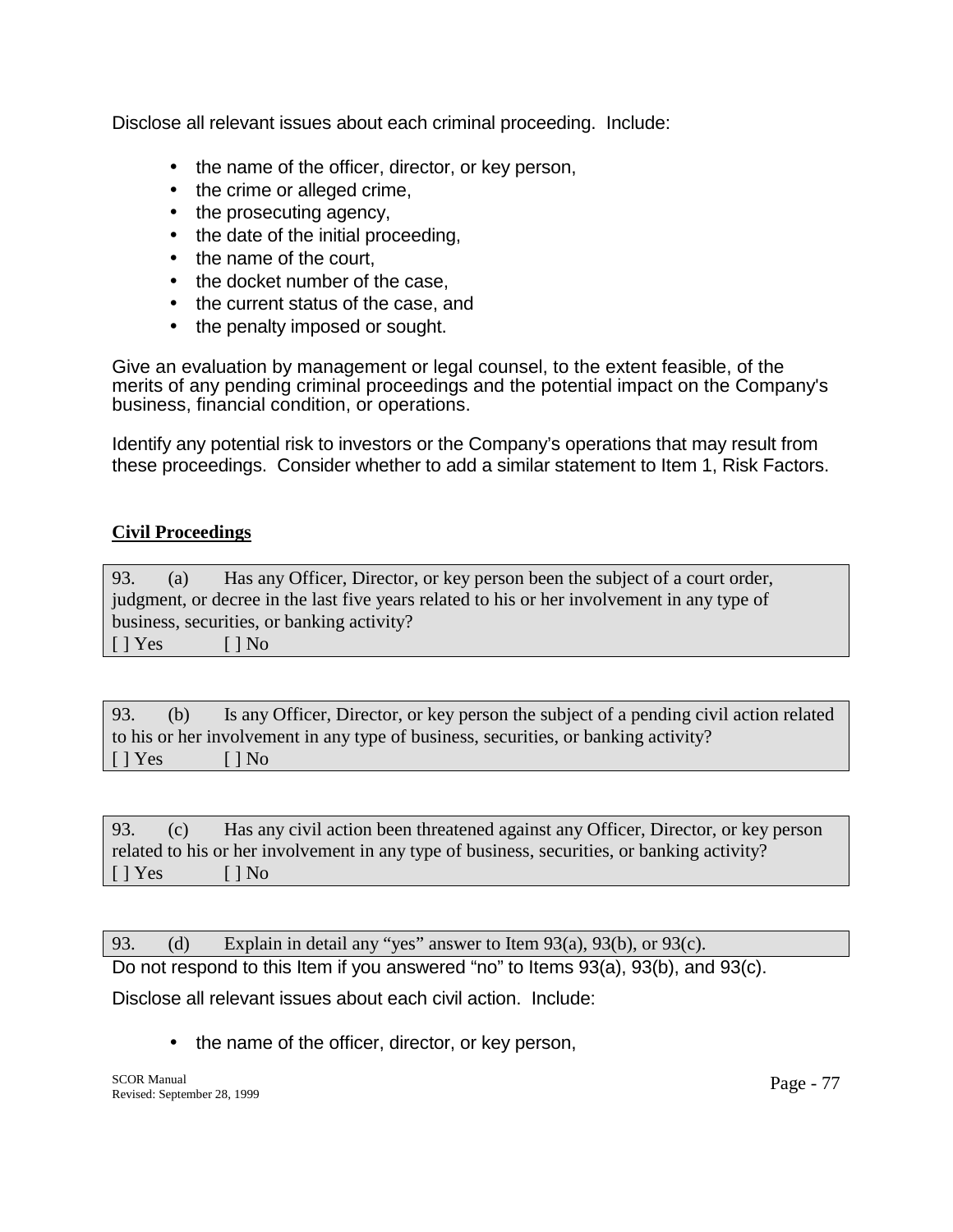- the person bringing the action,
- a summary of the allegations,
- the date of the initial proceeding,
- the name of the court,
- the docket number of the case.
- the current status of the case, and
- the relief granted or sought.

Give an evaluation by management or legal counsel, to the extent feasible, of the merits of any pending civil litigation and the potential impact on the Company's business, financial condition, or operations of any pending or threatened civil actions.

Identify any potential risk to investors or the Company's operations that may result from these proceedings. Consider whether you should add a similar statement to Item, 1 Risk Factors.

## **Administrative Proceedings**

94. (a) Has any government agency, administrative agency, or administrative court imposed an administrative finding, order, decree, or sanction against any Officer, Director, or key person in the last five years as a result of his or her involvement in any type of business, securities, or banking activity?

 $[ ]$  Yes  $[ ]$  No

94. (b) Is any Officer, Director, or key person the subject of a pending administrative proceeding related to his or her involvement in any type of business, securities, or banking activity? [ ] Yes [ ] No

94. (c) Has any administrative proceeding been threatened against any Officer, Director, or key person related to his or her involvement in any type of business, securities, or banking activity? [ ] Yes [ ] No

94. (d) Explain in detail any "yes" answer to Item  $94(a)$ ,  $94(b)$ , or  $94(c)$ .

Do not respond to this Item if you answered "no" to Items 94(a), 94(b), and 94(c).

Disclose all relevant issues about each administrative action. Include: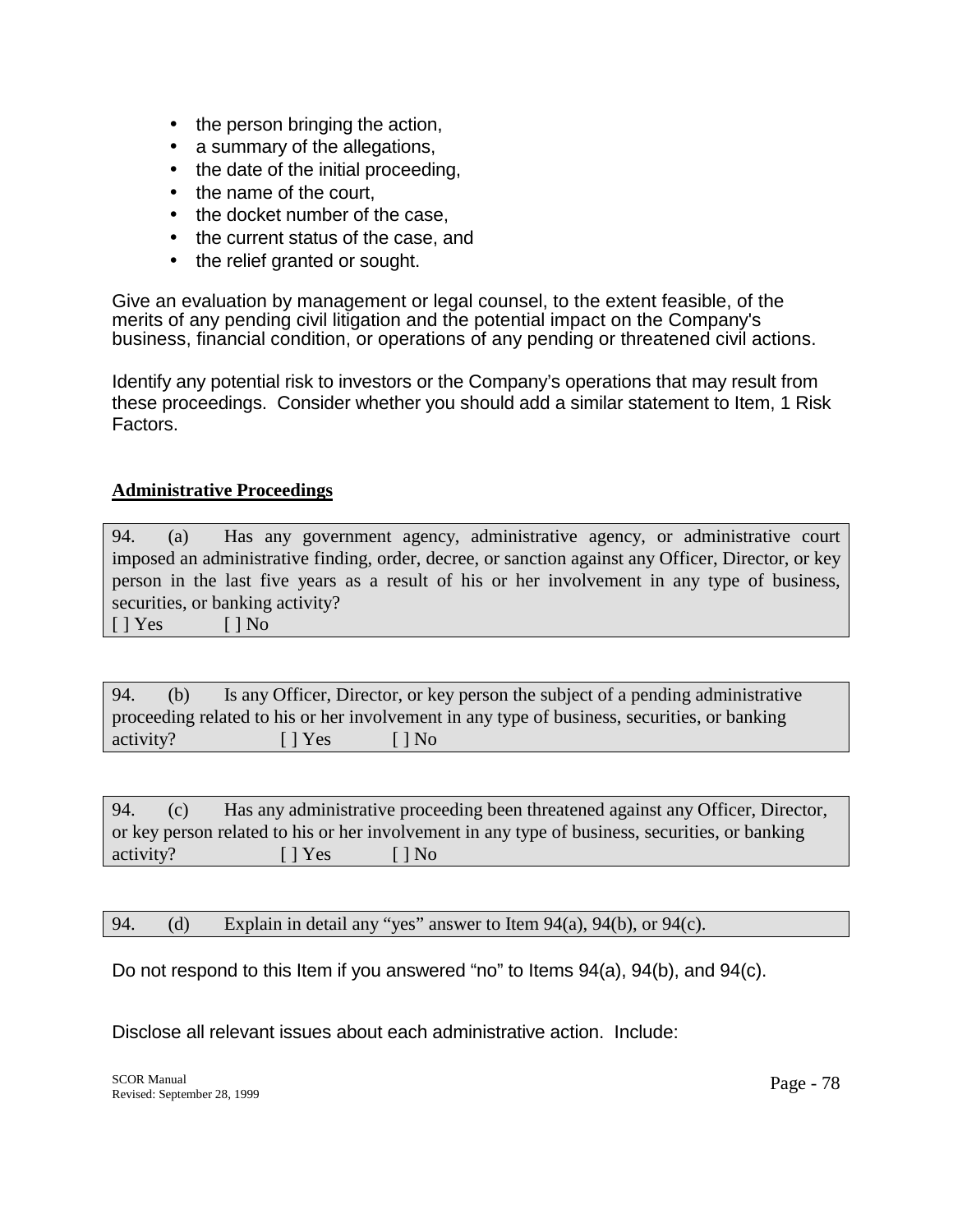- the name of the officer, director, or key person,
- the agency bringing the action,
- a summary of the allegations,
- the date of the initial proceeding,
- the name of any hearing officer or administrative court,
- the docket number of the case.
- the current status of the case, and
- the relief imposed or sought.

Give an evaluation by management or legal counsel, to the extent feasible, of the merits of any pending administrative proceedings and the potential impact on the Company's business, financial condition, or operations of any pending or threatened administrative actions.

Identify any potential risk to investors or the Company's operations that may result from these proceedings. Consider whether you should add a similar statement to Item 1, Risk Factors.

#### **Self-Regulatory Proceedings**

| 95. | $\left( a\right)$ |                                  |                           | Has a self-regulatory agency imposed a sanction against any Officer, Director, or                |  |
|-----|-------------------|----------------------------------|---------------------------|--------------------------------------------------------------------------------------------------|--|
|     |                   |                                  |                           | key person in the last five years as a result of his or her involvement in any type of business, |  |
|     |                   | securities, or banking activity? | $\lceil \cdot \rceil$ Yes | $\Box$ No                                                                                        |  |

| 95.               | (b)                                                                                               |  |                           | Is any Officer, Director, or key person the subject of a pending self-regulatory |  |  |
|-------------------|---------------------------------------------------------------------------------------------------|--|---------------------------|----------------------------------------------------------------------------------|--|--|
|                   | organization proceeding related to his or her involvement in any type of business, securities, or |  |                           |                                                                                  |  |  |
| banking activity? |                                                                                                   |  | $\lceil \cdot \rceil$ Yes | $\Box$ No                                                                        |  |  |

95. (c) Has any self-regulatory organization proceeding been threatened against any Officer, Director, or key person related to his or her involvement in any type of business, securities, or banking activity? [ ] Yes [ ] No

#### 95. (d) Explain in detail any "yes" answer to Item 95(a), 95(b), or 95(c).

Do not respond to this Item if you answered "no" to Items 95(a), 95(b), and 95(c).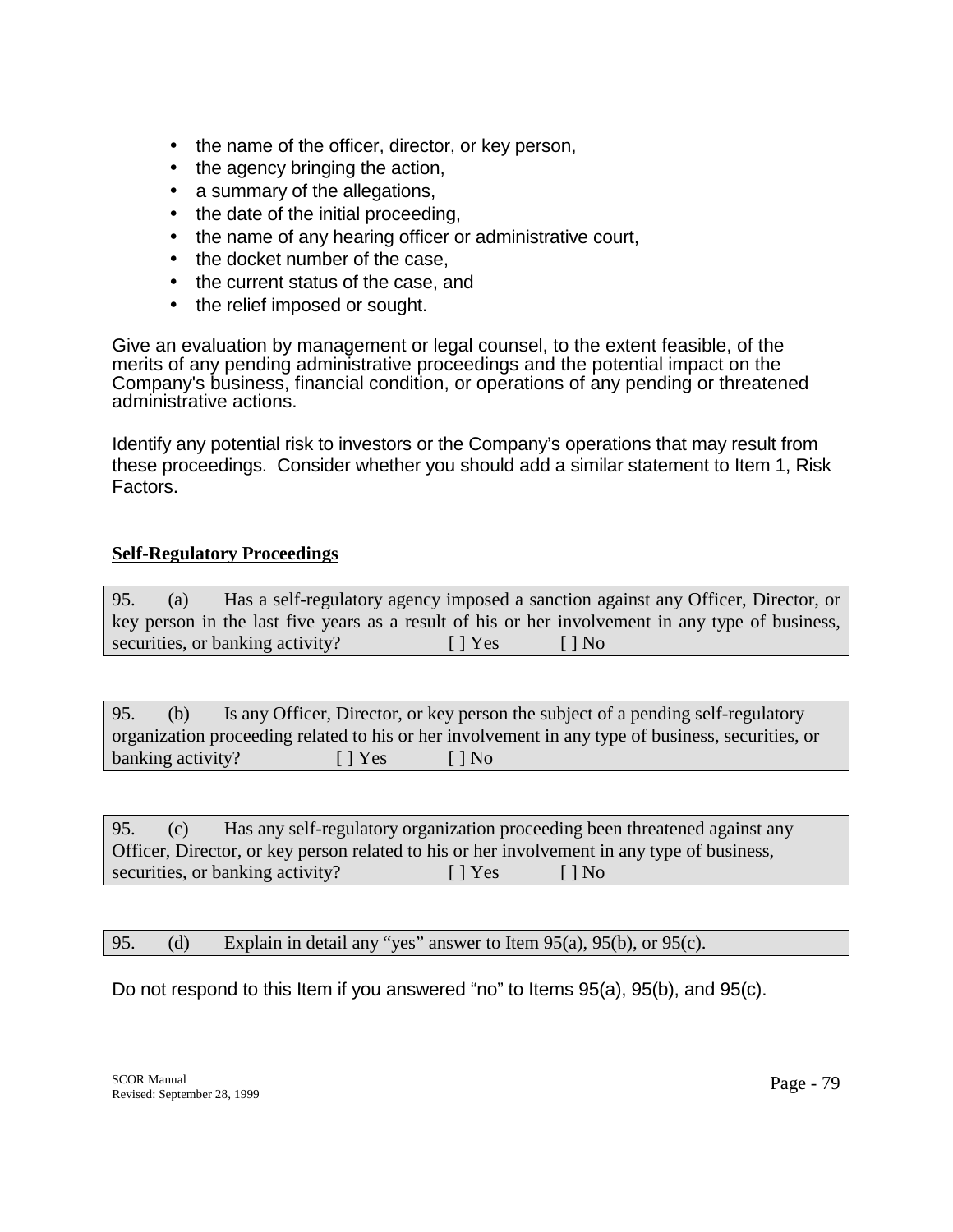Disclose all relevant issues about each self-regulatory action. Include:

- the name of the officer, director, or key person,
- the self-regulatory agency bringing the action,
- a summary of the allegations,
- the date of the initial proceeding,
- the name of any hearing officer or administrative court,
- the docket number of the case,
- the current status of the case, and
- the relief imposed or sought.

Give an evaluation by management or legal counsel, to the extent feasible, of the merits of any pending self-regulatory proceedings and the potential impact on the Company's business, financial condition, or operations of any pending or threatened self-regulatory actions.

Identify any potential risk to investors or the Company's operations that may result from these proceedings. Consider whether you should add a similar statement to Item 1, Risk Factors.

**NOTE: After reviewing the background of the Company's Officers, Directors and key persons, potential investors should consider whether or not these persons have adequate background and experience to develop and operate this Company and to make it successful. In this regard, the experience and ability of management are often considered the most significant factors in the success of a business.** 

## **OUTSTANDING SECURITIES**

## **GENERAL**

#### 96. Describe all outstanding securities.

You should describe briefly each outstanding class of equity security, including any preferred stock. If the Company has issued any debt securities, also provide a brief description of each class issued. If the only classes of securities currently outstanding are already described in your answer to Items 49 - 64, simply provide a cross reference to those answers.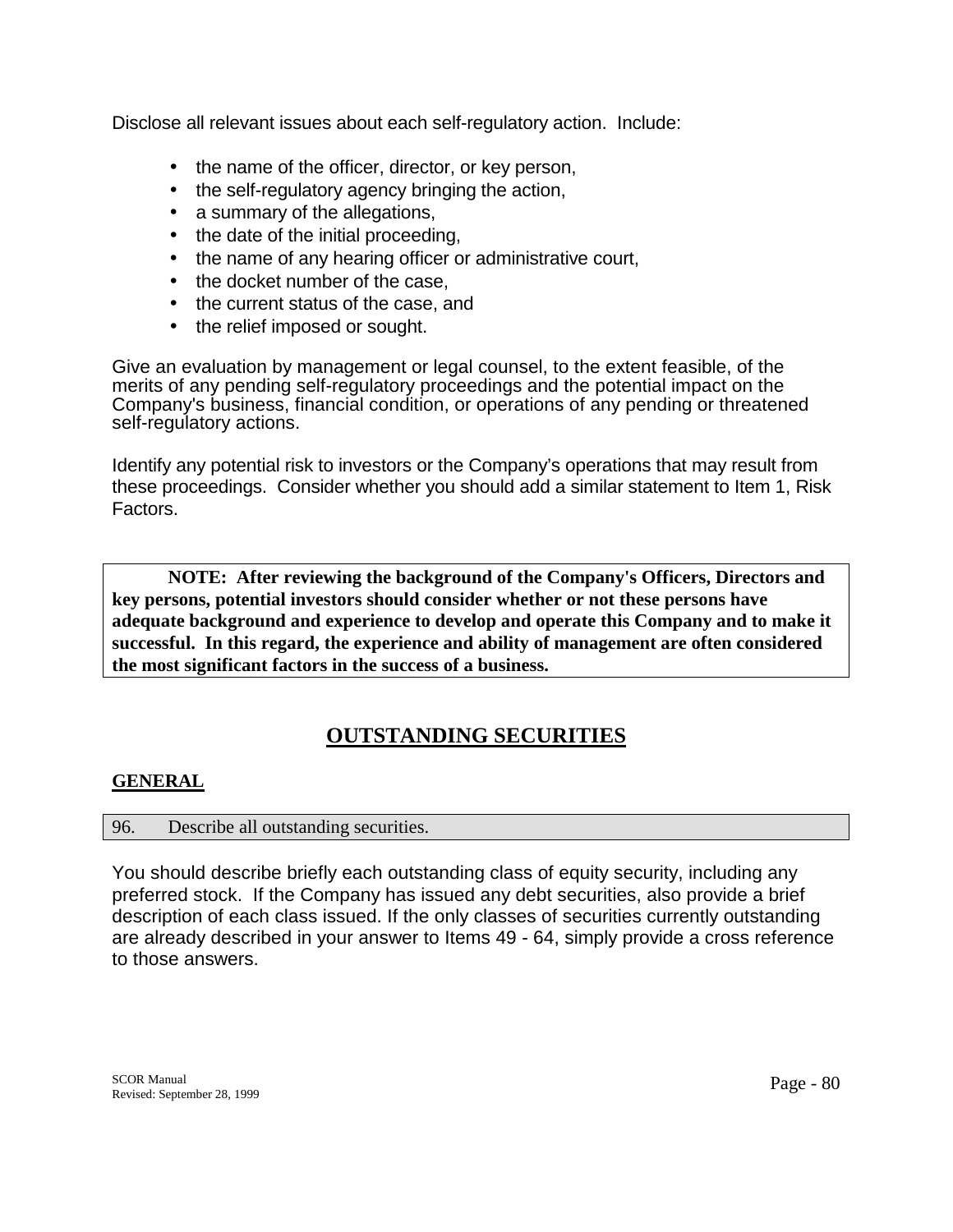97. Describe any resale restrictions on currently outstanding securities and when those restrictions will terminate, if this can be determined.

**RESALE RESTRICTIONS ON OUTSTANDING SHARES**. Disclose all resale restrictions on currently outstanding shares and the anticipated termination of these restrictions. Disclose any effect the potential sale of formerly restricted securities will have on the price of the securities purchased by investors in this offering.

**RESALE RESTRICTIONS FOR SHARES SOLD UNDER EXEMPTIONS.** If the shares outstanding were not sold in a registered offering, they may have been sold pursuant to a federal or state exemption from registration that required the shares to be restricted. Outstanding shares of the Company that are restricted may be subject to the requirements of Securities and Exchange Commission Rule 144. Outstanding shares may also be restricted if they were sold solely within one state under Securities and Exchange Commission Rule 147. You should disclose the amount of shares held and the expected periods of time persons subject to these rules are required to hold their shares.

**RESTRICTIONS UNDER PROMOTIONAL STOCK ESCROW.** You also must disclose all restrictions on transfer of promoters' shares. A promoter is defined as a person who is a founder of the Company or owner of 10% or more of the stock of the Company. The stock held by a promoter is called promotional stock, which securities regulators may require to be placed in an escrow with a financial institution, and a restriction called a legend may also be required on the stock certificates. If a promotional escrow or legend is required, disclose the terms of the promotional stock escrow and legend and identify the amount of shares affected and the amount held by each affected stockholder.

98. Describe any anti-dilution rights on outstanding securities.

**ANTI-DILUTION RIGHTS.** Disclose any rights or provisions that protect existing stockholders from dilution of their interest in the securities of the Company. Give the details of any anti-dilution formulas, including such provisions regarding preferred shares, convertible debt or in other agreements dealing with securities of the Company. Disclose the effect of the exercise of these rights on the ownership interest of investors in this offering.

## **DIVIDENDS, DISTRIBUTIONS, AND REDEMPTIONS**

99. (a) Has the Company paid any dividends on its stock, made any distributions of its stock, or redeemed any securities within the last five years?  $[ ]$  Yes  $[ ]$  No If yes, describe each transaction.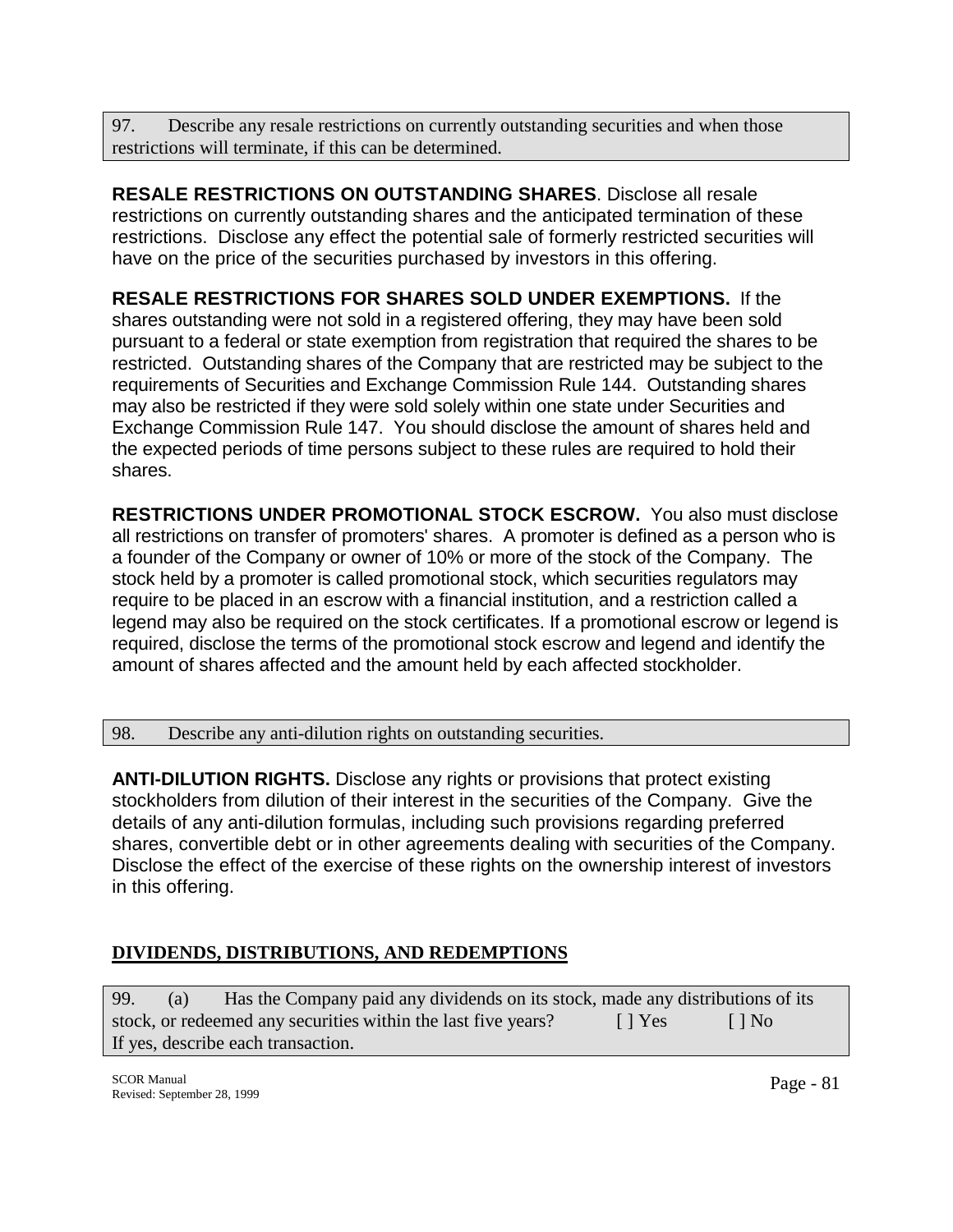| 99.                       | (b) |           | Does the Company have any plans or commitments to pay dividends on its stock,        |
|---------------------------|-----|-----------|--------------------------------------------------------------------------------------|
|                           |     |           | make distributions of its stock, or redeem its outstanding securities in the future? |
| $\lceil \cdot \rceil$ Yes |     | $\Box$ No | If yes, explain.                                                                     |

You should describe the dividend policy of the Company, and emphasize that the past payment of dividends or distributions of its stock should not be viewed either as an indication of the success of the Company or that the Company will pay dividends or make any distributions in the future.

You should disclose if the dividends have been paid from the Company's capital or from gains from nonrecurring sales of assets, rather than from earnings from operations.

## **OPTIONS AND WARRANTS**

100. (a) State the number of shares subject to issuance under outstanding stock purchase agreements, stock options, warrants or rights.  $\blacksquare$ 

100. (b) The shares identified in Item 100(a) are \_\_\_\_% of the total shares to be outstanding after the minimum offering.

100. (c) The shares identified in Item 100(a) are \_\_\_\_% of the total shares to be outstanding after the maximum offering.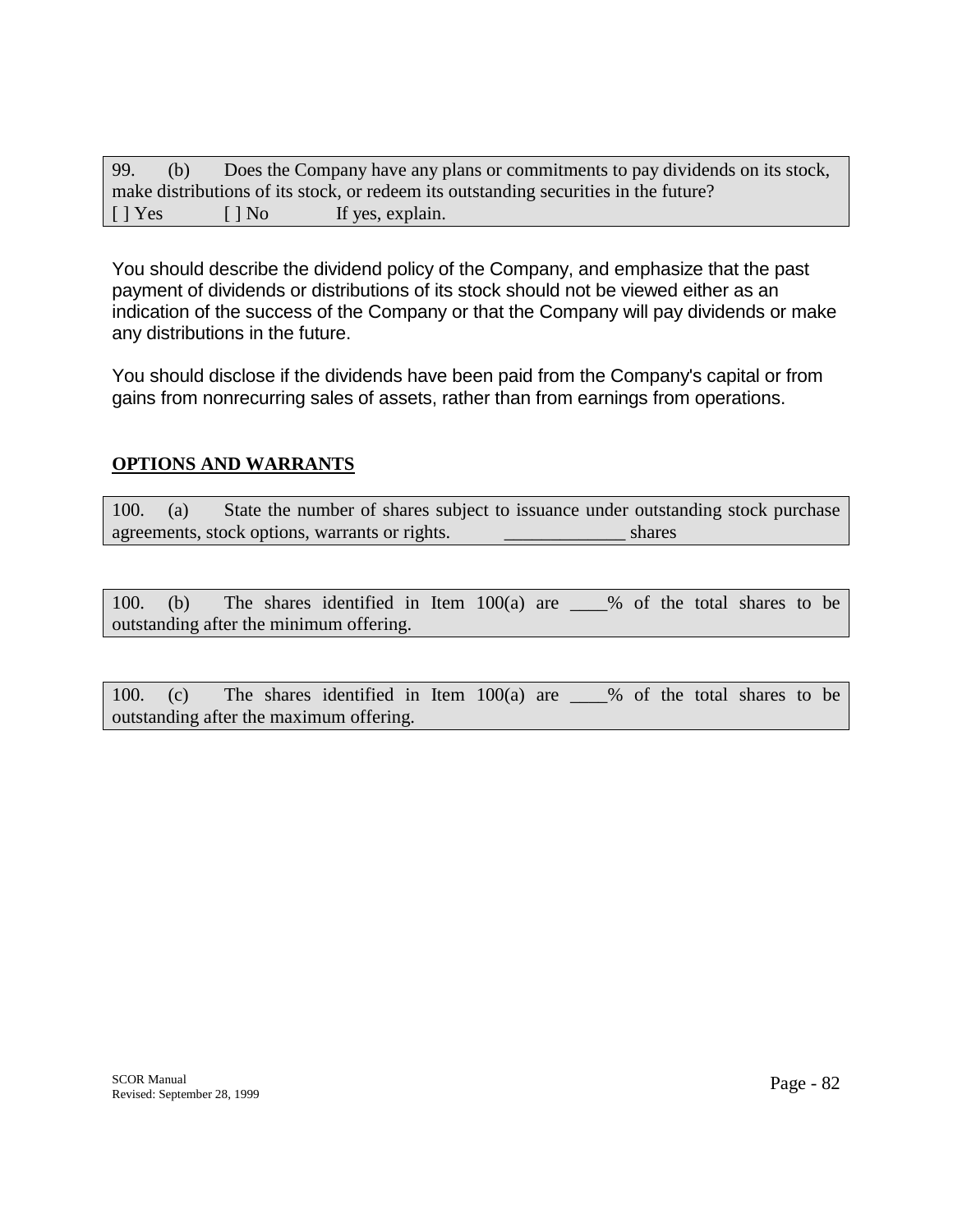101. In a table, describe these stock purchase agreements, stock options, warrants, and rights. State the basic terms of these securities, including the expiration dates, the exercise prices, who holds them, whether they are qualified or non qualified for tax purposes, and whether they have been approved by stockholders.

You should review the tax laws to determine the tax considerations of these of securities.

| 102. | State the number of shares reserved for issuance under existing stock purchase or option |
|------|------------------------------------------------------------------------------------------|
|      | plans but not yet subject to outstanding purchase agreements, options, or warrants.      |
|      | shares                                                                                   |

| 103.           |                          | Does the Company have any plans or commitments to issue or offer options in the future? |  |
|----------------|--------------------------|-----------------------------------------------------------------------------------------|--|
| $\lceil$   Yes | $\lceil \cdot \rceil$ No | If yes, explain.                                                                        |  |

#### **SALES OF SECURITIES**

|           | 104. (a) Has the Company sold or issued securities during the last 12 months? |
|-----------|-------------------------------------------------------------------------------|
| $[$   Yes | $\blacksquare$ $\blacksquare$ $\blacksquare$ $\blacksquare$                   |

104. (b) If yes, using a tabular format, provide the following information for each transaction: the date of the transaction; the amount and type of securities sold or issued; the number of purchasers to whom the securities were sold or issued; any relationship of the purchasers to the Company at the time of sale or issuance; the price at which the securities were sold or issued; and a concise description of any non-cash consideration.

**ISSUANCE OR SALE.** Disclose the issuance of all "securities", not just common stock. This may require changing the headings on the tabular disclosure. If the number of persons to whom securities were issued was less than 10, their names should be listed. You must also disclose the price, if any, at which the securities were issued and the date of sale.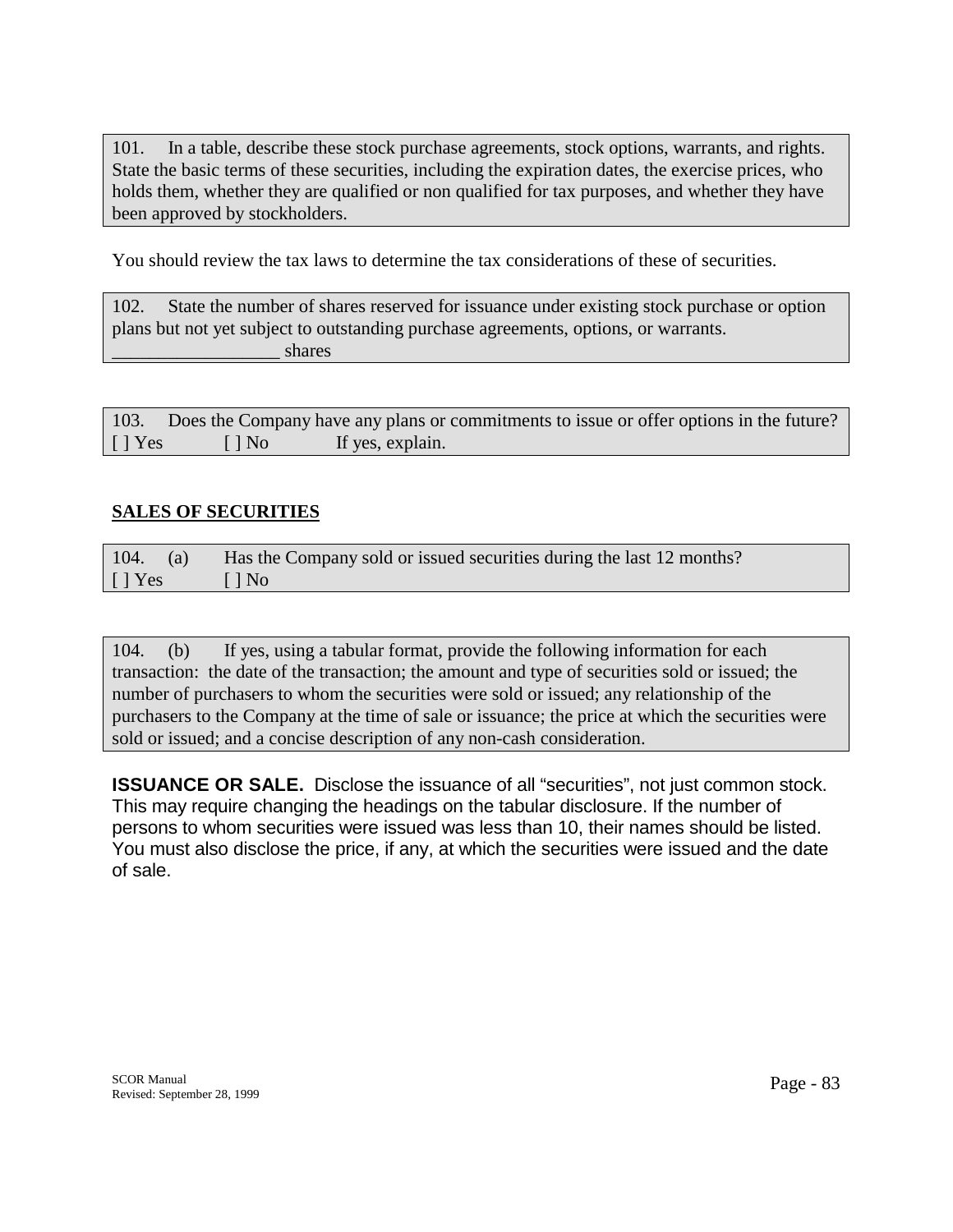**TABULAR DISCLOSURE.** Tabular disclosure is recommended with a narrative explanation preceding or following the table. The following is an example of tabular disclosure:

| Date    | <b>Number</b><br>Οf<br><b>Shares</b> | <b>Stockholders</b>     | Relationship | Price    | Consideration                     |
|---------|--------------------------------------|-------------------------|--------------|----------|-----------------------------------|
| 6/5/99  | 1,500                                | Blair                   | Employee     | \$1.00   | <b>Services</b>                   |
| 12/1/98 | 69,500*                              | Walter                  | Director     | \$18     | Services                          |
| 3/1/99  | 40,000**                             | <b>Michaels</b>         | Employee     | \$1.08   | Cash                              |
| 3/1/99  | 32,250                               | <b>Brady</b>            | Advisor      | .20<br>S | <b>Services</b>                   |
| 8/1/99  | 14,297***                            | Debenture<br>Conversion |              | \$1.00   | Accrued<br><i><b>Interest</b></i> |

 *\* Options-Mr. Walter received no cash compensation during his first two years.* 

 *\*\* Mr. Michaels purchased 20,000 shares on 3/1/99. Mr. Michaels has the option to purchase an additional 20,000 shares up to 12/31/99.* 

 *\*\*\* The issuance of 14,297 shares pursuant to the conversion of outstanding debentures (as disclosed in Note 9, p. 12 of the Audited Financial Statements).*

**OPTIONS ON SHARES.** If options, warrants or other rights have been issued in the last year, the number of shares that could be issued upon exercise must be disclosed, together with a footnote that describes the material terms of any options, warrants or rights, including the exercise price.

**STOCK SPLITS.** Stock splits do not change a stockholder's percentage of ownership in the Company. The number of shares and prices disclosed should be restated to reflect any stock splits. Items 25 - 26 should discuss the stock split.

Note: If the Company has not issued or sold any securities in the last 12-month period, you should make that disclosure.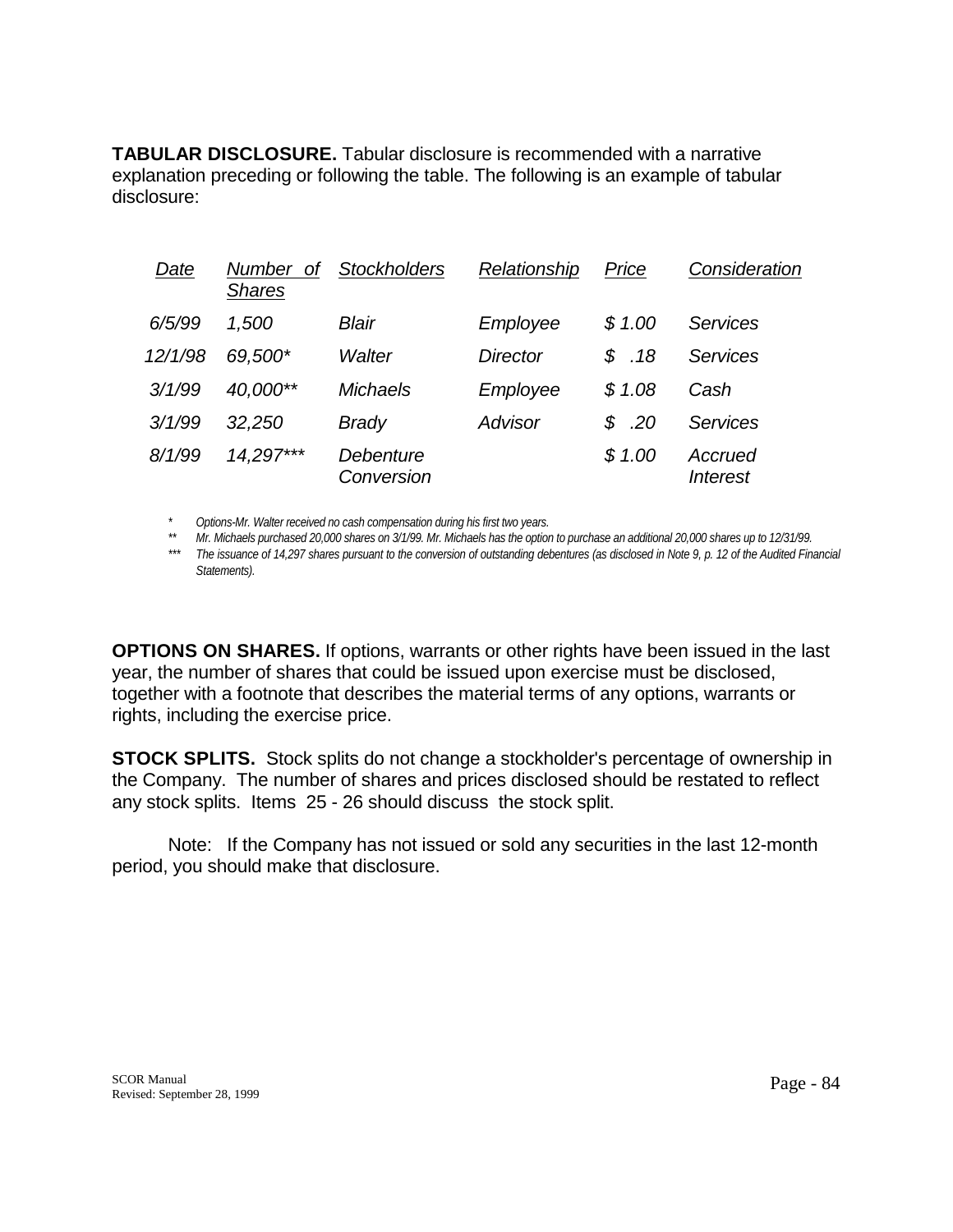# **PRINCIPAL STOCKHOLDERS**

| In the following table, provide the name and office street address of each person who<br>105.<br>beneficially owns at least 10% of the common or preferred stock of the Company. |  |                           |                            |        |  |
|----------------------------------------------------------------------------------------------------------------------------------------------------------------------------------|--|---------------------------|----------------------------|--------|--|
|                                                                                                                                                                                  |  |                           |                            |        |  |
| No. of Shares<br>Average                                                                                                                                                         |  |                           |                            |        |  |
| Price<br><b>Held After</b><br>No. of                                                                                                                                             |  |                           |                            |        |  |
| Per                                                                                                                                                                              |  | $%$ of                    | Offering if                | $%$ of |  |
| <b>Share</b>                                                                                                                                                                     |  | Total                     | <b>All Securities Sold</b> | Total  |  |
|                                                                                                                                                                                  |  | <b>Shares</b><br>Now Held |                            |        |  |

106. Number of shares beneficially owned by all Officers and Directors as a group:

106. (a) Before offering: shares (4.645) shares (6.645) shares (5.645) shares (5.645) and  $\frac{10}{10}$ 

| 106. | (b) | After offering: Assuming minimum securities sold: | shares                  |
|------|-----|---------------------------------------------------|-------------------------|
|      |     |                                                   | % of total outstanding) |

| 106. |  | After offering: Assuming maximum securities sold: |                         | shares |
|------|--|---------------------------------------------------|-------------------------|--------|
|      |  |                                                   | % of total outstanding) |        |

**PRINCIPAL STOCKHOLDERS.** You should disclose the ownership interest of principal stockholders, officers and directors of the Company. List the principal stockholders (any stockholder whose ownership interest represents 10% or more of the total stock outstanding) in order of their percentage of interest. Shares held by family members, through corporations or partnerships, or through any other arrangement or agreement that would allow a stockholder, officer, or director to direct or control the voting of the shares are considered to be "beneficially owned" by the person who controls them. Those shares should be included when calculating the percentage of ownership interest.

The remainder of the required information should be calculated as follows:

"Average Price per Share": means the average price paid for securities currently owned by each principal stockholder, or in the case of options, warrants or convertible securities, their exercise price. Additional disclosure should be provided in a footnote to the table if the securities were obtained in a non-cash transaction. Describe the type of non-cash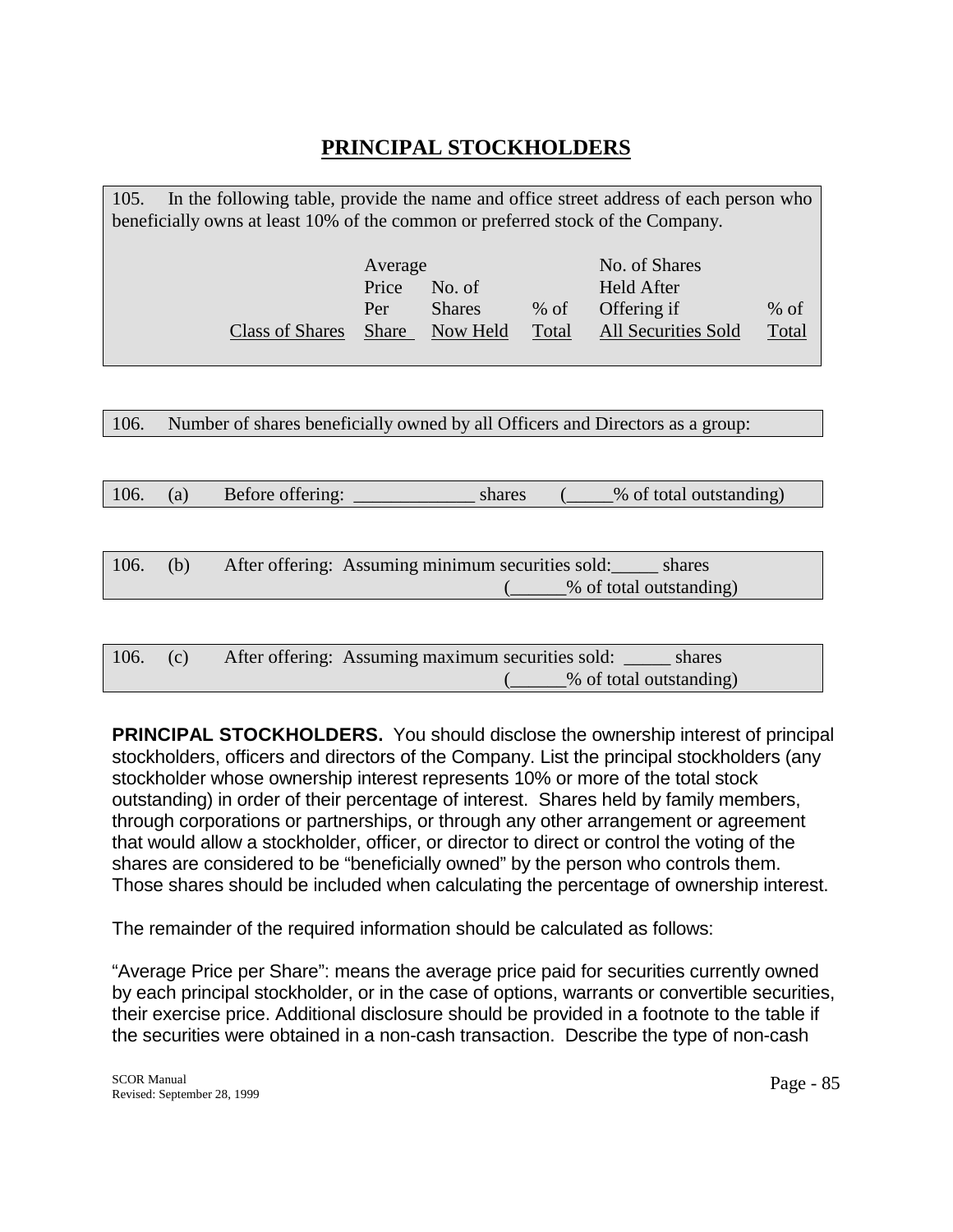consideration given in exchange for receiving shares, and how the value of the consideration was determined.

"Number of Shares Now Held" means the number of shares of common stock (or options, warrants, or convertible securities, if more than one class of securities is owned) beneficially owned prior to the offering.

"% of Total" means the percentage of that class of securities outstanding prior to the offering or, as used in the last column, the percentage of the total of that class of securities outstanding after giving effect to the sale of all securities being offered in this offering. The total amount of securities outstanding is calculated assuming all options have been exercised and all convertible securities have been converted.

Note: This Item asks the Company to disclose the number of shares beneficially owned by all officers and directors as a group. The required information (including the figures representing the total shares outstanding) should be calculated assuming the exercise of all options and the conversion of all convertible securities. Tabular disclosure is recommended with a narrative explanation preceding or following the table. The following is an example of tabular disclosure:

Sample Calculation: Beneficial Ownership of Officers and Directors (assumes 647,020 shares outstanding prior to the offering; minimum offering of 40,000 shares; and maximum offering of 216,000 shares)

| Name                                                                                               | <b>Shares</b>               | Options                                               | Total                        |                         |
|----------------------------------------------------------------------------------------------------|-----------------------------|-------------------------------------------------------|------------------------------|-------------------------|
| CEO                                                                                                | 244.312                     | 45,000                                                | 289.312                      |                         |
| <b>CFO</b><br><b>Director</b><br>Total                                                             | 214.582<br>1,000<br>459.894 | 12,000<br>19,000<br>76,000                            | 226,582<br>20,000<br>535.894 |                         |
| % Ownership Pre-Offering<br>% Ownership Post-Offering Minimum<br>% Ownership Post-Offering Maximum |                             | 535,894/647,020<br>535,894/687,020<br>535,894/863,020 | $=$<br>$=$<br>Ξ              | 82.8%<br>78.0%<br>62.1% |

## **NOTE: These calculations assume that all outstanding options have been exercised and all convertible securities have been converted.**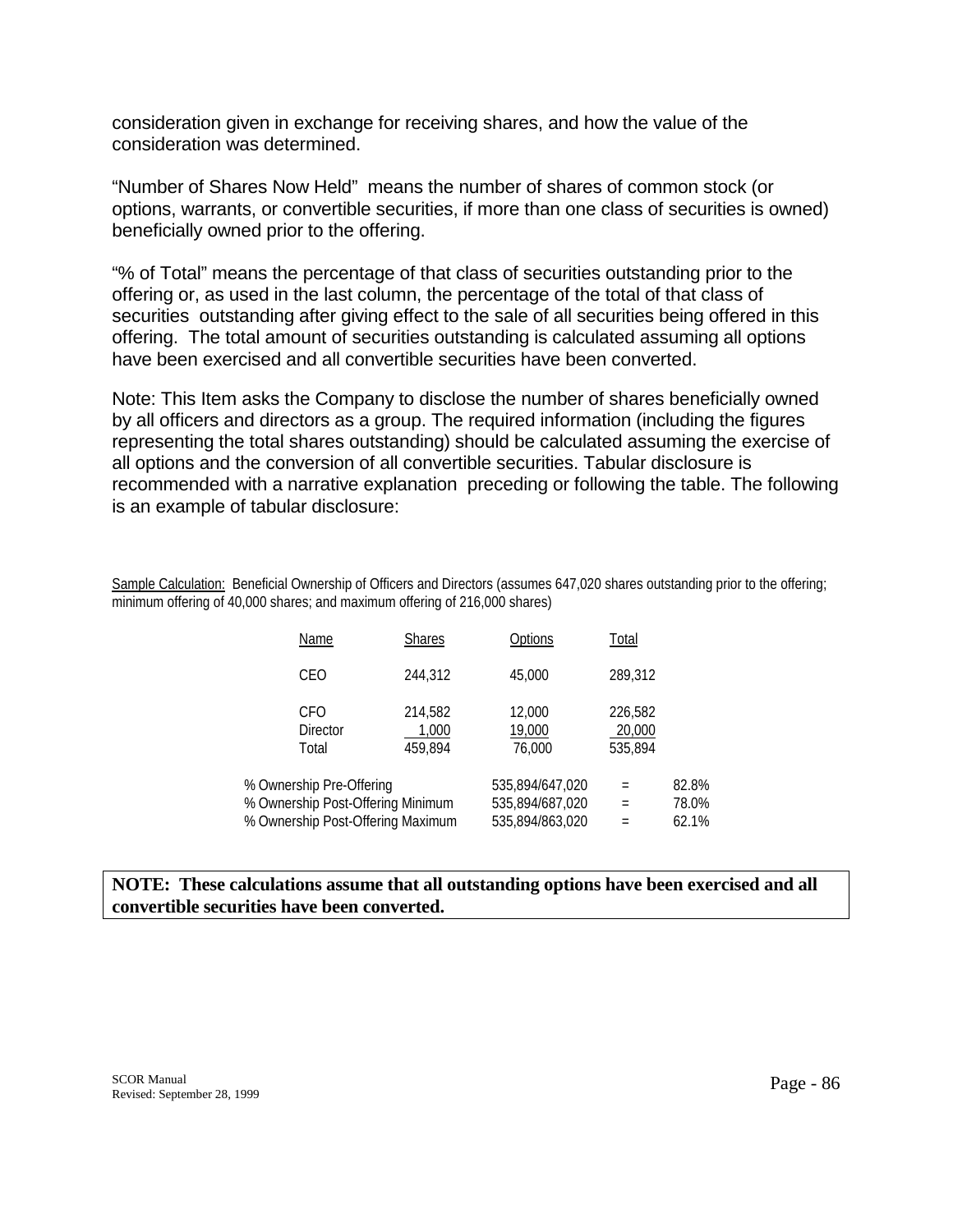# **MANAGEMENT RELATIONSHIPS AND TRANSACTIONS**

## **FAMILY RELATIONSHIPS**

107. Is there a family relationship between any Officer, Director, key person, or principal stockholder? [ ] Yes [ ] No If yes, describe.

**FAMILY RELATIONSHIPS.** Describe the nature of any family relationship between any director, executive officer, key person, 10% stockholder, or any person nominated or chosen by the Company to become one of the foregoing.

The term "family relationship" means any relationship by blood, marriage, or adoption, but not extending beyond a first cousin.

## **MANAGEMENT TRANSACTIONS**

108. (a) Will the Company use any offering proceeds to acquire assets from any Officer, Director, key person, or principal stockholder?  $[ ]$  Yes  $[ ]$  No

108. (b) Will the Company use any offering proceeds to acquire assets from an associate of any Officer, Director, key person, or principal stockholder?  $[ ] Yes ]$   $[ ] No$ 

108. (c) If the answer to Item 108(a) or (b) is "yes," provide detailed information about each transaction. Include the name of the person, the cost to the Company, the method used to determine the cost, and any profit to the seller.

The Company must disclose acquisitions to be made with offering proceeds.

**ACQUISITION OF ASSETS.** You should respond fully to this Item. Even if a particular acquisition of assets is already discussed in Item 30, Use of Proceeds, you should emphasize the particular acquisition of assets, in this Item. The acquisition of assets usually will be purchases by the Company. However, a long term lease might also be considered to be an acquisition of assets. If so, you should describe it as if it were a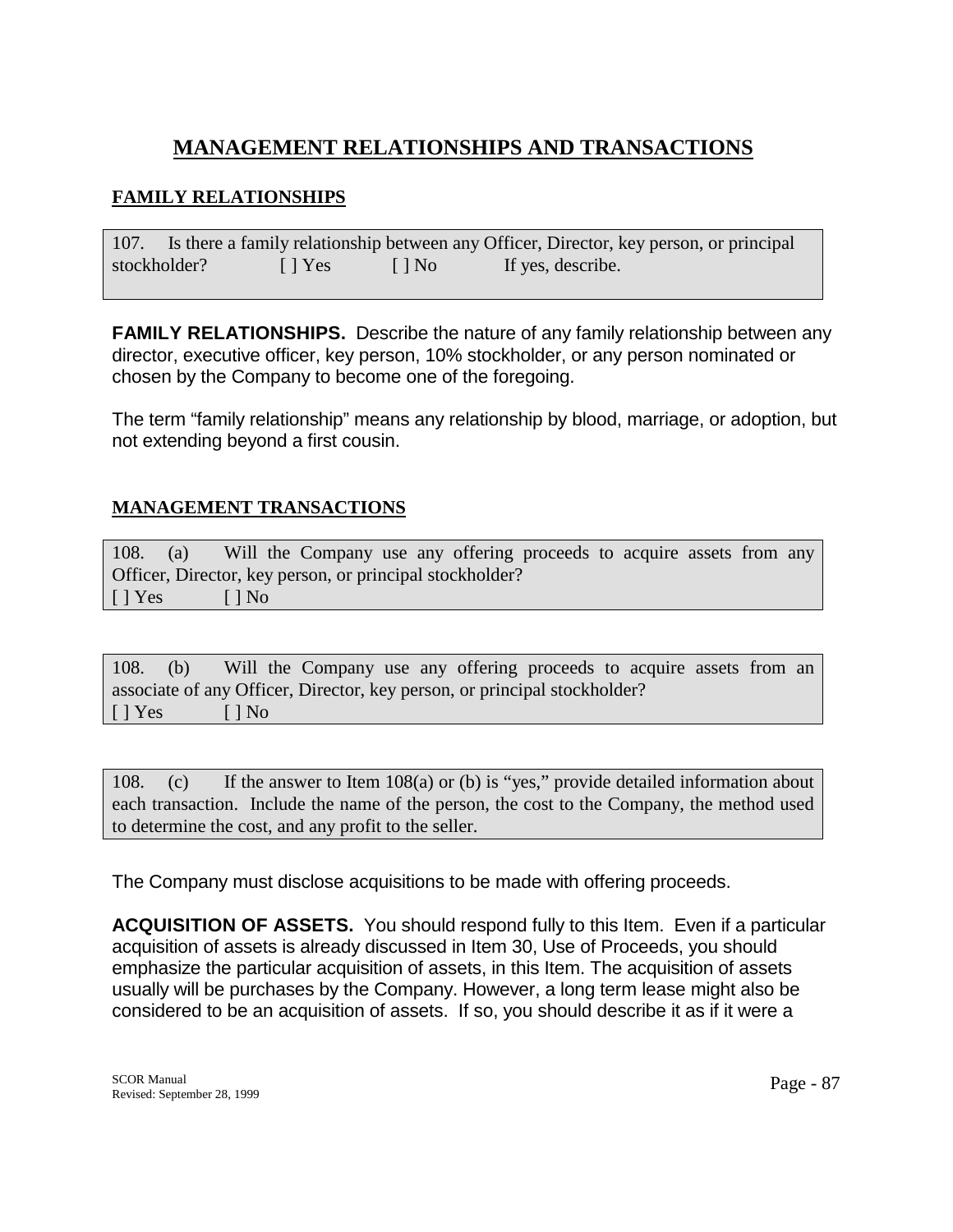purchase. The Company must set out the cost and material terms of the acquisition transaction.

**PRINCIPAL STOCKHOLDERS.** As set forth in Item 105 a person is a "principal" stockholder" if the person beneficially owns, directly or indirectly, 10% or more of the common or preferred stock (or equity interests) presently outstanding. If the shares are held by family members, through corporations or partnerships or otherwise in a manner that would allow a person to direct or control the voting of shares, the Company must include these shares as beneficially owned.

**ASSOCIATE.** An associate includes a person who is an officer, director, a partner, or is a direct or indirect beneficial owner of 5% or more of any class of equity security of an affiliate; a trust or estate in which an affiliate has a substantial beneficial interest or for which an affiliate serves as a trustee or in a similar capacity; or an affiliate's spouse and an affiliate's relative by blood or marriage.

**VALUATION.** If the Company is purchasing an asset from an associate, you should disclose the name of the person, the cost to the Company, and the method of determining the cost. One method of determining cost is the fair market value as established by a market for the particular asset. The cost to the seller might form the basis for the cost to the Company. Generally you should disclose the lower of the seller's cost or market value. You also might disclose the asset's chain-of-title back to an independent third party so as to demonstrate a starting point for fair market value or original cost.

If the Company has obtained or will obtain an appraisal of the value of the asset to be acquired, disclose the value. If the Company has not obtained an appraisal, disclose that fact.

**DISCLOSURE OF PROFIT.** The Item requires the Company to disclose any profit to an officer, director, employee, principal stockholder, or an associate. Based upon their relationship with the Company, these persons should be required to disclose their profit. The seller acquired the property for a certain amount and sold it for a certain amount so that the profit may be estimated in that manner. The seller of the asset must report profits earned for income tax purposes, usually calculated as the sale price minus the cost basis in the asset. If the seller cannot determine what his or her basis is, the Company should assume that the seller's tax basis is zero and insist that the entire amount received be disclosed as profit.

**RISK FACTORS.** At a minimum, the Company must disclose that any transaction with an officer or director or other affiliated person was not engaged in as an arms-length transaction. Additionally, if the method of determining the value is not based on the lower of fair market value or the cost to the seller a special disclosure covering this must be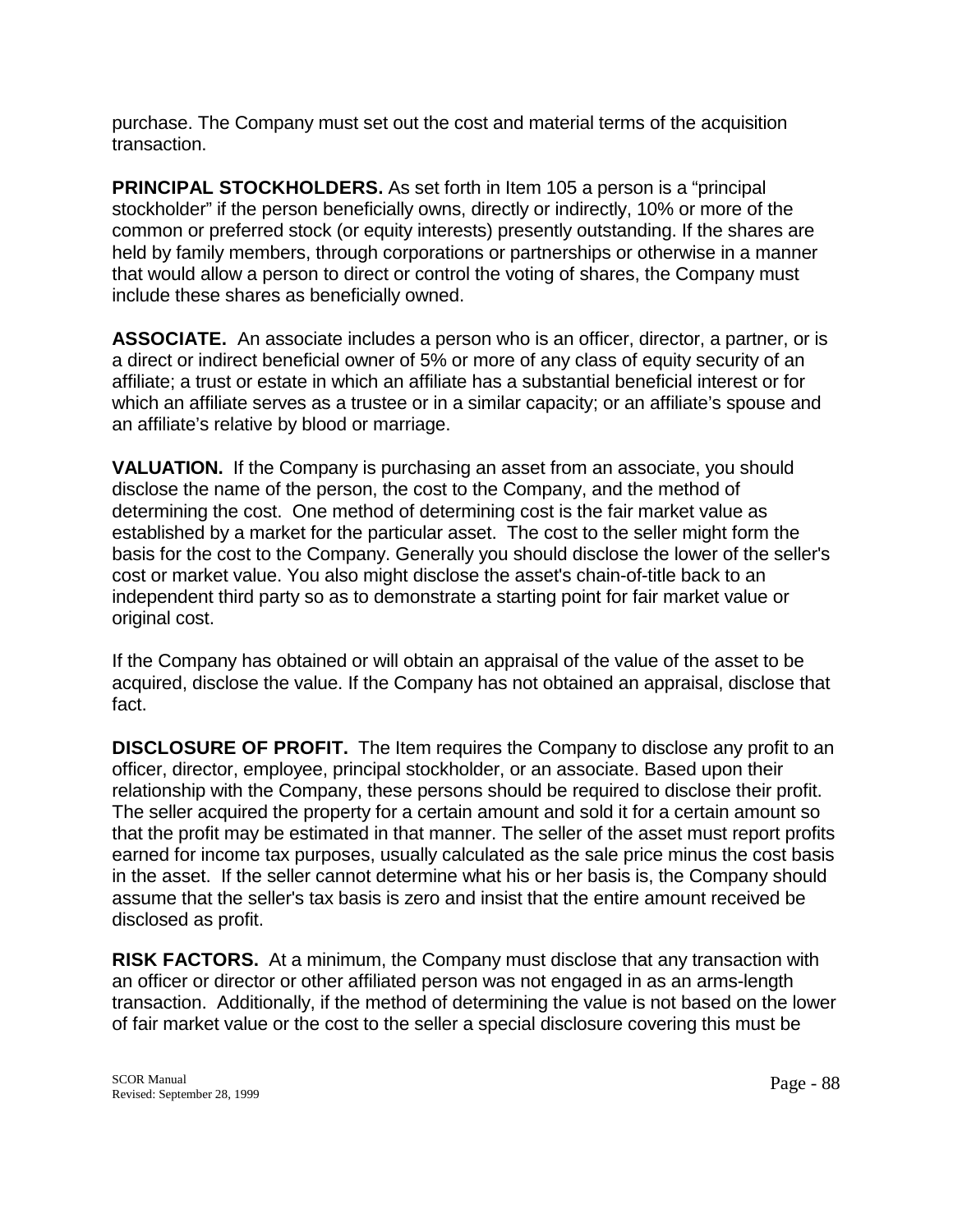made. If the Company has not obtained an appraisal of the particular asset being acquired, an appropriate risk factor also might be needed.

| 109. | (a) | Will the Company use any offering proceeds to reimburse any Officer, Director,                     |        |           |
|------|-----|----------------------------------------------------------------------------------------------------|--------|-----------|
|      |     | key person, or principal stockholder for services already rendered, assets previously transferred, |        |           |
|      |     | or moneys loaned or advanced, or otherwise?                                                        | [ Yes] | $\Box$ No |

109. (b) If yes, provide detailed information about each transaction. Include the name of the person, the cost to the Company, the method used to determine the cost, and any profit to the person.

**REIMBURSEMENT.** You should disclose if any amount of the proceeds is to be used to reimburse an officer, director, employee or stockholder for past services, assets transferred, moneys loaned and any other such transactions. Reimbursement covers actual out of pocket payments. A typical example of reimbursement arises upon the formation of the Company. A person may advance funds for legal services for the formation of the Company and may also advance funds for the initial accounting in preparation for the securities offering.

You should discuss the particular transaction and the benefit to the Company; evaluate the services rendered or assets transferred to the Company; and finally, the value to be reimbursed. Additionally, disclose whether the person is making any profit on the particular transaction. Generally, a person may not seek reimbursement for activities that have not benefited the Company, such as for his or her own purchase of Company stock.

| 110. | (a) | Has the Company made loans to any Officer, Director, key person, or principal |               |                    |
|------|-----|-------------------------------------------------------------------------------|---------------|--------------------|
|      |     | stockholder within the last two years?                                        | $\vert$   Yes | $\Box$   No $\Box$ |

110. (b) Does the Company plan to make loans to its Officers, Directors, key persons, or principal stockholders in the future?  $[ ] Yes ]$   $[ ] No$ If yes, describe any policies the Company has adopted to deal with the conflicts of interest in these transactions:

**DISCLOSURE OF LOANS**. You should disclose in the Disclosure Document if the Company is permitted to make loans to its officers, directors, key persons or principal stockholders in the future, excluding advances made in the normal course of business for travel, business expense and similar ordinary operating expenditures. Disclosure should include whether loans must be approved by a resolution of the Board of

SCOR Manual SCOR Manual Page - 89<br>Revised: September 28, 1999 Page - 89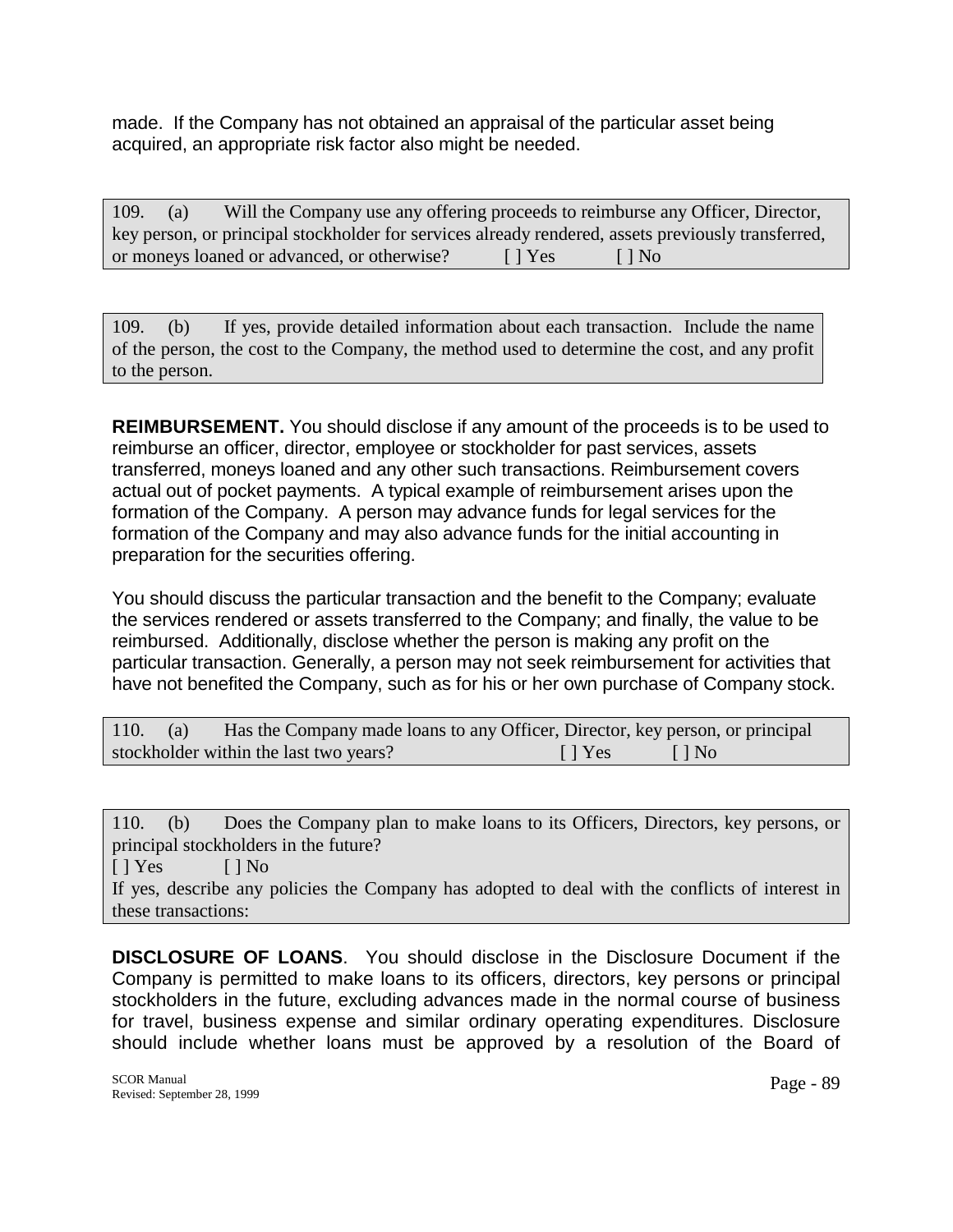Directors and what role, if any, independent directors play in the approval process. Disclose any steps to be taken by the Company to determine if the loans should be made, including purpose for the loans, repayment schedules, maturity lengths, interest rates, credit reports, and promissory notes.

|  |  | 111. (a) Has the Company done business with any Officer, Director, key person, or |  |  |           |  |  |
|--|--|-----------------------------------------------------------------------------------|--|--|-----------|--|--|
|  |  | principal stockholder within the last two years? [] Yes                           |  |  | $\Box$ No |  |  |

|  | 111. (b) Is the Company currently doing business with any Officer, Director, key person, |         |           |  |  |
|--|------------------------------------------------------------------------------------------|---------|-----------|--|--|
|  | or principal stockholder?                                                                | I l Yes | $\Box$ No |  |  |

111. (c) Does the Company plan to do business with its Officers, Directors, key persons, or principal stockholders in the future? [ ] Yes [ ] No If yes, describe any policies the Company has adopted to deal with the conflicts of interest in these transactions:

**DISCLOSURE**. You should disclose if the Company is permitted to do business with its officers, directors, key persons or principal stockholders in the future. Disclosure should include whether business arrangements will be on terms comparable to those available from unaffiliated third parties. Disclose any approval process required by the Board of Directors and what role, if any, Directors not having an interest in the business arrangements play in the approval process.

112. Explain any "yes" answers to Items 110(a), 111(a), or 111(b). State the principal terms of any significant loans, agreements, leases, financing, or other arrangements.

**TRANSACTIONS WITH MANAGEMENT**. Describe any material transactions involving the purchase or sale of assets by the Company (or any of its subsidiaries) other than in the ordinary course of business. You should state the cost of those assets to the purchaser and, if acquired by the seller within the previous two years of the transaction, the cost to the seller. Describe the methods used in determining the Company's purchase or sale price and the name(s) of the person(s) making that determination.

**MATERIALITY OF AN INTEREST.** To determine if a transaction needs to be disclosed, consider the relationship between the parties and the amount of the transaction as well as its importance to the Company and prospective stockholders.

113. (a) Has any Officer, Director, key person, or principal stockholder guaranteed or cosigned the Company's bank debt or other obligations? [ ] Yes [ ] No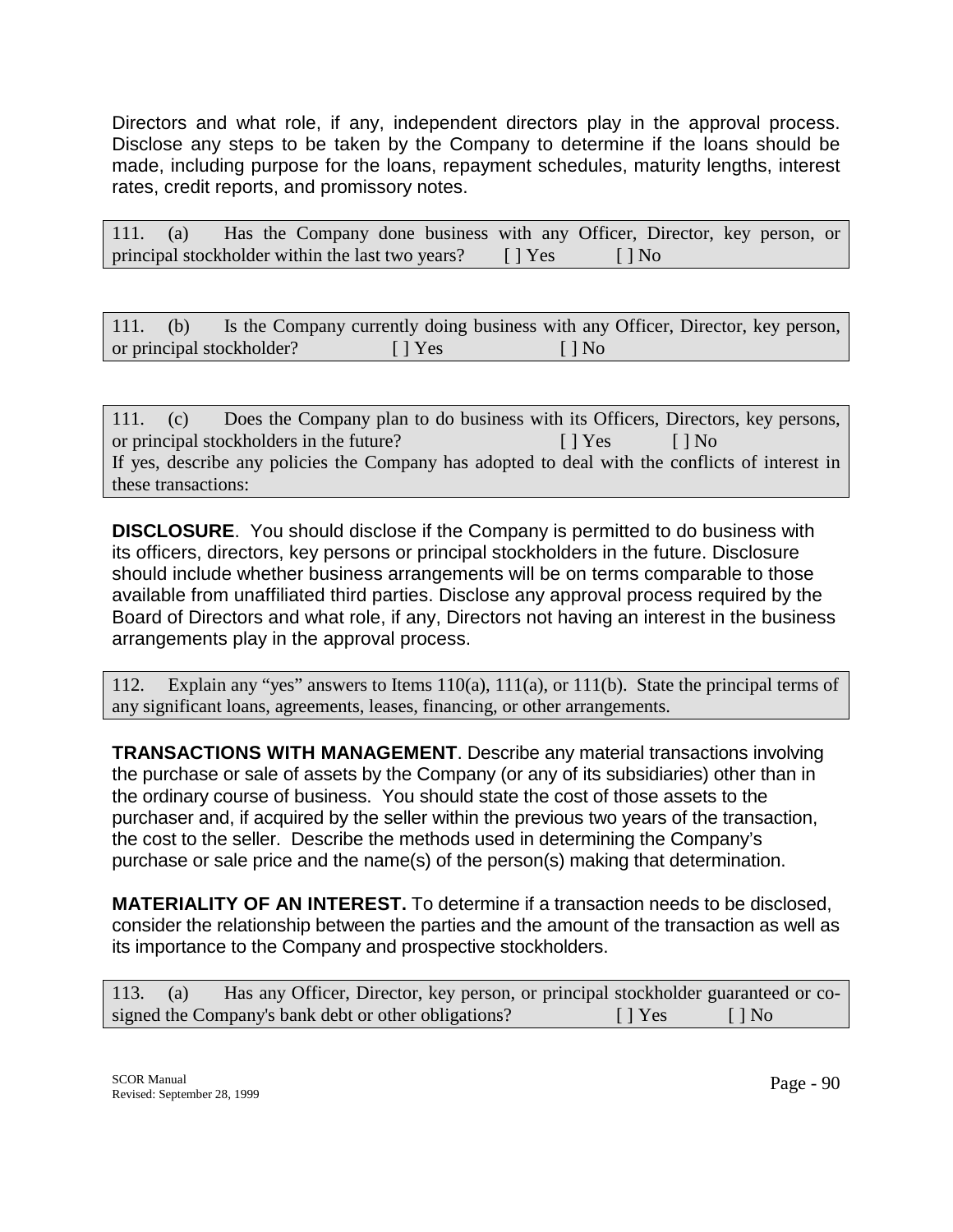113. (b) If yes, explain the terms of each transaction and describe the Company's plans for repayment.

# **LITIGATION**

114. Describe any recent or pending litigation or administrative action which has had or may have a material effect upon the Company's business, financial condition, or operations. State the names of the principal parties, the nature and current status of the matters, and the amounts involved.

115. Describe any threatened litigation or administrative action that may have a material effect upon the Company's business, financial condition, or operations. State the names of the principal parties, and the nature and current status of the matters.

**INTRODUCTION**. In response to Items 114 and 115 the Company or its counsel should evaluate the merits of each pending litigation proceeding, including the potential impact on the Company's business, and financial condition.

**SCOPE OF LITIGATION DISCLOSURE.** You should disclose any litigation that is likely to have a material effect on the Company. Disclosure includes information not only about present pending litigation, but also includes past concluded litigation, and future unasserted claims of which the Company is aware. Disclosure is not limited to actions in which the Company is a party, but also includes separate litigation filed against the Company's directors, officers or key persons if the litigation is likely to have a material effect on the Company. The Company also should disclose any material litigation involving any subsidiary or affiliate. The Company also should include in its litigation disclosure, any outstanding judgments or liens that are a result of litigation.

**MATERIALITY.** If the litigation is material in its effect on the Company, you must disclose that. The Company should use its own judgment to determine if disclosure is needed. If there is any doubt about what is material, the Company should seek the assistance of an attorney or an accountant. A business may routinely generate a certain type of claim, for example, a negligence claim. The claim may not be material unless it exceeds the average for that type of claim. Claims for damages below 10% of the net assets of the Company are not usually material. A proceeding for bankruptcy, receivership or a similar proceeding is always material. Regulatory problems involving securities law violations should always be disclosed. Finally, disclose any material legal proceeding in which certain corporate insiders or affiliates of the Company are in a position that is contrary to that of the Company.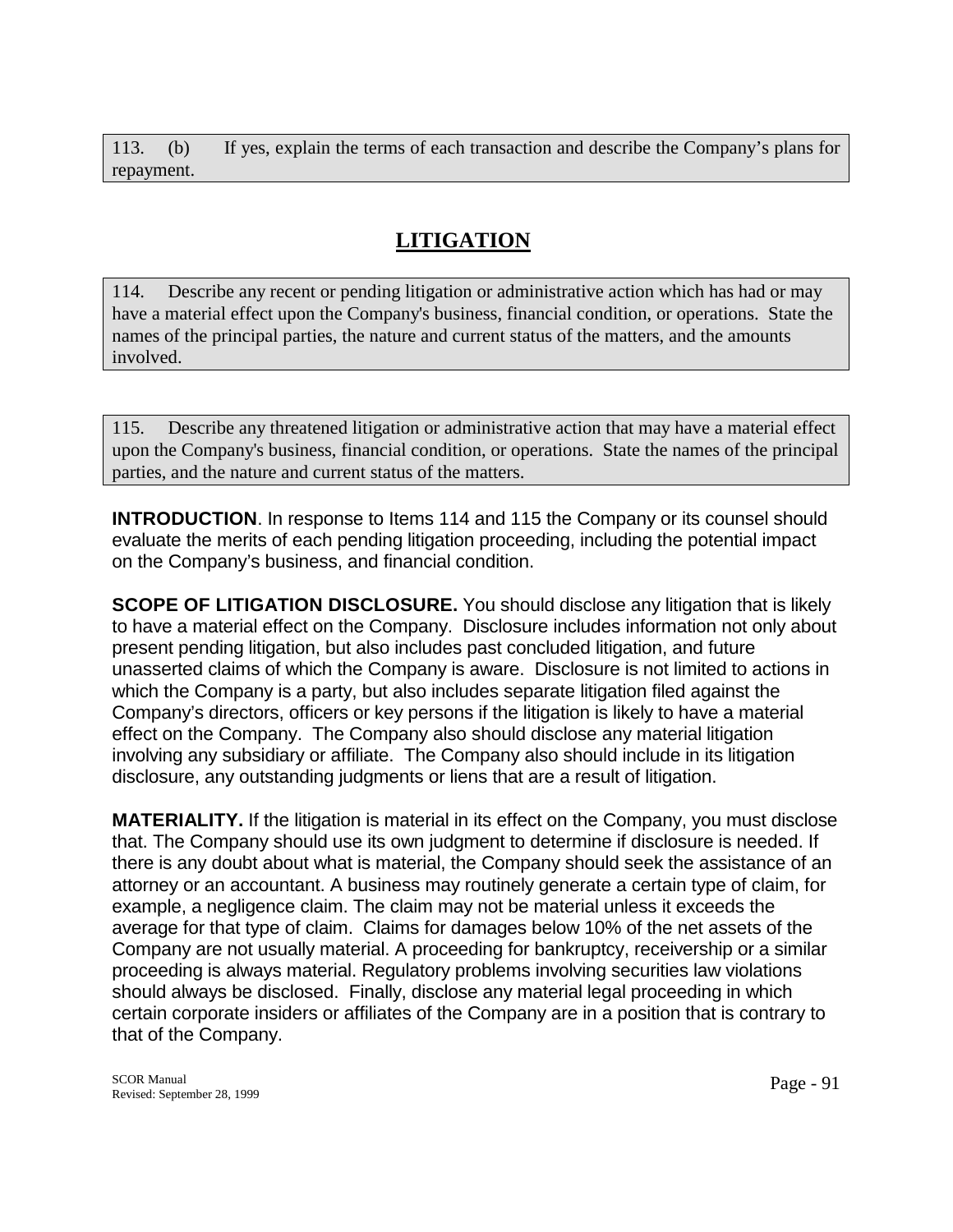In determining the disclosure necessary in the Company's financial statements, answer the question: Should pending or threatened litigation be disclosed as a contingent liability? You should consider the following factors: the period in which the underlying cause of action occurred; if the litigation is pending, the probability of an unfavorable outcome, or if the litigation is threatened, the probability that a suit may be filed and the possibility of an unfavorable outcome; and, the ability to reasonably estimate the amount or range of potential losses.

Counsel for the Company should be asked to assess the likelihood that the company may lose. Based on the ability to reasonably estimate the amount of any contingent liability, an assessment may be required as to the material impact the resulting liability would have on the financial condition of the Company. Ordinarily, contingent liabilities associated with securities law violations must be disclosed.

**CONTENT OF DISCLOSURE.** To fully respond to this Item, you should include the name of the court where the proceeding is pending, a description of the facts underlying the claim and the relief sought.

# **TAX ASPECTS**

## 116. Describe any material tax consequences to investors in this offering.

independent tax advisor, the Company should disclose this fact.

**TAX IMPACT ON INVESTORS.** You should discuss the federal income tax treatment of the Company and its impact on investors. If the Company is set up as an "S Corporation," a limited liability company, or other entity in which income is usually "passed through," you should discuss the impact on investors. Investors need to know how they will be taxed. Discuss other relevant tax treatment that may have an impact on investors.

**POTENTIAL LOSS OF S CORPORATION STATUS.** The primary risk involved in S corporation status is the Company's potential loss of that status. Disqualifying factors should be discussed in light of the individual circumstances of the issuer.

#### **FEASIBILITY OF S CORPORATION STATUS FOR COMPANIES REGISTERING AN OFFERING.** Because an S Corporation may have only 75 stockholders and one class of stock, an exemption from any state registration process should be actively pursued prior to considering registration. A Company claiming S corporation status that files an application should retain a qualified tax advisor to evaluate the tax aspects and risks and obtain a written analysis or opinion. If such analysis and opinion is not obtained from an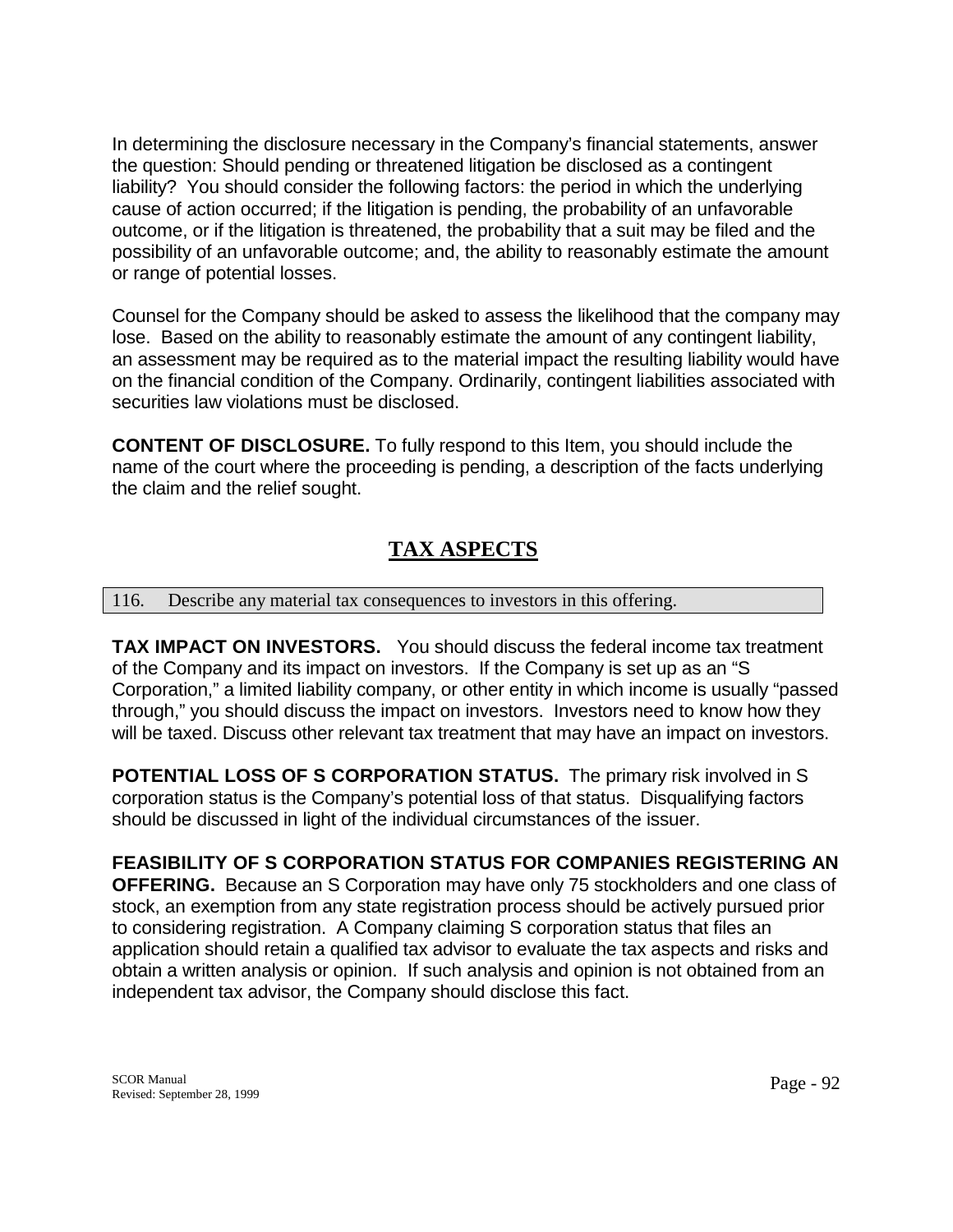**LIMITED LIABILITY COMPANIES**. Since this type of entity may provide the tax advantages of a limited partnership and the liability protection of a corporation and may issue multiple classes of stock, you should discuss any tax impact on the company and its members.

**REIT'S AND COOPERATIVES.** Certain types of businesses organized under state law as corporations may qualify for special tax treatment. Two possible examples are the real estate investment trust and the cooperative. If a corporation qualifies as a REIT or a coop for tax purposes, there may be a substantial individual tax impact on the members, which you should disclose to potential investors.

**NET OPERATING LOSSES.** Some companies may have accumulated a substantial net operating loss that may be carried forward into subsequent tax years to shelter income. If the Company intends to emphasize this disclosure in the offering, specific and accurate disclosure, should be included.

# **OTHER MATERIAL FACTORS**

117. Describe any other material factors, either adverse or favorable, that will or could affect the Company or its business or which are necessary to make any other information in this Disclosure Document not misleading or incomplete.

**CATCH ALL.** The Items in this Disclosure Document do not cover all industries and types of businesses. You may find it necessary to add material disclosure under this Item that is not covered elsewhere. You should understand that an investor may not be able to make an informed investment decision unless full and complete information about the Company is given when completing the Disclosure Document.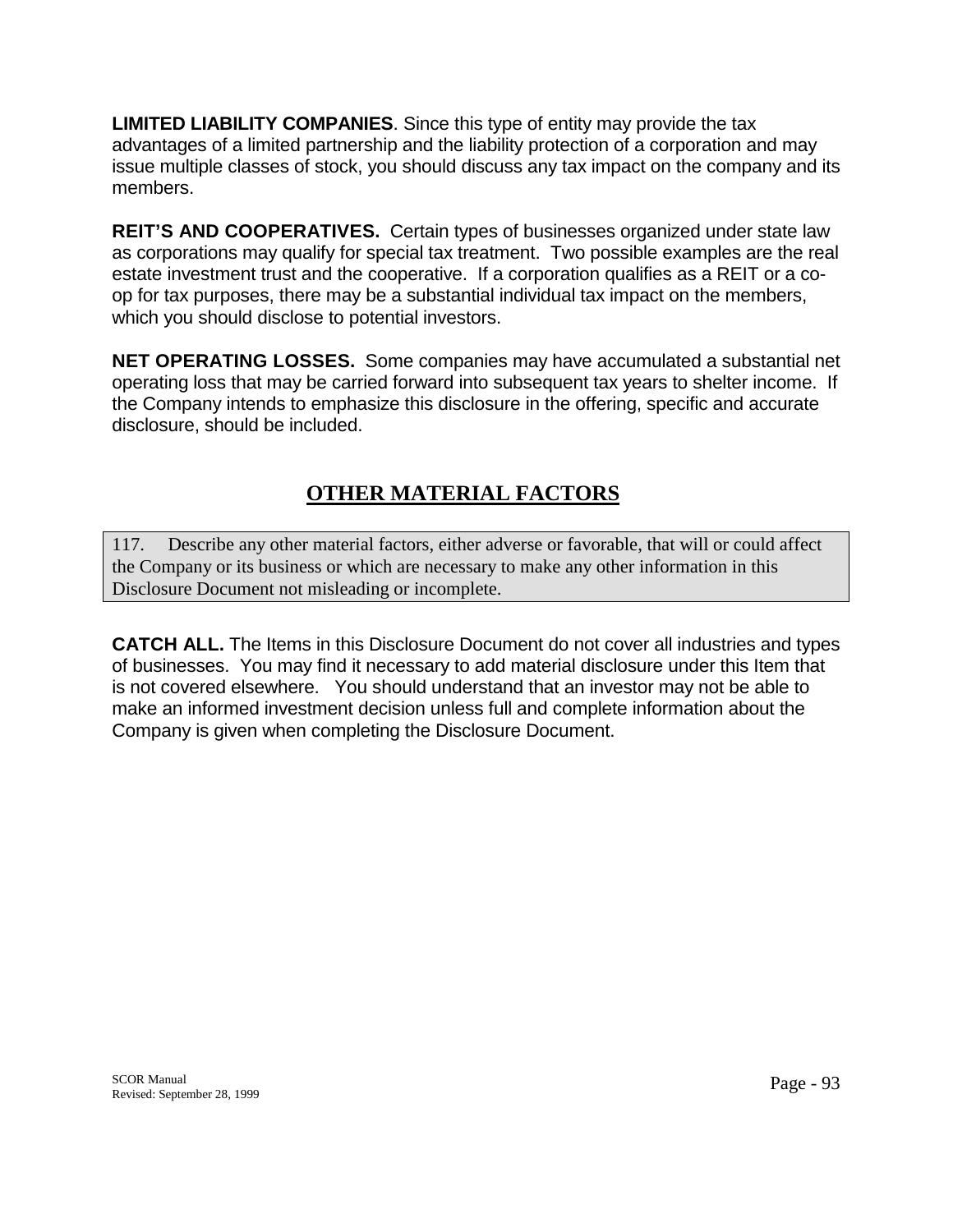# **ADDITIONAL INFORMATION**

118. (a) Describe the types of information that the Company will provide to security holders in the future.

## 118. (b) Describe the schedule for providing this information.

Your Disclosure Document should disclose what financial information about the company's progress will be provided after the offering of securities has been completed. You also should disclose when that information will be provided. Generally, stockholders will receive an annual report within 120 days after the end of your fiscal year. The report should contain financial statements prepared in accordance with generally accepted accounting principles and reviewed by independent certified public accountants in accordance with the accounting and review service standards promulgated by the American Institute of Certified Public Accountants. See Appendix B.

## 118. (c) Attach the Company's financial statements to the Disclosure Document.

**GENERAL INSTRUCTIONS FOR FINANCIAL STATEMENTS.** There should be total consistency between the information in the narrative responses to Disclosure Document Items and the information appearing in the Financial Statements, including the accompanying Notes. You should contact your securities regulator to discuss financial statement requirements, as certain states have financial statement requirements that differ from those discussed in this manual.

**FINANCIAL STATEMENTS.** Attach to the Disclosure Document for the Company and its consolidated subsidiaries, a balance sheet as of the end of the most recent fiscal year. If the Company has been in existence for less than one fiscal year, attach a balance sheet as of the date within 135 days of the date of filing the registration application. If the first effective date of state registration, as set forth on the Cover Page of the Disclosure Document, is within 45 days after the Company's fiscal year end and financial statements for the most recent fiscal year are not available, the balance sheet may be as of the end of the preceding fiscal year. An additional balance sheet, at least as current as the end of the Company's most recent third fiscal quarter, should be included. Also attach, for the Company and its consolidated subsidiaries, and for its predecessors, statements of income and cash flows and statements of changes in stockholders' equity for the most recent fiscal year or such shorter period as the Company (including predecessors) has been in existence. In addition, for any interim period at least as current as the end of the Company's most recent third fiscal quarter, attach statements of income and cash flows.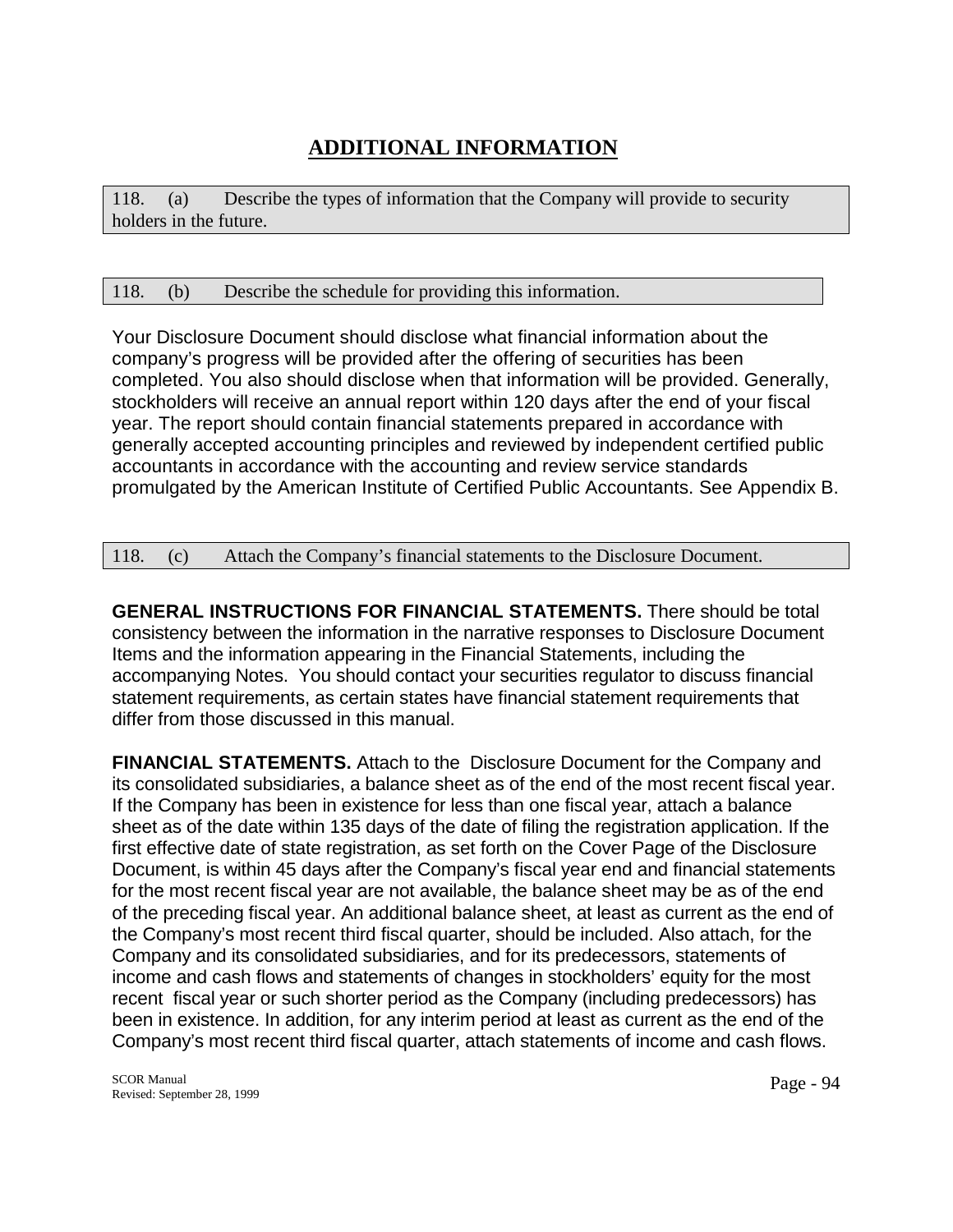Financial statements shall be prepared in accordance with generally accepted accounting principles. If the Company has not conducted significant operations, statements of receipts and disbursements shall be included in place of statements of income. Interim financial statements may be unaudited. All other financial statements shall be audited by independent certified public accountants; provided, however, that if each of the following four conditions are met, such financial statements in place of being audited may be reviewed by independent certified public accountants in accordance with the Accounting and Review Service Standards promulgated by the American Institute of Certified Public Accountants: (a) the Company shall not have previously sold securities in an offering involving the general solicitation of prospective investors using advertising, mass mailings, public meetings, "cold call" telephone solicitation or any other method directed toward the public, (b) the Company has not been previously required under federal or state securities laws to provide audited financial statements in connection with any sale of its securities, (c) the aggregate amount of all previous sales of securities by the Company (exclusive of any debt financing with banks and similar commercial lenders) shall not exceed \$1,000,000, and (d) the amount of the present offering does not exceed \$1,000,000.

If since the beginning of its last fiscal year the Company has acquired another business, you should provide a pro forma combined balance sheet as of the end of the fiscal year, and a pro forma combined statement of income as if the acquisition had occurred at the beginning of the Company's last fiscal year, and any of the following exists: (a) the investments in and advances to the acquired business by the Company and its subsidiaries (other than the acquired business) exceed 20% of the Company's assets on its consolidated balance sheet at the end of the Company's last fiscal year, (b) the Company's and its subsidiaries (other than the acquired business') proportionate share of the total assets (after intercompany eliminations) of the acquired business exceeds 20% of the assets on the consolidated balance sheet, or (c) the Company's and its subsidiaries (other than the acquired business') equity in income from continuing operations before income taxes, extraordinary items and cumulative effect of a change in accounting principle, of the acquired business exceeds 20% of such income of the Company and its consolidated subsidiaries for the Company's last fiscal year.

The financial statements should reflect all stock splits (including reverse stock splits), stock dividends and recapitalizations even if they have occurred since the date of the financial statements.

Any responses to Items in the Disclosure Document discussing income or revenues should identify the accounting period(s) involved and those figures should agree with the figures on the Income Statement for the same period(s). Any discussion of outstanding shares, warrants, and options (both in number and price) in your Disclosure Document should take into account stock splits and stock dividends. Often the stock dividends and splits are reflected only in the Financial Statements (or in a subsequent event Note to the latest Financial Statement).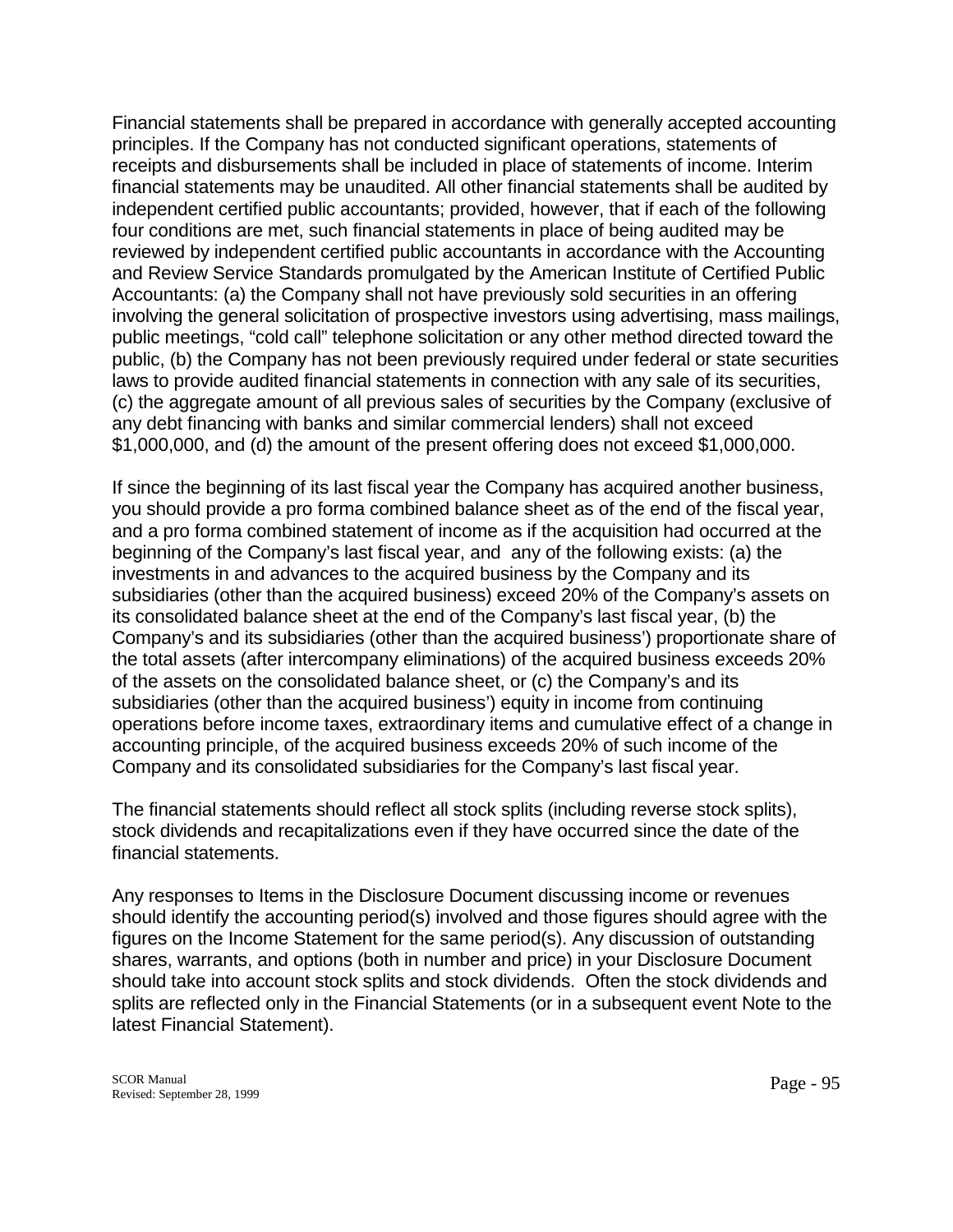The above discussion of financial statements may appear to permit the Company to include only the Balance Sheet and Income Statement in an annual report. In order for the financial statements to be in accordance with generally accepted accounting principles, the Company must also present the Statement of Cash Flows and the Statement of Retained Earnings.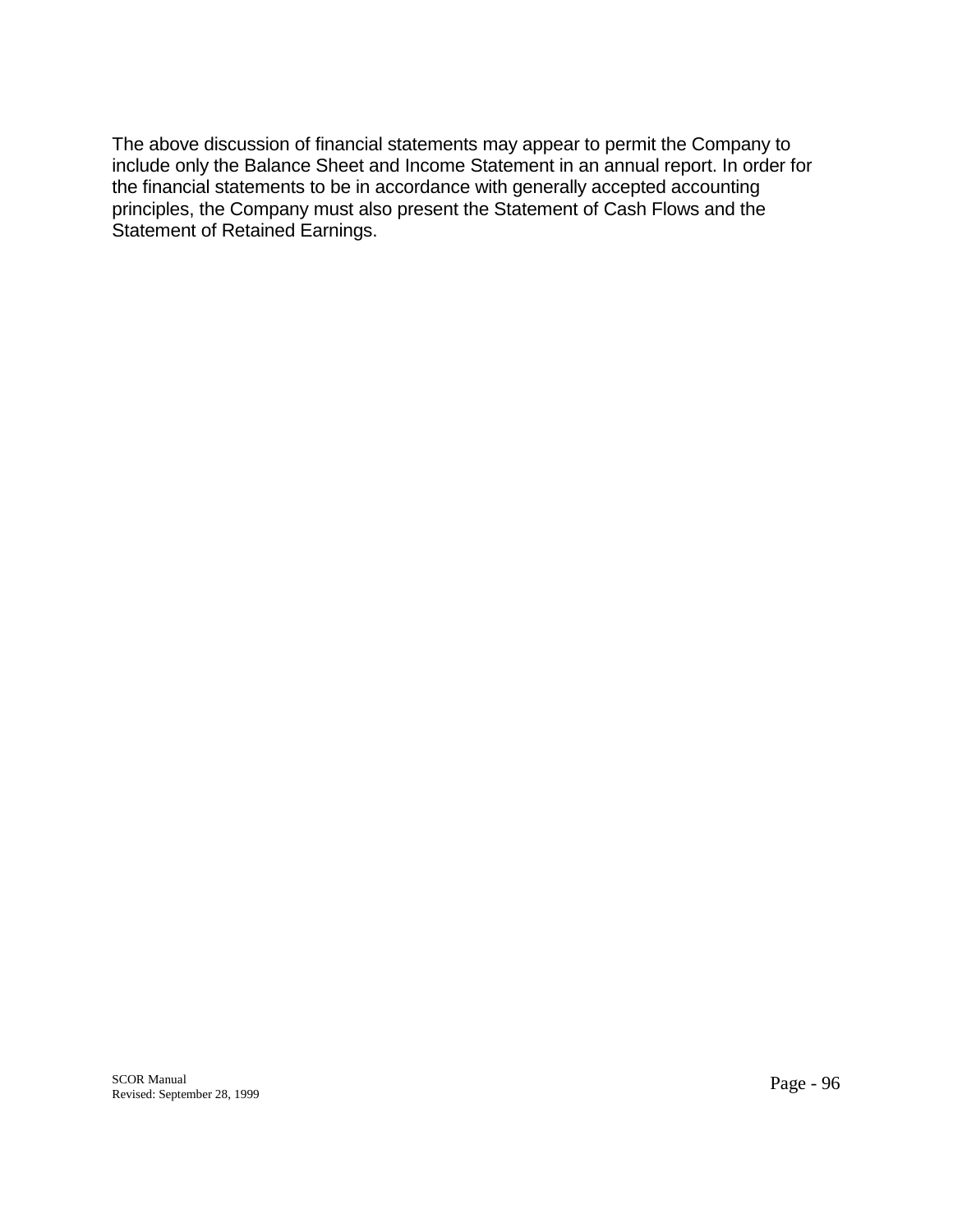#### SIGNATURES:

 The Company's Chief Executive Officer, Chief Financial Officer, and its Directors must sign this Disclosure Document. When they sign this Disclosure Document, they represent that they have diligently attempted to confirm the accuracy and completeness of the information in the Document.

 When the Chief Financial Officer signs this Disclosure Document, he or she represents that the financial statements in the Document have been prepared in accordance with generally accepted accounting principles which have been consistently applied, except where explained in the notes to the financial statements and represents that the financial statements fairly state the Company's financial position and results of operations, or receipts and disbursements, as of the dates and period(s) indicated. He or she also represents that year-end figures include all adjustments necessary for a fair presentation under the circumstances.

| <b>Chief Executive Officer:</b> | Directors: |
|---------------------------------|------------|
| Title                           |            |
| <b>Chief Financial Officer:</b> |            |
| Title:                          |            |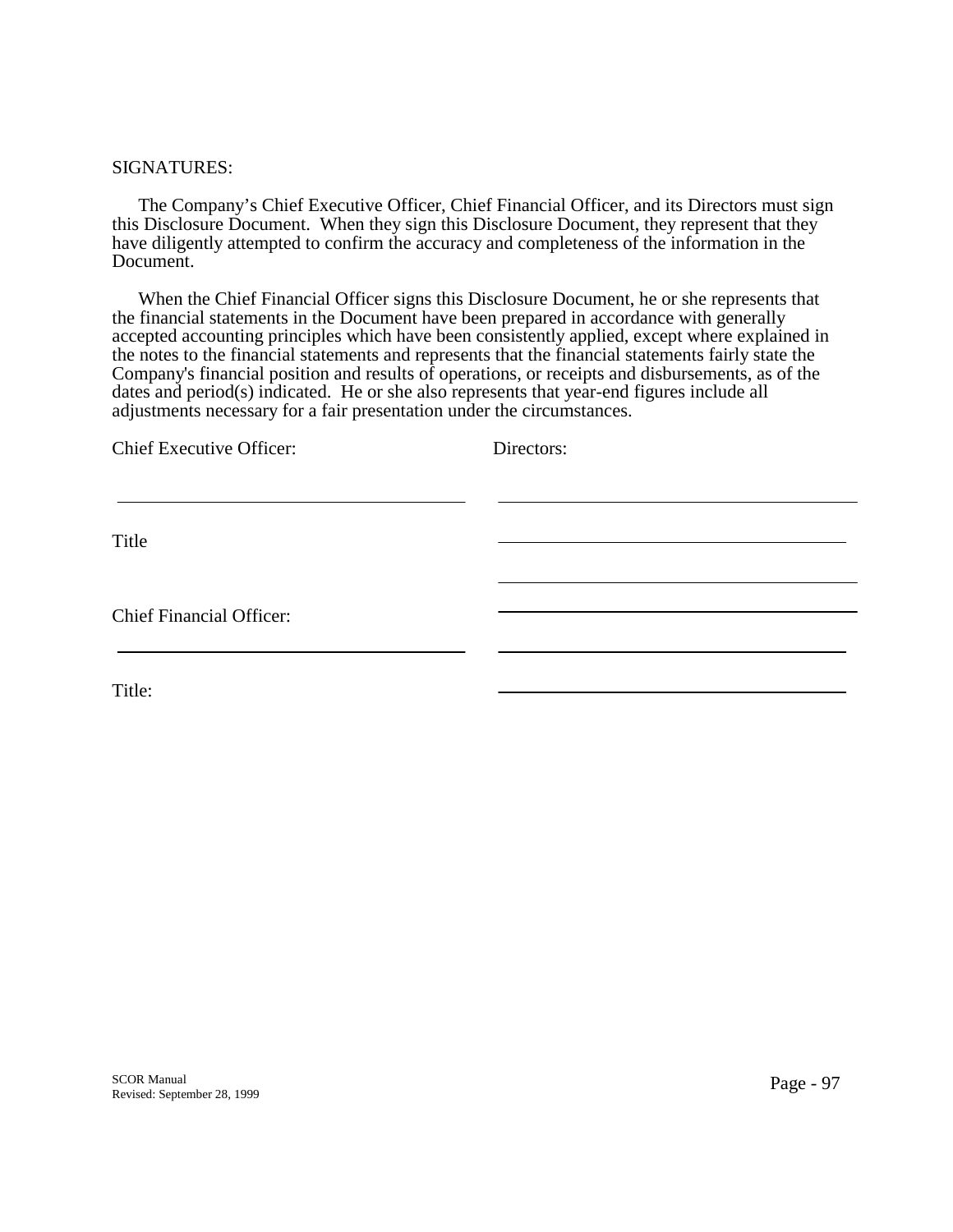# **Appendix A**

## **SAMPLE RISK FACTORS**

These examples are intended to aid the Company in developing risk factor disclosure for the Company's own offering. These examples should not be copied word for word nor will they apply to every offering. An offering may require risk factor disclosure for which an example is not included in this list. Each risk factor should summarize the potential impact of the risk on the investor and not simply state a fact.

## **For a company with a limited operating history:**

## **We have a limited operating history.**

We were incorporated on *xx/xx/xx* and have been operating only since *xx/xx/xx*. Because we have been operating for only a short period of time, we have not produced a profit. There is no assurance that we will ever produce a profit. As a new enterprise, we are likely to be subject to risks our management has not anticipated. We have limited resources and will not be able to continue operating without the proceeds from this offering. It is possible that the proceeds from this offering and our other resources may not be sufficient for us to continue to finance our operations.

## **For a company that has a history of losses with no expectation for immediate profits:**

## **We have incurred losses since inception and may incur future losses.**

We have not yet generated a profit from operations. As of the date of our most recent financial statements, we had an accumulated deficit of \$\_\_\_\_\_\_\_\_\_\_\_\_\_. We expect to continue to experience losses from operations and we cannot predict when or if we will become profitable. If we achieve profitability, we may not be able to sustain it.

## **For a company competing in a highly technical area where products rapidly become obsolete:**

## **The (insert description) business is highly technical and our failure to introduce new products to the market may harm our business.**

We operate in a highly technical industry, which is characterized by frequent introductions of new products and services into the market. Our success will depend, in part, on our ability to improve our present products, to develop new products and to provide necessary services and support. The proceeds of this offering may not provide us with sufficient funds to finance our research and development needs.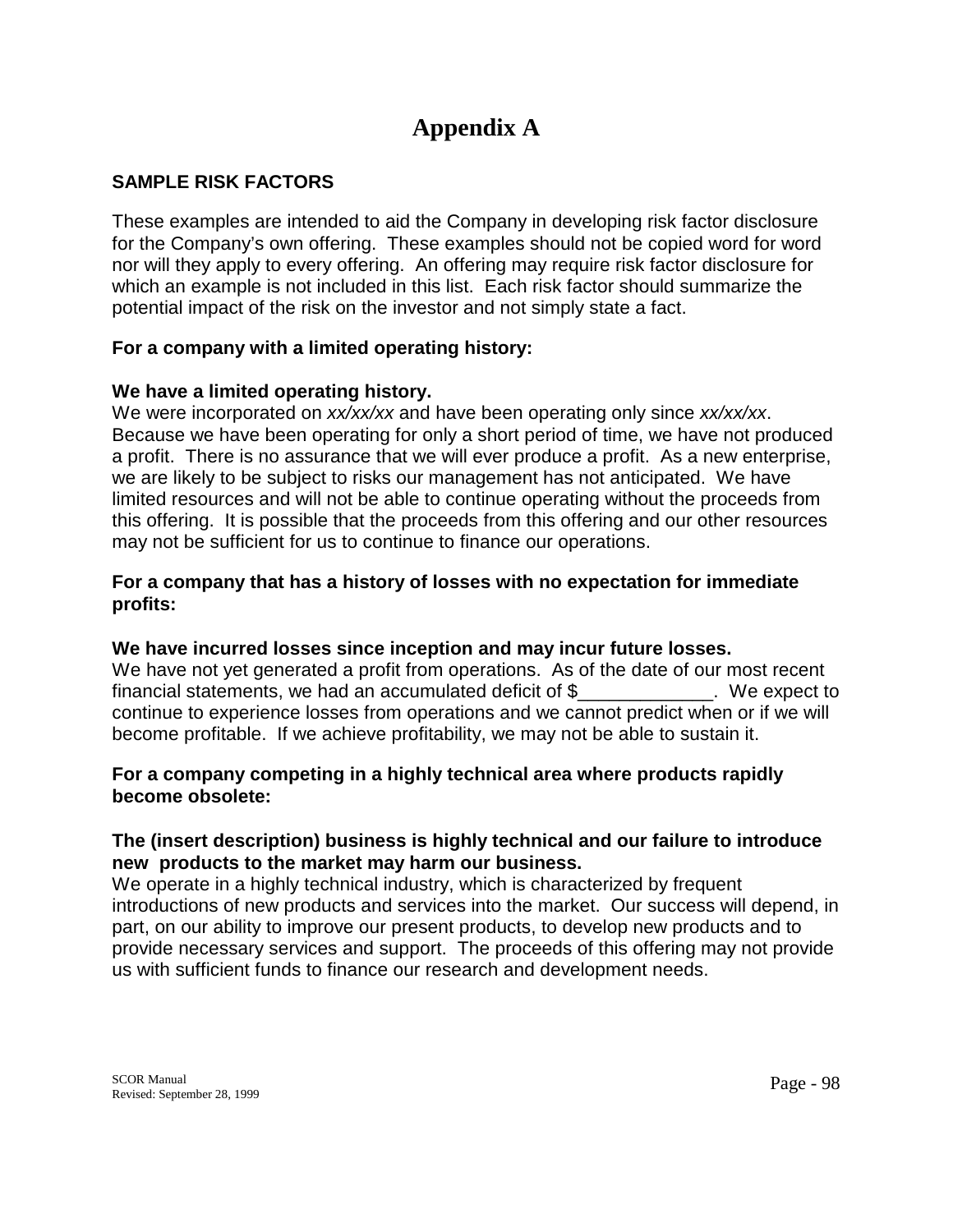## **For a company that competes against larger and better financed companies in a competitive business:**

## **We may not have sufficient financial resources to successfully compete in the (insert description) business.**

A large number of enterprises provide products or services similar to ours. We will be competing with established businesses that have a operating history, and greater financial resources, management experience and market share than we have. There can be no assurance that we will be able to compete or capture adequate market share. We will not be profitable if we cannot compete successfully with other businesses.

## **For a company that depends on the services of a limited number of key persons:**

## **We depend on the services of key employees, whose knowledge of (insert description) would be difficult to replace.**

Our success depends substantially on the services of (insert names and title of key persons). Our business may be harmed if we lose the services of these people and we are not able to attract and retain qualified replacements.

## **For a company with inexperienced management:**

## **Our officers and directors have no experience managing a company in the (insert description) business.**

None of our officers and directors has managed a company in the (insert description) business nor has experience in managing a development stage enterprise. Our ability to operate successfully may depend on our ability to attract and retain qualified technical personnel, who may be in great demand.

## **For a company whose management has been involved in other business ventures that have not been successful:**

## **Our officers and directors have been involved in other business ventures that have not been successful.**

Prior to organizing the Company, (insert name of appropriate officers and directors) operated a business similar to ours in which shareholders lost part or all of their investment. (Insert name of appropriate officers and directors) operated a company in the (insert description) business, which while not similar to our business, also resulted in losses to investors. Our ability to operate successfully may be determined by the ability of our officers and directors to succeed where they have failed before.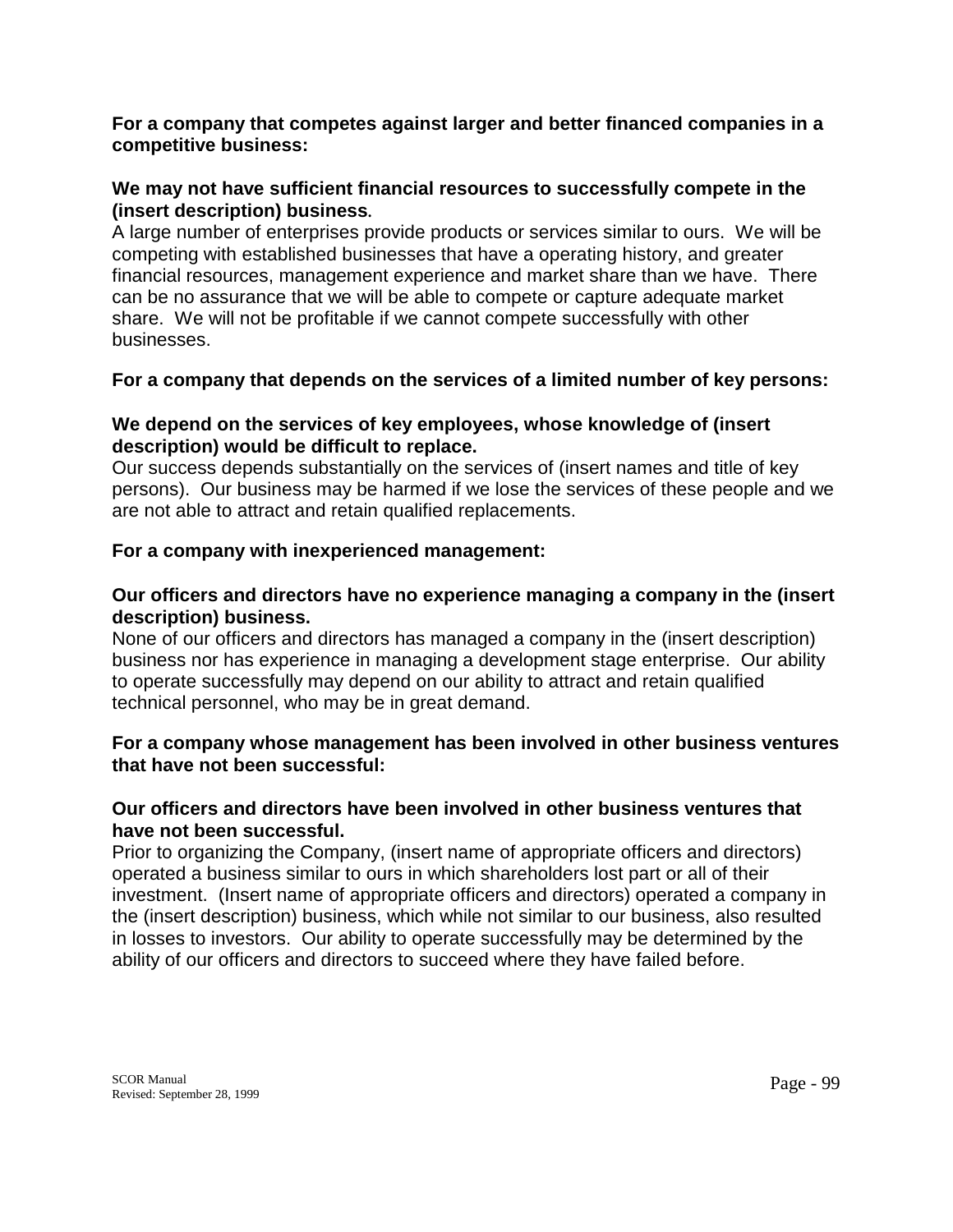## **For a company whose business is highly regulated:**

## **Our failure to comply with government rules and regulations may harm our business.**

Our business must comply with local, state and federal rules and regulations. (BRIEFLY identify type of regulations, e.g., taxation, environmental, licenses.) We believe that we comply with the rules and regulations with which we are required to comply. If we fail to comply with a rule or regulation we may be subject to fines, or other penalties, or our permit or license may be lost or suspended. We may have to stop operating and our investors may lose their entire investment.

## **For a company whose officers, directors or key persons own a substantial number of promotional shares and options**:

## **Our officers, directors and key persons will continue to have substantial control over the Company after the offering.**

Officers, directors and key persons own (insert number) shares of common stock, which will represent (insert number) % of outstanding common stock. Consequently, they will be able to elect all of the directors and control the direction of the Company. They paid an average price of \$\_\_\_\_\_\_\_ per share as compared with the public offering price of \$ \_\_\_\_\_ per share. In addition, they own (insert number) options or warrants which are exercisable to purchase additional shares of common stock at an average price of \$\_\_\_\_\_\_ during the next (insert number) years. See Item 105, Principal Stockholders.

## **For a Company that has significant dilution between the offering price and book value:**

## **The price of a share in this offering is significantly higher than the book value of the stock.**

If we sell only the minimum number of shares in this offering, the book value per share will be \$\_\_\_. This is (insert number) % of the offering price. As a result, investors participating in this offering will incur immediate and substantial dilution. To the extent outstanding options or warrants to purchase our shares are exercised, new investors will incur further dilution. Book value is determined by subtracting liabilities from tangible assets and dividing the answer by the number of outstanding shares.

## **For shares that have no existing market**:

## **Because there is no market for our common stock, you may not be able to sell your shares.**

You may never be able to sell your shares and recover any part of your investment, unless we are able to complete a subsequent public offering or we are able to sell the Company for cash or merge with a public company.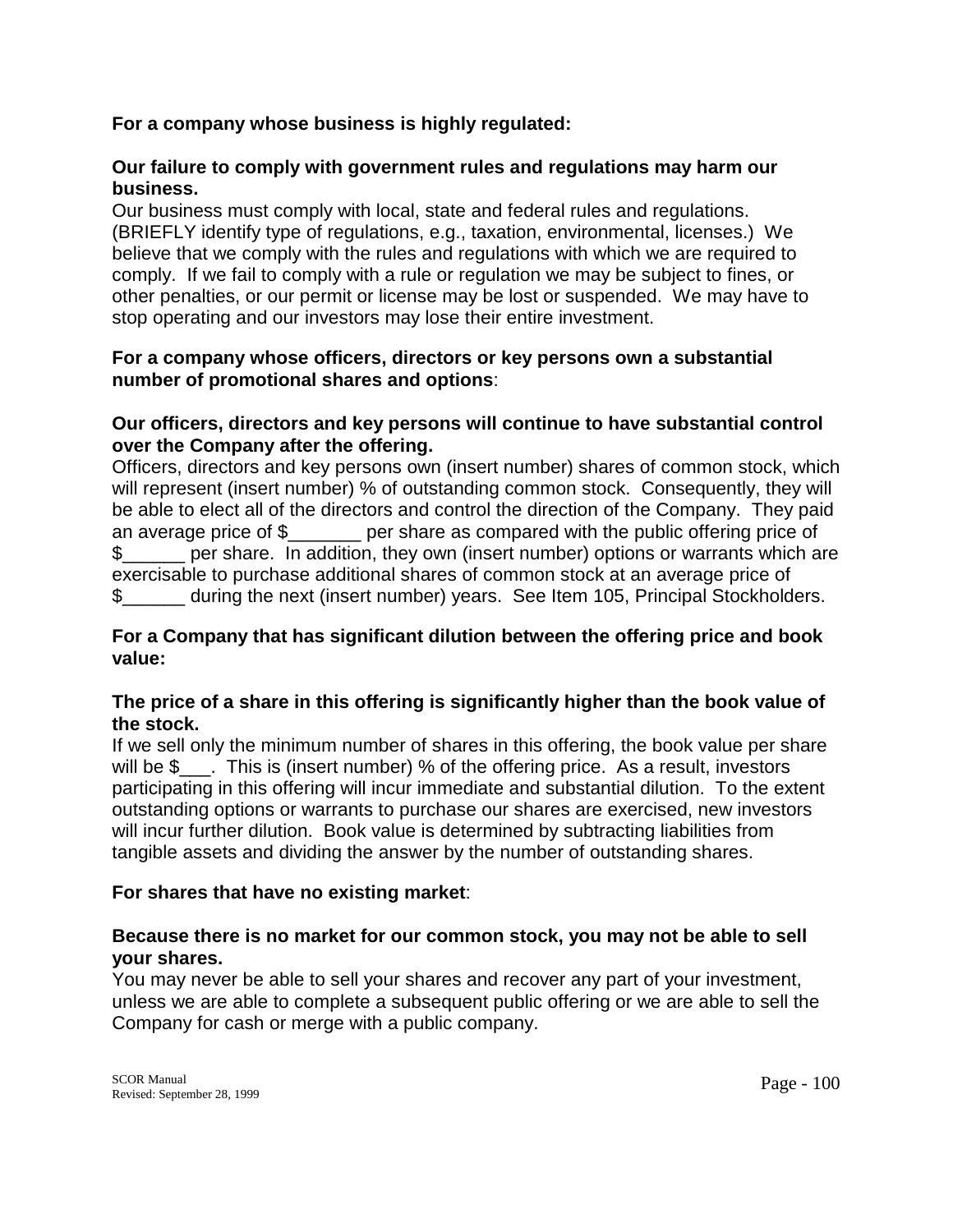## **For an arbitrary offering price**:

## **The offering price of our shares is arbitrary.**

The offering price of \$ per share bears no relationship to established value criteria such as net tangible assets, or a multiple of earnings per share and accordingly should not be considered an indication of the actual value of the Company.

## **For a debt offering where no sinking fund will be established**:

## **We have not established a sinking fund for the purpose of accumulating funds for retiring the (insert name of debt instrument).**

A sinking fund provides for periodic accumulation of funds over the life of the obligation with an independent trustee for the purpose of retiring the (insert name of debt instrument) at maturity. We will not maintain a sinking fund for the retirement of the (insert name of debt instrument) offered here and may not have the ability to retire the obligations when they mature.

## **For a debt offering where there will be no independent trustee**:

**We have not retained an independent trustee to act on investors' behalf in the event of default of our obligation to repay the (insert name of debt instrument).**  We have not retained an independent trustee to act on investors' behalf in the event of default. Therefore, there is no independent third-party to protect investors' interests in the event the Company fails to meet any of the agreements contained in the trust indenture.

## **For an offering to be sold by company employees**:

**We have not retained an independent party to sell the offering and the failure of our officers to sell the offering may result in a shortage of operating funds.** Officers of the Company are offering our shares on a "best-efforts" basis. We have not contracted with an underwriter, placement agent, or other person to purchase or sell all, or a portion of our shares and there is no assurance that we can sell all or any of the shares. Further, if we had hired an underwriter, placement agent, or other independent person to sell the offering, that person would have conducted an independent due diligence examination into our business.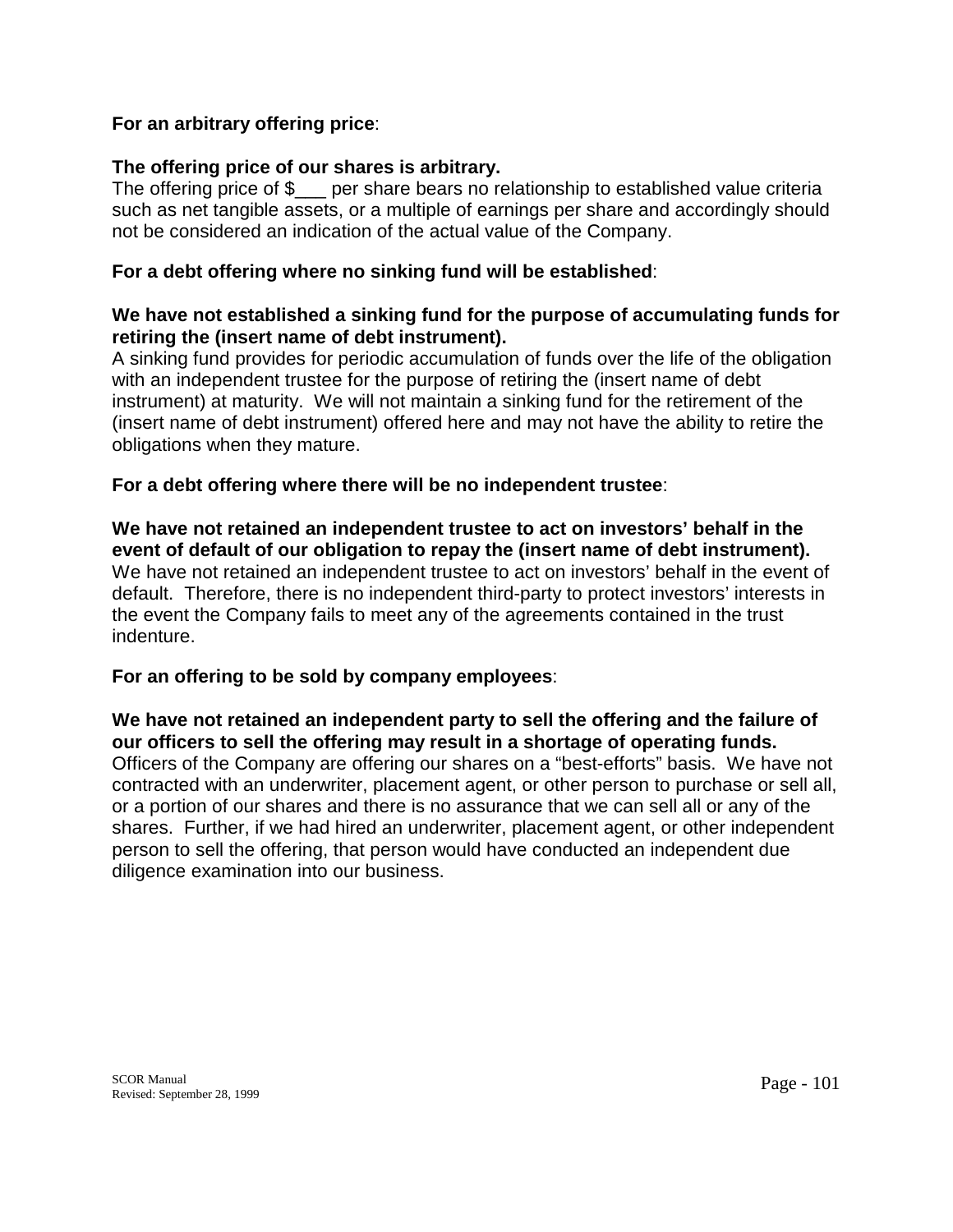# **Appendix B**

## **ACCOUNTING TERMINOLOGY**

The following is a description of some of the more important terms and concepts used in accounting:

#### **FINANCIAL STATEMENTS**

#### **GENERAL PURPOSE FINANCIAL STATEMENTS**

The term "financial statements" refers to a presentation of financial data, including accompanying notes, derived from accounting records and intended to communicate an entity's economic resources or obligations at a point in time or the changes therein for a period of time in conformity with a comprehensive basis of accounting. Financial statements are the means by which the information accumulated and processed in financial accounting is periodically communicated to those who use it. Although financial statements come in a wide variety of forms, which serve various purposes, there are four basic general purpose statements. These are:

 Balance Sheet Statement of Income or Statement of Operations Statement of Retained Earnings or Statement of Changes in Stockholders' Equity Statement of Cash Flows

A **Balance Sheet** is a statement which presents (as of a moment in time, unlike the other three statements which cover a time period) the assets, liabilities, and net worth of an entity. Sometimes this statement is titled **Statement of Assets and Liabilities**, **Statement of Financial Position**, or a similar title.

The **Statement of Income** or **Statement of Operations** presents for a period of time, an entity's revenues, costs, expenses, and net income or loss for the period involved. Other titles which are used include **Profit and Loss Statement**. An analogous statement for a cash basis entity could be a **Statement of Receipts and Disbursements**.

A **Statement of Changes in Stockholders' Equity** presents the changes that occurred during a given period affecting the corporation's capital accounts including retained earnings. If the only changes resulted from earnings, losses, or dividends, a company may simply present a **Statement of Retained Earnings**, or may combine the **Statement of Changes in Retained Earnings** with the **Statement of Income**. For partnerships, the analogous statement would be a **Statement of Changes in Partners' Capital**; for not-for-profit organizations, the corresponding statement would be a **Statement of Changes in Fund Balances**.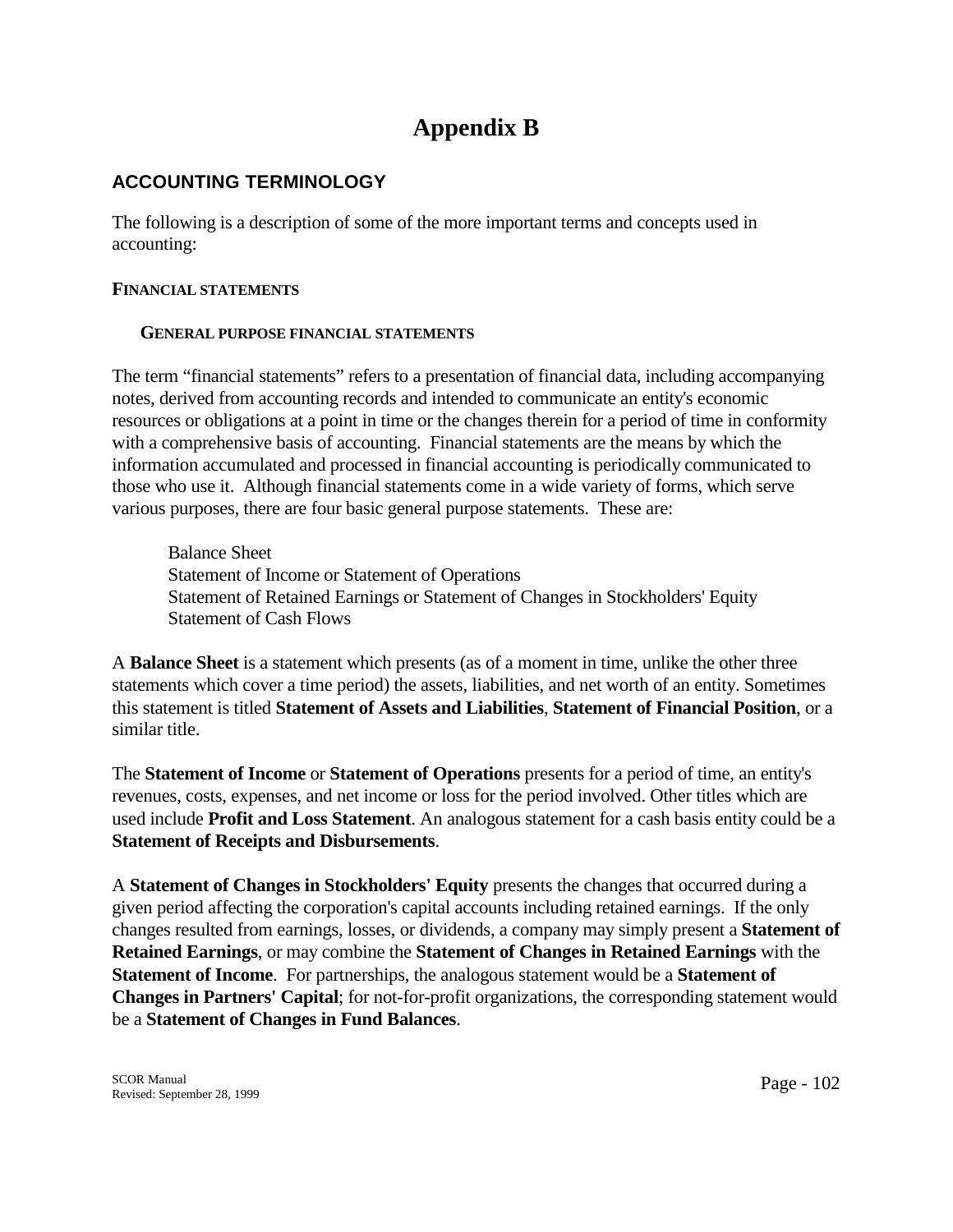The **Statement of Cash Flows** is a statement that presents cash inflows and outflows from operating, financing, and investing activities for a given period.

#### **PROSPECTIVE FINANCIAL STATEMENT.**

Prospective financial information refers to any financial information about the future. The information may be presented as complete financial information or limited to one or more elements, items, or accounts. A prospective financial statement may be either a **Financial Forecast** or a **Financial Projection**.

A **Financial Forecast** is a prospective financial statement that presents, to the best of the responsible party's knowledge and belief, an entity's expected financial position, results of operations, and changes in financial position. In contrast, a **Financial Projection** is a prospective financial statement that presents, given one or more hypothetical assumptions, an entity's expected financial position, results of operations, and changes in financial position.

## **CLASSIFICATION OF FINANCIAL STATEMENTS**

## **INTRODUCTION**

Financial statements may be classified by the kind of third party involvement. In this context there are two classes of financial statements: **Audited** and **Unaudited**. Audited financial statements include only those statements which have been audited by independent certified public accountants (CPAs) and in some states, independent public accountants (PAs). **Unaudited** financial statements include those reviewed or compiled by CPAs or PAs, but also include financial statements prepared by management without any service performed by an independent CPA or PA.

## **AUDITED STATEMENTS**

The term audit, audited, or auditing refers to an examination of the books and records of an entity by an independent CPA or independent PA intended to serve as a basis for the expression of opinion on the fairness with which the entity's financial statements present financial position, results of operations, and cash flows in conformity with generally accepted accounting principles (GAAP). The auditor's report is the medium through which the accountant expresses an opinion or, if circumstances dictate, disclaims an opinion. Also, if circumstances require it, the auditor's report may contain an explanatory paragraph describing an uncertainty about the entity's ability to continue as a going concern for a reasonable period of time.

The terms "certified" or "examined" are sometimes used synonymously with the term "audited."

Sometimes, an independent accountant may audit financial statements that are not prepared in accordance with GAAP, but rather are prepared on another comprehensive basis of accounting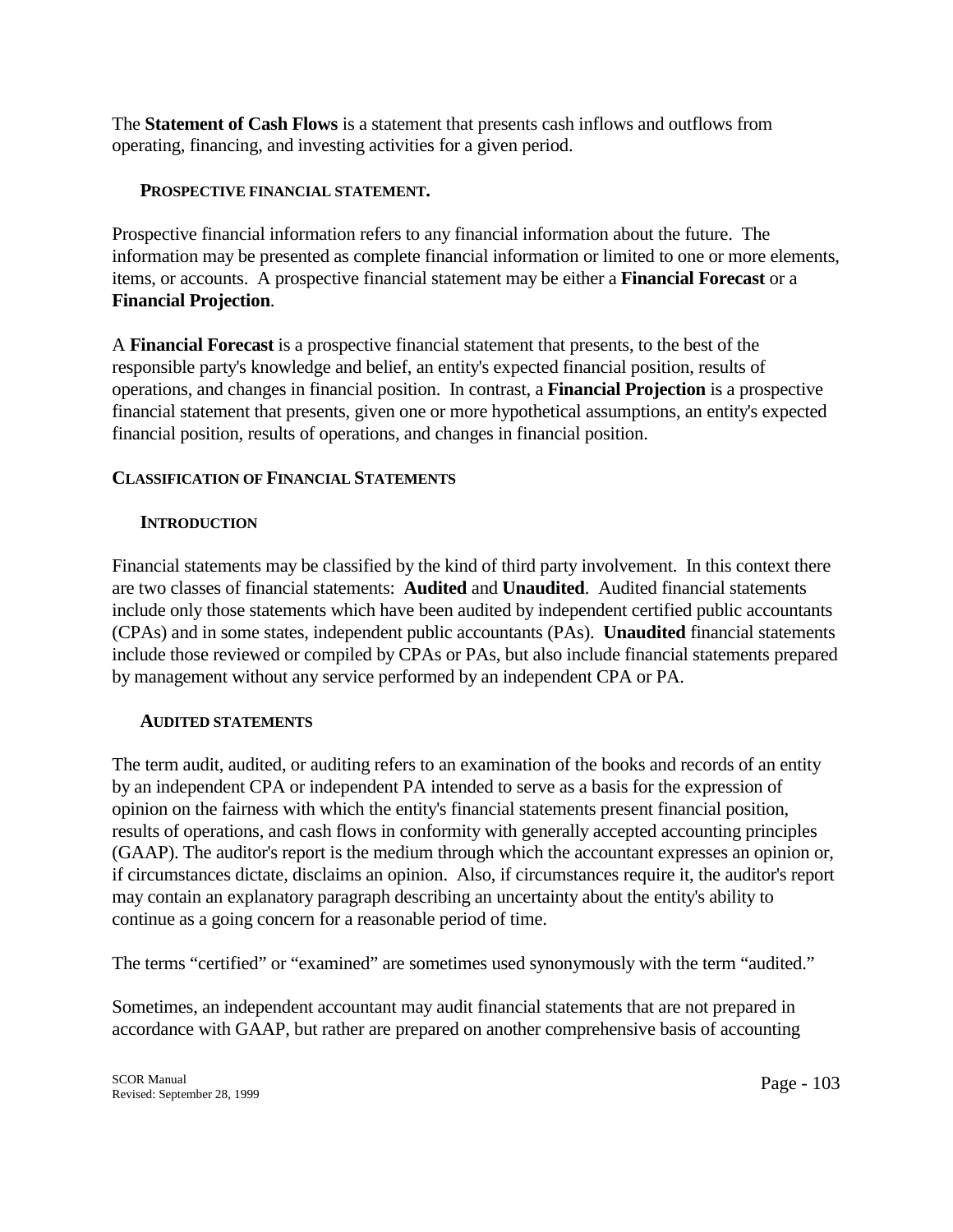(OCBOA). Such statements include cash basis, tax basis, regulatory basis, and other non-GAAP basis. Such statements are generally titled differently from the equivalent GAAP statements. For example, a cash basis financial statement reflecting financial position might be titled **Statement of Assets and Liabilities Arising from Cash Transactions** instead of **Balance Sheet**.

#### **UNAUDITED STATEMENTS**

The term "unaudited" refers to all statements which have not been audited. Four classes of unaudited statements are discussed in this Appendix. These are:

 **Management prepared** statements without any third party involvement.

 **Compilations** pursuant to AICPA's Statement on Standards for Accounting and Review Service (SSARS).

 **Reviews** pursuant to SSARS of a nonpublic entity (although under certain circumstances a review of a public entity may be made under SSARS).

 **Reviews** of interim financial statements of public entities pursuant to SAS.

The following is a brief description of the four classes of unaudited statements:

#### **STATEMENTS PREPARED BY MANAGEMENT ONLY**

These are statements in which no third party accounting service by an independent CPA or PA is involved. Such statements may have been prepared by an in-house accountant or other qualified individual or may have been prepared by someone with a very limited accounting background.

Statements prepared by management would not necessarily be in accordance with GAAP. Often such statements are prepared on an OCBOA basis.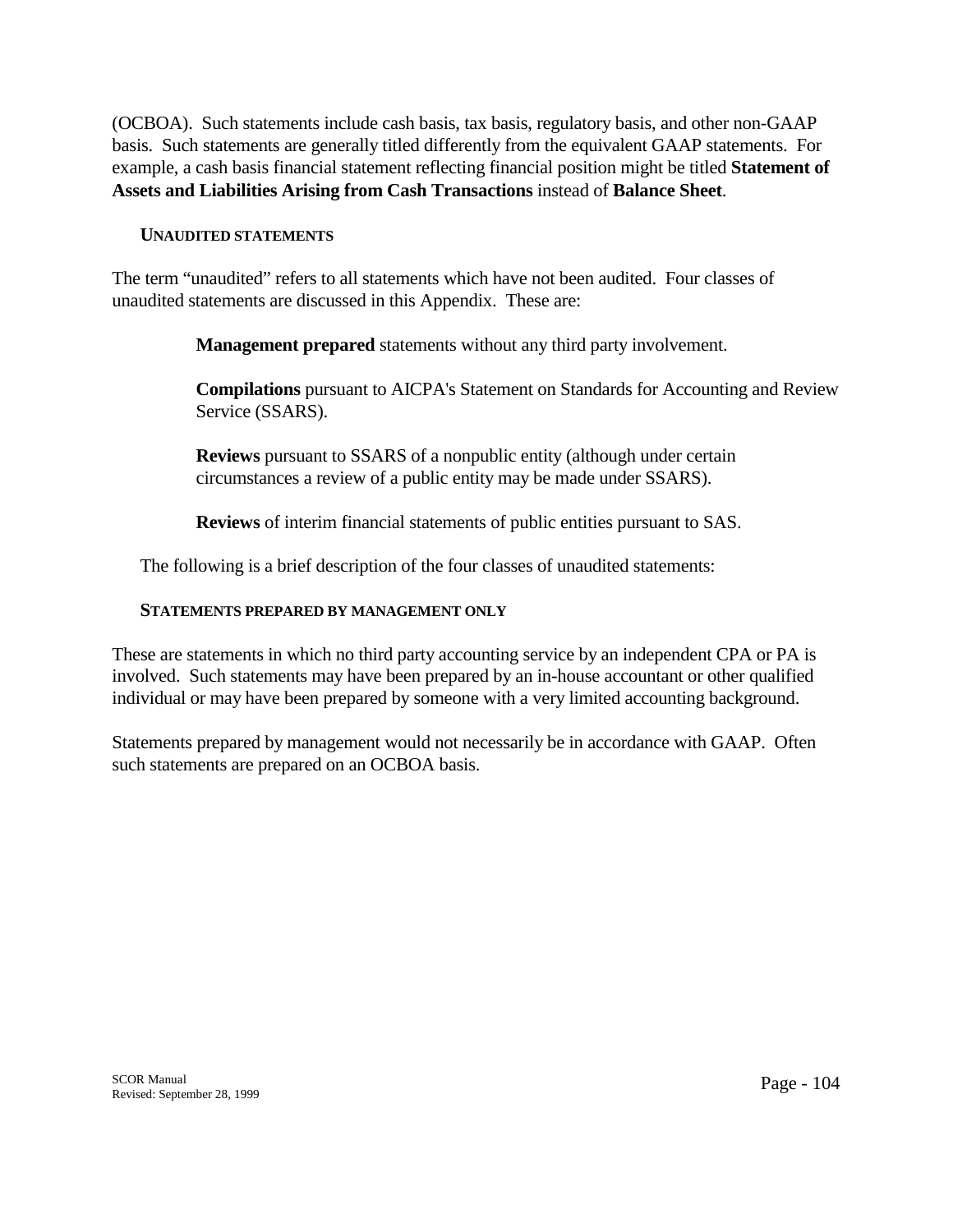#### **COMPILATIONS**

A compilation is a service by a CPA or a PA which involves reading compiled statements and considering whether they appear to be appropriate in form and free from obvious material errors.

Compiled financial statements are accompanied by a report which states that:

A compilation has been performed.

 A compilation is limited to presenting in the form of financial statements information that is the representation of management.

 The statements have not been audited or reviewed and no opinion or any other form of assurance is expressed on them.

A compiled financial statement would not necessarily be in accordance with GAAP.

#### **REVIEWS PURSUANT TO SSARS**

A review under SSARS is a service performed by a CPA or PA which includes making inquiries of the entity's personnel and applying analytical procedures, and reading statements to consider, on the basis of information known, whether the statements appear to conform with generally accepted accounting principles.

Financial statements reviewed under SSARS are accompanied by a report that states:

A review was performed in accordance with SSARS issued by the AICPA.

All information included in the statements is the representation of management.

 A review consists principally of inquiries of company personnel and analytical procedures applied to financial data.

A review is substantially less in scope than an audit, and that no opinion is expressed.

 The CPA is not aware of any material modifications that should be made to the statements for them to be in conformity with GAAP.

#### **UNAUDITED FINANCIAL STATEMENTS OF A PUBLIC ENTITY**

If a Public Entity is involved, neither a compilation nor a review under SSARS may generally be used. However, certain unaudited statements may be presented. For example, if in a public offering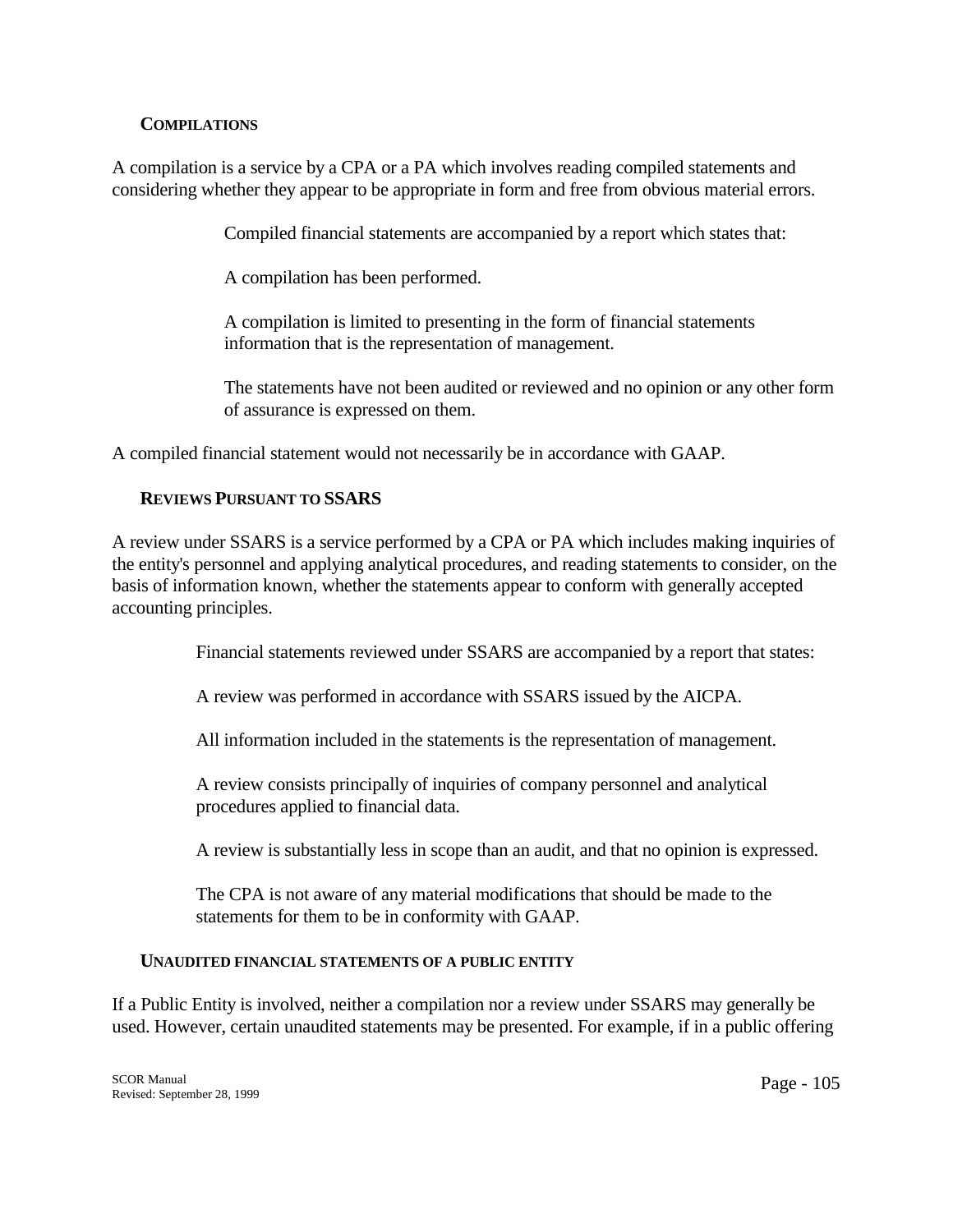the issuer presented audited statements for three years 1991, 1990, and 1989 and an unaudited stub period for the three months ended March 31, 1992, the latter statement could not be compiled or reviewed under SSARS. The stub period statement could be indicated as being unaudited. The CPA or PA involved may have certain responsibilities with respect to the unaudited stub statements including performing inquiries and other varied procedures as deemed appropriate.

Unaudited stub period financial statements of a Public Entity may be accompanied by a report that states:

The statements were not audited.

No opinion is expressed on them.

(Under certain circumstances, a SSARS review may be performed for a Public Entity that is not required to have audited financial statements. When a Public Entity decides not to have its financial statements audited and is not required to do so, it may have its interim and annual financial statements reviewed under the provisions of SSARS.)

## **GENERALLY ACCEPTED ACCOUNTING PRINCIPLES (GAAP)**

GAAP is a technical accounting term that encompasses the conventions, rules, and procedures necessary to define accepted accounting principles at a particular time.

The word "principle" has several definitions one of which is "a general law or rule adopted or professed as a guide to action; a settled ground or basis of conduct or practice..." It is this definition which most accountants mean by the word principle when using the expression accounting principle. A generally accepted accounting principle is one which has substantial authoritative support.

Although there may be agreement on the existence of a body of generally accepted accounting principles, the determination of whether a particular accounting principle has substantial authoritative support may be difficult because no single reference source exists for all such principles. There is, however, a hierarchy of the various sources of GAAP, a summary of which is as follows:

- 1. Statements and interpretations of the Financial Accounting Standards Board (FASB), Opinions of the Accounting Principles Board (APB) of the American Institute of Certified Public Accountants (AICPA), and AICPA Research Bulletins.
- 2. FASB Technical Bulletins, AICPA Industry Audit and Accounting Guides, and the AICPA Statements of Position (SOPs).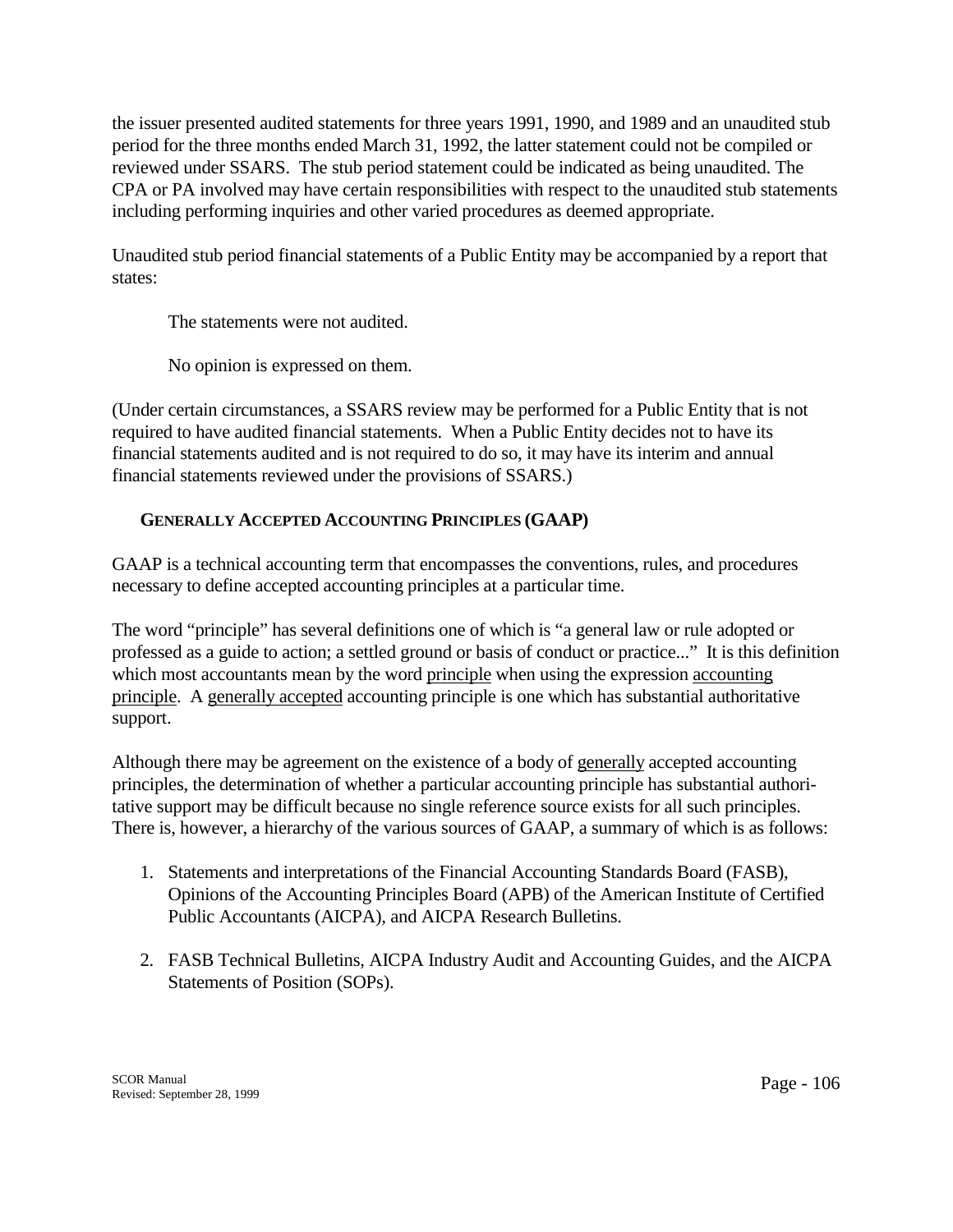- 3. Consensus positions of the FASB Emerging Issues Task Force (EITF), and AICPA Practice Bulletins.
- 4. AICPA accounting interpretations, "Qs and As" published by the FASB staff, as well as industry practices widely recognized and prevalent.
- 5. Other Accounting Literature.

Accrual basis and cash basis financial statements are examples of GAAP and non-GAAP financial statements, respectively. Accrual accounting attempts to record the financial effects on an entity of transactions in the period in which such transactions occur rather than in the period in which cash is received or paid by the entity. Accrual basis accounting recognizes that the acquisition of resources needed to provide services and the rendering of service by the organization during a period often do not coincide with the cash receipts and payments of the period. Typical accruals for small business include depreciation, accounts receivable, accounts payable, and taxes payable.

Another example of a non-GAAP financial statement is one that omits some of the required disclosure or where the disclosure is inadequate. For example, the Statement of Cash Flows is required by GAAP. If such a statement were omitted the auditor would have to qualify his or her report which would take the form of a separate paragraph in the report drawing the reader's attention to the omission and indicating that the Statement of Cash Flows is required by GAAP. The opinion paragraph of the auditor's report would by qualified by a phrase to the effect that "except that the omission of a statement of cash flows results in an incomplete presentation..." followed by the opinion. An accountant's review report would contain an analogous qualification.

## **GENERALLY ACCEPTED AUDITING STANDARDS (GAAS) AND STATEMENTS ON STANDARDS FOR ACCOUNTING AND REVIEW SERVICES (SSARS)**

When a CPA issues a report on the audit of the financial statements of any entity he or she states that the examination was made in accordance with GAAS. The auditing standards referred to are those which have been promulgated by the auditing standards board of the AICPA in a series of releases titled Statements on Auditing Standards (SAS).

An accountant may issue a compilation or review of the financial statements of an entity in accordance with SSARS. A compilation or a review is a service which is substantially less in scope than an audit and generally may be used only with respect to nonpublic companies. However, there is an exception. When a public entity does not have its annual statements audited, the AICPA permits an accountant to review the entity's annual or interim statements in accordance with SSARS.

Interim financial statements of public or nonpublic companies may be reviewed by a CPA under standards established by the AICPA through SAS. Interim and annual financial statements of